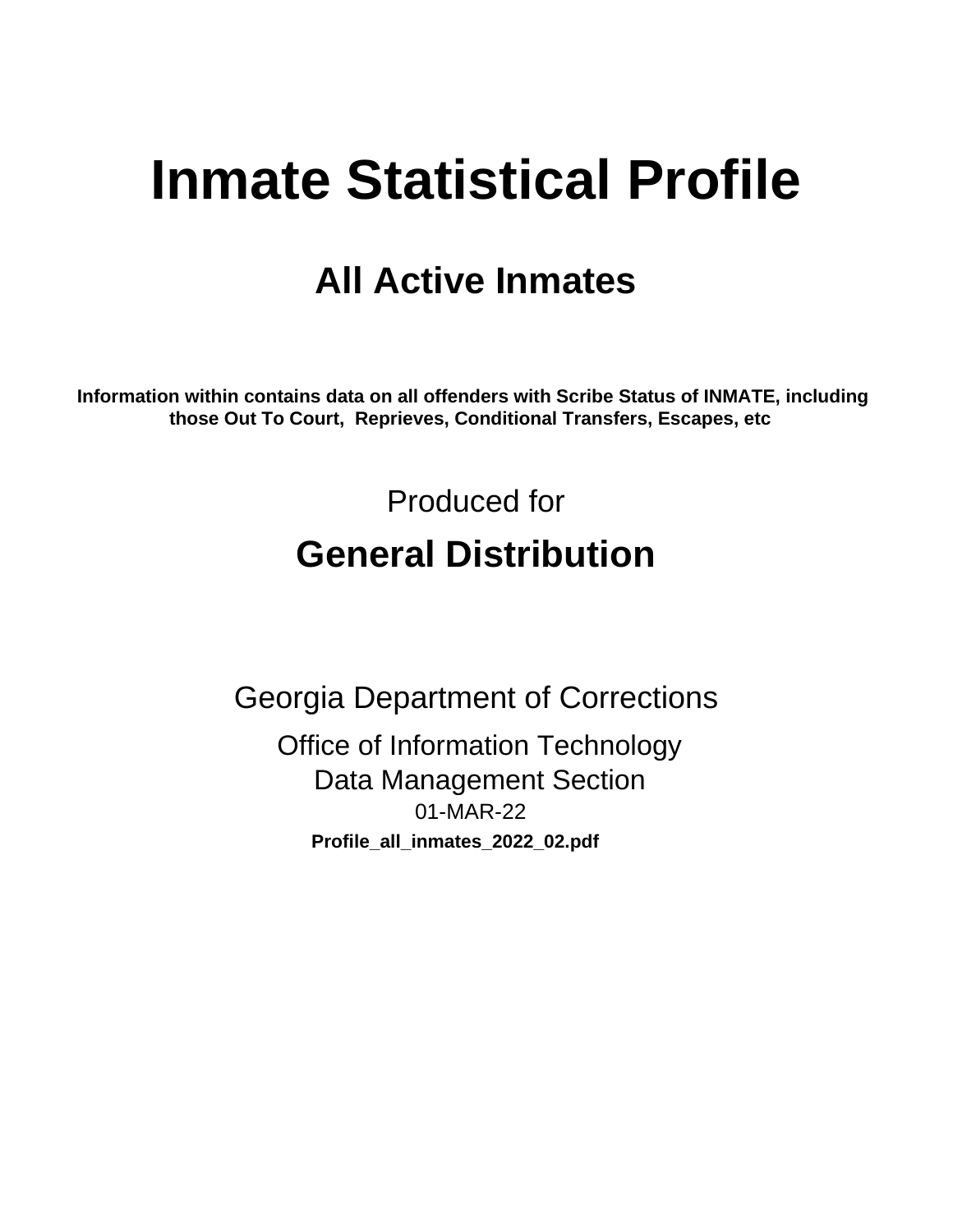#### **Inmate Statistical Profile 01-MAR-22** Contents

**All Active Inmates** 

Produced for General Distribution

# **Table of Contents**

| <b>Demographic information</b>                                        |
|-----------------------------------------------------------------------|
| 4 Current age, broken out in ten year age groups                      |
| 5 Race group                                                          |
| 6 Marital status, self-reported at entry to prison                    |
| 7 Number of Inmates with Dependents, self-reported at entry to prison |
| 8 Religious affiliation, self-reported at entry to prison             |
| 9 Home county - self-reported at entry to prison                      |
| 14 Employment status before prison, self-reported at entry to prison  |
| 15 Age at admission                                                   |
| 17 Age at admission                                                   |
| 20 Height, measured at entry to prison                                |
| 22 Weight, measured at entry to prison                                |
| 23 Military service                                                   |
| <b>Correctional information</b>                                       |
| 24 Type of admission to prison                                        |
| 25 Current / last supervision level                                   |
| 26 Current / last institution type                                    |
| 27 Institution type - transitional centers                            |
| 28 Institution type - county prisons                                  |
| 30 Institution type - state prisons                                   |
| 32 Institution type - private prisons                                 |
| 33 Institution type - inmate boot camp                                |
| 34 Number of disciplinary reports                                     |
| 35 Number of transfers                                                |
| 36 Number of escapes                                                  |
| 37 Split sentence - Probation to follow                               |
| 38 Probable future release type of still active inmates               |
| 39 Time served in current (or last) institution                       |
| Educational, psychological and physical information                   |
| 40 Highest grade level attained                                       |
| 41 Culture fair IQ scores                                             |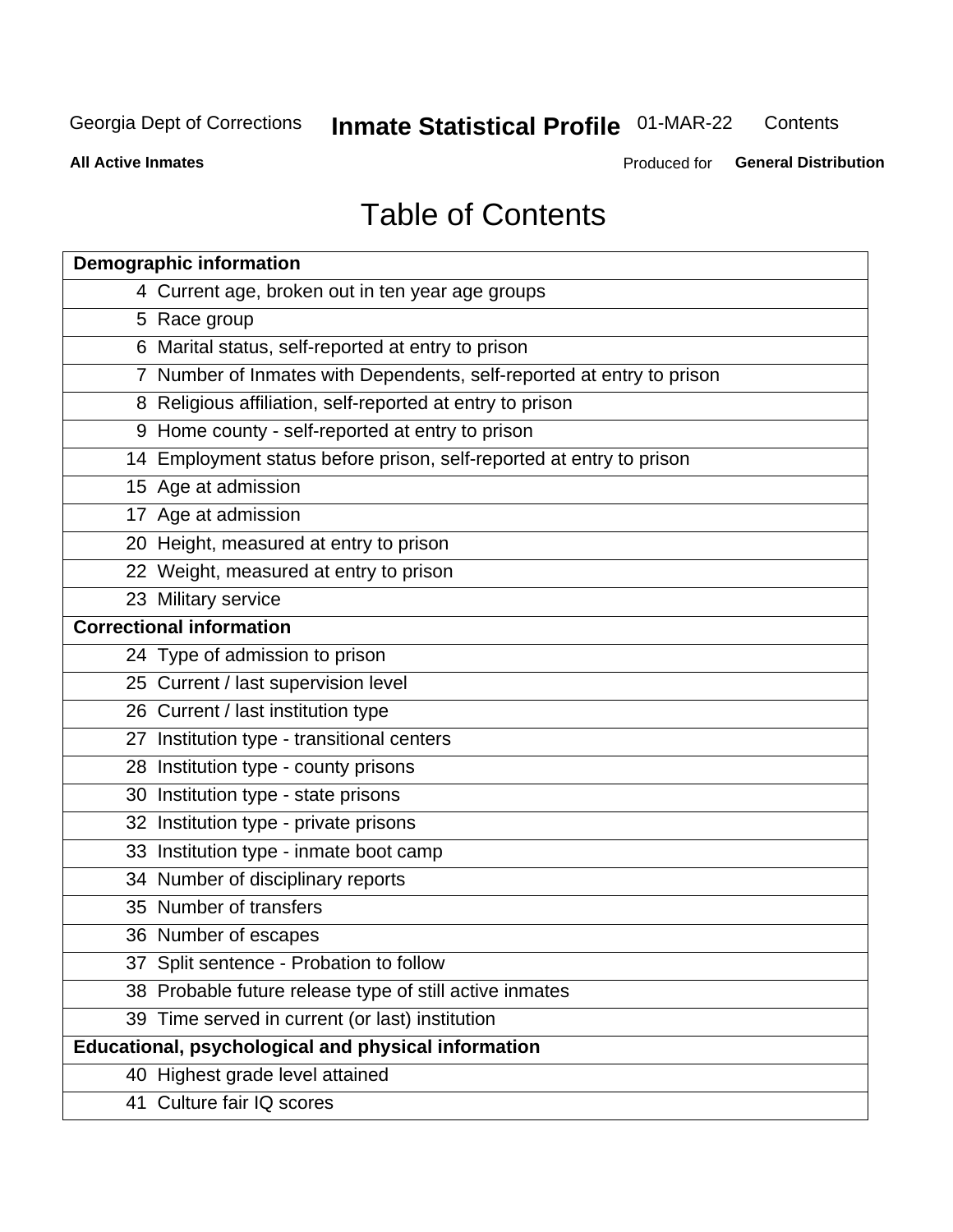# **Inmate Statistical Profile 01-MAR-22**

Contents

**All Active Inmates** 

Produced for General Distribution

# **Table of Contents**

| Educational, psychological and physical information              |
|------------------------------------------------------------------|
| 42 Wide Range Achievement Test (WRAT) reading score              |
| 43 Wide Range Achievement Test (WRAT) math score                 |
| 44 Wide Range Achievement Test (WRAT) spelling score             |
| 45 Current / last mental health treatment level                  |
| 46 PULHESDWIT medical scale - 'P' overall condition ('P'hysical) |
| 47 PULHESDWIT medical scale - 'U' upper body                     |
| 48 PULHESDWIT medical scale - 'L' lower body                     |
| 49 PULHESDWIT medical scale - 'H' hearing                        |
| 50 PULHESDWIT medical scale - 'E' vision                         |
| 51 PULHESDWIT medical scale -'S' psychiatric                     |
| 52 PULHESDWIT medical scale - 'D' dental                         |
| 53 PULHESDWIT medical scale - 'W' work ability                   |
| 54 PULHESDWIT medical scale - 'I' impairment                     |
| 55 PULHESDWIT medical scale - 'T' transportability               |
| <b>Crimes and criminal history information</b>                   |
| 56 Number of prior Georgia incarcerations                        |
| 57 Prison sentence in years                                      |
| 58 Primary offense, broken out into felonies vs misdemeanors     |
| 59 Primary offense, broken out into six broad crime categories   |
| 60 Primary offense, detailed offense code                        |
| 68 County of conviction of primary offense                       |
| 73 Circuit of conviction of primary offense                      |
| 75 Years served (jail + prison) in this incarceration            |
| <b>Medical information</b>                                       |
| 76 Results of most recent HIV test                               |
| 77 Results of most recent tuberculosis test                      |
| 78 Results of most recent syphilis test                          |
| 79 Results of most recent Hepatitis-C test                       |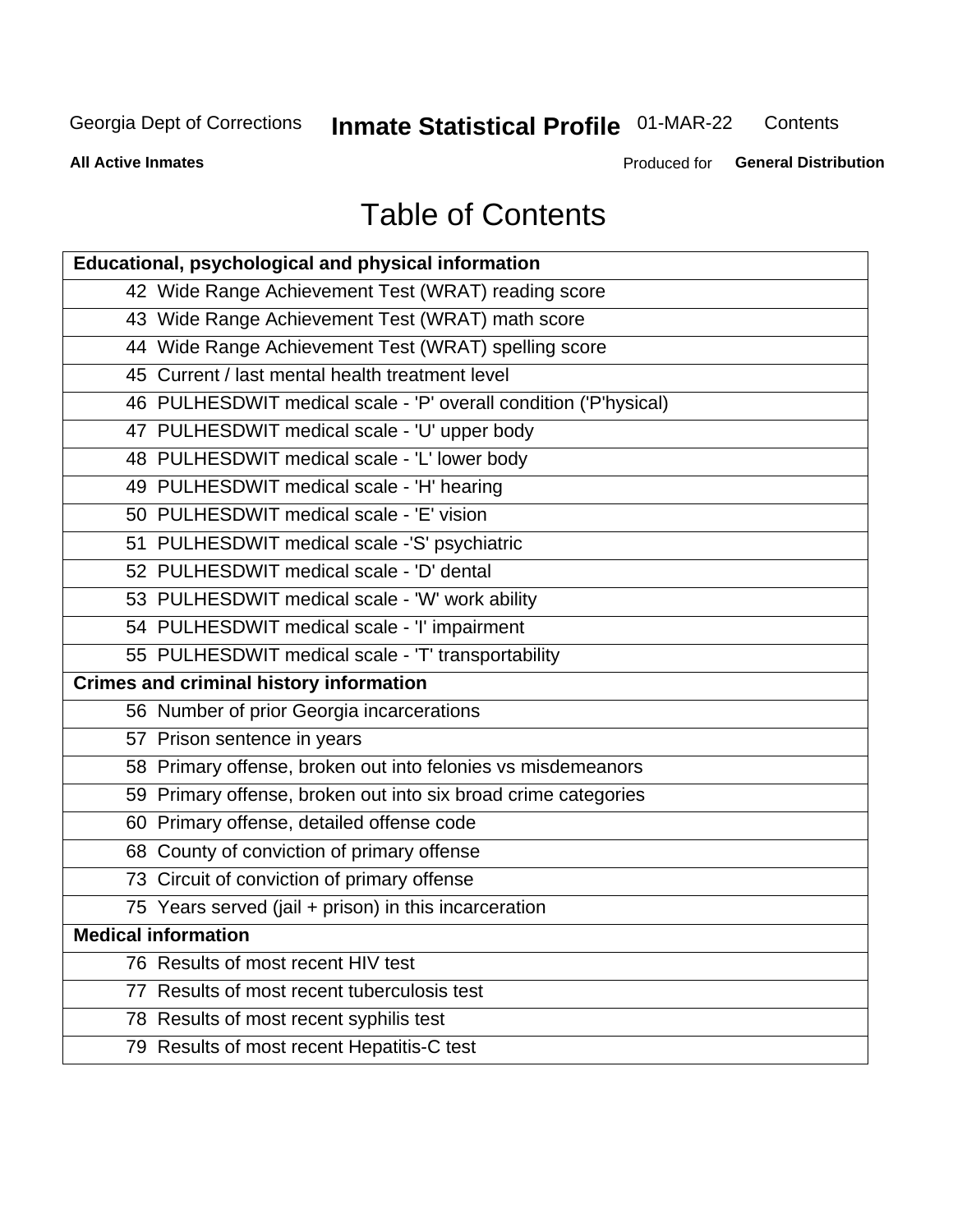#### **All Active Inmates**

#### Produced for General Distribution

### Current age, broken out in ten-year age groups

COL % - percent each COUNT is of its particular column

|                          |              | <b>Male</b> |        |              | <b>Female</b> |          |              | <b>Total</b> |
|--------------------------|--------------|-------------|--------|--------------|---------------|----------|--------------|--------------|
| <b>Current Age</b>       | <b>Count</b> | Col %       | Row %  | <b>Count</b> | Col %         | Row %    | <b>Total</b> | Col %        |
| <b>Teens (1-19)</b>      | 298          | 0.69%       | 96.13% | 12           | $0.40\%$      | 3.87%    | 310          | 0.67%        |
| <b>Twenties (20-29)</b>  | 9,777        | 22.55%      | 93.83% | 643          | 21.24%        | 6.17%    | 10,420       | 22.47%       |
| <b>Thirties (30-39)</b>  | 13,559       | 31.28%      | 92.62% | 1,081        | 35.71%        | 7.38%    | 14,640       | 31.56%       |
| <b>Forties (40-49)</b>   | 9,965        | 22.99%      | 92.89% | 763          | 25.21%        | 7.11%    | 10,728       | 23.13%       |
| <b>Fifties (50-59)</b>   | 6,183        | 14.26%      | 94.15% | 384          | 12.69%        | 5.85%    | 6,567        | 14.16%       |
| <b>Sixties (60-69)</b>   | 2,849        | 6.57%       | 95.73% | 127          | 4.20%         | 4.27%    | 2,976        | 6.42%        |
| Seventy + (70 and above) | 723          | 1.67%       | 97.70% | 17           | 0.56%         | $2.30\%$ | 740          | 1.60%        |
| <b>Total Reported</b>    | 43,354       | 100%        | 93.47% | 3,027        | 100%          | 6.53%    | 46,381       | 100.0%       |

| <b>Not</b>      | 20.4                |       | つなつ    |
|-----------------|---------------------|-------|--------|
| <b>Exported</b> | JU.                 |       | JUZ    |
| Total           | <b>74 E</b><br>-- - | 3,028 | 46,743 |

| <b>Mean</b><br>(average) | 39.81    | 38.71 | 39.74    |
|--------------------------|----------|-------|----------|
| Median (middle)          | 38       |       | 38       |
| Mode<br>(most frequent)  | n,<br>◡▴ | ◡▵    | 50<br>⊾ت |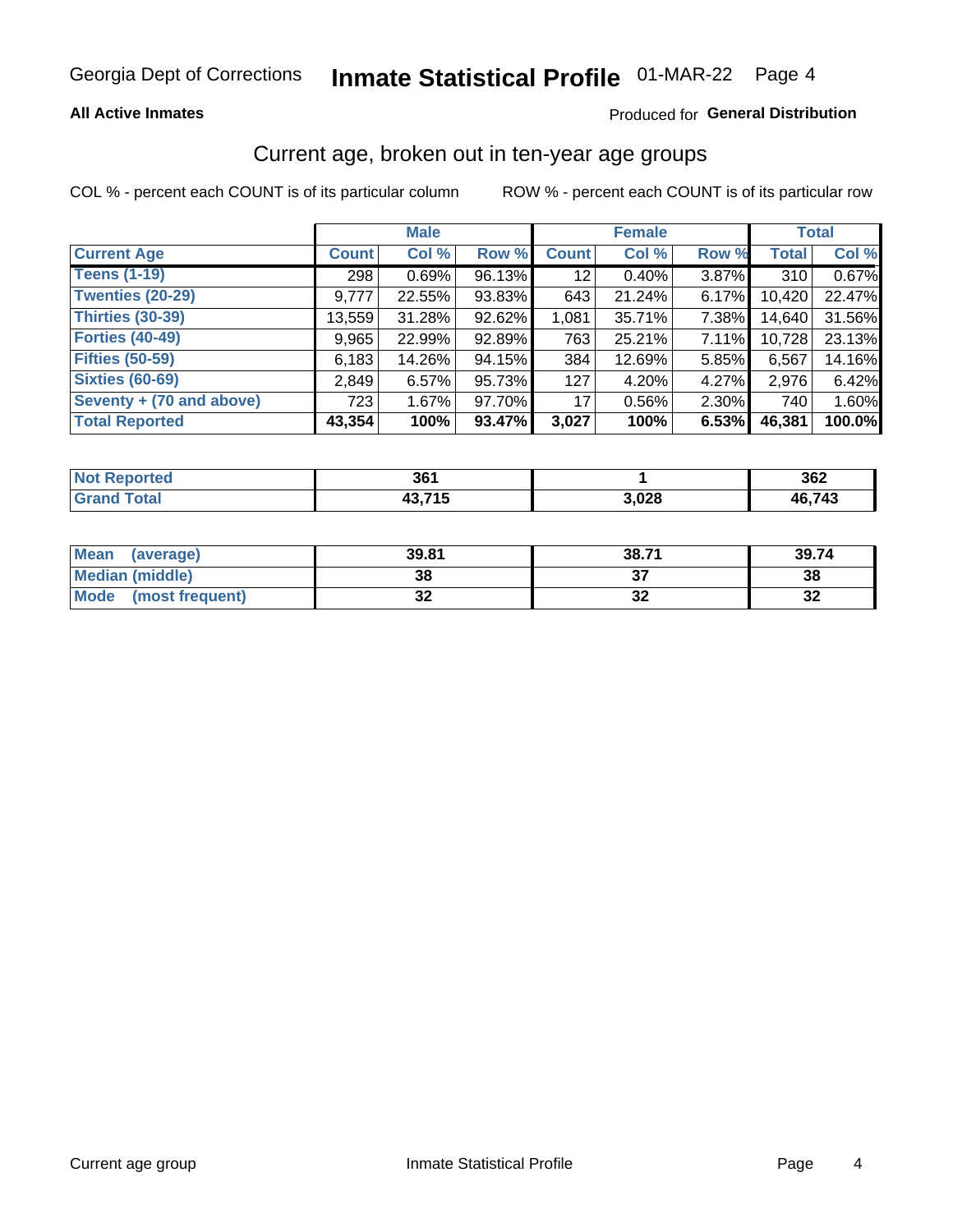# Inmate Statistical Profile 01-MAR-22 Page 5

#### **All Active Inmates**

#### **Produced for General Distribution**

### Race group

COL % - percent each COUNT is of its particular column

|              |                        |                 | <b>Male</b> |                    |       | <b>Female</b> |        |              | <b>Total</b> |
|--------------|------------------------|-----------------|-------------|--------------------|-------|---------------|--------|--------------|--------------|
|              | <b>Race Group</b>      | <b>Count</b>    | Col %       | <b>Row % Count</b> |       | Col %         | Row %  | <b>Total</b> | Col %        |
|              | <b>White</b>           | 15,284          | 34.96%      | 89.64%             | 1,766 | 58.32%        | 10.36% | 17,050       | 36.48%       |
| $\mathbf{2}$ | <b>Black</b>           | 26,388          | 60.36%      | 95.63%             | 1,206 | 39.83%        | 4.37%  | 27,594       | 59.03%       |
| 5.           | <b>Other</b>           |                 | $.01\%$     | 100.00%            |       |               |        | 2            | .01%         |
| 6            | <b>Asian</b>           | 151             | .35%        | 94.97%             | 8     | .26%          | 5.03%  | 159          | .34%         |
| 10           | <b>Hispanic</b>        | 1,870           | 4.28%       | 97.55%             | 47    | 1.55%         | 2.45%  | 1,917        | 4.10%        |
| $12 \,$      | <b>Native American</b> | 20 <sub>1</sub> | .05%        | 95.24%             |       | $.03\%$       | 4.76%  | 21           | .04%         |
|              | <b>Total Reported</b>  | 43,715          | 100%        | $93.52\%$          | 3,028 | 100%          | 6.48%  | 46,743       | 100%         |

| <b>No</b><br><b>Reported</b> |                      |       |        |
|------------------------------|----------------------|-------|--------|
| <b>Total</b><br><b>Grano</b> | 19 74 E<br>40. I I J | 3,028 | 46,743 |

|  | <b>Mc</b><br>uent) | 3lac l | סוווני<br>$\sim$ $\sim$ $\sim$ | зіаск |
|--|--------------------|--------|--------------------------------|-------|
|--|--------------------|--------|--------------------------------|-------|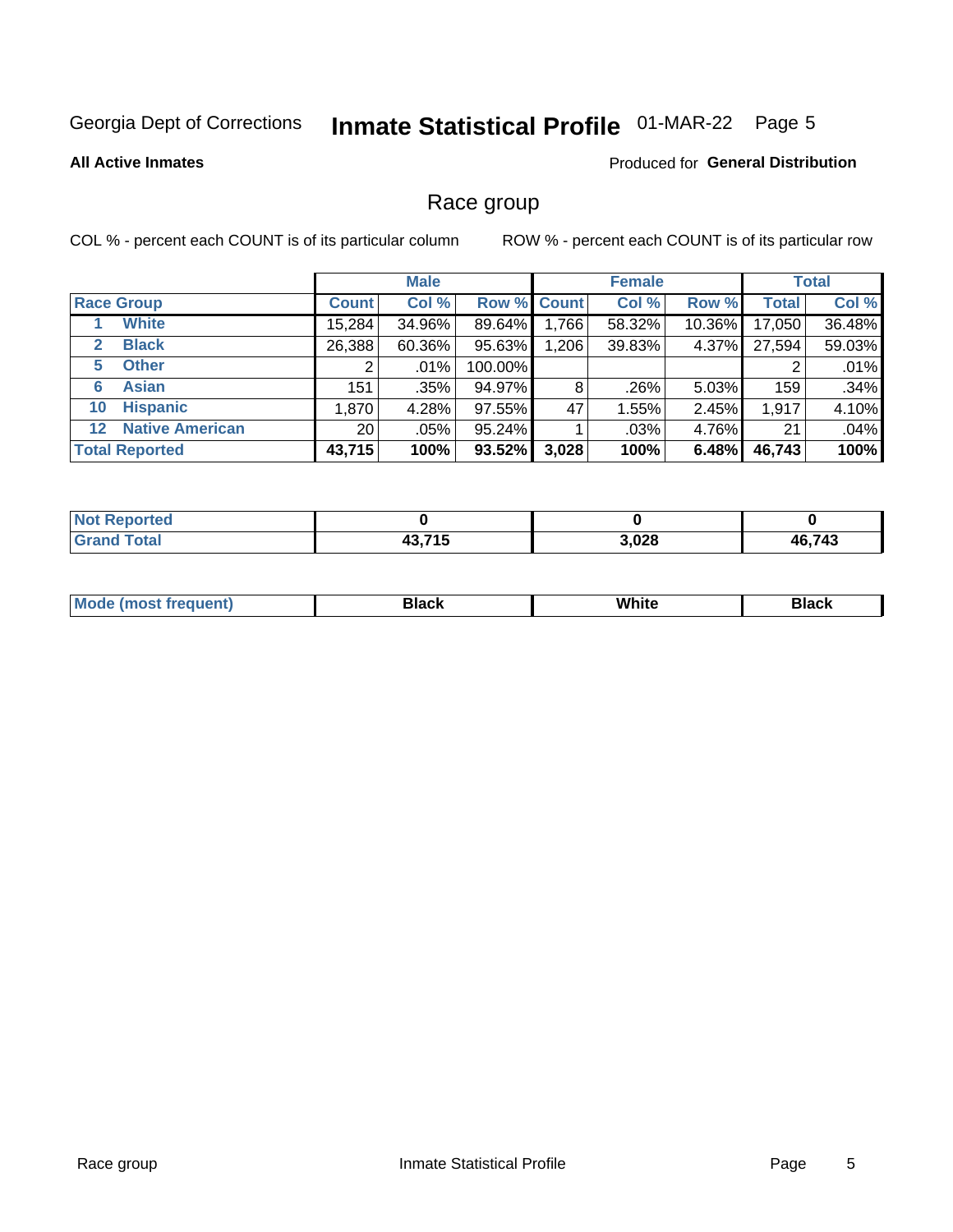# Inmate Statistical Profile 01-MAR-22 Page 6

**All Active Inmates** 

#### **Produced for General Distribution**

### Marital status, self-reported at entry to prison

COL % - percent each COUNT is of its particular column

|                            |              | <b>Male</b> |        |              | <b>Female</b> |        |              | <b>Total</b> |
|----------------------------|--------------|-------------|--------|--------------|---------------|--------|--------------|--------------|
| <b>Marital Status</b>      | <b>Count</b> | Col %       | Row %  | <b>Count</b> | Col %         | Row %  | <b>Total</b> | Col %        |
| <b>Unknown</b><br>$\bf{0}$ | 2,179        | 4.98%       | 95.65% | 99           | 3.27%         | 4.35%  | 2,278        | 4.87%        |
| <b>Divorced</b><br>D       | 3,949        | 9.03%       | 89.71% | 453          | 14.96%        | 10.29% | 4,402        | 9.42%        |
| <b>Married</b><br>М        | 5,541        | 12.68%      | 90.73% | 566          | 18.69%        | 9.27%  | 6,107        | 13.07%       |
| <b>Separated</b><br>S.     | 1,312        | $3.00\%$    | 92.13% | 112          | 3.70%         | 7.87%  | 1,424        | 3.05%        |
| <b>Unmarried</b><br>U      | 30,240       | 69.18%      | 94.77% | 1,668        | 55.09%        | 5.23%  | 31,908       | 68.26%       |
| <b>Widow</b><br>W          | 494          | 1.13%       | 79.17% | 130          | 4.29%         | 20.83% | 624          | 1.33%        |
| <b>Total Reported</b>      | 43,715       | 100%        | 93.52% | 3,028        | 100%          | 6.48%  | 46,743       | 100%         |

| <b>Not</b><br>orted |     |       |        |
|---------------------|-----|-------|--------|
| <b>Total</b><br>Crr | --- | 3,028 | 46,743 |

|--|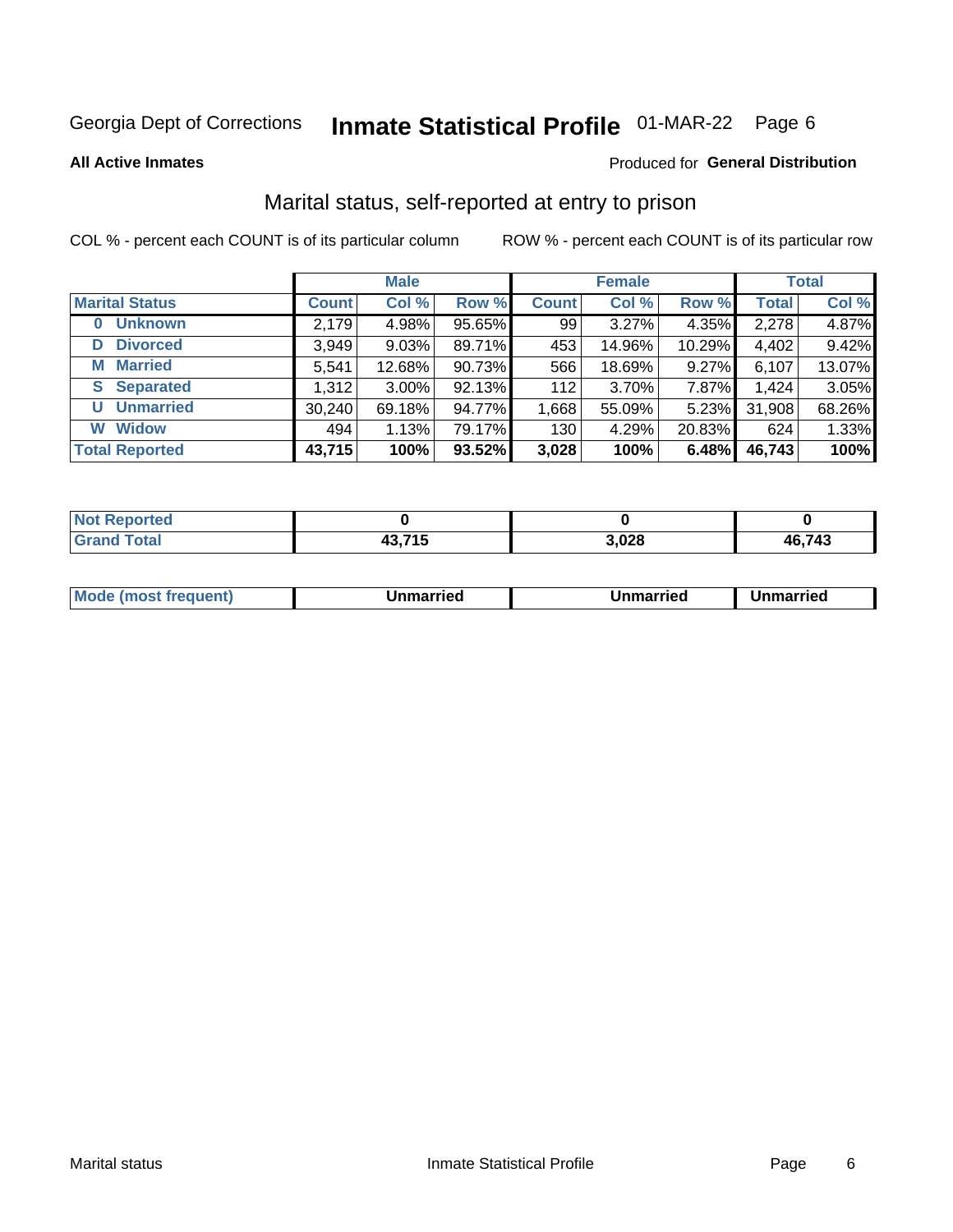# Inmate Statistical Profile 01-MAR-22 Page 7

#### **All Active Inmates**

#### Produced for General Distribution

### Number of Inmates with Dependents, Self-Reported at Entry to Prison

COL % - percent each COUNT is of its particular column

|                             |              | <b>Male</b> |         |              | <b>Female</b> |       |              | <b>Total</b> |
|-----------------------------|--------------|-------------|---------|--------------|---------------|-------|--------------|--------------|
| <b>Number of dependents</b> | <b>Count</b> | Col %       | Row %   | <b>Count</b> | Col %         | Row % | <b>Total</b> | Col %        |
| l 0                         | 13,150       | 36.42%      | 91.21%  | 1,267        | 46.84%        | 8.79% | 14,417       | 37.15%       |
|                             | 8,371        | 23.19%      | 94.58%  | 480          | 17.74%        | 5.42% | 8,851        | 22.81%       |
| $\overline{2}$              | 6,370        | 17.64%      | 93.90%  | 414          | 15.30%        | 6.10% | 6,784        | 17.48%       |
| $\overline{\mathbf{3}}$     | 3,832        | 10.61%      | 92.92%  | 292          | 10.79%        | 7.08% | 4,124        | 10.63%       |
| 4                           | 2,093        | 5.80%       | 93.56%  | 144          | 5.32%         | 6.44% | 2,237        | 5.76%        |
| 5                           | 1,040        | 2.88%       | 94.20%  | 64           | 2.37%         | 5.80% | 1,104        | 2.84%        |
| 6                           | 559          | 1.55%       | 96.05%  | 23           | 0.85%         | 3.95% | 582          | 1.50%        |
| 7                           | 270          | 0.75%       | 96.43%  | 10           | 0.37%         | 3.57% | 280          | 0.72%        |
| 8                           | 175          | 0.48%       | 96.15%  |              | 0.26%         | 3.85% | 182          | 0.47%        |
| 9                           | 82           | 0.23%       | 98.80%  |              | 0.04%         | 1.20% | 83           | 0.21%        |
| 10                          | 62           | 0.17%       | 95.38%  | 3            | 0.11%         | 4.62% | 65           | 0.17%        |
| Over 10                     | 101          | 0.28%       | 100.00% |              |               |       | 101          | 0.26%        |
| <b>Total Reported</b>       | 36,105       | 100%        | 93.03%  | 2,705        | 100%          | 6.97% | 38,810       | 100%         |

| Nt | 7,610  | 323  | 7.933      |
|----|--------|------|------------|
|    | 13,715 | ,028 | ,743<br>46 |

| Mean (average)         | l.54 | 1.25 | 1.52 |
|------------------------|------|------|------|
| <b>Median (middle)</b> |      |      |      |
| Mode (most frequent)   |      |      |      |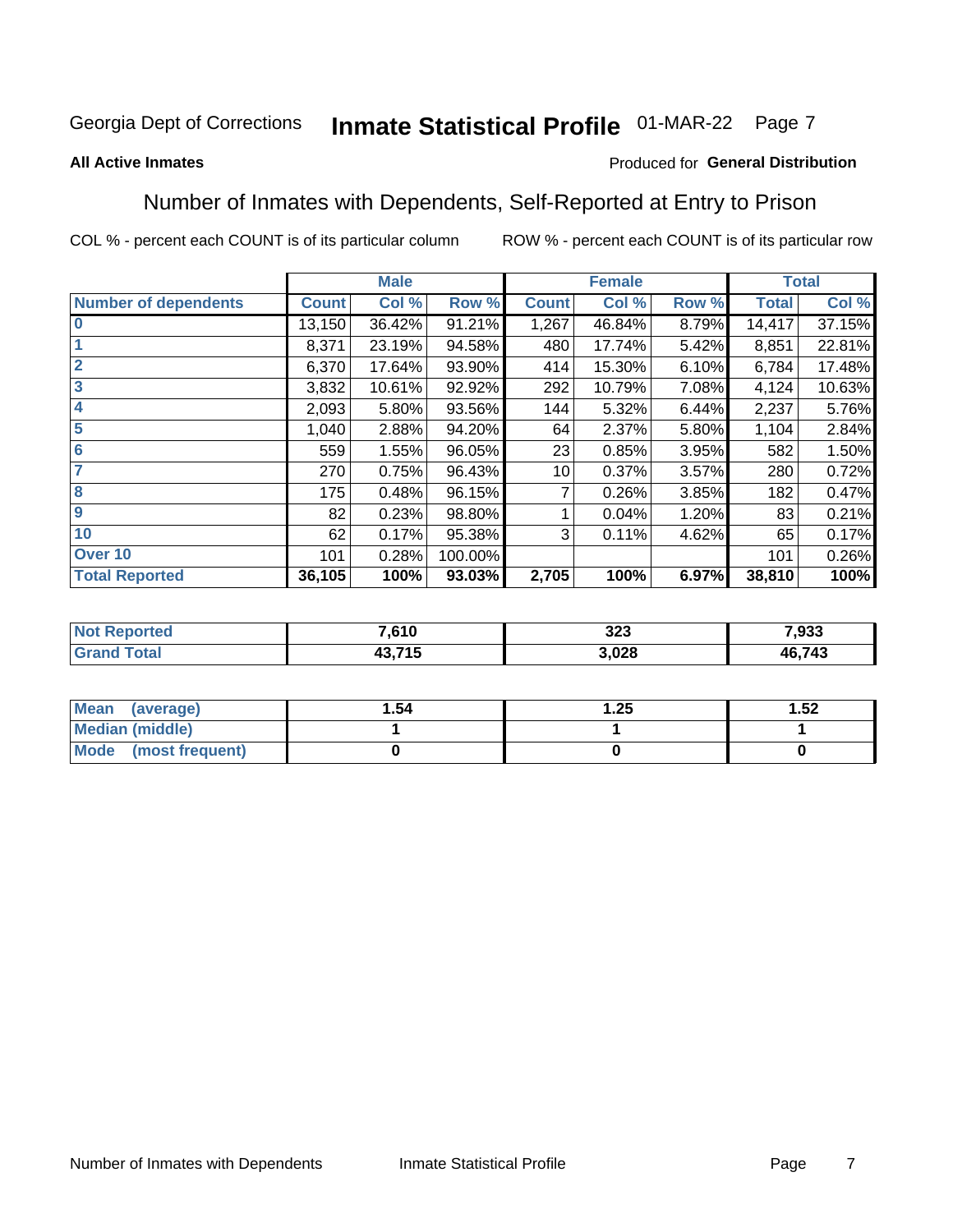# Inmate Statistical Profile 01-MAR-22 Page 8

#### **All Active Inmates**

#### Produced for General Distribution

### Religious affiliation, self-reported at entry to prison

COL % - percent each COUNT is of its particular column

|                         |                              |                         | <b>Male</b> |         |                           | <b>Female</b> |                  |                 | <b>Total</b> |
|-------------------------|------------------------------|-------------------------|-------------|---------|---------------------------|---------------|------------------|-----------------|--------------|
|                         | <b>Religious Affiliation</b> | <b>Count</b>            | Col %       | Row %   | <b>Count</b>              | Col %         | Row <sup>%</sup> | <b>Total</b>    | Col %        |
| $\overline{1}$          | <b>Islam</b>                 | 1,886                   | 8.15%       | 94.82%  | 103                       | 3.94%         | 5.18%            | 1,989           | 7.72%        |
| $\overline{\mathbf{2}}$ | <b>Catholic</b>              | 1,064                   | 4.60%       | 90.25%  | 115                       | 4.40%         | 9.75%            | 1,179           | 4.58%        |
| 3                       | <b>Baptist</b>               | 9,877                   | 42.66%      | 91.16%  | 958                       | 36.65%        | 8.84%            | 10,835          | 42.05%       |
| 4                       | <b>Methodist</b>             | 288                     | 1.24%       | 90.85%  | 29                        | 1.11%         | 9.15%            | 317             | 1.23%        |
| 5                       | <b>Episcopal</b>             | 34                      | .15%        | 94.44%  | $\overline{2}$            | .08%          | 5.56%            | 36              | .14%         |
| $\overline{\bf{6}}$     | <b>Presbyterian</b>          | $\overline{55}$         | .24%        | 94.83%  | $\overline{3}$            | .11%          | 5.17%            | 58              | .23%         |
| 7                       | <b>Church Of God</b>         | 300                     | 1.30%       | 91.74%  | 27                        | 1.03%         | 8.26%            | 327             | 1.27%        |
| $\overline{\mathbf{8}}$ | <b>Holiness</b>              | 386                     | 1.67%       | 88.74%  | 49                        | 1.87%         | 11.26%           | 435             | 1.69%        |
| $\overline{9}$          | <b>Jewish</b>                | 78                      | .34%        | 77.23%  | 23                        | .88%          | 22.77%           | 101             | .39%         |
| 10                      | <b>Anglican</b>              | 21                      | .09%        | 87.50%  | $\ensuremath{\mathsf{3}}$ | .11%          | 12.50%           | 24              | .09%         |
| $\overline{11}$         | <b>Greek Orthodox</b>        | 5                       | .02%        | 71.43%  | $\overline{2}$            | .08%          | 28.57%           | $\overline{7}$  | .03%         |
| 12                      | <b>Hindu</b>                 | 14                      | .06%        | 93.33%  | $\overline{1}$            | .04%          | 6.67%            | 15              | .06%         |
| 13                      | <b>Buddhist</b>              | 52                      | .22%        | 89.66%  | 6                         | .23%          | 10.34%           | 58              | .23%         |
| 14                      | <b>Taoist</b>                | $\overline{\mathbf{4}}$ | .02%        | 100.00% |                           |               |                  | 4               | .02%         |
| 15                      | <b>Shintoist</b>             | $\mathbf{1}$            | .01%        | 100.00% |                           |               |                  | 1               | .01%         |
| 16                      | <b>Seventh Day Adventist</b> | 70                      | .30%        | 76.92%  | 21                        | .80%          | 23.08%           | 91              | .35%         |
| 17                      | <b>Jehovah Witness</b>       | 236                     | 1.02%       | 90.08%  | 26                        | .99%          | 9.92%            | 262             | 1.02%        |
| 18                      | <b>Latter Day Saints</b>     | 27                      | .12%        | 84.38%  | $\overline{5}$            | .19%          | 15.63%           | 32              | .12%         |
| 19                      | Quaker                       | $\overline{2}$          | .01%        | 100.00% |                           |               |                  | $\overline{2}$  | .01%         |
| 20                      | <b>Other Prot</b>            | 1,150                   | 4.97%       | 98.46%  | 18                        | .69%          | 1.54%            | 1,168           | 4.53%        |
| 21                      | <b>Messianic Judaism</b>     | 61                      | .26%        | 29.33%  | 147                       | 5.62%         | 70.67%           | 208             | .81%         |
| 22                      | <b>Asatru-Odinism</b>        | 5                       | .02%        | 100.00% |                           |               |                  | 5               | .02%         |
| 23                      | <b>Hebrew Israelite</b>      | $\overline{76}$         | .33%        | 92.68%  | 6                         | .23%          | 7.32%            | 82              | .32%         |
| 24                      | <b>Nation Of Islam</b>       | 41                      | .18%        | 85.42%  | $\overline{7}$            | .27%          | 14.58%           | 48              | .19%         |
| 25                      | <b>Native American</b>       | $\overline{22}$         | .10%        | 95.65%  | $\mathbf{1}$              | .04%          | 4.35%            | $\overline{23}$ | .09%         |
| 26                      | Pagan                        | 12                      | .05%        | 75.00%  | $\overline{\mathbf{4}}$   | .15%          | 25.00%           | 16              | .06%         |
| 27                      | <b>Pentecostal</b>           | 83                      | .36%        | 67.48%  | 40                        | 1.53%         | 32.52%           | 123             | .48%         |
| 28                      | <b>Rastafari</b>             | $\overline{9}$          | .04%        | 52.94%  | 8                         | .31%          | 47.06%           | 17              | .07%         |
| 29                      | <b>Wiccan</b>                | 42                      | .18%        | 80.77%  | 10                        | .38%          | 19.23%           | 52              | .20%         |
| 30                      | <b>No Religion</b>           | 1,561                   | 6.74%       | 88.44%  | 204                       | 7.80%         | 11.56%           | 1,765           | 6.85%        |
| 31                      | Christian -                  | 4,527                   | 19.55%      | 85.06%  | 795                       | 30.41%        | 14.94%           | 5,322           | 20.65%       |
|                         | <b>Unspecified</b>           |                         |             |         |                           |               |                  |                 |              |
| 96                      | <b>None</b>                  | $\overline{1,166}$      | 5.04%       | 99.91%  | 1                         | .04%          | .09%             | 1,167           | 4.53%        |
|                         | <b>Total Reported</b>        | 23,155                  | 100%        | 89.86%  | 2,614                     | 100%          | 10.14%           | 25,769          | 100%         |

| rted<br>N | 20,560      | л Я   |        |  |  |
|-----------|-------------|-------|--------|--|--|
|           | 19 74 E<br> | 3,028 | 46.743 |  |  |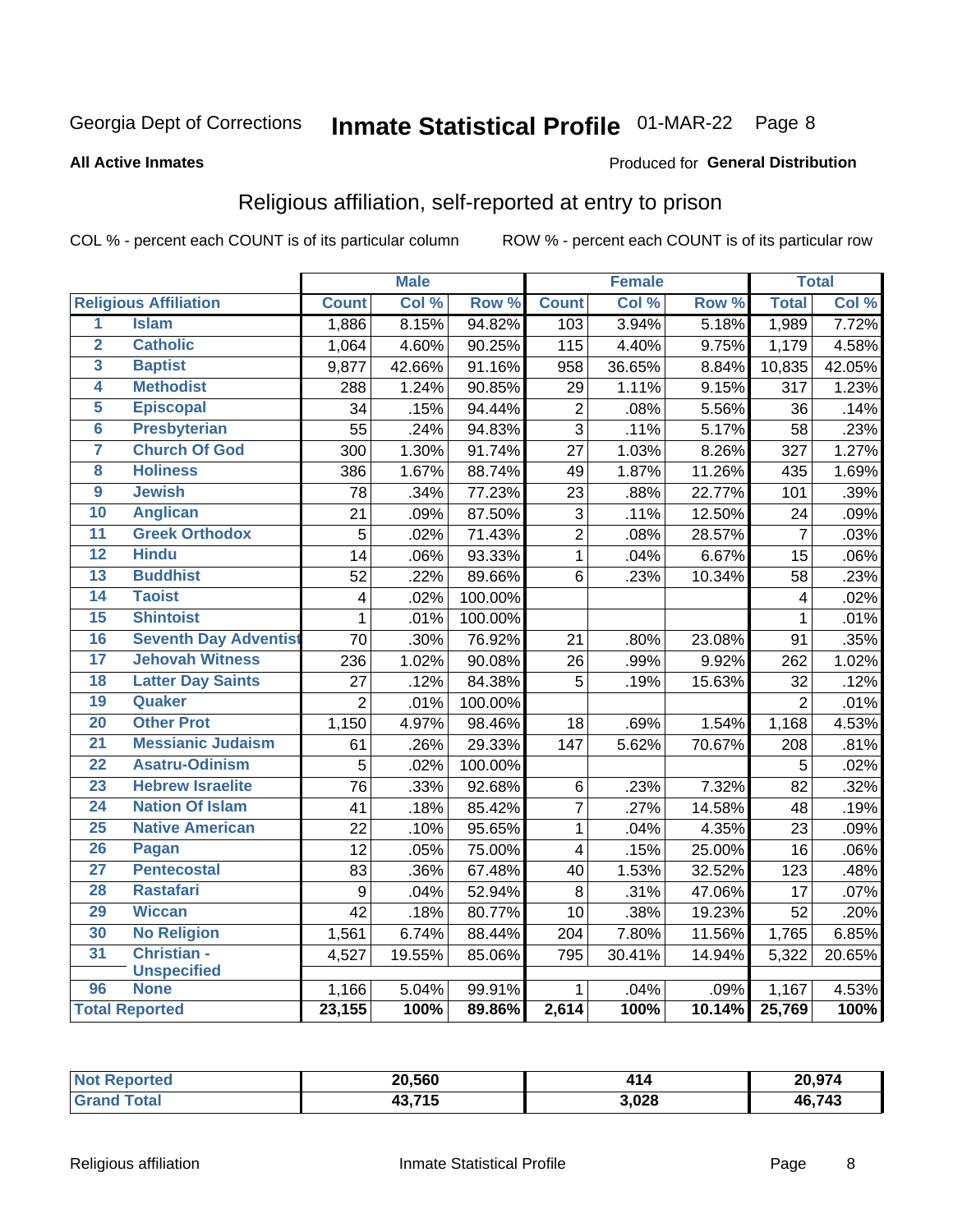#### Inmate Statistical Profile 01-MAR-22 Page 9 Georgia Dept of Corrections

**All Active Inmates** 

| <b>Produced for General Distribution</b> |  |  |
|------------------------------------------|--|--|
|------------------------------------------|--|--|

### Religious affiliation, self-reported at entry to prison

COL % - percent each COUNT is of its particular column ROW % - percent each COUNT is of its particular row

| <b>Mode (most frequent)</b> | Baptist | Japtist | Baptist |
|-----------------------------|---------|---------|---------|
|-----------------------------|---------|---------|---------|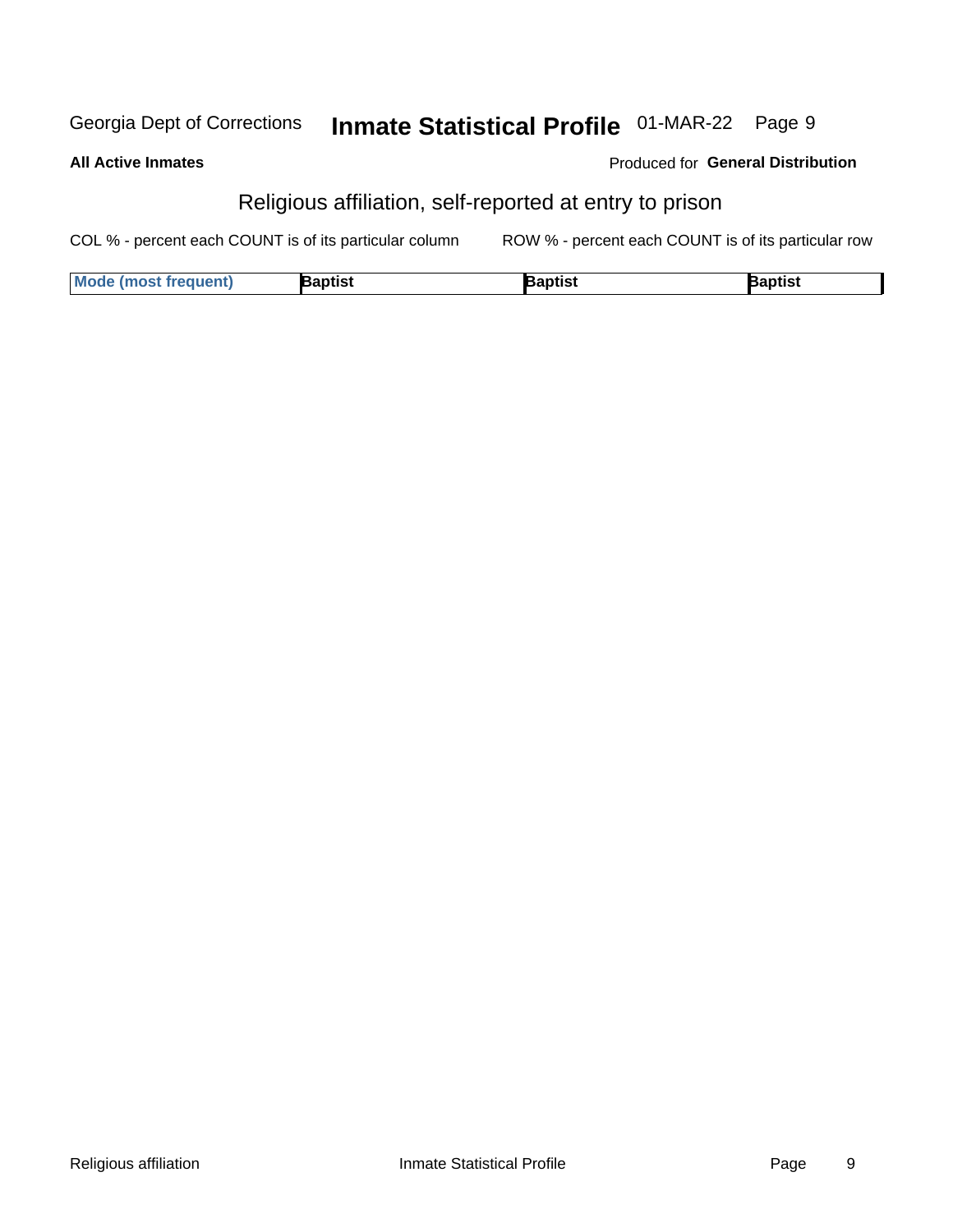# Inmate Statistical Profile 01-MAR-22 Page 9

#### **All Active Inmates**

#### Produced for General Distribution

### Home county, self-reported at entry to prison

COL % - percent each COUNT is of its particular column

|     |                             |              | <b>Male</b> |                  |                         | <b>Female</b> |        | <b>Total</b> |        |
|-----|-----------------------------|--------------|-------------|------------------|-------------------------|---------------|--------|--------------|--------|
|     | <b>Home County</b>          | <b>Count</b> | Col %       | Row <sup>%</sup> | <b>Count</b>            | Col %         | Row %  | <b>Total</b> | Col %  |
| 000 | <b>Unknown</b>              | 7,550        | 17.27%      | 93.49%           | 526                     | 17.37%        | 6.51%  | 8,076        | 17.28% |
| 001 | <b>Appling County</b>       | 110          | .25%        | 98.21%           | $\overline{2}$          | .07%          | 1.79%  | 112          | .24%   |
| 002 | <b>Atkinson County</b>      | 36           | .08%        | 97.30%           | 1                       | .03%          | 2.70%  | 37           | .08%   |
| 003 | <b>Bacon County</b>         | 86           | .20%        | 93.48%           | 6                       | .20%          | 6.52%  | 92           | .20%   |
| 004 | <b>Baker County</b>         | 16           | .04%        | 94.12%           | 1                       | .03%          | 5.88%  | 17           | .04%   |
| 005 | <b>Baldwin County</b>       | 252          | .58%        | 92.99%           | 19                      | .63%          | 7.01%  | 271          | .58%   |
| 006 | <b>Banks County</b>         | 75           | .17%        | 96.15%           | 3                       | .10%          | 3.85%  | 78           | .17%   |
| 007 | <b>Barrow County</b>        | 286          | .65%        | 91.08%           | 28                      | .92%          | 8.92%  | 314          | .67%   |
| 008 | <b>Bartow County</b>        | 449          | 1.03%       | 90.52%           | 47                      | 1.55%         | 9.48%  | 496          | 1.06%  |
| 009 | <b>Ben Hill County</b>      | 173          | .40%        | 91.53%           | 16                      | .53%          | 8.47%  | 189          | .40%   |
| 010 | <b>Berrien County</b>       | 81           | .19%        | 96.43%           | 3                       | .10%          | 3.57%  | 84           | .18%   |
| 011 | <b>Bibb County</b>          | 976          | 2.23%       | 95.97%           | 41                      | 1.35%         | 4.03%  | 1,017        | 2.18%  |
| 012 | <b>Bleckley County</b>      | 55           | .13%        | 91.67%           | 5                       | .17%          | 8.33%  | 60           | .13%   |
| 013 | <b>Brantley County</b>      | 69           | .16%        | 86.25%           | 11                      | .36%          | 13.75% | 80           | .17%   |
| 014 | <b>Brooks County</b>        | 166          | .38%        | 99.40%           | 1                       | .03%          | .60%   | 167          | .36%   |
| 015 | <b>Bryan County</b>         | 64           | .15%        | 90.14%           | $\overline{7}$          | .23%          | 9.86%  | 71           | .15%   |
| 016 | <b>Bulloch County</b>       | 283          | .65%        | 93.40%           | 20                      | .66%          | 6.60%  | 303          | .65%   |
| 017 | <b>Burke County</b>         | 159          | .36%        | 97.55%           | 4                       | .13%          | 2.45%  | 163          | .35%   |
| 018 | <b>Butts County</b>         | 119          | .27%        | 90.15%           | 13                      | .43%          | 9.85%  | 132          | .28%   |
| 019 | <b>Calhoun County</b>       | 65           | .15%        | 91.55%           | 6                       | .20%          | 8.45%  | 71           | .15%   |
| 020 | <b>Camden County</b>        | 110          | .25%        | 93.22%           | $\bf 8$                 | .26%          | 6.78%  | 118          | .25%   |
| 021 | <b>Candler County</b>       | 71           | .16%        | 94.67%           | $\overline{\mathbf{4}}$ | .13%          | 5.33%  | 75           | .16%   |
| 022 | <b>Carroll County</b>       | 471          | 1.08%       | 92.17%           | 40                      | 1.32%         | 7.83%  | 511          | 1.09%  |
| 023 | <b>Catoosa County</b>       | 186          | .43%        | 93.00%           | 14                      | .46%          | 7.00%  | 200          | .43%   |
| 024 | <b>Charlton County</b>      | 28           | .06%        | 82.35%           | 6                       | .20%          | 17.65% | 34           | .07%   |
| 025 | <b>Chatham County</b>       | 1,255        | 2.87%       | 96.39%           | 47                      | 1.55%         | 3.61%  | 1,302        | 2.79%  |
| 026 | <b>Chattahoochee County</b> | 13           | .03%        | 100.00%          |                         |               |        | 13           | .03%   |
| 027 | <b>Chattooga County</b>     | 143          | .33%        | 85.12%           | 25                      | .83%          | 14.88% | 168          | .36%   |
| 028 | <b>Cherokee County</b>      | 327          | .75%        | 89.34%           | 39                      | 1.29%         | 10.66% | 366          | .78%   |
| 029 | <b>Clarke County</b>        | 408          | .93%        | 92.94%           | 31                      | 1.02%         | 7.06%  | 439          | .94%   |
| 030 | <b>Clay County</b>          | 20           | .05%        | 95.24%           | 1                       | .03%          | 4.76%  | 21           | .04%   |
| 031 | <b>Clayton County</b>       | 1,180        | 2.70%       | 94.25%           | 72                      | 2.38%         | 5.75%  | 1,252        | 2.68%  |
| 032 | <b>Clinch County</b>        | 32           | .07%        | 94.12%           | $\overline{2}$          | .07%          | 5.88%  | 34           | .07%   |
| 033 | <b>Cobb County</b>          | 1,301        | 2.98%       | 93.87%           | 85                      | 2.81%         | 6.13%  | 1,386        | 2.97%  |
| 034 | <b>Coffee County</b>        | 316          | .72%        | 95.18%           | 16                      | .53%          | 4.82%  | 332          | .71%   |
| 035 | <b>Colquitt County</b>      | 208          | .48%        | 93.27%           | 15                      | .50%          | 6.73%  | 223          | .48%   |
| 036 | <b>Columbia County</b>      | 251          | .57%        | 89.96%           | 28                      | .92%          | 10.04% | 279          | .60%   |
| 037 | <b>Cook County</b>          | 115          | .26%        | 94.26%           | $\overline{7}$          | .23%          | 5.74%  | 122          | .26%   |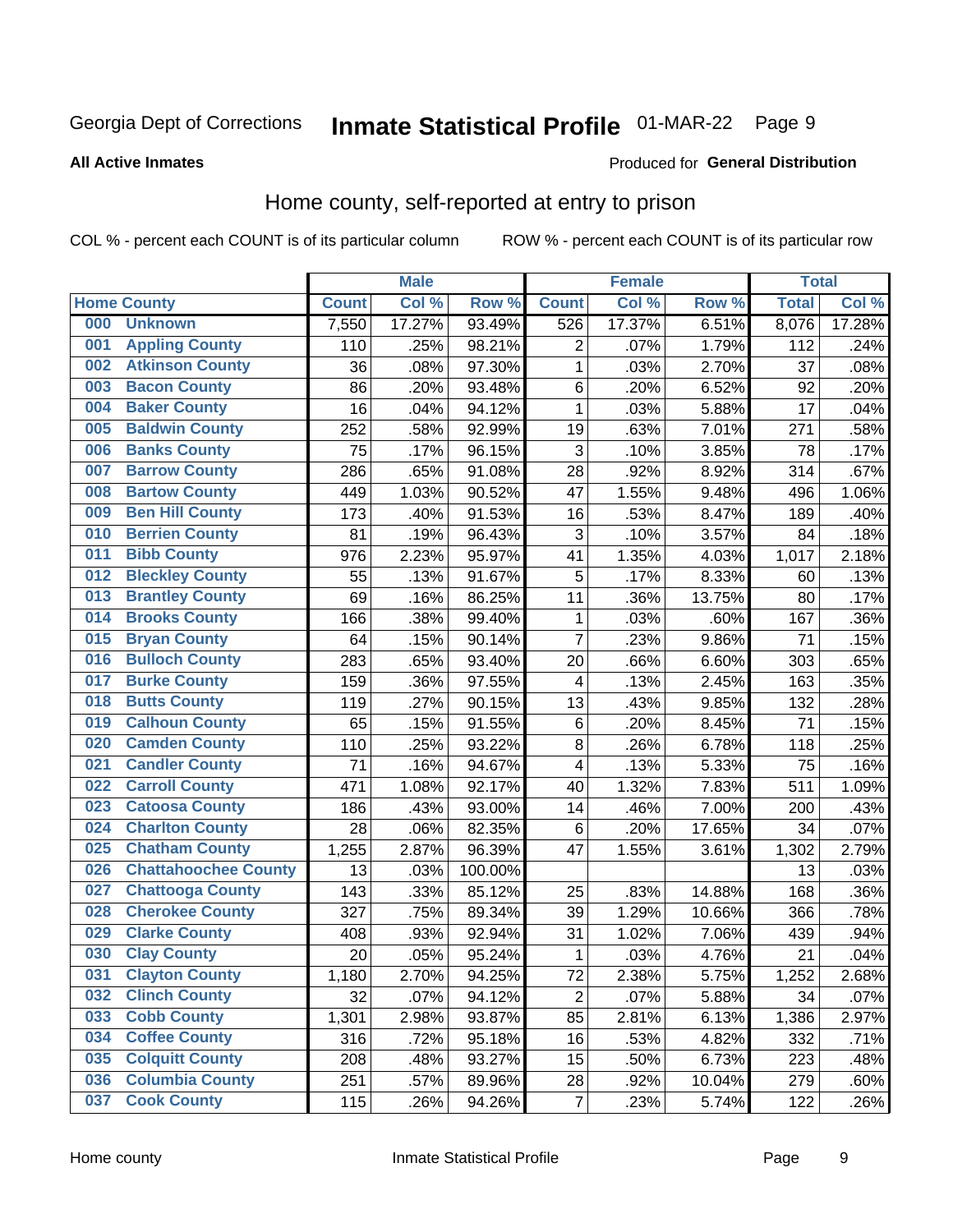# Inmate Statistical Profile 01-MAR-22 Page 10

**Produced for General Distribution** 

#### **All Active Inmates**

### Home county, self-reported at entry to prison

COL % - percent each COUNT is of its particular column

|     |                         |                  | <b>Male</b> |         |                  | <b>Female</b> |        | <b>Total</b> |       |
|-----|-------------------------|------------------|-------------|---------|------------------|---------------|--------|--------------|-------|
|     | <b>Home County</b>      | <b>Count</b>     | Col %       | Row %   | <b>Count</b>     | Col %         | Row %  | <b>Total</b> | Col % |
| 038 | <b>Coweta County</b>    | $\overline{373}$ | .85%        | 94.67%  | 21               | .69%          | 5.33%  | 394          | .84%  |
| 039 | <b>Crawford County</b>  | 36               | .08%        | 90.00%  | 4                | .13%          | 10.00% | 40           | .09%  |
| 040 | <b>Crisp County</b>     | 215              | .49%        | 93.48%  | 15               | .50%          | 6.52%  | 230          | .49%  |
| 041 | <b>Dade County</b>      | 55               | .13%        | 84.62%  | 10               | .33%          | 15.38% | 65           | .14%  |
| 042 | <b>Dawson County</b>    | 69               | .16%        | 89.61%  | 8                | .26%          | 10.39% | 77           | .16%  |
| 043 | <b>Decatur County</b>   | 209              | .48%        | 95.43%  | 10               | .33%          | 4.57%  | 219          | .47%  |
| 044 | <b>Dekalb County</b>    | 2,200            | 5.03%       | 95.57%  | 102              | 3.37%         | 4.43%  | 2,302        | 4.92% |
| 045 | <b>Dodge County</b>     | 87               | .20%        | 90.63%  | $\boldsymbol{9}$ | .30%          | 9.38%  | 96           | .21%  |
| 046 | <b>Dooly County</b>     | 120              | .27%        | 97.56%  | 3                | .10%          | 2.44%  | 123          | .26%  |
| 047 | <b>Dougherty County</b> | 594              | 1.36%       | 95.04%  | 31               | 1.02%         | 4.96%  | 625          | 1.34% |
| 048 | <b>Douglas County</b>   | 487              | 1.11%       | 93.65%  | 33               | 1.09%         | 6.35%  | 520          | 1.11% |
| 049 | <b>Early County</b>     | 47               | .11%        | 92.16%  | 4                | .13%          | 7.84%  | 51           | .11%  |
| 050 | <b>Echols County</b>    | 10               | .02%        | 100.00% |                  |               |        | 10           | .02%  |
| 051 | <b>Effingham County</b> | 168              | .38%        | 92.31%  | 14               | .46%          | 7.69%  | 182          | .39%  |
| 052 | <b>Elbert County</b>    | 99               | .23%        | 93.40%  | $\overline{7}$   | .23%          | 6.60%  | 106          | .23%  |
| 053 | <b>Emanuel County</b>   | 152              | .35%        | 95.00%  | 8                | .26%          | 5.00%  | 160          | .34%  |
| 054 | <b>Evans County</b>     | 59               | .13%        | 90.77%  | 6                | .20%          | 9.23%  | 65           | .14%  |
| 055 | <b>Fannin County</b>    | 83               | .19%        | 92.22%  | $\overline{7}$   | .23%          | 7.78%  | 90           | .19%  |
| 056 | <b>Fayette County</b>   | 127              | .29%        | 87.59%  | 18               | .59%          | 12.41% | 145          | .31%  |
| 057 | <b>Floyd County</b>     | 593              | 1.36%       | 89.44%  | 70               | 2.31%         | 10.56% | 663          | 1.42% |
| 058 | <b>Forsyth County</b>   | 174              | .40%        | 92.06%  | 15               | .50%          | 7.94%  | 189          | .40%  |
| 059 | <b>Franklin County</b>  | 98               | .22%        | 89.09%  | 12               | .40%          | 10.91% | 110          | .24%  |
| 060 | <b>Fulton County</b>    | 3,752            | 8.58%       | 95.74%  | 167              | 5.52%         | 4.26%  | 3,919        | 8.38% |
| 061 | <b>Gilmer County</b>    | 81               | .19%        | 82.65%  | 17               | .56%          | 17.35% | 98           | .21%  |
| 062 | <b>Glascock County</b>  | 6                | .01%        | 75.00%  | $\overline{2}$   | .07%          | 25.00% | 8            | .02%  |
| 063 | <b>Glynn County</b>     | 316              | .72%        | 94.61%  | 18               | .59%          | 5.39%  | 334          | .71%  |
| 064 | <b>Gordon County</b>    | 252              | .58%        | 90.32%  | 27               | .89%          | 9.68%  | 279          | .60%  |
| 065 | <b>Grady County</b>     | 105              | .24%        | 93.75%  | $\overline{7}$   | .23%          | 6.25%  | 112          | .24%  |
| 066 | <b>Greene County</b>    | 76               | .17%        | 93.83%  | 5                | .17%          | 6.17%  | 81           | .17%  |
| 067 | <b>Gwinnett County</b>  | 1,445            | 3.31%       | 93.95%  | 93               | 3.07%         | 6.05%  | 1,538        | 3.29% |
| 068 | <b>Habersham County</b> | 80               | .18%        | 80.81%  | 19               | .63%          | 19.19% | 99           | .21%  |
| 069 | <b>Hall County</b>      | 515              | 1.18%       | 92.79%  | 40               | 1.32%         | 7.21%  | 555          | 1.19% |
| 070 | <b>Hancock County</b>   | 47               | .11%        | 92.16%  | 4                | .13%          | 7.84%  | 51           | .11%  |
| 071 | <b>Haralson County</b>  | 105              | .24%        | 92.11%  | 9                | .30%          | 7.89%  | 114          | .24%  |
| 072 | <b>Harris County</b>    | 82               | .19%        | 93.18%  | 6                | .20%          | 6.82%  | 88           | .19%  |
| 073 | <b>Hart County</b>      | 126              | .29%        | 91.30%  | 12               | .40%          | 8.70%  | 138          | .30%  |
| 074 | <b>Heard County</b>     | 47               | .11%        | 97.92%  | 1                | .03%          | 2.08%  | 48           | .10%  |
| 075 | <b>Henry County</b>     | 570              | 1.30%       | 94.68%  | 32               | 1.06%         | 5.32%  | 602          | 1.29% |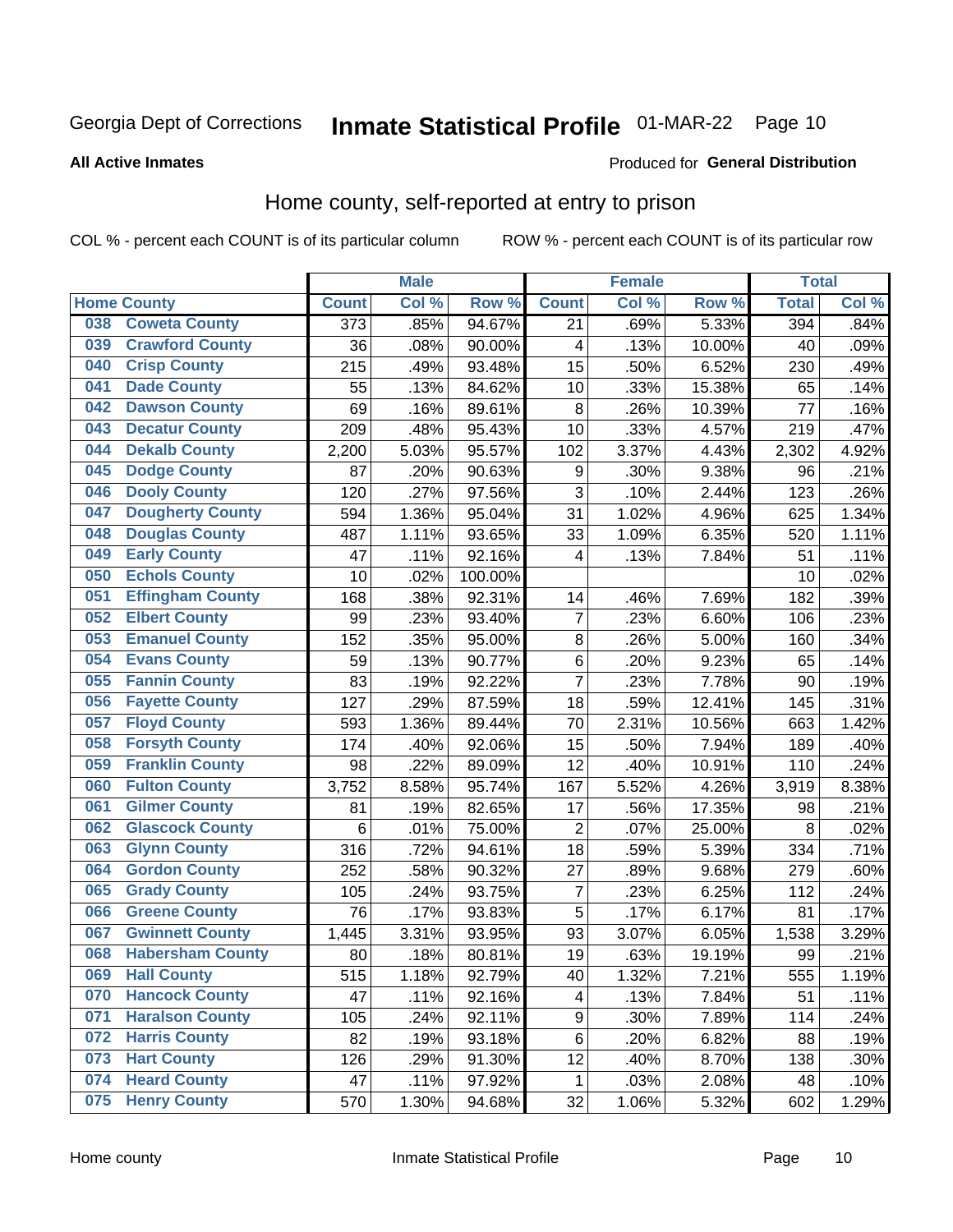# Inmate Statistical Profile 01-MAR-22 Page 11

#### **All Active Inmates**

#### Produced for General Distribution

### Home county, self-reported at entry to prison

COL % - percent each COUNT is of its particular column

|       |                          |              | <b>Male</b> |        |                  | <b>Female</b>     |        | <b>Total</b> |       |
|-------|--------------------------|--------------|-------------|--------|------------------|-------------------|--------|--------------|-------|
|       | <b>Home County</b>       | <b>Count</b> | Col %       | Row %  | <b>Count</b>     | Col %             | Row %  | <b>Total</b> | Col % |
| 076   | <b>Houston County</b>    | 507          | 1.16%       | 91.35% | 48               | 1.59%             | 8.65%  | 555          | 1.19% |
| 077   | <b>Irwin County</b>      | 55           | .13%        | 91.67% | 5                | .17%              | 8.33%  | 60           | .13%  |
| 078   | <b>Jackson County</b>    | 199          | .46%        | 88.05% | 27               | .89%              | 11.95% | 226          | .48%  |
| 079   | <b>Jasper County</b>     | 70           | .16%        | 93.33% | 5                | .17%              | 6.67%  | 75           | .16%  |
| 080   | <b>Jeff Davis County</b> | 66           | .15%        | 90.41% | $\overline{7}$   | $\overline{.}23%$ | 9.59%  | 73           | .16%  |
| 081   | <b>Jefferson County</b>  | 153          | .35%        | 92.17% | 13               | .43%              | 7.83%  | 166          | .36%  |
| 082   | <b>Jenkins County</b>    | 69           | .16%        | 94.52% | 4                | .13%              | 5.48%  | 73           | .16%  |
| 083   | <b>Johnson County</b>    | 35           | .08%        | 94.59% | $\overline{2}$   | .07%              | 5.41%  | 37           | .08%  |
| 084   | <b>Jones County</b>      | 78           | .18%        | 90.70% | 8                | .26%              | 9.30%  | 86           | .18%  |
| 085   | <b>Lamar County</b>      | 63           | .14%        | 87.50% | $\boldsymbol{9}$ | .30%              | 12.50% | 72           | .15%  |
| 086   | <b>Lanier County</b>     | 79           | .18%        | 96.34% | 3                | .10%              | 3.66%  | 82           | .18%  |
| 087   | <b>Laurens County</b>    | 235          | .54%        | 92.52% | 19               | .63%              | 7.48%  | 254          | .54%  |
| 088   | <b>Lee County</b>        | 89           | .20%        | 93.68% | 6                | .20%              | 6.32%  | 95           | .20%  |
| 089   | <b>Liberty County</b>    | 166          | .38%        | 93.79% | 11               | .36%              | 6.21%  | 177          | .38%  |
| 090   | <b>Lincoln County</b>    | 33           | .08%        | 84.62% | $\,6$            | .20%              | 15.38% | 39           | .08%  |
| 091   | <b>Long County</b>       | 37           | .08%        | 88.10% | 5                | .17%              | 11.90% | 42           | .09%  |
| 092   | <b>Lowndes County</b>    | 364          | .83%        | 95.79% | 16               | .53%              | 4.21%  | 380          | .81%  |
| 093   | <b>Lumpkin County</b>    | 66           | .15%        | 84.62% | 12               | .40%              | 15.38% | 78           | .17%  |
| 094   | <b>Macon County</b>      | 54           | .12%        | 84.38% | 10               | .33%              | 15.63% | 64           | .14%  |
| 095   | <b>Madison County</b>    | 155          | .35%        | 94.51% | $\boldsymbol{9}$ | .30%              | 5.49%  | 164          | .35%  |
| 096   | <b>Marion County</b>     | 48           | .11%        | 90.57% | 5                | .17%              | 9.43%  | 53           | .11%  |
| 097   | <b>Mcduffie County</b>   | 121          | .28%        | 91.67% | 11               | .36%              | 8.33%  | 132          | .28%  |
| 098   | <b>Mcintosh County</b>   | 54           | .12%        | 94.74% | 3                | .10%              | 5.26%  | 57           | .12%  |
| 099   | <b>Meriwether County</b> | 158          | .36%        | 92.94% | 12               | .40%              | 7.06%  | 170          | .36%  |
| 100   | <b>Miller County</b>     | 20           | .05%        | 90.91% | $\overline{2}$   | .07%              | 9.09%  | 22           | .05%  |
| 101   | <b>Mitchell County</b>   | 143          | .33%        | 94.08% | $\boldsymbol{9}$ | .30%              | 5.92%  | 152          | .33%  |
| 102   | <b>Monroe County</b>     | 108          | .25%        | 94.74% | 6                | .20%              | 5.26%  | 114          | .24%  |
| 103   | <b>Montgomery County</b> | 72           | .16%        | 91.14% | 7                | .23%              | 8.86%  | 79           | .17%  |
| 104   | <b>Morgan County</b>     | 95           | .22%        | 91.35% | 9                | .30%              | 8.65%  | 104          | .22%  |
| 105   | <b>Murray County</b>     | 194          | .44%        | 88.58% | 25               | .83%              | 11.42% | 219          | .47%  |
| 106   | <b>Muscogee County</b>   | 765          | 1.75%       | 95.15% | 39               | 1.29%             | 4.85%  | 804          | 1.72% |
| 107   | <b>Newton County</b>     | 495          | 1.13%       | 93.57% | 34               | 1.12%             | 6.43%  | 529          | 1.13% |
| 108   | <b>Oconee County</b>     | 37           | .08%        | 82.22% | 8                | .26%              | 17.78% | 45           | .10%  |
| 109   | <b>Oglethorpe County</b> | 61           | .14%        | 95.31% | $\overline{3}$   | .10%              | 4.69%  | 64           | .14%  |
| 110   | <b>Paulding County</b>   | 280          | .64%        | 90.03% | 31               | 1.02%             | 9.97%  | 311          | .67%  |
| 111   | <b>Peach County</b>      | 84           | .19%        | 94.38% | 5                | .17%              | 5.62%  | 89           | .19%  |
| $112$ | <b>Pickens County</b>    | 107          | .24%        | 89.92% | 12               | .40%              | 10.08% | 119          | .25%  |
| 113   | <b>Pierce County</b>     | 80           | .18%        | 91.95% | $\overline{7}$   | .23%              | 8.05%  | 87           | .19%  |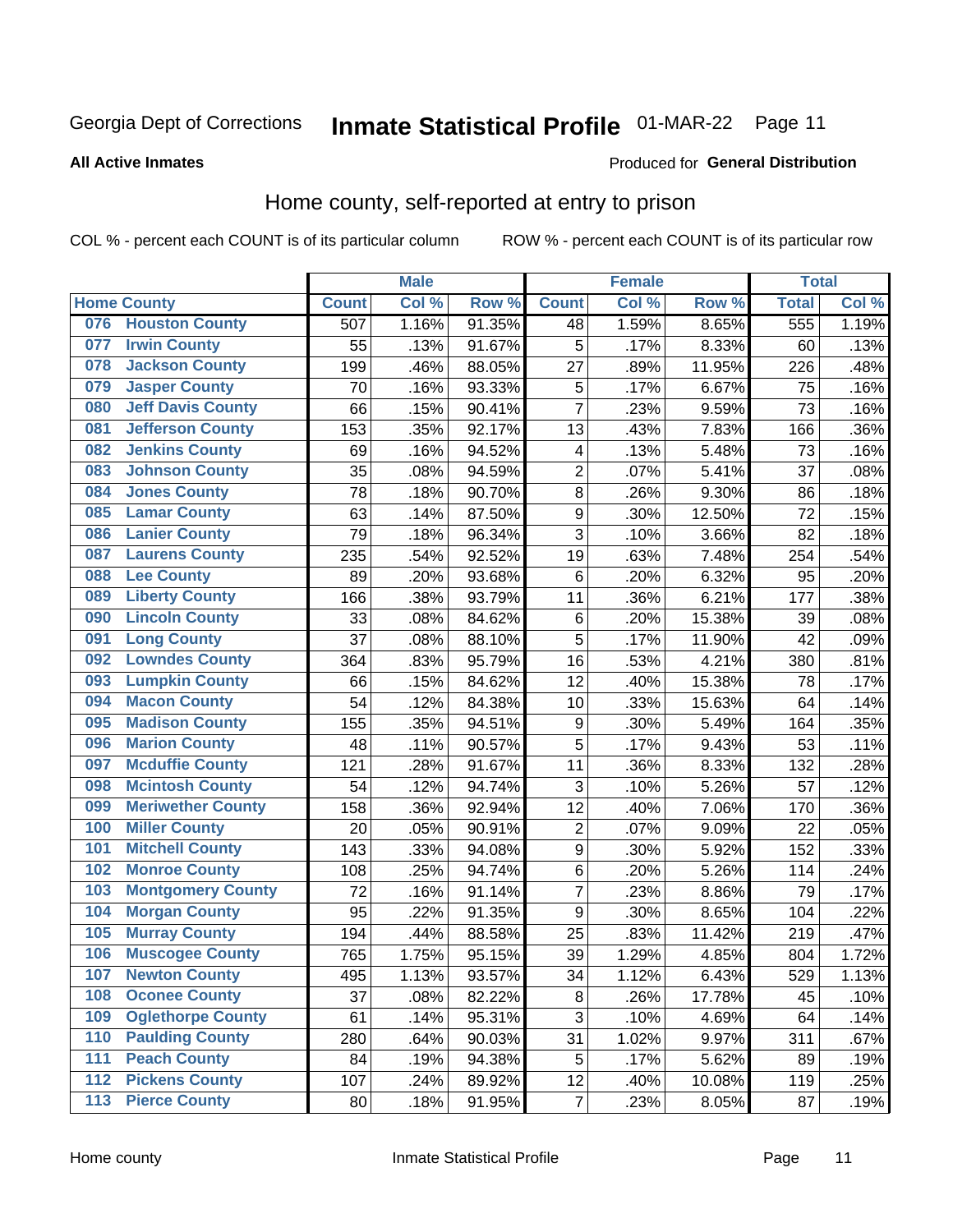# Inmate Statistical Profile 01-MAR-22 Page 12

#### **All Active Inmates**

#### Produced for General Distribution

### Home county, self-reported at entry to prison

COL % - percent each COUNT is of its particular column

|                    |                          |              | <b>Male</b> |                  |                  | <b>Female</b> |        | <b>Total</b>    |       |
|--------------------|--------------------------|--------------|-------------|------------------|------------------|---------------|--------|-----------------|-------|
| <b>Home County</b> |                          | <b>Count</b> | Col %       | Row <sup>%</sup> | <b>Count</b>     | Col %         | Row %  | <b>Total</b>    | Col % |
| 114                | <b>Pike County</b>       | 30           | .07%        | 88.24%           | 4                | .13%          | 11.76% | $\overline{34}$ | .07%  |
| 115                | <b>Polk County</b>       | 200          | .46%        | 89.69%           | 23               | .76%          | 10.31% | 223             | .48%  |
| 116                | <b>Pulaski County</b>    | 46           | .11%        | 83.64%           | 9                | .30%          | 16.36% | 55              | .12%  |
| 117                | <b>Putnam County</b>     | 123          | .28%        | 91.79%           | 11               | .36%          | 8.21%  | 134             | .29%  |
| 118                | <b>Quitman County</b>    | 7            | .02%        | 100.00%          |                  |               |        | $\overline{7}$  | .01%  |
| 119                | <b>Rabun County</b>      | 37           | .08%        | 82.22%           | 8                | .26%          | 17.78% | 45              | .10%  |
| 120                | <b>Randolph County</b>   | 43           | .10%        | 87.76%           | $\,6$            | .20%          | 12.24% | 49              | .10%  |
| 121                | <b>Richmond County</b>   | 1,309        | 2.99%       | 95.27%           | 65               | 2.15%         | 4.73%  | 1,374           | 2.94% |
| 122                | <b>Rockdale County</b>   | 291          | .67%        | 93.57%           | 20               | .66%          | 6.43%  | 311             | .67%  |
| 123                | <b>Schley County</b>     | 13           | .03%        | 100.00%          |                  |               |        | 13              | .03%  |
| 124                | <b>Screven County</b>    | 92           | .21%        | 96.84%           | $\sqrt{3}$       | .10%          | 3.16%  | 95              | .20%  |
| 125                | <b>Seminole County</b>   | 61           | .14%        | 87.14%           | 9                | .30%          | 12.86% | 70              | .15%  |
| 126                | <b>Spalding County</b>   | 336          | .77%        | 95.45%           | 16               | .53%          | 4.55%  | 352             | .75%  |
| 127                | <b>Stephens County</b>   | 103          | .24%        | 91.96%           | 9                | .30%          | 8.04%  | 112             | .24%  |
| 128                | <b>Stewart County</b>    | 24           | .05%        | 100.00%          |                  |               |        | 24              | .05%  |
| 129                | <b>Sumter County</b>     | 171          | .39%        | 96.07%           | 7                | .23%          | 3.93%  | 178             | .38%  |
| 130                | <b>Talbot County</b>     | 33           | .08%        | 100.00%          |                  |               |        | 33              | .07%  |
| 131                | <b>Taliaferro County</b> | 6            | .01%        | 100.00%          |                  |               |        | 6               | .01%  |
| 132                | <b>Tattnall County</b>   | 182          | .42%        | 95.29%           | $\boldsymbol{9}$ | .30%          | 4.71%  | 191             | .41%  |
| 133                | <b>Taylor County</b>     | 39           | .09%        | 92.86%           | 3                | .10%          | 7.14%  | 42              | .09%  |
| 134                | <b>Telfair County</b>    | 75           | .17%        | 94.94%           | 4                | .13%          | 5.06%  | 79              | .17%  |
| 135                | <b>Terrell County</b>    | 63           | .14%        | 100.00%          |                  |               |        | 63              | .13%  |
| 136                | <b>Thomas County</b>     | 175          | .40%        | 97.22%           | 5                | .17%          | 2.78%  | 180             | .39%  |
| 137                | <b>Tift County</b>       | 238          | .54%        | 97.54%           | 6                | .20%          | 2.46%  | 244             | .52%  |
| 138                | <b>Toombs County</b>     | 218          | .50%        | 92.37%           | 18               | .59%          | 7.63%  | 236             | .50%  |
| 139                | <b>Towns County</b>      | 18           | .04%        | 69.23%           | 8                | .26%          | 30.77% | 26              | .06%  |
| 140                | <b>Treutlen County</b>   | 49           | .11%        | 96.08%           | $\overline{2}$   | .07%          | 3.92%  | 51              | .11%  |
| 141                | <b>Troup County</b>      | 432          | .99%        | 93.71%           | 29               | .96%          | 6.29%  | 461             | .99%  |
| $\overline{142}$   | <b>Turner County</b>     | 63           | .14%        | 94.03%           | $\overline{4}$   | .13%          | 5.97%  | 67              | .14%  |
| 143                | <b>Twiggs County</b>     | 33           | .08%        | 91.67%           | 3                | .10%          | 8.33%  | 36              | .08%  |
| 144                | <b>Union County</b>      | 77           | .18%        | 87.50%           | 11               | .36%          | 12.50% | 88              | .19%  |
| 145                | <b>Upson County</b>      | 138          | .32%        | 95.83%           | $\,6$            | .20%          | 4.17%  | 144             | .31%  |
| 146                | <b>Walker County</b>     | 328          | .75%        | 91.36%           | 31               | 1.02%         | 8.64%  | 359             | .77%  |
| 147                | <b>Walton County</b>     | 406          | .93%        | 92.06%           | 35               | 1.16%         | 7.94%  | 441             | .94%  |
| 148                | <b>Ware County</b>       | 206          | .47%        | 93.21%           | 15               | .50%          | 6.79%  | 221             | .47%  |
| 149                | <b>Warren County</b>     | 30           | .07%        | 96.77%           | 1                | .03%          | 3.23%  | 31              | .07%  |
| 150                | <b>Washington County</b> | 154          | .35%        | 90.06%           | 17               | .56%          | 9.94%  | 171             | .37%  |
| 151                | <b>Wayne County</b>      | 165          | .38%        | 88.24%           | 22               | .73%          | 11.76% | 187             | .40%  |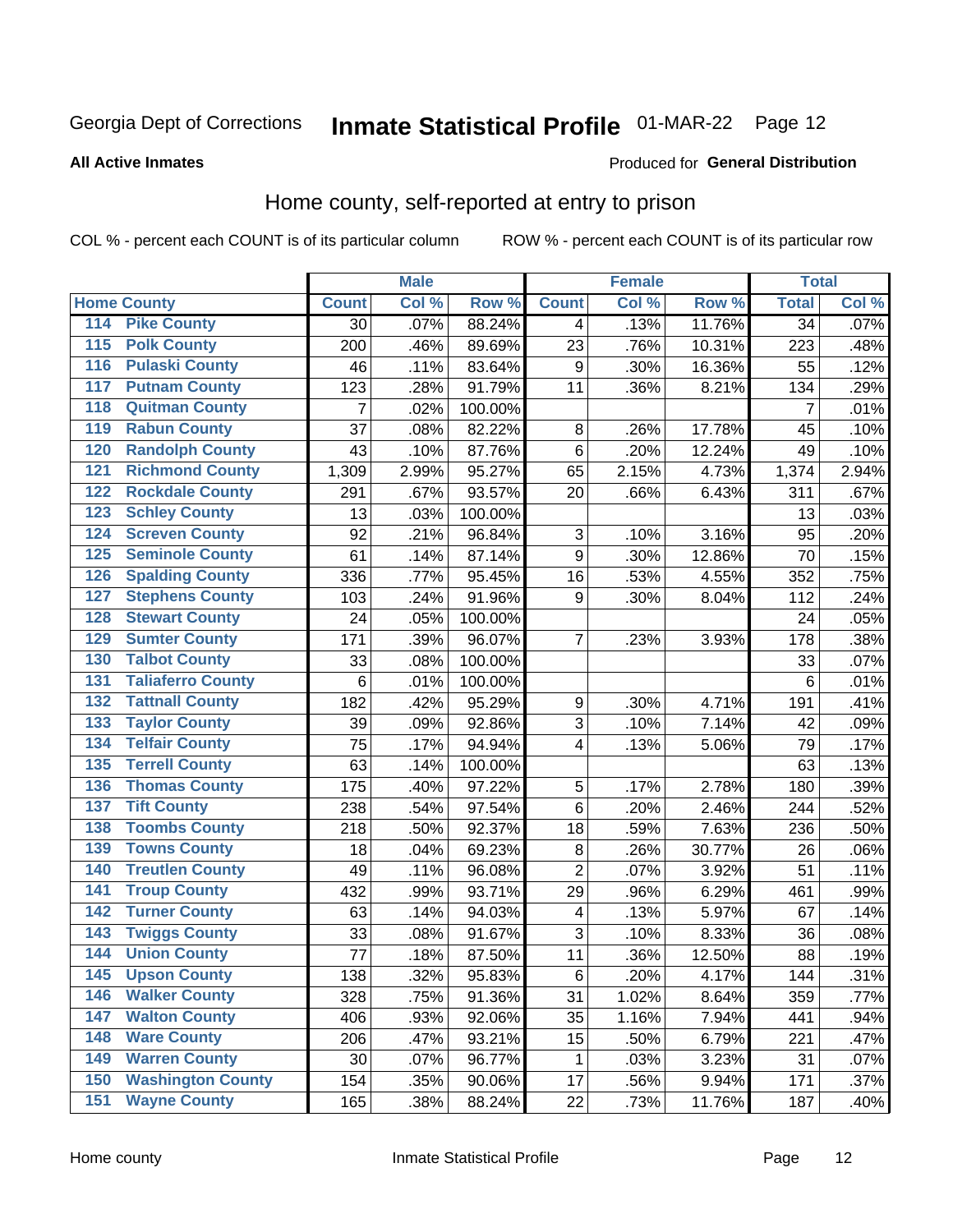# Inmate Statistical Profile 01-MAR-22 Page 13

**All Active Inmates** 

#### Produced for General Distribution

### Home county, self-reported at entry to prison

COL % - percent each COUNT is of its particular column

|     |                             |              | <b>Male</b> |        |                | <b>Female</b> |        | <b>Total</b> |       |
|-----|-----------------------------|--------------|-------------|--------|----------------|---------------|--------|--------------|-------|
|     | <b>Home County</b>          | <b>Count</b> | Col %       | Row %  | <b>Count</b>   | Col %         | Row %  | <b>Total</b> | Col % |
| 152 | <b>Webster County</b>       | 4            | .01%        | 80.00% |                | .03%          | 20.00% | 5            | .01%  |
| 153 | <b>Wheeler County</b>       | 85           | .19%        | 97.70% | 2              | $.07\%$       | 2.30%  | 87           | .19%  |
| 154 | <b>White County</b>         | 63           | .14%        | 94.03% | 4              | .13%          | 5.97%  | 67           | .14%  |
| 155 | <b>Whitfield County</b>     | 523          | 1.20%       | 89.40% | 62             | 2.05%         | 10.60% | 585          | 1.25% |
| 156 | <b>Wilcox County</b>        | 56           | .13%        | 93.33% | 4              | .13%          | 6.67%  | 60           | .13%  |
| 157 | <b>Wilkes County</b>        | 62           | .14%        | 92.54% | 5              | .17%          | 7.46%  | 67           | .14%  |
| 158 | <b>Wilkinson County</b>     | 32           | $.07\%$     | 94.12% | 2              | $.07\%$       | 5.88%  | 34           | .07%  |
| 159 | <b>Worth County</b>         | 99           | .23%        | 92.52% | 8              | .26%          | 7.48%  | 107          | .23%  |
| 999 | <b>Other Custody/Out Of</b> | 117          | .27%        | 98.32% | $\overline{2}$ | $.07\%$       | 1.68%  | 119          | .25%  |
|     | <b>State</b>                |              |             |        |                |               |        |              |       |
|     | <b>Total Rported</b>        | 43,715       | 100%        | 93.52% | 3,028          | 100%          | 6.48%  | 46,743       | 100%  |

| <b>Not</b><br><b>Reported</b> |                       |       |        |
|-------------------------------|-----------------------|-------|--------|
| <b>Total</b>                  | 12.71E<br>49,7<br>. ט | 3,028 | 46,743 |

|  | Mode (most frequent) | <b>Fulton County</b> | <b>Fulton County</b> | <b>Fulton County</b> |
|--|----------------------|----------------------|----------------------|----------------------|
|--|----------------------|----------------------|----------------------|----------------------|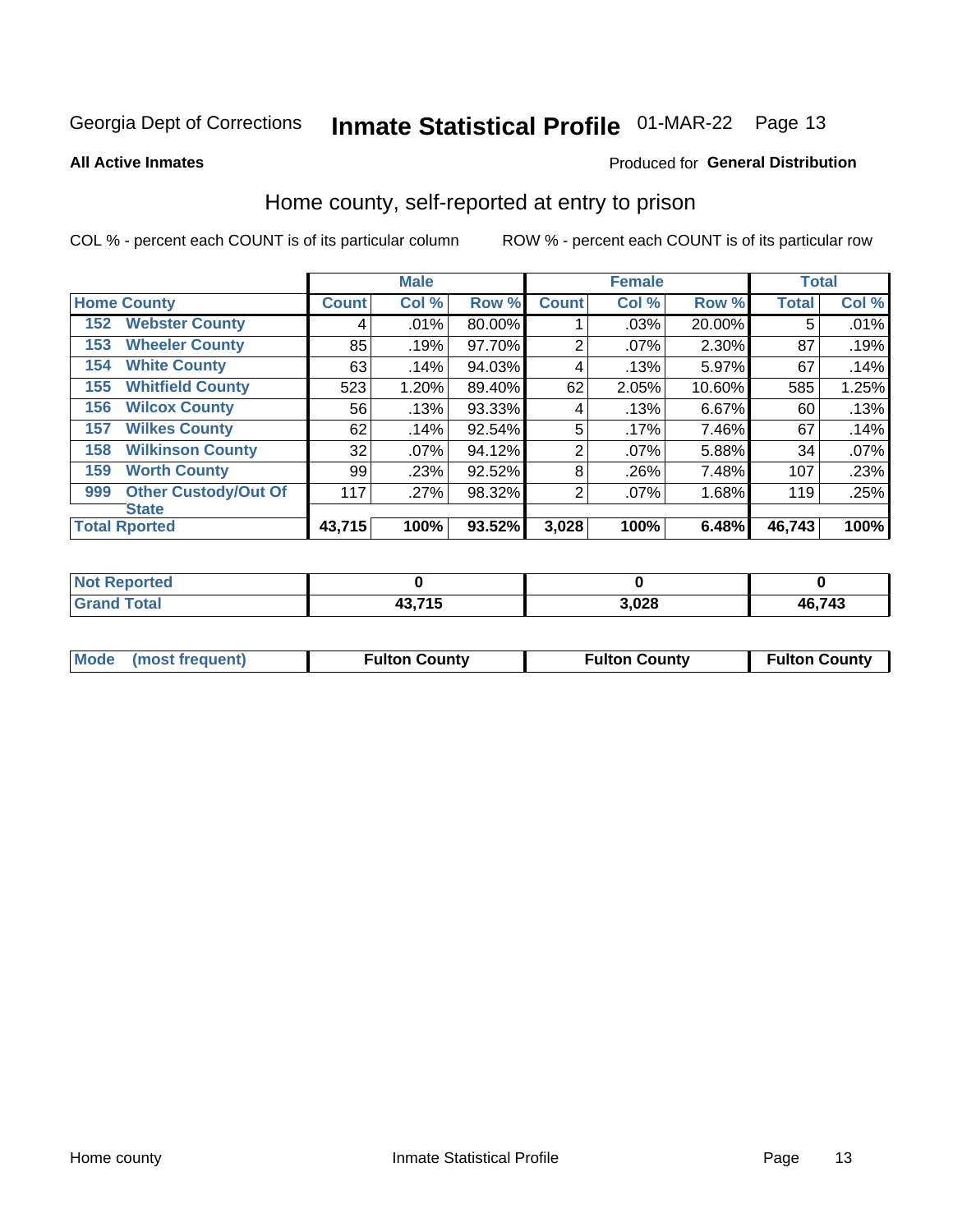# Inmate Statistical Profile 01-MAR-22 Page 14

#### **All Active Inmates**

#### Produced for General Distribution

### Employment status before prison, self-reported at entry to prison

COL % - percent each COUNT is of its particular column

|                           |         | <b>Male</b> |        |              | <b>Female</b> |        |        | <b>Total</b> |
|---------------------------|---------|-------------|--------|--------------|---------------|--------|--------|--------------|
| <b>Employment Status</b>  | Count l | Col %       | Row %  | <b>Count</b> | Col %         | Row %  | Total  | Col %        |
| <b>Full Time</b><br>01    | 11,073  | 44.98%      | 95.88% | 476          | 33.36%        | 4.12%  | 11,549 | 44.35%       |
| <b>Part Time</b><br>02    | 1,734   | 7.04%       | 93.78% | 115          | $8.06\%$      | 6.22%  | 1,849  | 7.10%        |
| Unempl $<$ 6M<br>03       | 1,609   | 6.54%       | 98.35% | 27           | 1.89%         | 1.65%  | 1,636  | 6.28%        |
| Unempl > 6M<br>04         | 5,830   | 23.68%      | 92.22% | 492          | 34.48%        | 7.78%  | 6,322  | 24.28%       |
| <b>Never Worked</b><br>05 | 2,724   | 11.07%      | 95.88% | 117          | $8.20\%$      | 4.12%  | 2,841  | 10.91%       |
| <b>Student</b><br>06      | 664     | 2.70%       | 95.95% | 28           | 1.96%         | 4.05%  | 692    | 2.66%        |
| <b>Incapable</b><br>07    | 982     | 3.99%       | 85.10% | 172          | 12.05%        | 14.90% | 1,154  | 4.43%        |
| <b>Total Reported</b>     | 24,616  | 100%        | 94.52% | 1,427        | 100%          | 5.48%  | 26,043 | 100%         |

| <b>Not Reported</b> | 19.099 | .601  | 20,700 |
|---------------------|--------|-------|--------|
| ™otal               | 13.715 | 3,028 | 46,743 |

| <b>Mode (most frequent)</b> | rull 1<br>the contract of the contract of the contract of the contract of the contract of the contract of the contract of | 6M | ïme<br>ιuι<br>the contract of the contract of the contract of the contract of the contract of the contract of the contract of |
|-----------------------------|---------------------------------------------------------------------------------------------------------------------------|----|-------------------------------------------------------------------------------------------------------------------------------|
|                             |                                                                                                                           |    |                                                                                                                               |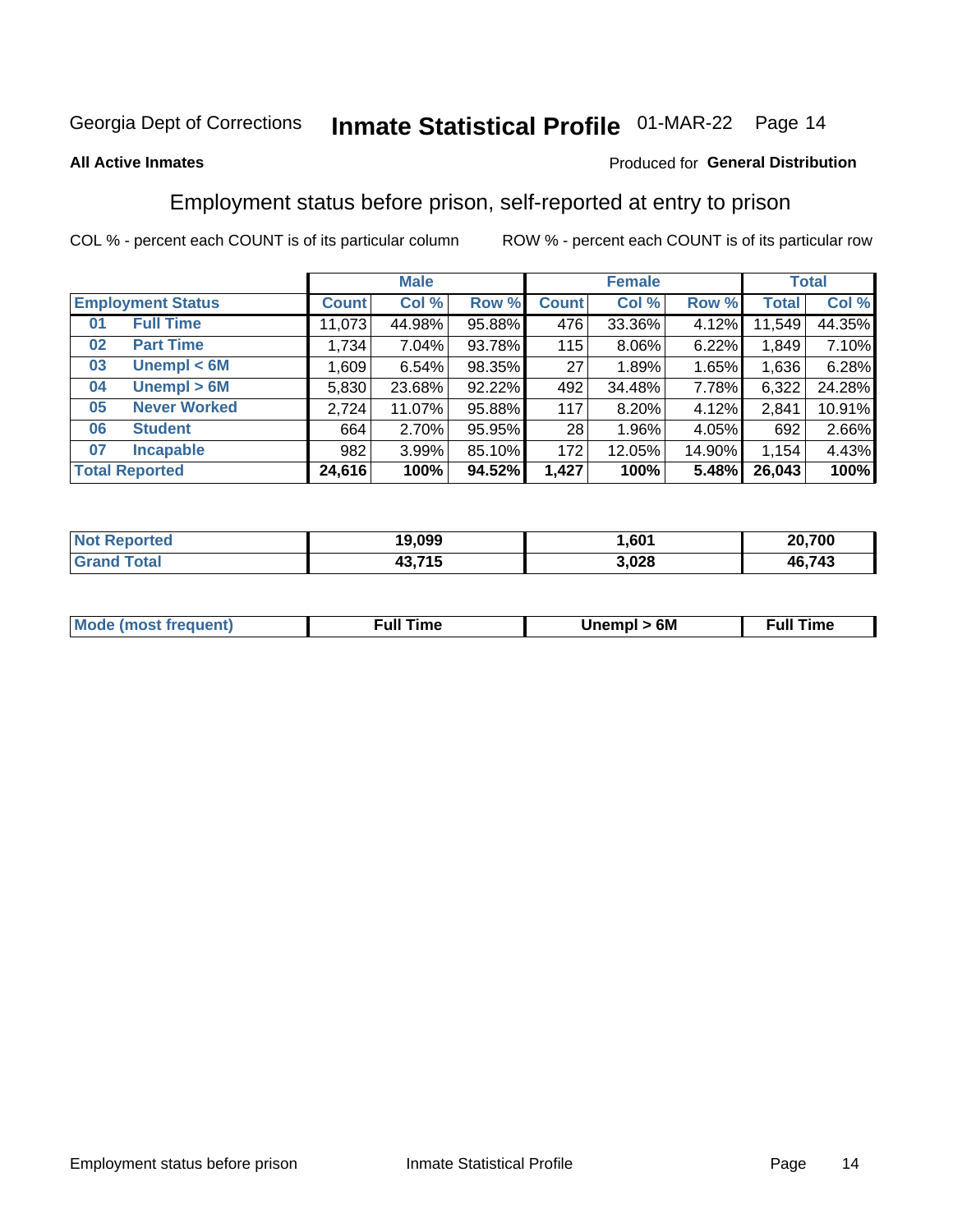#### **All Active Inmates**

Produced for General Distribution

### Age at admission

COL % - percent each COUNT is of its particular column

|                         |                    | <b>Male</b> |         |                | <b>Female</b> |       |              | <b>Total</b> |
|-------------------------|--------------------|-------------|---------|----------------|---------------|-------|--------------|--------------|
| <b>Age At Admission</b> | <b>Count</b>       | Col %       | Row %   | <b>Count</b>   | Col %         | Row % | <b>Total</b> | Col %        |
| 13                      | 1                  | 0.01%       | 100.00% |                |               |       | 1            | 0.01%        |
| 14                      | 5                  | 0.01%       | 100.00% |                |               |       | 5            | 0.01%        |
| 15                      | 28                 | 0.06%       | 100.00% |                |               |       | 28           | 0.06%        |
| 16                      | 100                | 0.23%       | 98.04%  | $\overline{2}$ | 0.07%         | 1.96% | 102          | 0.22%        |
| $\overline{17}$         | 492                | 1.13%       | 95.35%  | 24             | 0.79%         | 4.65% | 516          | 1.10%        |
| 18                      | 1,070              | 2.45%       | 97.01%  | 33             | 1.09%         | 2.99% | 1,103        | 2.36%        |
| 19                      | 1,501              | 3.43%       | 96.71%  | 51             | 1.68%         | 3.29% | 1,552        | 3.32%        |
| 20                      | 1,677              | 3.84%       | 95.83%  | 73             | 2.41%         | 4.17% | 1,750        | 3.74%        |
| $\overline{21}$         | $\overline{1,742}$ | 3.98%       | 95.98%  | 73             | 2.41%         | 4.02% | 1,815        | 3.88%        |
| $\overline{22}$         | 1,749              | 4.00%       | 95.37%  | 85             | 2.81%         | 4.63% | 1,834        | 3.92%        |
| 23                      | 1,709              | 3.91%       | 94.73%  | 95             | 3.14%         | 5.27% | 1,804        | 3.86%        |
| 24                      | 1,578              | 3.61%       | 92.82%  | 122            | 4.03%         | 7.18% | 1,700        | 3.64%        |
| $\overline{25}$         | 1,556              | 3.56%       | 93.51%  | 108            | 3.57%         | 6.49% | 1,664        | 3.56%        |
| 26                      | 1,596              | 3.65%       | 93.83%  | 105            | 3.47%         | 6.17% | 1,701        | 3.64%        |
| $\overline{27}$         | 1,603              | 3.67%       | 94.07%  | 101            | 3.34%         | 5.93% | 1,704        | 3.65%        |
| 28                      | 1,528              | 3.50%       | 93.92%  | 99             | 3.27%         | 6.08% | 1,627        | 3.48%        |
| 29                      | 1,549              | 3.54%       | 94.16%  | 96             | 3.17%         | 5.84% | 1,645        | 3.52%        |
| 30                      | 1,509              | 3.45%       | 92.69%  | 119            | 3.93%         | 7.31% | 1,628        | 3.48%        |
| 31                      | 1,382              | 3.16%       | 92.26%  | 116            | 3.83%         | 7.74% | 1,498        | 3.20%        |
| 32                      | 1,320              | 3.02%       | 91.79%  | 118            | 3.90%         | 8.21% | 1,438        | 3.08%        |
| 33                      | 1,325              | 3.03%       | 91.57%  | 122            | 4.03%         | 8.43% | 1,447        | 3.10%        |
| 34                      | 1,285              | 2.94%       | 91.65%  | 117            | 3.86%         | 8.35% | 1,402        | 3.00%        |
| 35                      | 1,239              | 2.83%       | 93.09%  | 92             | 3.04%         | 6.91% | 1,331        | 2.85%        |
| 36                      | 1,186              | 2.71%       | 92.80%  | 92             | 3.04%         | 7.20% | 1,278        | 2.73%        |
| $\overline{37}$         | 1,145              | 2.62%       | 93.09%  | 85             | 2.81%         | 6.91% | 1,230        | 2.63%        |
| 38                      | 1,044              | 2.39%       | 91.66%  | 95             | 3.14%         | 8.34% | 1,139        | 2.44%        |
| 39                      | 1,020              | 2.33%       | 92.22%  | 86             | 2.84%         | 7.78% | 1,106        | 2.37%        |
| 40                      | 1,002              | 2.29%       | 91.42%  | 94             | 3.10%         | 8.58% | 1,096        | 2.34%        |
| 41                      | 991                | 2.27%       | 92.36%  | 82             | 2.71%         | 7.64% | 1,073        | 2.30%        |
| 42                      | 816                | 1.87%       | 92.73%  | 64             | 2.11%         | 7.27% | 880          | 1.88%        |
| 43                      | 781                | 1.79%       | 93.20%  | 57             | 1.88%         | 6.80% | 838          | 1.79%        |
| 44                      | 685                | 1.57%       | 90.97%  | 68             | 2.25%         | 9.03% | 753          | 1.61%        |
| 45                      | 674                | 1.54%       | 92.84%  | 52             | 1.72%         | 7.16% | 726          | 1.55%        |
| 46                      | 616                | 1.41%       | 92.63%  | 49             | 1.62%         | 7.37% | 665          | 1.42%        |
| 47                      | 570                | 1.30%       | 90.91%  | 57             | 1.88%         | 9.09% | 627          | 1.34%        |
| 48                      | 591                | 1.35%       | 93.07%  | 44             | 1.45%         | 6.93% | 635          | 1.36%        |
| 49                      | 505                | 1.16%       | 91.82%  | 45             | 1.49%         | 8.18% | 550          | 1.18%        |
| 50                      | 482                | 1.10%       | 92.16%  | 41             | 1.35%         | 7.84% | 523          | 1.12%        |
| 51                      | 439                | 1.00%       | 92.81%  | 34             | 1.12%         | 7.19% | 473          | 1.01%        |
| 52                      | 417                | 0.95%       | 92.46%  | 34             | 1.12%         | 7.54% | 451          | 0.96%        |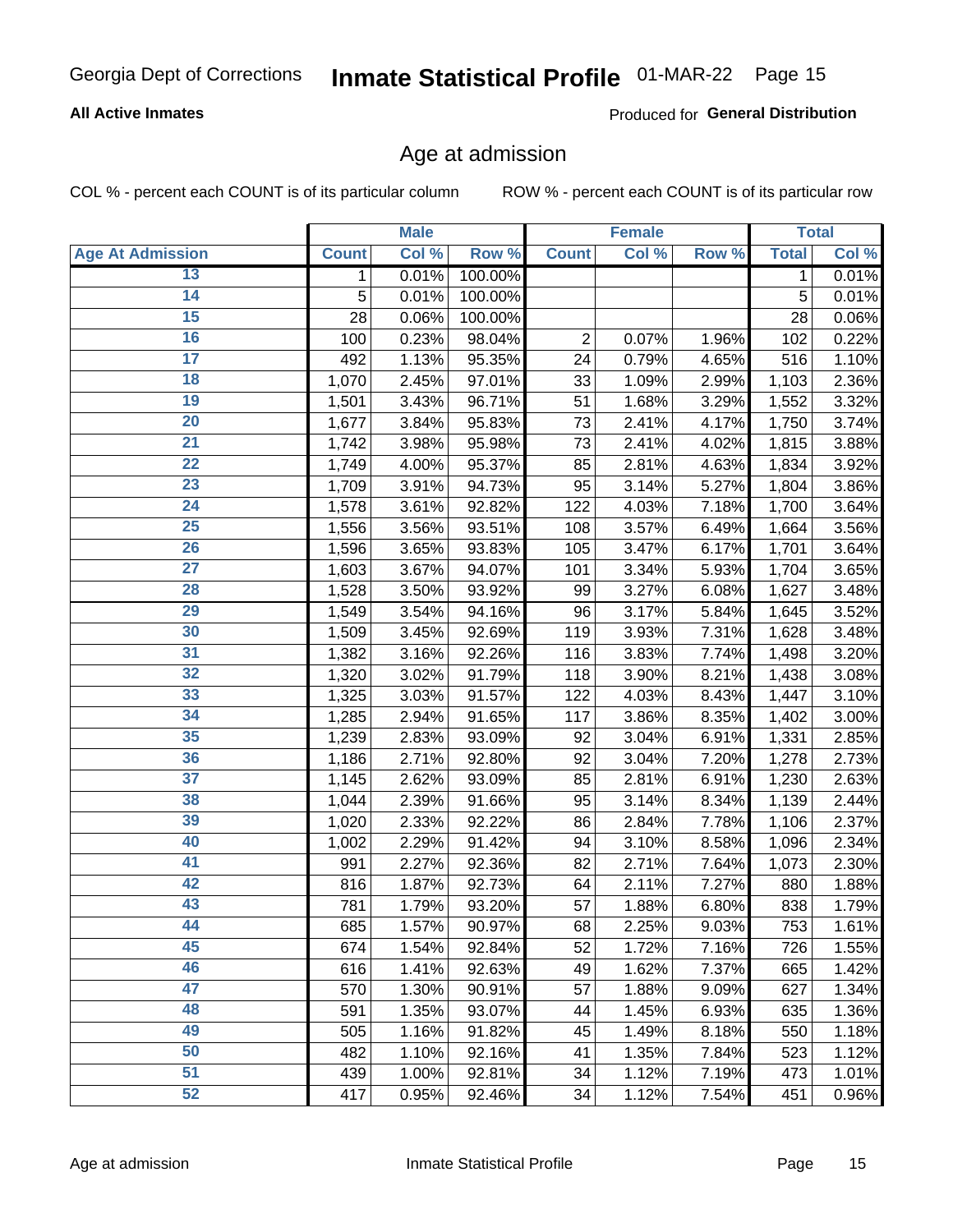#### **All Active Inmates**

Produced for General Distribution

### Age at admission

COL % - percent each COUNT is of its particular column

|                         |                         | <b>Male</b> |         |                 | <b>Female</b> |       |                | <b>Total</b> |
|-------------------------|-------------------------|-------------|---------|-----------------|---------------|-------|----------------|--------------|
| <b>Age At Admission</b> | <b>Count</b>            | Col %       | Row %   | <b>Count</b>    | Col %         | Row % | <b>Total</b>   | Col %        |
| 53                      | 403                     | 0.92%       | 92.64%  | $\overline{32}$ | 1.06%         | 7.36% | 435            | 0.93%        |
| 54                      | 340                     | 0.78%       | 94.97%  | 18              | 0.59%         | 5.03% | 358            | 0.77%        |
| 55                      | 325                     | 0.74%       | 94.48%  | 19              | 0.63%         | 5.52% | 344            | 0.74%        |
| 56                      | 282                     | 0.65%       | 92.76%  | 22              | 0.73%         | 7.24% | 304            | 0.65%        |
| 57                      | 275                     | 0.63%       | 94.18%  | 17              | 0.56%         | 5.82% | 292            | 0.62%        |
| 58                      | 254                     | 0.58%       | 94.07%  | 16              | 0.53%         | 5.93% | 270            | 0.58%        |
| 59                      | 217                     | 0.50%       | 91.56%  | 20              | 0.66%         | 8.44% | 237            | 0.51%        |
| 60                      | 189                     | 0.43%       | 94.03%  | 12              | 0.40%         | 5.97% | 201            | 0.43%        |
| 61                      | 161                     | 0.37%       | 92.53%  | $\overline{13}$ | 0.43%         | 7.47% | 174            | 0.37%        |
| 62                      | 153                     | 0.35%       | 95.03%  | 8               | 0.26%         | 4.97% | 161            | 0.34%        |
| 63                      | 101                     | 0.23%       | 95.28%  | 5               | 0.17%         | 4.72% | 106            | 0.23%        |
| 64                      | 97                      | 0.22%       | 97.98%  | $\overline{2}$  | 0.07%         | 2.02% | 99             | 0.21%        |
| 65                      | 85                      | 0.19%       | 98.84%  | $\mathbf 1$     | 0.03%         | 1.16% | 86             | 0.18%        |
| 66                      | 53                      | 0.12%       | 94.64%  | $\overline{3}$  | 0.10%         | 5.36% | 56             | 0.12%        |
| 67                      | 40                      | 0.09%       | 93.02%  | 3               | 0.10%         | 6.98% | 43             | 0.09%        |
| 68                      | 46                      | 0.11%       | 95.83%  | $\overline{2}$  | 0.07%         | 4.17% | 48             | 0.10%        |
| 69                      | 43                      | 0.10%       | 97.73%  | $\mathbf{1}$    | 0.03%         | 2.27% | 44             | 0.09%        |
| 70                      | 28                      | 0.06%       | 100.00% |                 |               |       | 28             | 0.06%        |
| $\overline{71}$         | 20                      | 0.05%       | 90.91%  | $\overline{2}$  | 0.07%         | 9.09% | 22             | 0.05%        |
| $\overline{72}$         | 16                      | 0.04%       | 94.12%  | $\mathbf{1}$    | 0.03%         | 5.88% | 17             | 0.04%        |
| $\overline{73}$         | 15                      | 0.03%       | 100.00% |                 |               |       | 15             | 0.03%        |
| $\overline{74}$         | 11                      | 0.03%       | 91.67%  | $\mathbf{1}$    | 0.03%         | 8.33% | 12             | 0.03%        |
| 75                      | 13                      | 0.03%       | 100.00% |                 |               |       | 13             | 0.03%        |
| 76                      | $\overline{7}$          | 0.02%       | 100.00% |                 |               |       | $\overline{7}$ | 0.01%        |
| $\overline{77}$         | $\overline{\mathbf{4}}$ | 0.01%       | 100.00% |                 |               |       | 4              | 0.01%        |
| 78                      | 6                       | 0.01%       | 100.00% |                 |               |       | 6              | 0.01%        |
| 79                      | $\overline{2}$          | 0.01%       | 100.00% |                 |               |       | $\overline{2}$ | 0.01%        |
| 80                      | $\overline{5}$          | 0.01%       | 100.00% |                 |               |       | $\overline{5}$ | 0.01%        |
| 81                      | 6                       | 0.01%       | 100.00% |                 |               |       | 6              | 0.01%        |
| $\overline{82}$         | 4                       | 0.01%       | 100.00% |                 |               |       | 4              | 0.01%        |
| 83                      | 3                       | 0.01%       | 100.00% |                 |               |       | 3              | 0.01%        |
| 86                      | $\mathbf{1}$            | 0.01%       | 100.00% |                 |               |       | 1              | 0.01%        |
| 87                      | $\mathbf{1}$            | 0.01%       | 100.00% |                 |               |       | $\mathbf{1}$   | 0.01%        |
| <b>Total Reported</b>   | 43,714                  | 100%        | 93.52%  | 3,028           | 100%          | 6.48% | 46,742         | 100%         |

| $AO$ $7AE$<br>. . | 3,028 | 46,743 |
|-------------------|-------|--------|

| .<br>. <b>.</b> . | Me:<br>ан | 33.28 | 34 | $ -$ |
|-------------------|-----------|-------|----|------|
|-------------------|-----------|-------|----|------|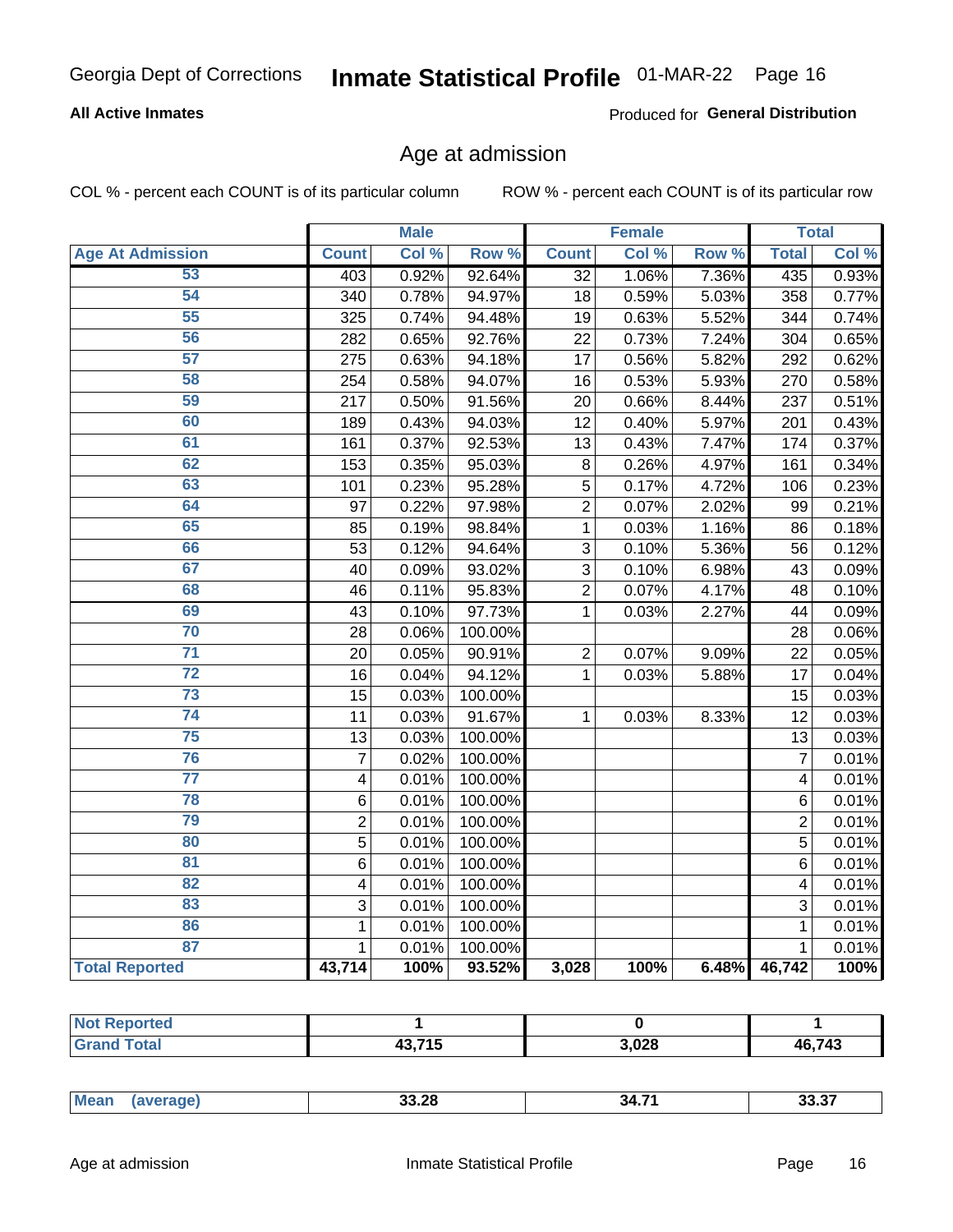#### **All Active Inmates**

Produced for General Distribution

# Age at admission

Inmate Statistical Profile 01-MAR-22 Page 17

COL % - percent each COUNT is of its particular column

|                                  | <b>Male</b> | <b>Female</b> | <b>Total</b> |
|----------------------------------|-------------|---------------|--------------|
| MetiRep(aniektig)                |             | 33            | 31           |
| <b>Gloaded Tomadst frequent)</b> | ^^          |               | 22           |
|                                  |             |               |              |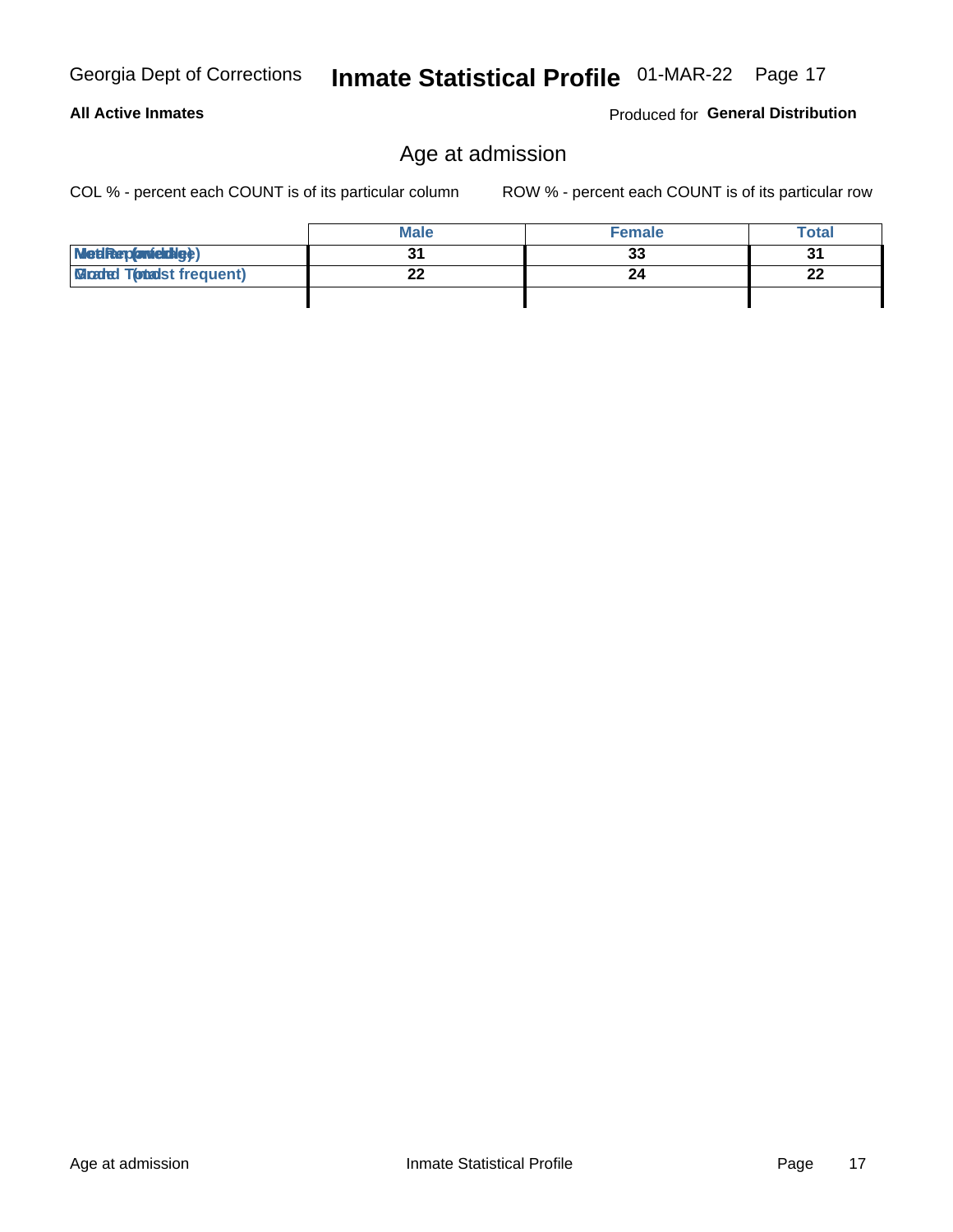#### **All Active Inmates**

#### Produced for General Distribution

### Height, measured at entry to prison

COL % - percent each COUNT is of its particular column

|                       |                | <b>Male</b> |         |                | <b>Female</b> |         |                | <b>Total</b> |
|-----------------------|----------------|-------------|---------|----------------|---------------|---------|----------------|--------------|
| <b>Height</b>         | <b>Count</b>   | Col %       | Row %   | <b>Count</b>   | Col %         | Row %   | <b>Total</b>   | Col %        |
| $\bf{0}$              | 551            | 1.26%       | 96.33%  | 21             | 0.69%         | 3.67%   | 572            | 1.22%        |
| 4'02''                | $\overline{2}$ | 0.01%       | 100.00% |                |               |         | 2              | 0.01%        |
| 4'03''                | 4              | 0.01%       | 100.00% |                |               |         | 4              | 0.01%        |
| 4'04"                 | 1              | 0.01%       | 100.00% |                |               |         | 1              | 0.01%        |
| 4'05"                 | $\overline{2}$ | 0.01%       | 100.00% |                |               |         | $\overline{2}$ | 0.01%        |
| 4'06"                 | 4              | 0.01%       | 100.00% |                |               |         | 4              | 0.01%        |
| 4'07"                 |                |             |         | 1              | 0.03%         | 100.00% | $\mathbf{1}$   | 0.01%        |
| 4'08"                 | 6              | 0.01%       | 60.00%  | 4              | 0.13%         | 40.00%  | 10             | 0.02%        |
| 4'09"                 | 5              | 0.01%       | 33.33%  | 10             | 0.33%         | 66.67%  | 15             | 0.03%        |
| 4'10"                 | 10             | 0.02%       | 41.67%  | 14             | 0.46%         | 58.33%  | 24             | 0.05%        |
| 4'11''                | 21             | 0.05%       | 25.61%  | 61             | 2.01%         | 74.39%  | 82             | 0.18%        |
| 5'00''                | 115            | 0.26%       | 51.57%  | 108            | 3.57%         | 48.43%  | 223            | 0.48%        |
| 5'01"                 | 104            | 0.24%       | 38.52%  | 166            | 5.48%         | 61.48%  | 270            | 0.58%        |
| 5'02"                 | 239            | 0.55%       | 43.38%  | 312            | 10.30%        | 56.62%  | 551            | 1.18%        |
| 5'03''                | 432            | 0.99%       | 52.94%  | 384            | 12.68%        | 47.06%  | 816            | 1.75%        |
| 5'04"                 | 838            | 1.92%       | 65.67%  | 438            | 14.46%        | 34.33%  | 1,276          | 2.73%        |
| 5'05"                 | 1,543          | 3.53%       | 80.03%  | 385            | 12.71%        | 19.97%  | 1,928          | 4.12%        |
| 5'06''                | 3,092          | 7.07%       | 88.93%  | 385            | 12.71%        | 11.07%  | 3,477          | 7.44%        |
| 5'07"                 | 3,477          | 7.95%       | 92.03%  | 301            | 9.94%         | 7.97%   | 3,778          | 8.08%        |
| 5'08''                | 4,184          | 9.57%       | 95.81%  | 183            | 6.04%         | 4.19%   | 4,367          | 9.34%        |
| 5'09''                | 5,614          | 12.84%      | 97.55%  | 141            | 4.66%         | 2.45%   | 5,755          | 12.31%       |
| 5'10''                | 4,657          | 10.65%      | 98.73%  | 60             | 1.98%         | 1.27%   | 4,717          | 10.09%       |
| 5'11''                | 4,919          | 11.25%      | 99.55%  | 22             | 0.73%         | 0.45%   | 4,941          | 10.57%       |
| 6'00''                | 4,847          | 11.09%      | 99.65%  | 17             | 0.56%         | 0.35%   | 4,864          | 10.41%       |
| 6'01''                | 3,506          | 8.02%       | 99.72%  | 10             | 0.33%         | 0.28%   | 3,516          | 7.52%        |
| 6'02"                 | 2,624          | 6.00%       | 99.89%  | 3              | 0.10%         | 0.11%   | 2,627          | 5.62%        |
| 6'03''                | 1,476          | 3.38%       | 99.86%  | $\overline{2}$ | 0.07%         | 0.14%   | 1,478          | 3.16%        |
| 6'04"                 | 790            | 1.81%       | 100.00% |                |               |         | 790            | 1.69%        |
| 6'05"                 | 342            | 0.78%       | 100.00% |                |               |         | 342            | 0.73%        |
| 6'06''                | 175            | 0.40%       | 100.00% |                |               |         | 175            | 0.37%        |
| 6'07''                | 50             | 0.11%       | 100.00% |                |               |         | 50             | 0.11%        |
| 6'08"                 | 36             | 0.08%       | 100.00% |                |               |         | 36             | 0.08%        |
| 6'09''                | 31             | 0.07%       | 100.00% |                |               |         | 31             | 0.07%        |
| 6'10''                | 8              | 0.02%       | 100.00% |                |               |         | 8              | 0.02%        |
| 6'11''                | 6              | 0.01%       | 100.00% |                |               |         | 6              | 0.01%        |
| 7'00"                 | 3              | 0.01%       | 100.00% |                |               |         | 3              | 0.01%        |
| 7'01''                | 1              | 0.01%       | 100.00% |                |               |         | 1              | 0.01%        |
| <b>Total Reported</b> | 43,715         | 100%        | 93.52%  | 3,028          | 100%          | 6.48%   | 46,743         | 100%         |

| n er<br>$\sim$<br>. |  |  |
|---------------------|--|--|
|                     |  |  |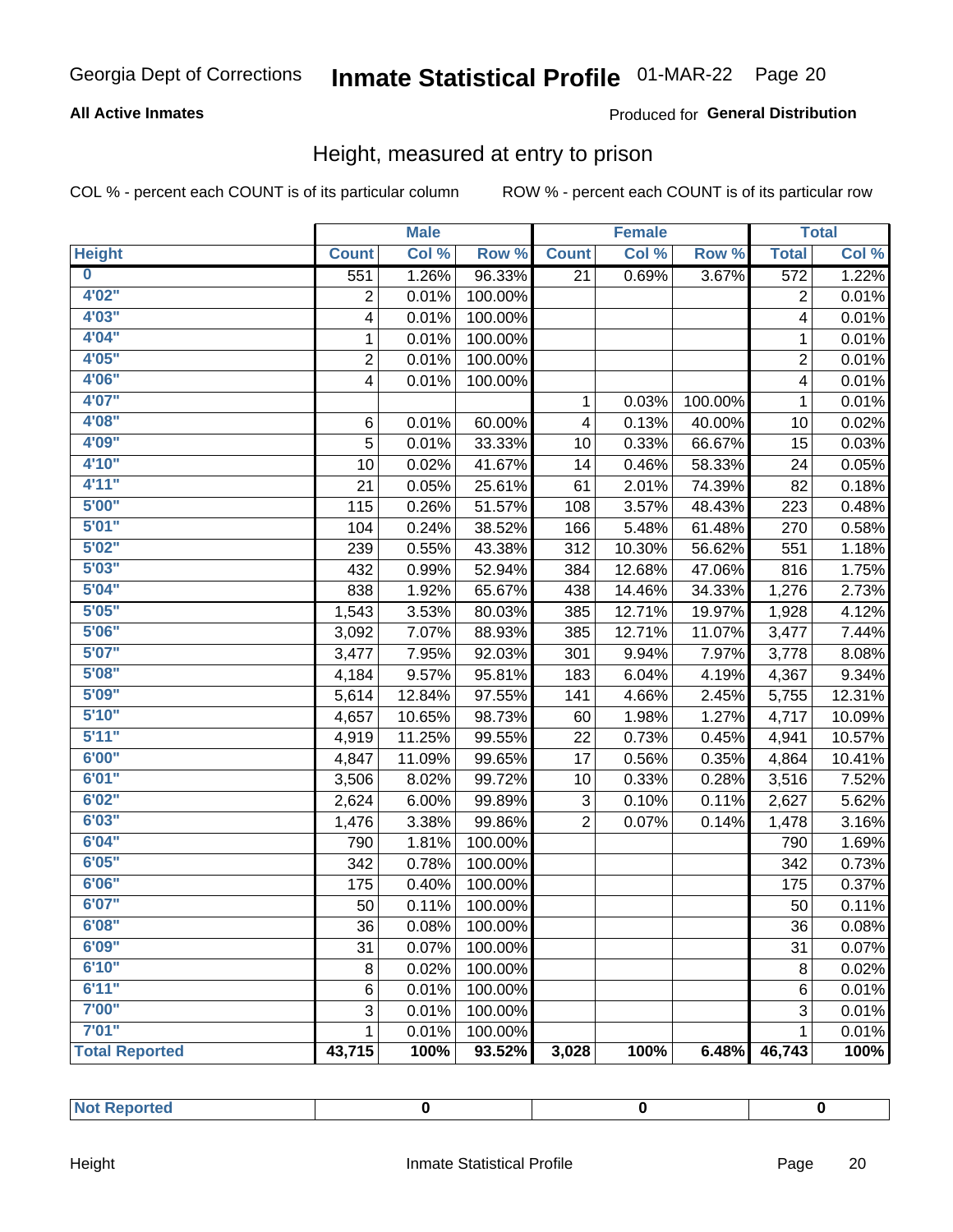#### **All Active Inmates**

#### Produced for General Distribution

### Height, measured at entry to prison

COL % - percent each COUNT is of its particular column

|                    | <b>Male</b> | <b>Female</b> | <b>Total</b> |
|--------------------|-------------|---------------|--------------|
| <b>Grand Total</b> | 43,715      | 3,028         | 46,743       |
|                    |             |               |              |
|                    |             |               |              |

| Mean       | erage) | 5'10" | 5'05" | 5'10" |
|------------|--------|-------|-------|-------|
|            |        |       |       |       |
| <b>Mod</b> |        | 5'09" | 5'04" | 5'09" |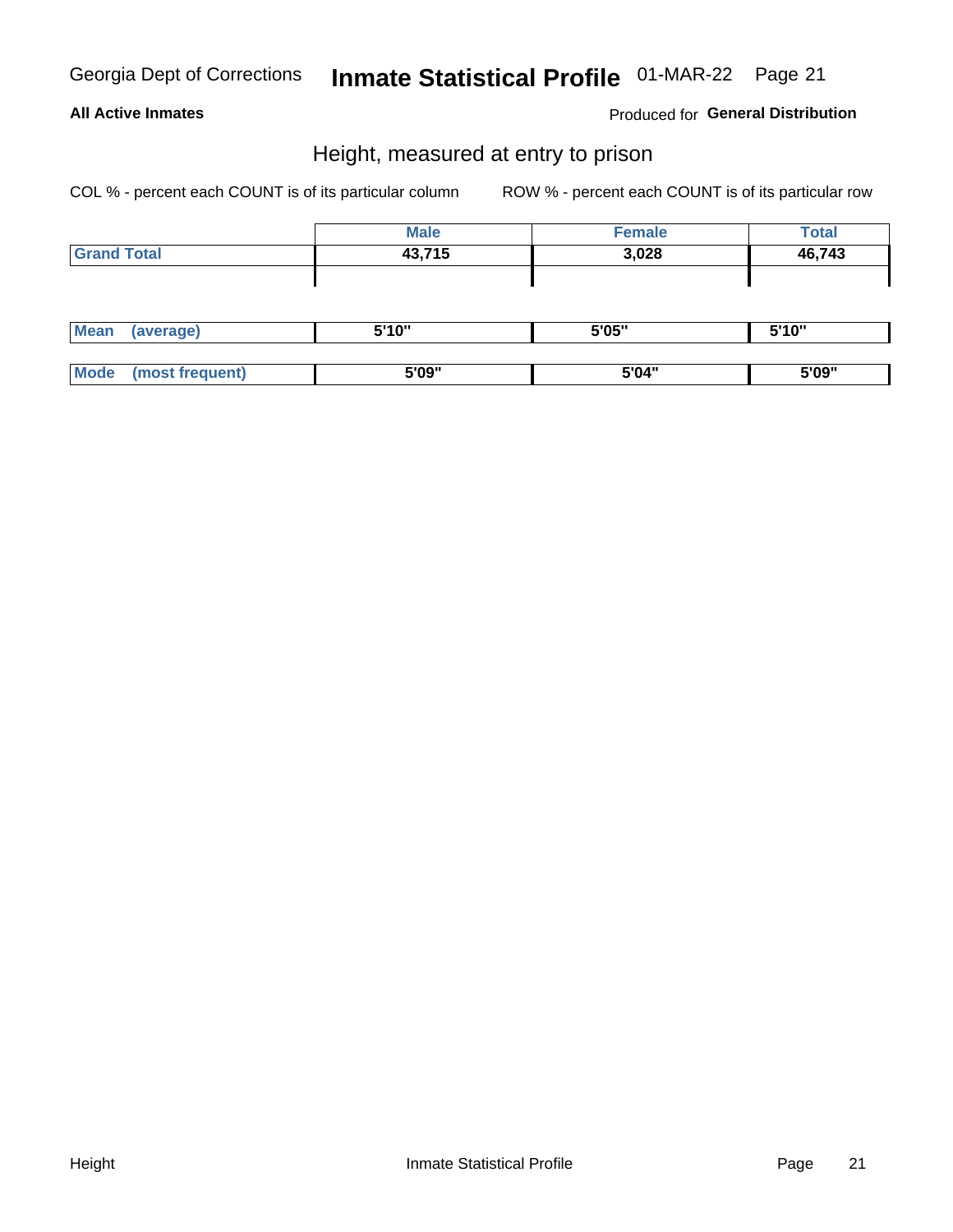**All Active Inmates** 

Produced for General Distribution

# Weight, measured at entry to prison

COL % - percent each COUNT is of its particular column

|                                     |              | <b>Male</b> |         |                  | <b>Female</b>    |                     |              | <b>Total</b> |
|-------------------------------------|--------------|-------------|---------|------------------|------------------|---------------------|--------------|--------------|
| Weight                              | <b>Count</b> | Col %       | Row %   | <b>Count</b>     | Col %            | Row %               | <b>Total</b> | Col %        |
| <b>Under 80 pounds</b>              | 11           | 0.03%       | 100.00% |                  |                  |                     | 11           | 0.02%        |
| 80 - 89 pounds                      | 1            | 0.01%       | 100.00% |                  |                  |                     | 1            | 0.01%        |
| 90 - 99 pounds                      | 3            | 0.01%       | 37.50%  | 5                | 0.17%            | 62.50%              | 8            | 0.02%        |
| 100 - 109 pounds                    | 31           | 0.07%       | 52.54%  | 28               | 0.93%            | 47.46%              | 59           | 0.13%        |
| 110 - 119 pounds                    | 117          | 0.27%       | 65.00%  | 63               | 2.10%            | 35.00%              | 180          | 0.39%        |
| 120 - 129 pounds                    | 468          | 1.08%       | 78.39%  | 129              | 4.29%            | 21.61%              | 597          | 1.29%        |
| 130 - 139 pounds                    | 1,363        | 3.16%       | 86.43%  | 214              | 7.12%            | 13.57%              | 1,577        | 3.41%        |
| 140 - 149 pounds                    | 2,676        | 6.20%       | 91.14%  | 260              | 8.65%            | 8.86%               | 2,936        | 6.36%        |
| 150 - 159 pounds                    | 4,171        | 9.66%       | 92.77%  | 325              | 10.82%           | 7.23%               | 4,496        | 9.74%        |
| 160 - 169 pounds                    | 5,437        | 12.59%      | 94.20%  | 335              | 11.15%           | 5.80%               | 5,772        | 12.50%       |
| 170 - 179 pounds                    | 5,262        | 12.19%      | 94.83%  | 287              | 9.55%            | 5.17%               | 5,549        | 12.02%       |
| 180 - 189 pounds                    | 5,565        | 12.89%      | 95.21%  | 280              | 9.32%            | 4.79%               | 5,845        | 12.66%       |
| 190 - 199 pounds                    | 3,711        | 8.60%       | 94.50%  | 216              | 7.19%            | 5.50%               | 3,927        | 8.50%        |
| 200 - 209 pounds                    | 3,605        | 8.35%       | 94.37%  | 215              | 7.15%            | 5.63%               | 3,820        | 8.27%        |
| 210 - 219 pounds                    | 2,628        | 6.09%       | 95.56%  | 122              | 4.06%            | 4.44%               | 2,750        | 5.95%        |
| 220 - 229 pounds                    | 2,312        | 5.35%       | 94.83%  | 126              | 4.19%            | $\overline{5.17\%}$ | 2,438        | 5.28%        |
| 230 - 239 pounds                    | 1,554        | 3.60%       | 93.67%  | 105              | 3.49%            | 6.33%               | 1,659        | 3.59%        |
| 240 - 249 pounds                    | 1,213        | 2.81%       | 94.77%  | 67               | 2.23%            | 5.23%               | 1,280        | 2.77%        |
| 250 - 259 pounds                    | 963          | 2.23%       | 92.86%  | 74               | 2.46%            | 7.14%               | 1,037        | 2.25%        |
| 260 - 269 pounds                    | 591          | 1.37%       | 92.06%  | 51               | 1.70%            | 7.94%               | 642          | 1.39%        |
| 270 - 279 pounds                    | 409          | 0.95%       | 93.81%  | 27               | 0.90%            | 6.19%               | 436          | 0.94%        |
| 280 - 289 pounds                    | 331          | 0.77%       | 95.66%  | 15               | 0.50%            | 4.34%               | 346          | 0.75%        |
| 290 - 299 pounds                    | 176          | 0.41%       | 94.62%  | 10               | 0.33%            | 5.38%               | 186          | 0.40%        |
| 300 - 309 pounds                    | 198          | 0.46%       | 89.19%  | 24               | 0.80%            | 10.81%              | 222          | 0.48%        |
| 310 - 319 pounds                    | 74           | 0.17%       | 92.50%  | 6                | 0.20%            | 7.50%               | 80           | 0.17%        |
| 320 - 329 pounds                    | 91           | 0.21%       | 91.00%  | $\boldsymbol{9}$ | 0.30%            | 9.00%               | 100          | 0.22%        |
| 330 - 339 pounds                    | 41           | 0.09%       | 91.11%  | 4                | 0.13%            | 8.89%               | 45           | 0.10%        |
| 340 - 349 pounds                    | 45           | 0.10%       | 100.00% |                  |                  |                     | 45           | 0.10%        |
| 350 - 359 pounds                    | 48           | 0.11%       | 94.12%  | 3                | 0.10%            | 5.88%               | 51           | 0.11%        |
| 360 - 369 pounds                    | 18           | 0.04%       | 100.00% |                  |                  |                     | 18           | 0.04%        |
| 370 - 379 pounds                    | 12           | 0.03%       | 85.71%  | $\overline{2}$   | 0.07%            | 14.29%              | 14           | 0.03%        |
| 380 - 389 pounds                    | 15           | 0.03%       | 88.24%  | $\mathbf 2$      | 0.07%            | 11.76%              | 17           | 0.04%        |
| 390 - 399 pounds                    | 7            | 0.02%       | 87.50%  | 1                | 0.03%            | 12.50%              | 8            | 0.02%        |
| 400 pounds and over                 | 28           | 0.06%       | 100.00% |                  |                  |                     | 28           | 0.06%        |
| <b>Total Reported</b>               | 43,175       | 100%        | 93.49%  | 3,005            | 100%             | 6.51%               | 46,180       | 100.0%       |
|                                     |              |             |         |                  |                  |                     |              |              |
| <b>Not Reported</b>                 |              | 540         |         |                  | $\overline{23}$  |                     |              | 563          |
| <b>Grand Total</b>                  |              | 43,715      |         |                  | 3,028            |                     |              | 46,743       |
| <b>Mean</b>                         |              | 188         |         |                  | 179              |                     |              | 187          |
| (average)<br><b>Median (middle)</b> |              | 180         |         |                  | $\overline{172}$ |                     |              | 180          |
| <b>Mode</b><br>(most frequent)      |              | 180         |         |                  | 150              |                     |              | 180          |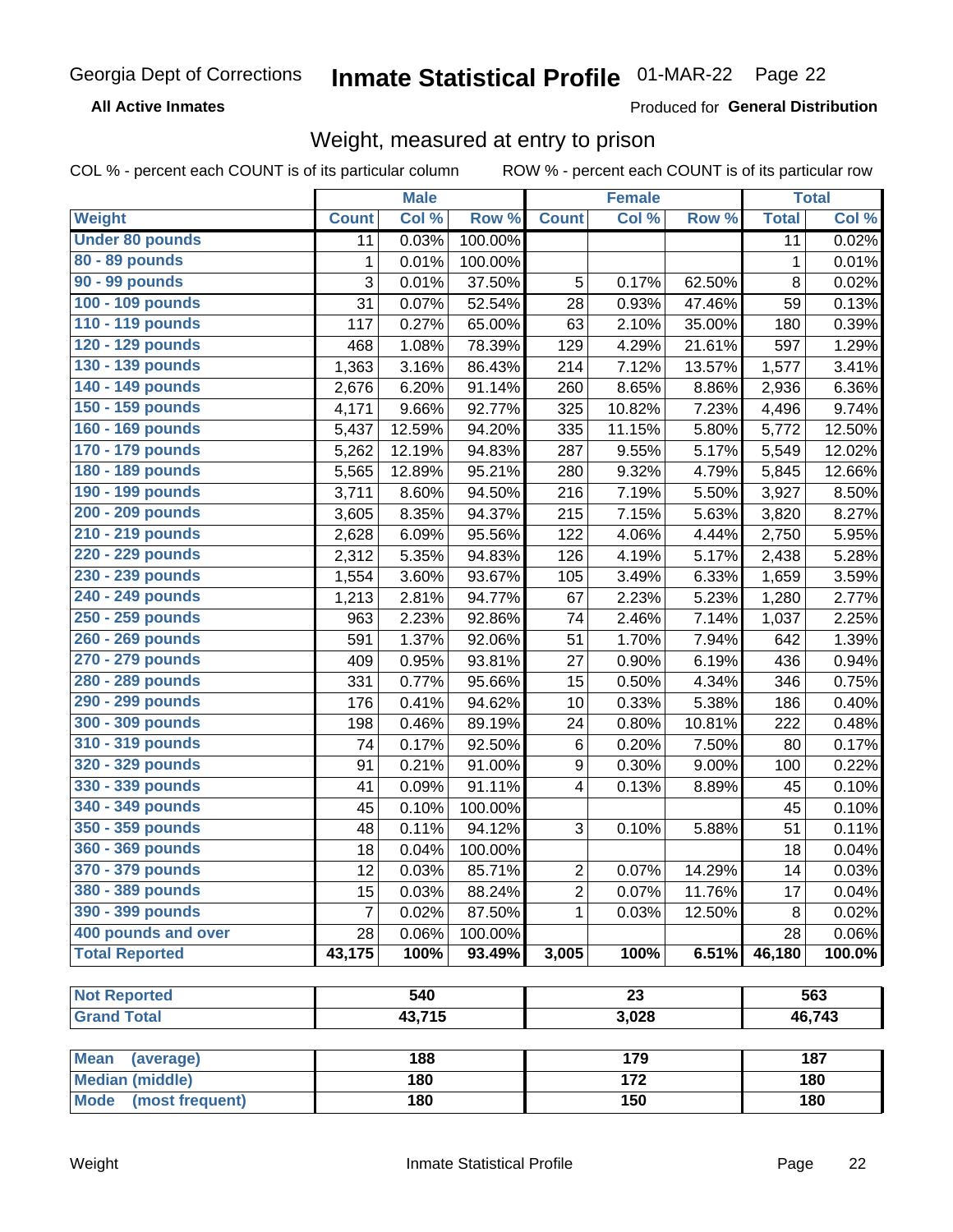# Inmate Statistical Profile 01-MAR-22 Page 23

**All Active Inmates** 

#### Produced for General Distribution

### Veterans validated by Veteran's Administration

COL % - percent each COUNT is of its particular column

|                             |              | <b>Male</b> |                    |    | <b>Female</b> |       |              | <b>Total</b> |
|-----------------------------|--------------|-------------|--------------------|----|---------------|-------|--------------|--------------|
| <b>Military service</b>     | <b>Count</b> | Col %       | <b>Row % Count</b> |    | Col %         | Row % | <b>Total</b> | Col %        |
| <b>Others</b><br>0          | 687          | 33.12%      | 97.03%             | 21 | 51.22%        | 2.97% | 708          | 33.48%       |
| <b>Air Force</b>            | 788          | 37.99%      | 98.25%             | 14 | 34.15%        | 1.75% | 802          | 37.92%       |
| <b>Army</b><br>$\mathbf{2}$ | 115          | 5.54%       | 100.00%            |    |               |       | 115          | 5.44%        |
| <b>Navy</b><br>3            | 276          | 13.31%      | 99.28%             | 2  | 4.88%         | .72%  | 278          | 13.14%       |
| <b>Marines</b><br>4         | 11           | .53%        | 91.67%             |    | 2.44%         | 8.33% | 12           | $.57\%$      |
| <b>Coast Guard</b><br>5.    | 197          | $9.50\%$    | 98.50%             | 3  | 7.32%         | 1.50% | 200          | 9.46%        |
| <b>Total Reported</b>       | 2,074        | 100%        | 98.06%             | 41 | 100%          | 1.94% | 2,115        | 100%         |

| <b>Not</b><br><b>Reported</b> | 41,641 | 2,987 | 4,628<br>ΔД.   |
|-------------------------------|--------|-------|----------------|
| <sup>-</sup> otal<br>' Grano  | 43,715 | 3,028 | 16,743<br>-46. |

|  |  | <b>Mode (most frequent)</b> | <b>Force</b><br>Aır | วthers | orce |
|--|--|-----------------------------|---------------------|--------|------|
|--|--|-----------------------------|---------------------|--------|------|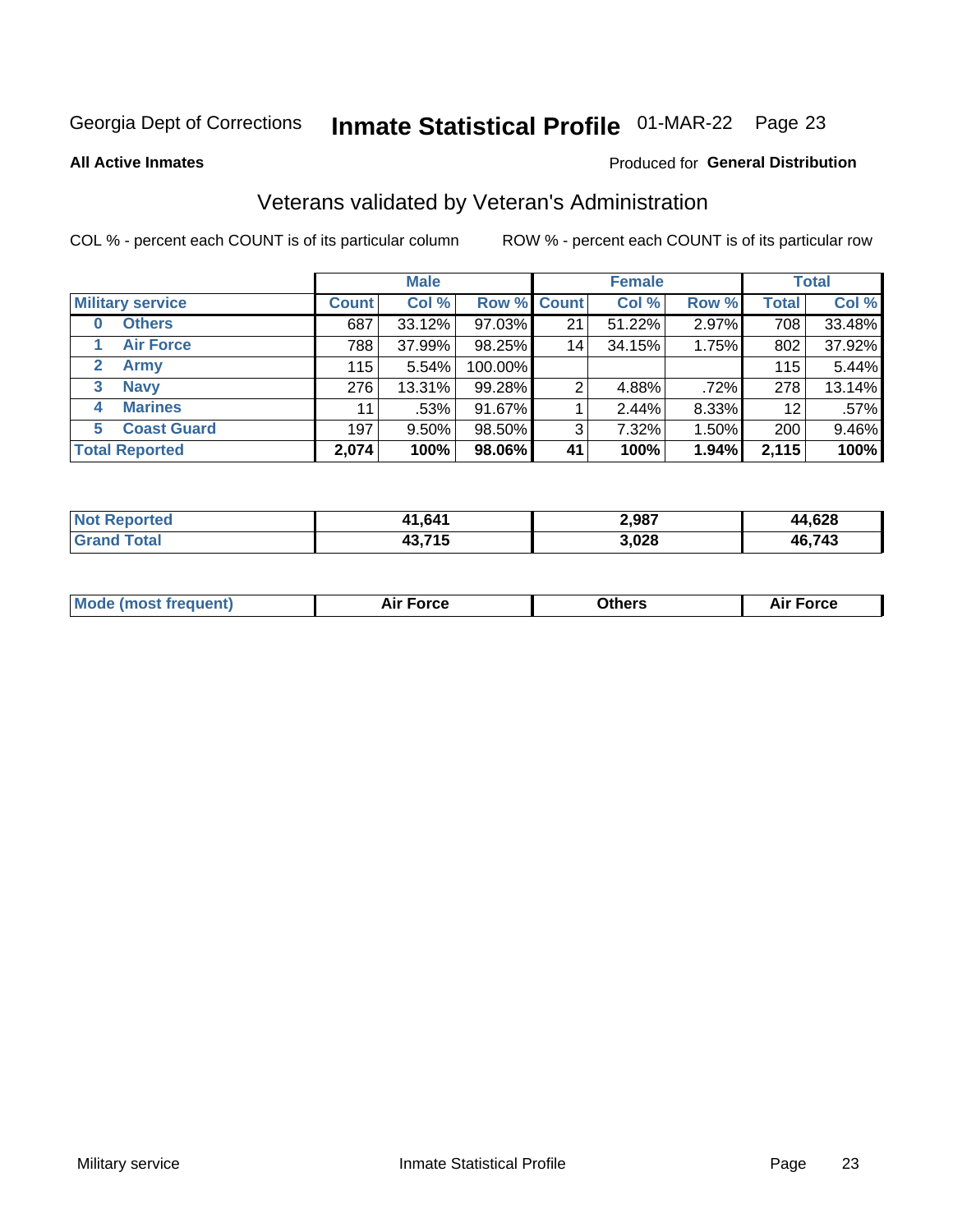# Inmate Statistical Profile 01-MAR-22 Page 24

**All Active Inmates** 

#### Produced for General Distribution

### Type of admission to prison

COL % - percent each COUNT is of its particular column

|    |                                  |              | <b>Male</b> |                    |       | <b>Female</b> |       |              | <b>Total</b> |
|----|----------------------------------|--------------|-------------|--------------------|-------|---------------|-------|--------------|--------------|
|    | <b>Type of Admission</b>         | <b>Count</b> | Col %       | <b>Row % Count</b> |       | Col %         | Row % | <b>Total</b> | Col %        |
| 16 | <b>Population Redistribution</b> | 3            | .01%        | 100.00%            |       |               |       | 3            | .01%         |
| 27 | <b>Boot Camp Plus</b>            |              | .01%        | 100.00%            |       |               |       |              | .01%         |
| 28 | <b>Initial Assignment</b>        |              | .02%        | 100.00%            |       |               |       |              | .01%         |
| 52 | <b>New Sentence</b>              | 35,127       | 80.37%      | 93.60% 2,402       |       | 79.33%        | 6.40% | 37,529       | 80.30%       |
| 53 | <b>Probation Rev Partial</b>     | 1,877        | 4.29%       | 91.65%             | 171   | 5.65%         | 8.35% | 2,048        | 4.38%        |
| 54 | <b>Probation Rev Remainder</b>   | 2,906        | 6.65%       | 91.79%             | 260   | 8.59%         | 8.21% | 3,166        | 6.77%        |
| 55 | <b>Parole Rev New Sentence</b>   | 2,336        | 5.34%       | 94.65%             | 132   | 4.36%         | 5.35% | 2,468        | 5.28%        |
| 56 | <b>Parole Rev No New</b>         | 1,396        | 3.19%       | 95.68%             | 63    | 2.08%         | 4.32% | 1,459        | 3.12%        |
|    | <b>Sentence</b>                  |              |             |                    |       |               |       |              |              |
| 57 | <b>Released In Error</b>         | 9            | .02%        | 100.00%            |       |               |       | 9            | .02%         |
| 65 | <b>Return Appeal/Bond</b>        | 2            | .01%        | 100.00%            |       |               |       | 2            | .01%         |
| 67 | <b>Admit Fm Other Cust</b>       | 3            | .01%        | 100.00%            |       |               |       | 3            | .01%         |
| 69 | <b>New Sent/Par Rev Pnd</b>      |              | .01%        | 100.00%            |       |               |       |              | .01%         |
| 70 | <b>Life W/O Parole</b>           | 13           | .03%        | 100.00%            |       |               |       | 13           | .03%         |
| 72 | <b>Par Rev/Rsn Unknown</b>       | 23           | .05%        | 100.00%            |       |               |       | 23           | .05%         |
| 76 | <b>Par Rev/Revoc Center</b>      |              | .01%        | 100.00%            |       |               |       |              | .01%         |
| 82 | <b>Unknown</b>                   | 2            | .01%        | 100.00%            |       |               |       | 2            | .01%         |
|    | <b>Total Reported</b>            | 43,707       | 100%        | 93.52%             | 3,028 | 100%          | 6.48% | 46,735       | 100%         |

| <b>Not Reported</b> |                     |       |        |
|---------------------|---------------------|-------|--------|
| Total<br>Grar       | 10 74 E<br>70.I I J | 3,028 | 46,743 |

| <b>Mode (most frequent)</b> | <b>New Sentence</b> | <b>New Sentence</b> | <b>New Sentence</b> |
|-----------------------------|---------------------|---------------------|---------------------|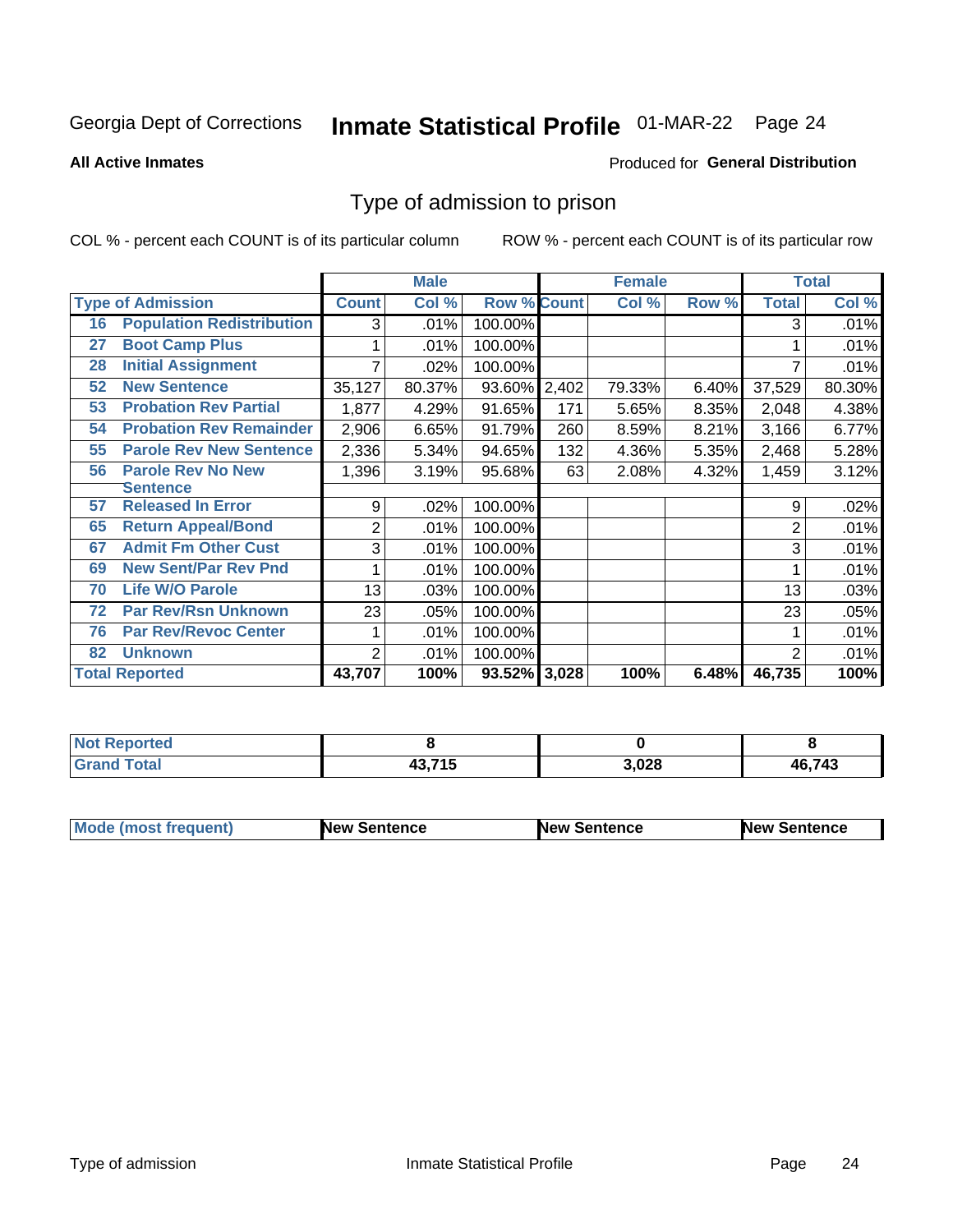# Inmate Statistical Profile 01-MAR-22 Page 25

**All Active Inmates** 

#### Produced for General Distribution

# Current / last supervision level

COL % - percent each COUNT is of its particular column

|                        |              | <b>Male</b> |             |       | <b>Female</b> |          |        | <b>Total</b> |
|------------------------|--------------|-------------|-------------|-------|---------------|----------|--------|--------------|
| <b>Security Status</b> | <b>Count</b> | Col %       | Row % Count |       | Col %         | Row %    | Total  | Col %        |
| 3 Minimum              | 4.978        | 11.39%      | 81.01%      | 1,167 | 38.54%        | 18.99%   | 6.145  | 13.15%       |
| 4 Medium               | 28,545       | $65.31\%$   | 94.40%      | .693  | $55.91\%$     | $5.60\%$ | 30,238 | 64.70%       |
| 5 Close                | 10,182       | 23.30%      | 98.38%      | 168   | 5.55%         | 1.62%    | 10,350 | 22.15%       |
| <b>Total Reported</b>  | 43,705       | 100%        | $93.52\%$   | 3,028 | 100%          | $6.48\%$ | 46,733 | 100%         |

| <b>Still being diagnosed</b> |        |       |        |
|------------------------------|--------|-------|--------|
| <b>Not Reported</b>          |        |       | 10     |
| <b>Grand Total</b>           | 43,715 | 3,028 | 46.743 |

| M | M | . . |
|---|---|-----|
|   |   |     |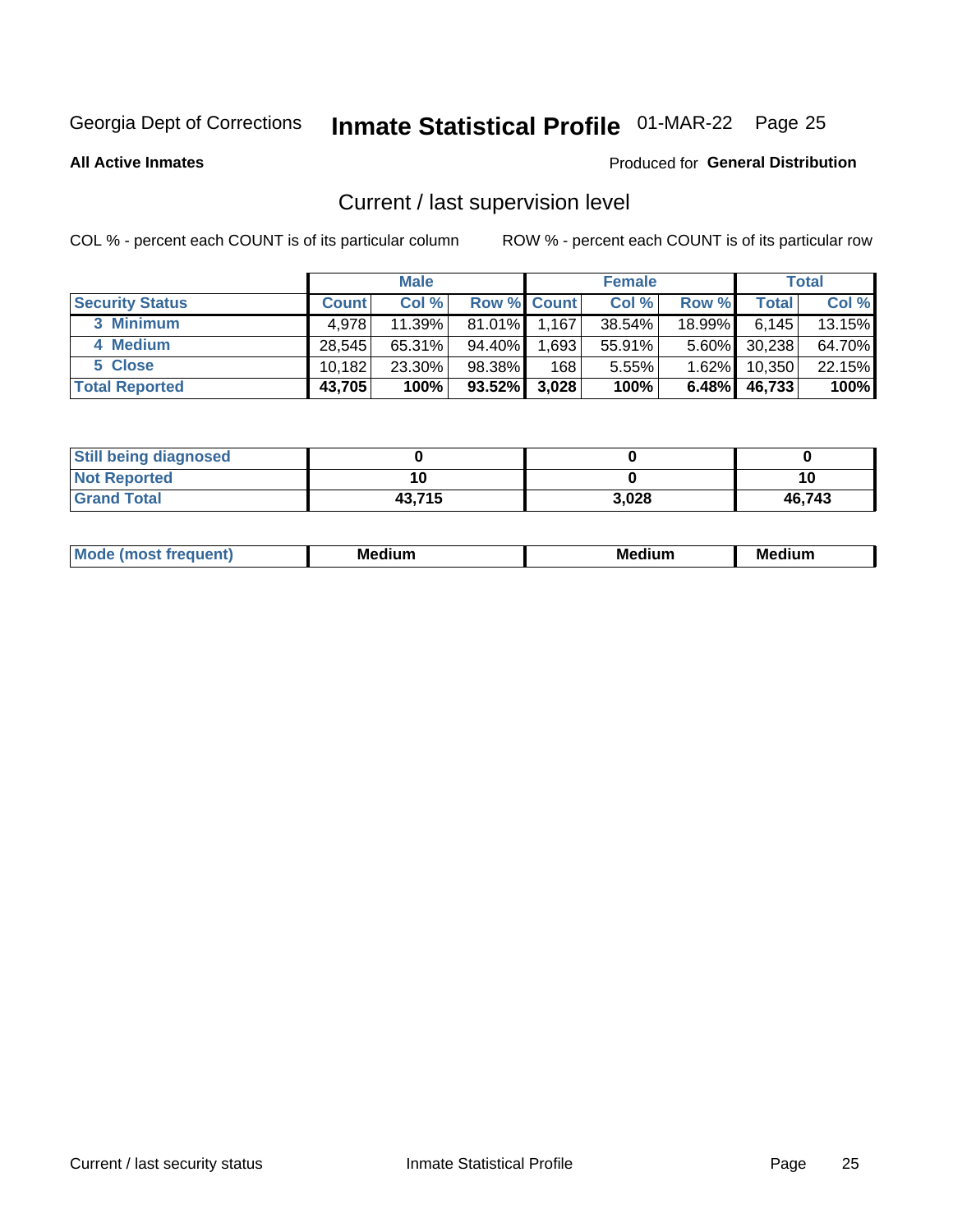# Inmate Statistical Profile 01-MAR-22 Page 26

**All Active Inmates** 

#### Produced for General Distribution

# Current / last type of institution

COL % - percent each COUNT is of its particular column

|                                   |                       | <b>Male</b> |             |       | <b>Female</b> |        |              | <b>Total</b> |
|-----------------------------------|-----------------------|-------------|-------------|-------|---------------|--------|--------------|--------------|
| <b>Type of Institution</b>        | <b>Count</b>          | Col %       | Row % Count |       | Col %         | Row %  | <b>Total</b> | Col %        |
| <b>County Ci</b>                  | 4,639                 | 10.70%      | 99.98%      |       | .03%          | .02%   | 4,640        | 10.00%       |
| <b>Probation Detention Center</b> | $\mathbf{2}^{\prime}$ | $.01\%$     | 66.67%      |       | .03%          | 33.33% | 3            | .01%         |
| <b>State Prison</b>               | 29,457                | 67.93%      | 91.50%      | 2,738 | 90.45%        | 8.50%  | 32,195       | 69.40%       |
| <b>Transitional Center</b>        | 1,780                 | 4.10%       | 86.16%      | 286   | 9.45%         | 13.84% | 2,066        | 4.45%        |
| <b>Private Prison</b>             | 7,478                 | 17.25%      | 100.00%     |       |               |        | 7,478        | 16.12%       |
| <b>County Jail</b>                | 5                     | $.01\%$     | 100.00%     |       |               |        | 5            | .01%         |
| <b>State Hospital</b>             | 2 <sub>1</sub>        | $.01\%$     | 66.67%      |       | .03%          | 33.33% | 3            | .01%         |
| <b>Total Reported</b>             | 43,363                | 100%        | 93.47%      | 3,027 | 100%          | 6.53%  | 46,390       | 100%         |

| oorted<br><b>NOT</b> |        |       |        |
|----------------------|--------|-------|--------|
| <b>otal</b>          | 43,363 | 3,027 | 46,390 |

| <b>Mode (most frequent)</b> | State Prison | <b>State Prison</b> | <b>State Prison</b> |
|-----------------------------|--------------|---------------------|---------------------|
|                             |              |                     |                     |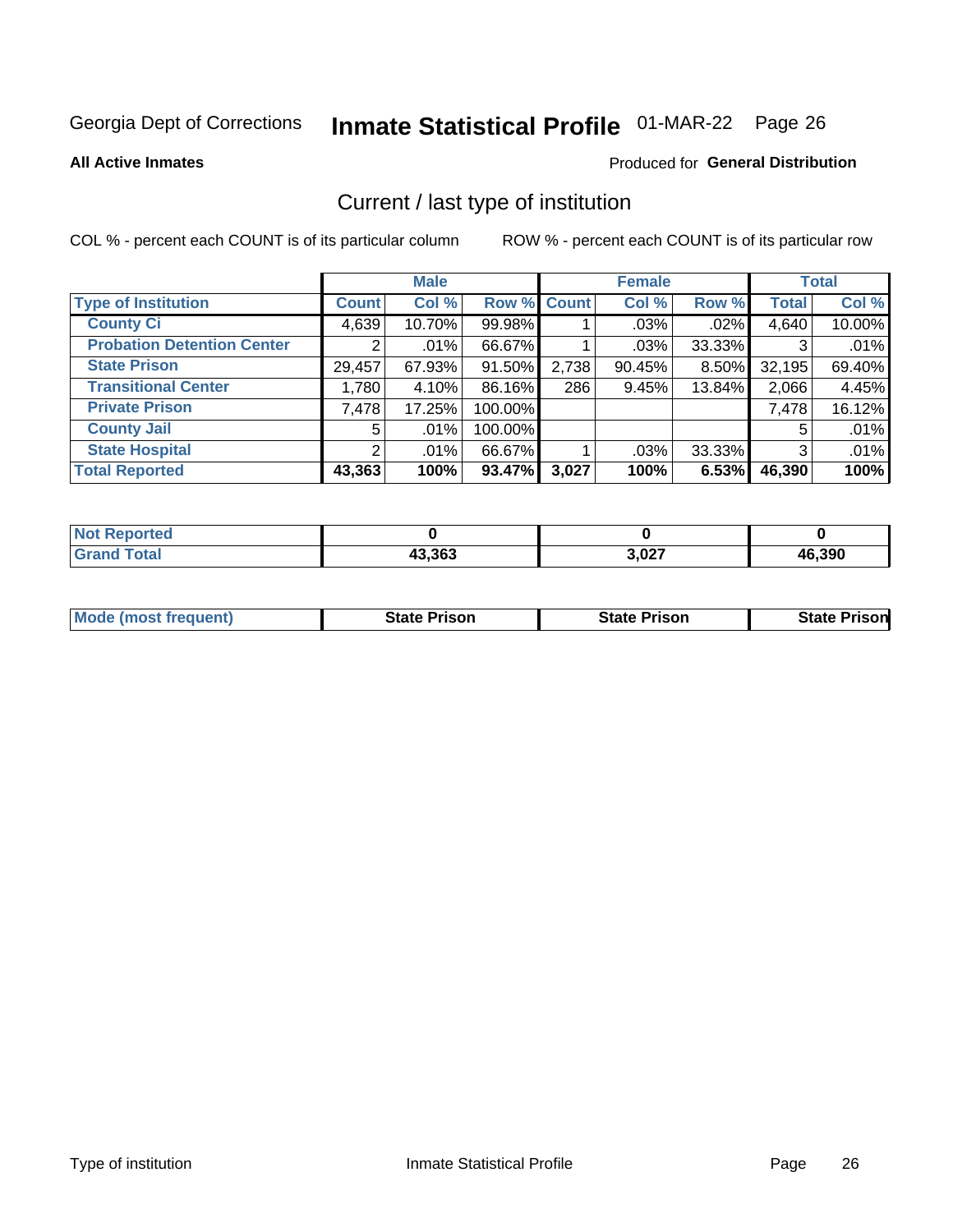# Inmate Statistical Profile 01-MAR-22 Page 27

#### **All Active Inmates**

#### Produced for General Distribution

### Institution type - transitional centers

COL % - percent each COUNT is of its particular column

|                                          |              | <b>Male</b> |         |              | <b>Female</b> |         |                | <b>Total</b> |
|------------------------------------------|--------------|-------------|---------|--------------|---------------|---------|----------------|--------------|
| <b>Institution Type - Trans. Centers</b> | <b>Count</b> | Col %       | Row %   | <b>Count</b> | Col %         | Row %   | <b>Total</b>   | Col %        |
| <b>Albany Tc</b>                         |              | $.06\%$     | 100.00% |              |               |         |                | .05%         |
| <b>Arrendale Tc</b>                      |              |             |         | 114          | 39.86%        | 100.00% | 114            | 5.52%        |
| <b>Atlanta Tc</b>                        | 257          | 14.44%      | 100.00% |              |               |         | 257            | 12.44%       |
| <b>Augusta Tc</b>                        | 201          | 11.29%      | 100.00% |              |               |         | 201            | 9.73%        |
| <b>Bacon Tc</b>                          | 39           | 2.19%       | 100.00% |              |               |         | 39             | 1.89%        |
| <b>Charles D. Hudson Tc</b>              | 154          | 8.65%       | 100.00% |              |               |         | 154            | 7.45%        |
| <b>Clayton Tc</b>                        | 285          | 16.01%      | 100.00% |              |               |         | 285            | 13.79%       |
| <b>Coastal Tc</b>                        |              | .06%        | 100.00% |              |               |         |                | .05%         |
| <b>Columbus Tc</b>                       | 139          | 7.81%       | 100.00% |              |               |         | 139            | 6.73%        |
| <b>Macon Tc</b>                          | 156          | 8.76%       | 100.00% |              |               |         | 156            | 7.55%        |
| <b>Macon Womens Tc</b>                   |              |             |         | 2            | .70%          | 100.00% | $\overline{2}$ | .10%         |
| <b>Metro Tc</b>                          |              |             |         | 170          | 59.44%        | 100.00% | 170            | 8.23%        |
| <b>Phillips Tc</b>                       | 194          | 10.90%      | 100.00% |              |               |         | 194            | 9.39%        |
| <b>Savannah Mens Tc</b>                  | 1            | .06%        | 100.00% |              |               |         |                | .05%         |
| <b>Smith Tc</b>                          | 202          | 11.35%      | 100.00% |              |               |         | 202            | 9.78%        |
| <b>Valdosta Tc</b>                       | 150          | 8.43%       | 100.00% |              |               |         | 150            | 7.26%        |
| <b>Total Reported</b>                    | 1,780        | 100%        | 86.16%  | 286          | 100%          | 13.84%  | 2,066          | 100%         |

| portea |      |     |      |
|--------|------|-----|------|
| Total  | .780 | 286 | ,066 |

| Mode (most frequent) | <b>Clayton Tc</b> | Metro Tc | <b>Clayton Tc</b> |
|----------------------|-------------------|----------|-------------------|
|                      |                   |          |                   |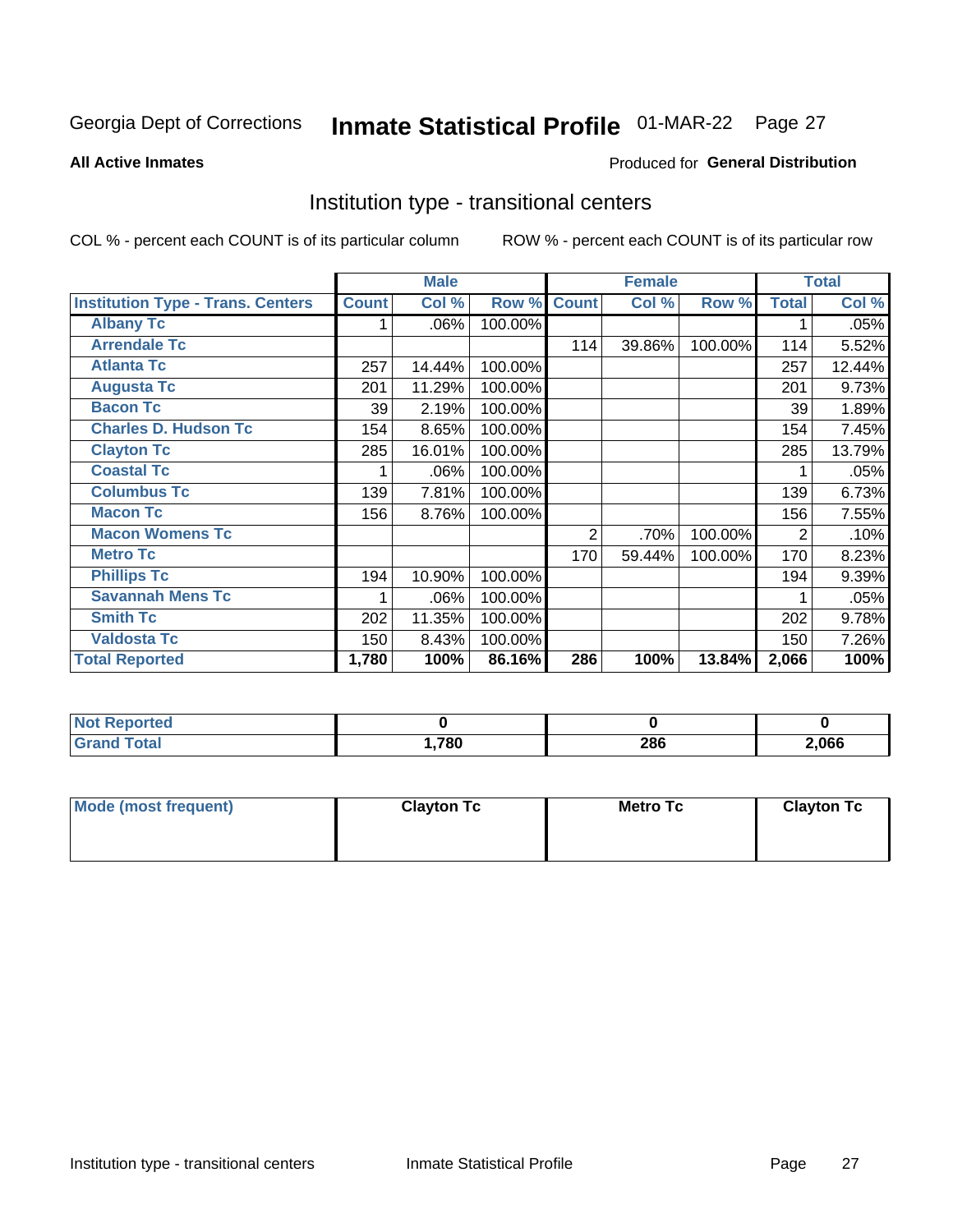# Inmate Statistical Profile 01-MAR-22 Page 28

#### **All Active Inmates**

#### Produced for General Distribution

### Institution type - county prisons

COL % - percent each COUNT is of its particular column

|                                          |                | <b>Male</b> |         |              | <b>Female</b> |       |                | <b>Total</b> |
|------------------------------------------|----------------|-------------|---------|--------------|---------------|-------|----------------|--------------|
| <b>Institution Type - County Prisons</b> | <b>Count</b>   | Col %       | Row %   | <b>Count</b> | Col %         | Row % | <b>Total</b>   | Col %        |
| <b>Bulloch County Ci</b>                 | 146            | 3.15%       | 100.00% |              |               |       | 146            | 3.15%        |
| <b>Calhoun County Ci</b>                 | 1              | .02%        | 100.00% |              |               |       | 1              | .02%         |
| <b>Carroll County Ci</b>                 | 235            | 5.07%       | 100.00% |              |               |       | 235            | 5.06%        |
| <b>Chattooga County Ci</b>               | 1              | .02%        | 100.00% |              |               |       | 1              | .02%         |
| <b>Clarke County Ci</b>                  | 158            | 3.41%       | 100.00% |              |               |       | 158            | 3.41%        |
| <b>Clayton County Ci</b>                 | 238            | 5.13%       | 100.00% |              |               |       | 238            | 5.13%        |
| <b>Colquitt County Ci</b>                | 170            | 3.66%       | 100.00% |              |               |       | 170            | 3.66%        |
| <b>Coweta County Ci</b>                  | 229            | 4.94%       | 100.00% |              |               |       | 229            | 4.94%        |
| <b>Decatur County Ci</b>                 | 172            | 3.71%       | 100.00% |              |               |       | 172            | 3.71%        |
| <b>Effingham County Ci</b>               | 185            | 3.99%       | 100.00% |              |               |       | 185            | 3.99%        |
| <b>Fayette County Ci</b>                 | 1              | .02%        | 100.00% |              |               |       | 1              | .02%         |
| <b>Floyd County Ci</b>                   | 329            | 7.09%       | 100.00% |              |               |       | 329            | 7.09%        |
| <b>Fulton County Ci</b>                  | $\overline{7}$ | .15%        | 100.00% |              |               |       | 7              | .15%         |
| <b>Gilmer County Ci</b>                  | $\mathbf 1$    | .02%        | 100.00% |              |               |       | 1              | .02%         |
| <b>Grady County Ci</b>                   | $\overline{2}$ | .04%        | 100.00% |              |               |       | $\overline{2}$ | .04%         |
| <b>Gwinnett County Ci</b>                | 208            | 4.48%       | 100.00% |              |               |       | 208            | 4.48%        |
| <b>Hall County Ci</b>                    | 198            | 4.27%       | 100.00% |              |               |       | 198            | 4.27%        |
| <b>Hancock County Ci</b>                 | 1              | .02%        | 100.00% |              |               |       | 1              | .02%         |
| <b>Harris County Ci</b>                  | 152            | 3.28%       | 100.00% |              |               |       | 152            | 3.28%        |
| <b>Hart County Ci</b>                    | 4              | .09%        | 100.00% |              |               |       | 4              | .09%         |
| <b>Henry County Ci</b>                   | 1              | .02%        | 100.00% |              |               |       | 1              | .02%         |
| <b>Jackson County Ci</b>                 | 146            | 3.15%       | 100.00% |              |               |       | 146            | 3.15%        |
| <b>Jefferson County Ci</b>               | 180            | 3.88%       | 100.00% |              |               |       | 180            | 3.88%        |
| <b>Meriwether County Ci</b>              | 1              | .02%        | 100.00% |              |               |       | 1              | .02%         |
| <b>Miller County Ci</b>                  | 1              | .02%        | 100.00% |              |               |       | 1              | .02%         |
| <b>Mitchell County Ci</b>                | 133            | 2.87%       | 100.00% |              |               |       | 133            | 2.87%        |
| <b>Morgan County Ci</b>                  | 1              | .02%        | 100.00% |              |               |       | 1              | .02%         |
| <b>Muscogee County Ci</b>                | 517            | 11.14%      | 100.00% |              |               |       | 517            | 11.14%       |
| <b>Richmond County Ci</b>                | 228            | 4.91%       | 100.00% |              |               |       | 228            | 4.91%        |
| <b>Screven County Ci</b>                 | 140            | 3.02%       | 100.00% |              |               |       | 140            | 3.02%        |
| <b>Spalding County Ci</b>                | 361            | 7.78%       | 100.00% |              |               |       | 361            | 7.78%        |
| <b>Stewart County Ci</b>                 | $\mathbf{1}$   | .02%        | 100.00% |              |               |       | 1              | .02%         |
| <b>Sumter County Ci</b>                  | 341            | 7.35%       | 100.00% |              |               |       | 341            | 7.35%        |
| <b>Terrell County Ci</b>                 | 137            | 2.95%       | 100.00% |              |               |       | 137            | 2.95%        |
| <b>Thomas County Ci</b>                  | 3              | .06%        | 100.00% |              |               |       | 3              | .06%         |
| <b>Tift County Ci</b>                    | $\overline{2}$ | .04%        | 100.00% |              |               |       | $\overline{2}$ | .04%         |
| <b>Upson County Ci</b>                   | 1              | .02%        | 100.00% |              |               |       | $\mathbf 1$    | .02%         |
| <b>Walker County Ci</b>                  | 3              | .06%        | 100.00% |              |               |       | $\sqrt{3}$     | .06%         |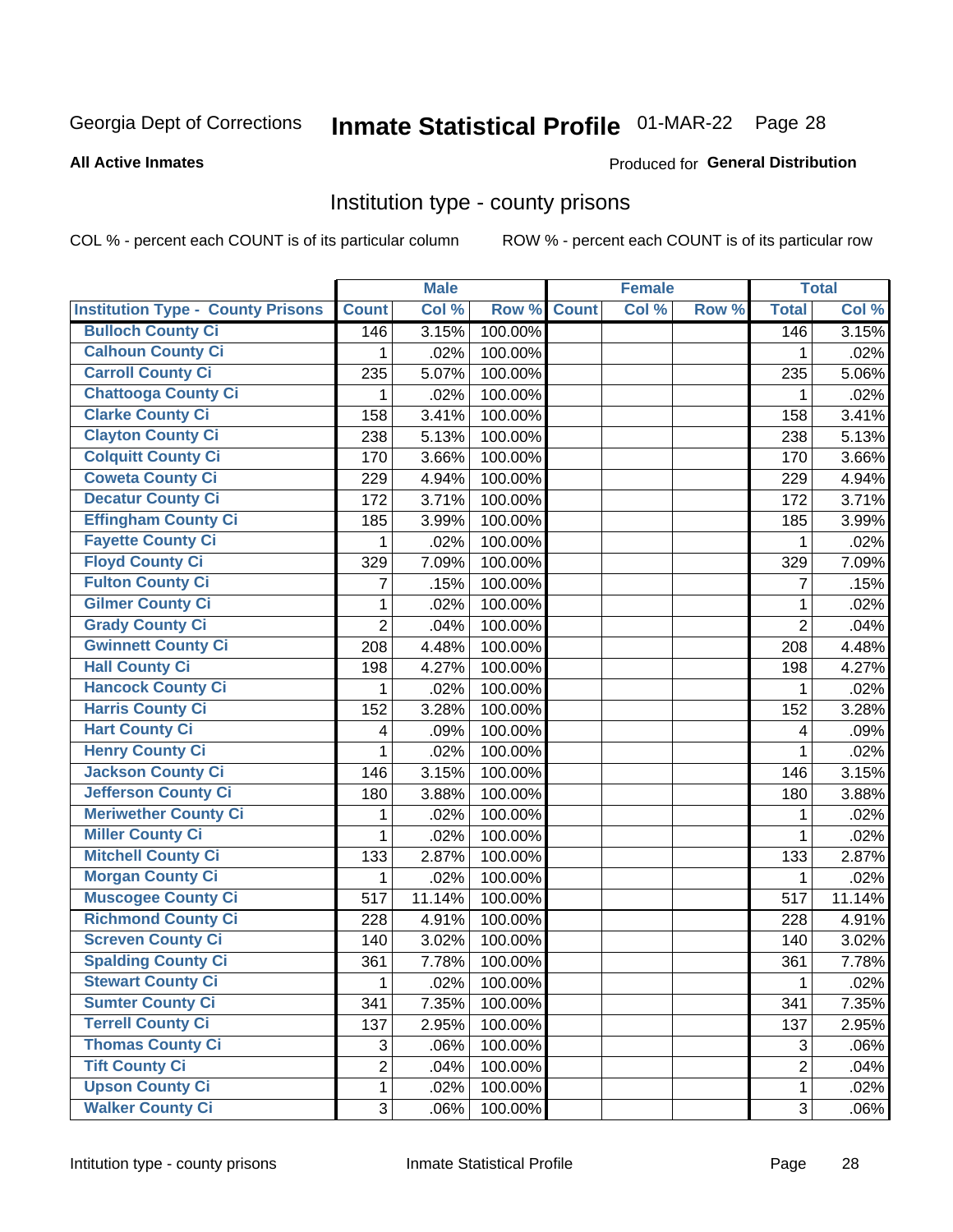# Inmate Statistical Profile 01-MAR-22 Page 29

**All Active Inmates** 

#### **Produced for General Distribution**

### Institution type - county prisons

COL % - percent each COUNT is of its particular column

|                                          |              | <b>Male</b> |                    | <b>Female</b> |         |       | <b>Total</b> |
|------------------------------------------|--------------|-------------|--------------------|---------------|---------|-------|--------------|
| <b>Institution Type - County Prisons</b> | <b>Count</b> | Col%        | <b>Row % Count</b> | Col%          | Row %   | Total | Col %        |
| <b>Walton County Ci</b>                  | ⌒            | $.04\%$     | 100.00%            |               |         |       | .04%         |
| <b>Wilkes County Ci</b>                  |              | $.04\%$     | 100.00%            |               |         |       | .04%         |
| <b>Womens Ci</b>                         |              |             |                    | 100.00%       | 100.00% |       | .02%         |
| <b>Total Reported</b>                    | 4,639        | 100%        | 99.98%             | 100%          | $.02\%$ | 4,640 | 100%         |

| <b>N</b><br>rtea |      |      |
|------------------|------|------|
| _____            | ,639 | ,640 |

| Mode (most frequent) | <b>Muscogee County Ci</b> | <b>Womens CilMuscogee County</b> |
|----------------------|---------------------------|----------------------------------|
|----------------------|---------------------------|----------------------------------|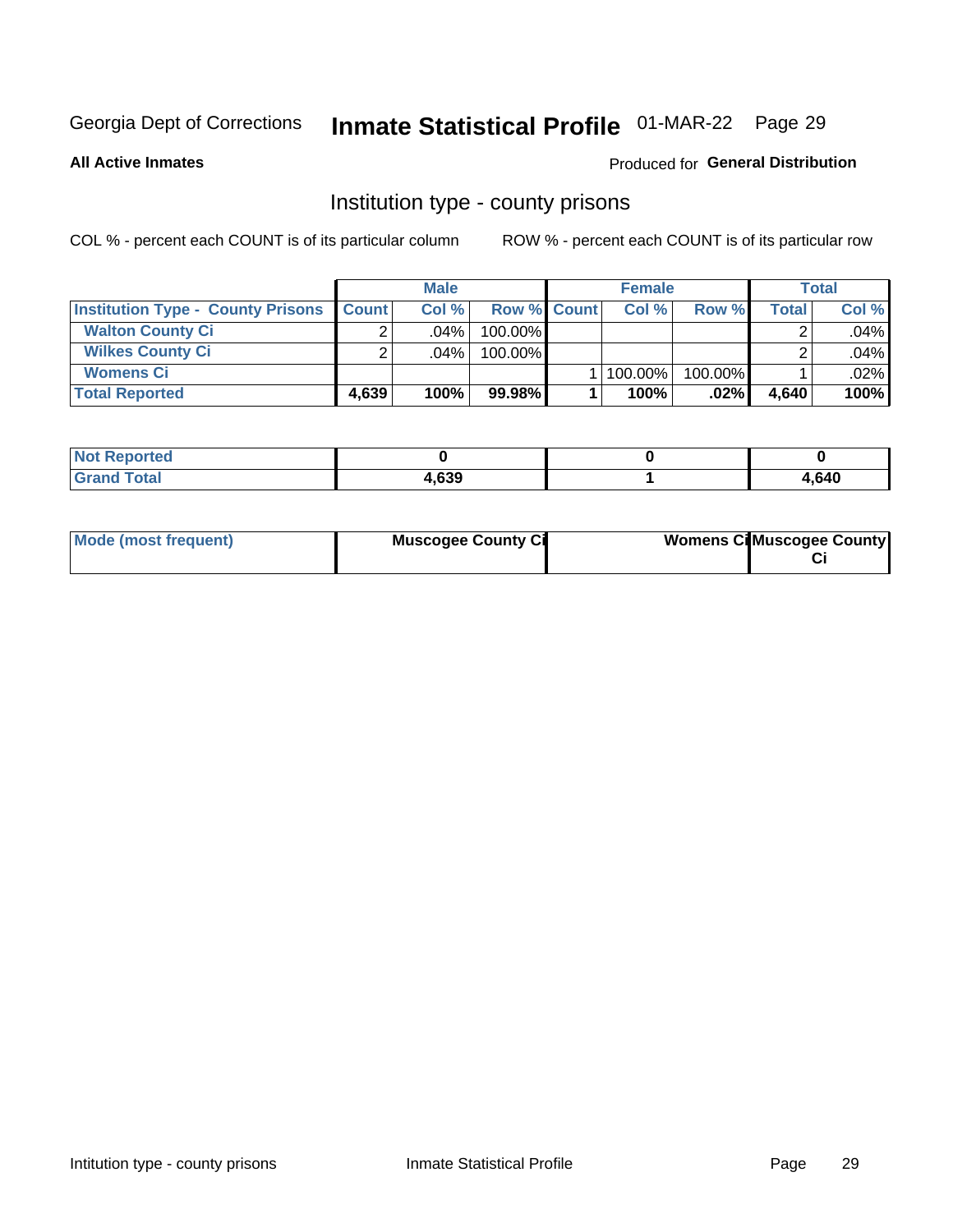# Inmate Statistical Profile 01-MAR-22 Page 30

#### **All Active Inmates**

#### Produced for General Distribution

### Institution type - state prisons

COL % - percent each COUNT is of its particular column

|                                         |                | <b>Male</b> |         |              | <b>Female</b> |         | <b>Total</b>     |       |
|-----------------------------------------|----------------|-------------|---------|--------------|---------------|---------|------------------|-------|
| <b>Institution Type - State Prisons</b> | <b>Count</b>   | Col %       | Row %   | <b>Count</b> | Col %         | Row %   | <b>Total</b>     | Col % |
| <b>Arrendale State Prison</b>           |                |             |         | 718          | 26.22%        | 100.00% | $\overline{718}$ | 2.23% |
| <b>Augusta State Med. Prison</b>        | 1,135          | 3.85%       | 100.00% |              |               |         | 1,135            | 3.53% |
| <b>Autry State Prison</b>               | 833            | 2.83%       | 100.00% |              |               |         | 833              | 2.59% |
| <b>Baldwin State Prison</b>             | 933            | 3.17%       | 100.00% |              |               |         | 933              | 2.90% |
| <b>Burruss Correctional Training</b>    | 665            | 2.26%       | 100.00% |              |               |         | 665              | 2.07% |
| <b>Ctr</b>                              |                |             |         |              |               |         |                  |       |
| <b>Calhoun State Prison</b>             | 1,440          | 4.89%       | 100.00% |              |               |         | 1,440            | 4.47% |
| <b>Central State Prison</b>             | 885            | 3.00%       | 100.00% |              |               |         | 885              | 2.75% |
| <b>Chatham State Prison</b>             | 6              | .02%        | 100.00% |              |               |         | 6                | .02%  |
| <b>Coastal State Prison</b>             | 1,444          | 4.90%       | 100.00% |              |               |         | 1,444            | 4.49% |
| <b>Dodge State Prison</b>               | 1,230          | 4.18%       | 100.00% |              |               |         | 1,230            | 3.82% |
| <b>Dooly State Prison</b>               | 1,519          | 5.16%       | 100.00% |              |               |         | 1,519            | 4.72% |
| <b>Emanuel Womens Facility</b>          |                |             |         | 406          | 14.83%        | 100.00% | 406              | 1.26% |
| <b>Ga Diag Class Prison</b>             | 2,798          | 9.50%       | 100.00% |              |               |         | 2,798            | 8.69% |
| <b>Ga State Prison</b>                  | 15             | .05%        | 100.00% |              |               |         | 15               | .05%  |
| <b>Hancock State Prison</b>             | 920            | 3.12%       | 100.00% |              |               |         | 920              | 2.86% |
| <b>Hays State Prison</b>                | 1,033          | 3.51%       | 100.00% |              |               |         | 1,033            | 3.21% |
| <b>Helms Facility</b>                   | 8              | .03%        | 44.44%  | 10           | .37%          | 55.56%  | 18               | .06%  |
| <b>Johnson State Prison</b>             | 1,456          | 4.94%       | 100.00% |              |               |         | 1,456            | 4.52% |
| <b>Lee State Prison</b>                 | 453            | 1.54%       | 100.00% |              |               |         | 453              | 1.41% |
| <b>Long Unit</b>                        | 142            | .48%        | 100.00% |              |               |         | 142              | .44%  |
| <b>Lowndes Unit</b>                     | $\overline{7}$ | .02%        | 100.00% |              |               |         | $\overline{7}$   | .02%  |
| <b>Macon State Prison</b>               | 1,537          | 5.22%       | 100.00% |              |               |         | 1,537            | 4.77% |
| <b>Metro Reentry Facility</b>           | 163            | .55%        | 100.00% |              |               |         | 163              | .51%  |
| <b>Metro State Prison (W)</b>           |                |             |         | $\mathbf 1$  | .04%          | 100.00% | 1                | .01%  |
| <b>Montgomery State Prison</b>          | 384            | 1.30%       | 100.00% |              |               |         | 384              | 1.19% |
| <b>Phillips State Prison</b>            | 750            | 2.55%       | 100.00% |              |               |         | 750              | 2.33% |
| <b>Pulaski State Prison</b>             |                |             |         | 1,183        | 43.21%        | 100.00% | 1,183            | 3.67% |
| <b>Putnam State Prison</b>              | $\mathbf{1}$   | .01%        | 100.00% |              |               |         | 1                | .01%  |
| <b>Rogers State Prison</b>              | 1,171          | 3.98%       | 100.00% |              |               |         | 1,171            | 3.64% |
| <b>Rutledge State Prison</b>            | 601            | 2.04%       | 100.00% |              |               |         | 601              | 1.87% |
| <b>Smith State Prison</b>               | 1,280          | 4.35%       | 100.00% |              |               |         | 1,280            | 3.98% |
| <b>Special Management Unit</b>          | 175            | .59%        | 100.00% |              |               |         | 175              | .54%  |
| <b>Telfair State Prison</b>             | 1,209          | 4.10%       | 100.00% |              |               |         | 1,209            | 3.76% |
| <b>Valdosta State Prison</b>            | 856            | 2.91%       | 100.00% |              |               |         | 856              | 2.66% |
| <b>Walker State Prison</b>              | 402            | 1.36%       | 100.00% |              |               |         | 402              | 1.25% |
| <b>Ware State Prison</b>                | 1,085          | 3.68%       | 100.00% |              |               |         | 1,085            | 3.37% |
| <b>Washington State Prison</b>          | 1,420          | 4.82%       | 100.00% |              |               |         | 1,420            | 4.41% |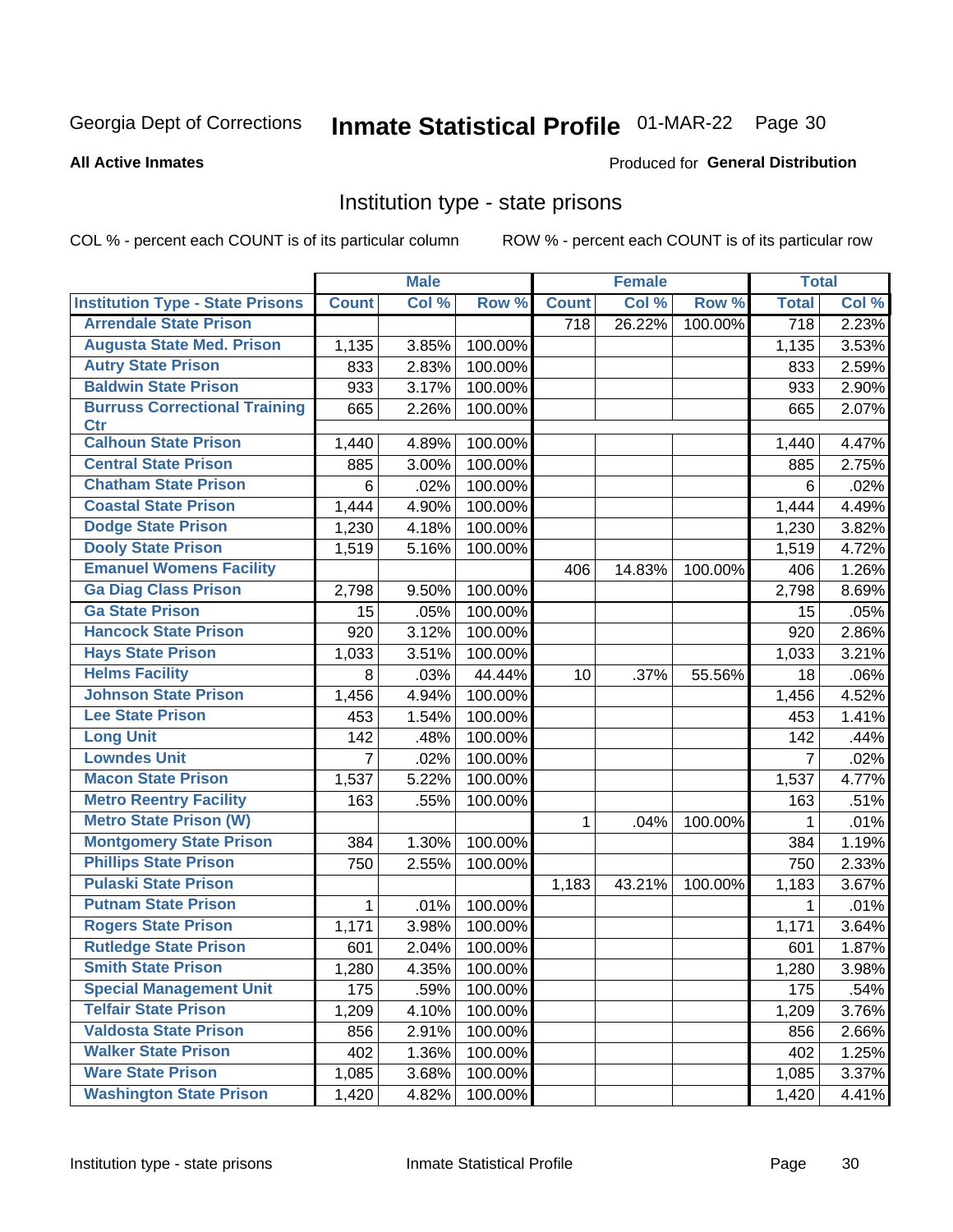# Inmate Statistical Profile 01-MAR-22 Page 31

**All Active Inmates** 

#### Produced for General Distribution

### Institution type - state prisons

COL % - percent each COUNT is of its particular column

|                                         |              | <b>Male</b> |            |              | <b>Female</b> |         |        | Total |
|-----------------------------------------|--------------|-------------|------------|--------------|---------------|---------|--------|-------|
| <b>Institution Type - State Prisons</b> | <b>Count</b> | Col %       | Row %      | <b>Count</b> | Col %         | Row %   | Total  | Col % |
| <b>Wayne State Prison</b>               |              | $.01\%$     | $100.00\%$ |              |               |         |        | .01%  |
| <b>Whitworth Women'S Facility</b>       |              |             |            | 420          | 15.34%        | 100.00% | 420    | 1.30% |
| <b>Wilcox State Prison</b>              | .500         | 5.09%       | 100.00%    |              |               |         | 1,500  | 4.66% |
| <b>Total Reported</b>                   | 29,457       | 100%        | 91.5%      | 2,738        | 100%          | 8.5%    | 32,195 | 100%  |

| <b>Not Reported</b>  |                             |                             |                                       |
|----------------------|-----------------------------|-----------------------------|---------------------------------------|
| <b>Grand Total</b>   | 29.457                      | 2.738                       | 32,195                                |
| Mode (most frequent) | <b>Ga Diag Class Prison</b> | <b>Pulaski State Prison</b> | <b>Ga Diag Class</b><br><b>Prison</b> |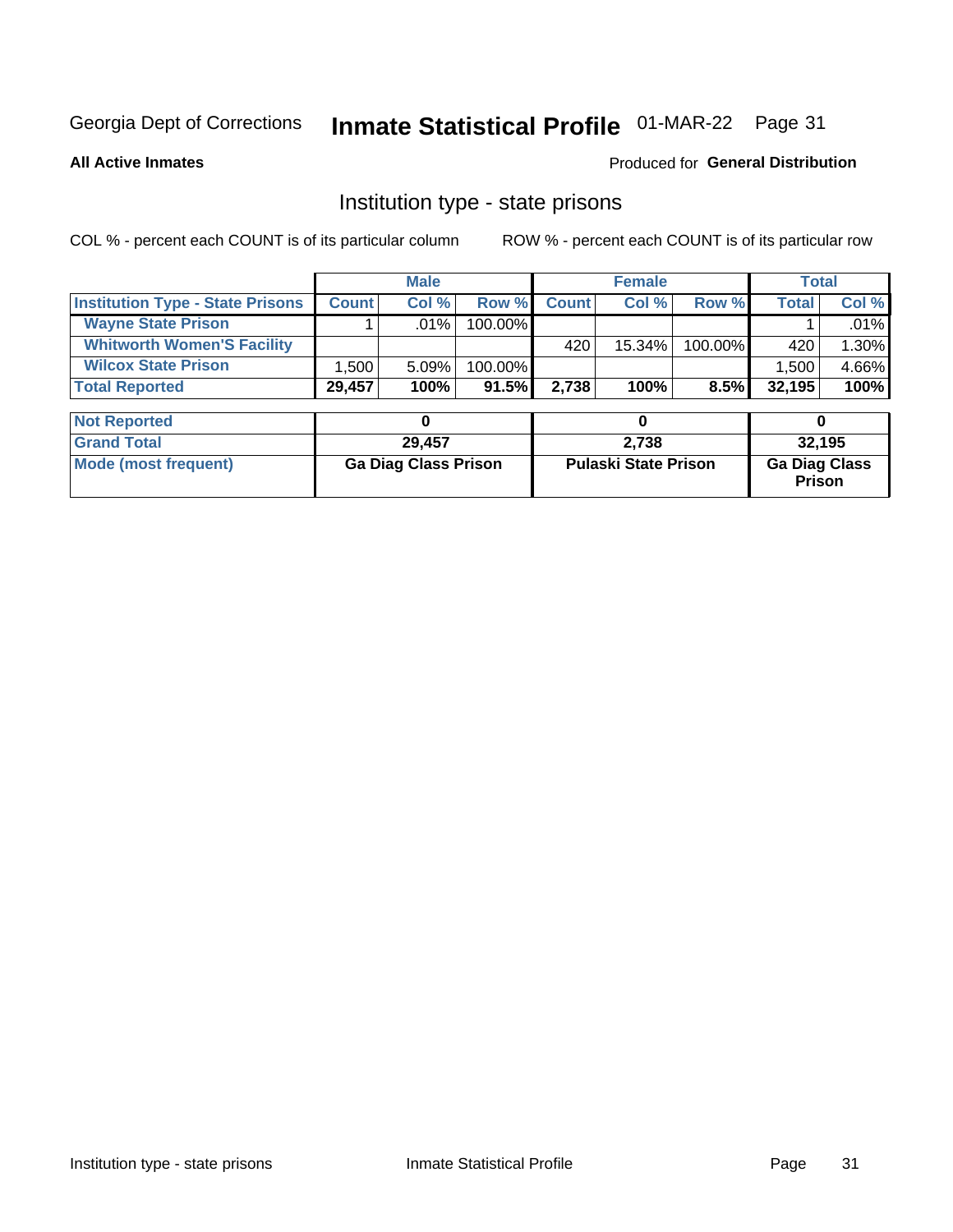# Inmate Statistical Profile 01-MAR-22 Page 32

**All Active Inmates** 

#### **Produced for General Distribution**

### Institution type - private prisons

COL % - percent each COUNT is of its particular column

|                                           |              | <b>Male</b> |                    | <b>Female</b> |       |                    | <b>Total</b> |
|-------------------------------------------|--------------|-------------|--------------------|---------------|-------|--------------------|--------------|
| <b>Institution Type - Private Prisons</b> | <b>Count</b> | Col %       | <b>Row % Count</b> | Col %         | Row % | Total <sub>1</sub> | Col %        |
| <b>Coffee Corr Facility</b>               | 2.400        | $32.09\%$   | 100.00%            |               |       | 2,400              | 32.09%       |
| <b>Jenkins Corr Facility</b>              | $.156+$      | 15.46%      | 100.00%            |               |       | 1,156              | 15.46%       |
| <b>Riverbend Corr Facility</b>            | .506         | 20.14%      | 100.00%            |               |       | 1,506              | 20.14%       |
| <b>Wheeler Corr Facility</b>              | 2.416        | 32.31%      | 100.00%            |               |       | 2,416              | 32.31%       |
| <b>Total Reported</b>                     | 7,478        | 100%        | 100%               |               | %     | 7,478              | 100%         |

| <b>Reported</b><br>' NO). |       |      |
|---------------------------|-------|------|
| <b>cotal</b>              | 7,478 | ,478 |

| <b>Mode (most frequent)</b> | <b>Wheeler Corr Facility</b> | <b>Null</b> | <b>Wheeler Corr</b><br><b>Facility</b> |
|-----------------------------|------------------------------|-------------|----------------------------------------|
|-----------------------------|------------------------------|-------------|----------------------------------------|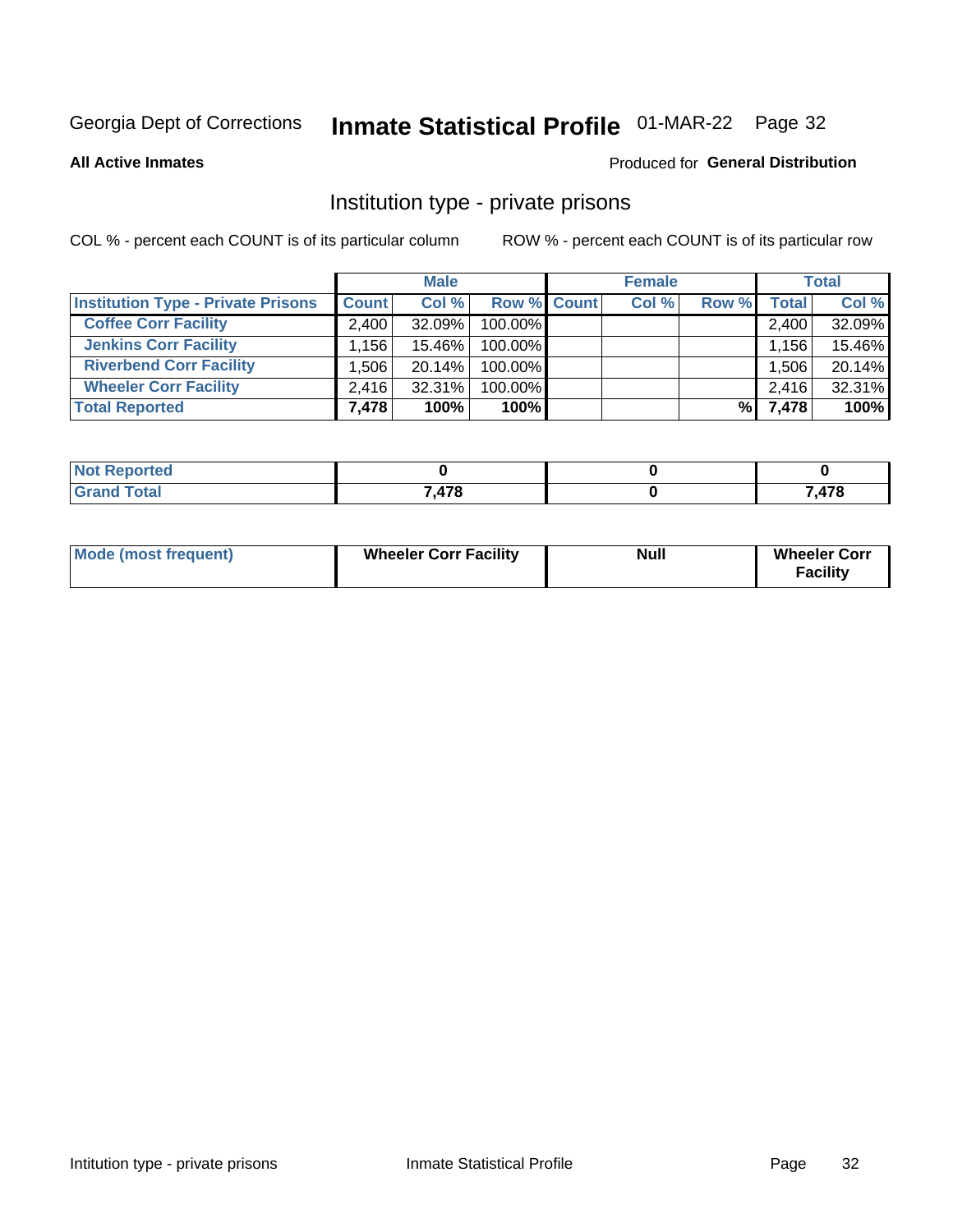# Inmate Statistical Profile 01-MAR-22 Page 33

**All Active Inmates** 

#### Produced for General Distribution

### Institution type - inmate boot camp

COL % - percent each COUNT is of its particular column

|                                            | <b>Male</b> |                    | <b>Female</b> |             | <b>Total</b> |
|--------------------------------------------|-------------|--------------------|---------------|-------------|--------------|
| <b>Institution Type - Boot Camps Count</b> | Col%        | <b>Row % Count</b> | Col%          | Row % Total | Col %        |
| <b>Total Rported</b>                       |             |                    |               |             |              |

| <b>Not Reported</b>            |  |  |
|--------------------------------|--|--|
| <b>Total</b><br>C <sub>r</sub> |  |  |

| Mod<br>uamo | Nul.<br>$- - - - - -$ | <b>Null</b> | . .<br>uu.<br>------ |
|-------------|-----------------------|-------------|----------------------|
|             |                       |             |                      |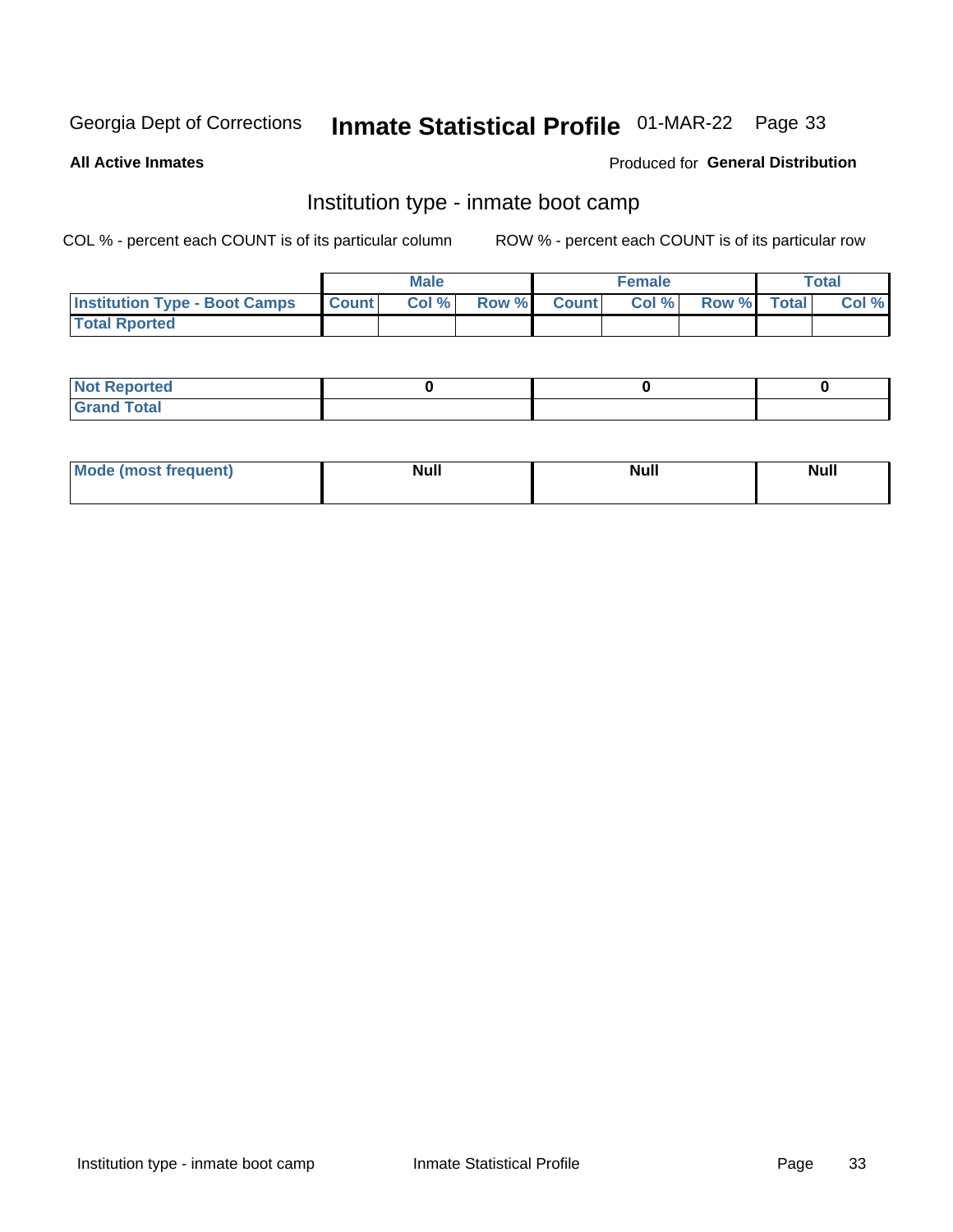# Inmate Statistical Profile 01-MAR-22 Page 34

**All Active Inmates** 

#### **Produced for General Distribution**

### Number of disciplinary reports

COL % - percent each COUNT is of its particular column

|                                       |              | <b>Male</b> |             |       | <b>Female</b> |          |        | <b>Total</b> |
|---------------------------------------|--------------|-------------|-------------|-------|---------------|----------|--------|--------------|
| <b>Number of Disciplinary Reports</b> | <b>Count</b> | Col %       | Row % Count |       | Col %         | Row %    | Total  | Col %        |
| $\bf{0}$                              | 20,584       | 47.09%      | 91.08%      | 2,016 | 66.58%        | 8.92%    | 22,600 | 48.35%       |
|                                       | 5,220        | 11.94%      | 93.55%      | 360   | 11.89%        | 6.45%    | 5,580  | 11.94%       |
| $\mathbf{2}$                          | 3,110        | 7.11%       | 94.62%      | 177   | 5.85%         | 5.38%    | 3,287  | 7.03%        |
| 3                                     | 2,271        | 5.20%       | 95.38%      | 110   | 3.63%         | 4.62%    | 2,381  | 5.09%        |
|                                       | 1,717        | 3.93%       | 96.57%      | 61    | 2.01%         | 3.43%    | 1,778  | 3.80%        |
| 5                                     | 1,339        | $3.06\%$    | 96.54%      | 48    | 1.59%         | $3.46\%$ | 1,387  | 2.97%        |
| <b>More Than 5</b>                    | 9,474        | 21.67%      | 97.37%      | 256   | 8.45%         | 2.63%    | 9,730  | 20.82%       |
| <b>Total Reported</b>                 | 43,715       | 100%        | 93.52%      | 3,028 | 100%          | 6.48%    | 46,743 | 100%         |

| <b>Not Reported</b> |            |       |        |
|---------------------|------------|-------|--------|
| Total               | 74E<br>. . | 3,028 | 46,743 |

| Mean (average)         | 2.00 | 4.59 |
|------------------------|------|------|
| <b>Median (middle)</b> |      |      |
| Mode (most frequent)   |      |      |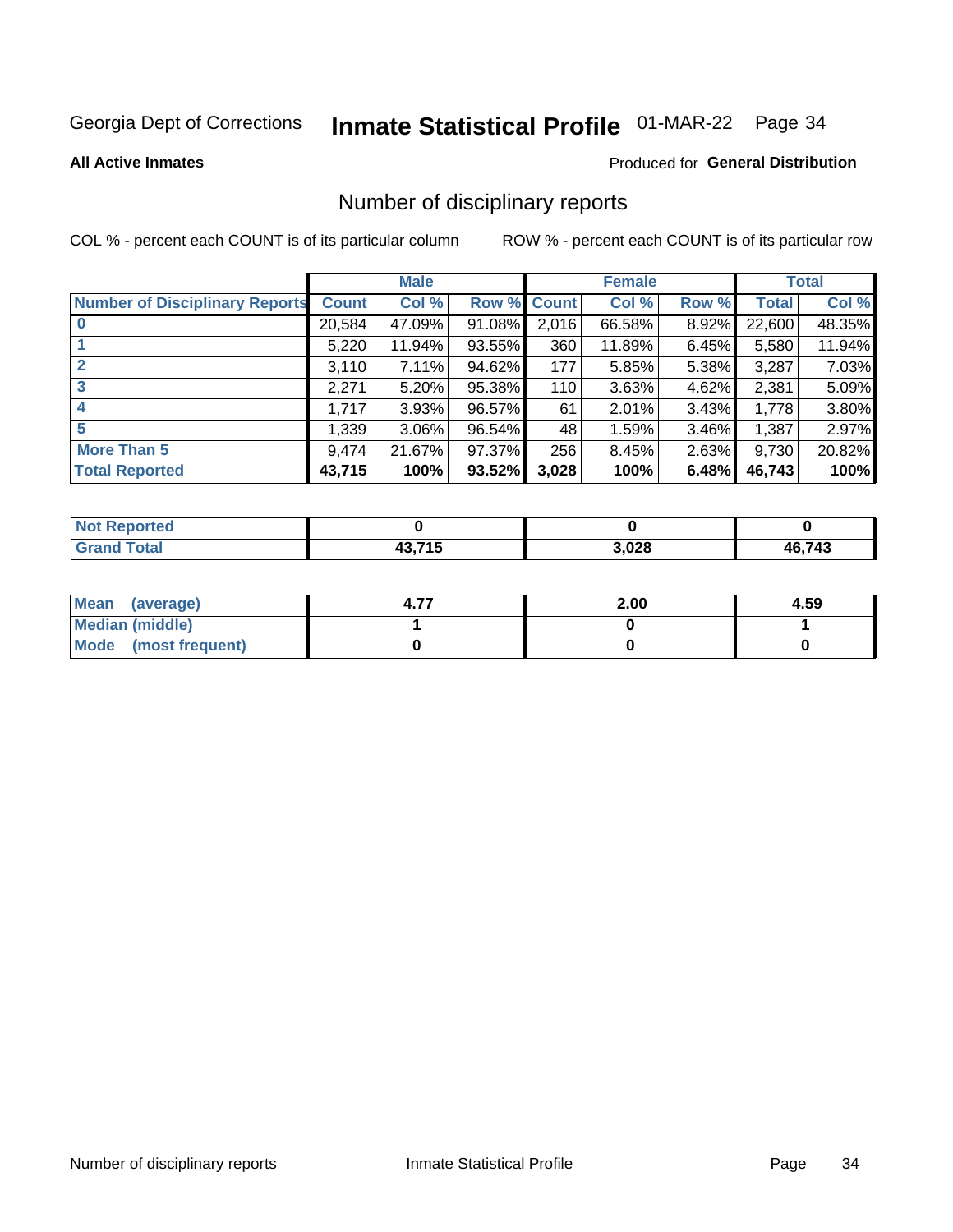# Inmate Statistical Profile 01-MAR-22 Page 35

#### **All Active Inmates**

#### **Produced for General Distribution**

### Number of transfers

COL % - percent each COUNT is of its particular column

|                            |         | <b>Male</b> |        |              | <b>Female</b> |           |              | <b>Total</b> |
|----------------------------|---------|-------------|--------|--------------|---------------|-----------|--------------|--------------|
| <b>Number of Transfers</b> | Count l | Col %       | Row %  | <b>Count</b> | Col %         | Row %     | <b>Total</b> | Col %        |
|                            | 3,154   | 7.21%       | 89.88% | 355          | 11.72%        | $10.12\%$ | 3,509        | 7.51%        |
|                            | 13,488  | 30.85%      | 89.38% | 1,602        | 52.91%        | $10.62\%$ | 15,090       | 32.28%       |
| $\mathbf{2}$               | 7,244   | 16.57%      | 93.92% | 469          | 15.49%        | 6.08%     | 7,713        | 16.50%       |
| 3                          | 4,716   | 10.79%      | 95.16% | 240          | 7.93%         | 4.84%     | 4,956        | 10.60%       |
|                            | 3,051   | 6.98%       | 95.94% | 129          | 4.26%         | $4.06\%$  | 3,180        | 6.80%        |
| 5                          | 2,204   | 5.04%       | 96.54% | 79           | 2.61%         | 3.46%     | 2,283        | 4.88%        |
| <b>More Than 5</b>         | 9,858   | 22.55%      | 98.46% | 154          | 5.09%         | 1.54%     | 10,012       | 21.42%       |
| <b>Total Reported</b>      | 43,715  | 100%        | 93.52% | 3,028        | 100.0%        | 6.48%     | 46,743       | 100%         |

| <b>Not Reported</b> |                |       |        |
|---------------------|----------------|-------|--------|
| <b>Total</b>        | 10 74 F<br>. . | 3,028 | 46,743 |

| Mean (average)         | 4.28 | l.82 | 4.12 |
|------------------------|------|------|------|
| <b>Median (middle)</b> |      |      |      |
| Mode (most frequent)   |      |      |      |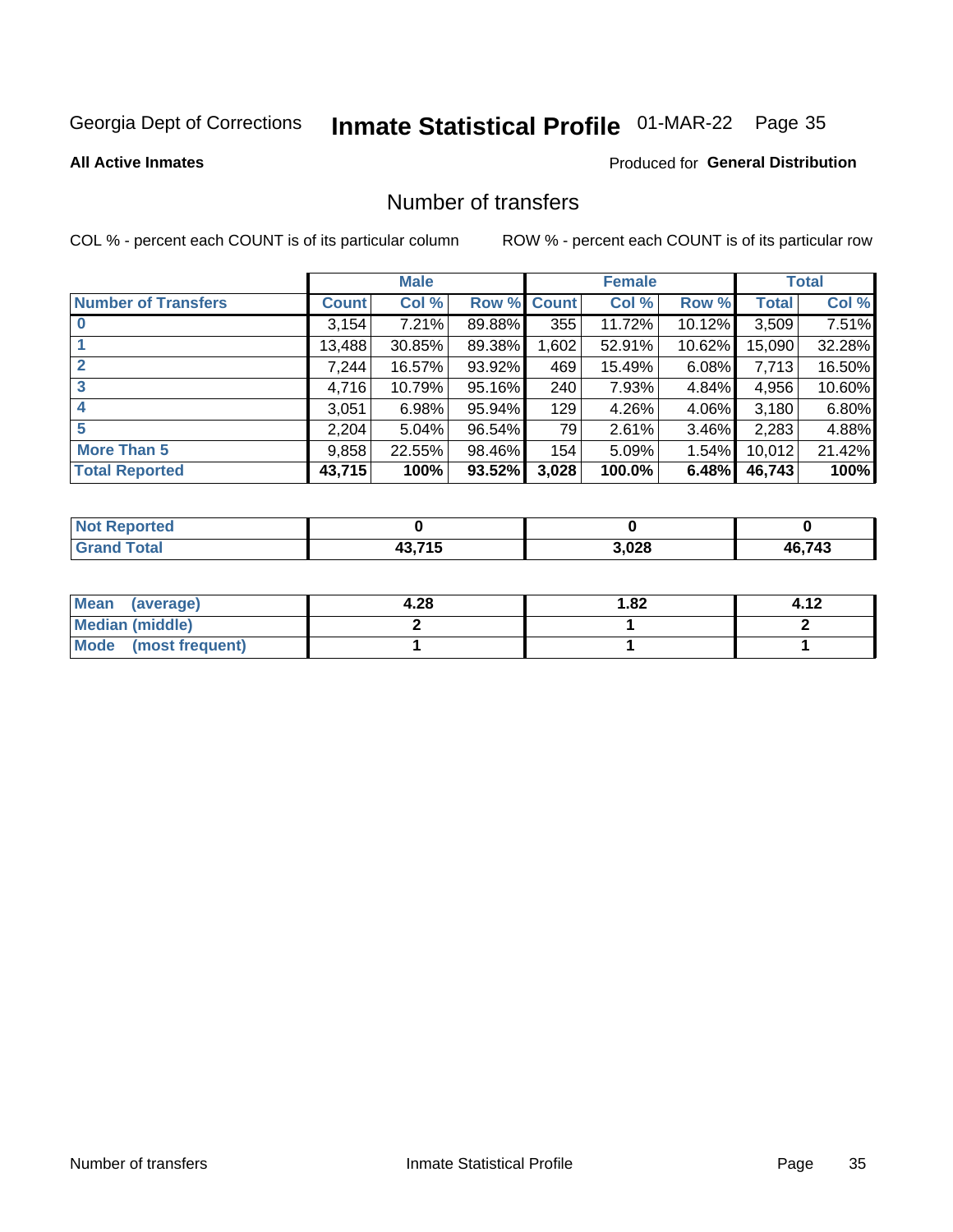# Inmate Statistical Profile 01-MAR-22 Page 36

#### **All Active Inmates**

#### Produced for General Distribution

# Number of escapes

COL % - percent each COUNT is of its particular column

|                          |              | <b>Male</b> |             |       | <b>Female</b> |       |        | <b>Total</b> |
|--------------------------|--------------|-------------|-------------|-------|---------------|-------|--------|--------------|
| <b>Number of Escapes</b> | <b>Count</b> | Col %       | Row % Count |       | Col %         | Row % | Total  | Col %        |
|                          | 43,127       | 98.65%      | 93.47%      | 3,014 | 99.54%        | 6.53% | 46,141 | 98.71%       |
|                          | 563          | 1.29%       | $97.57\%$   | 14    | 0.46%         | 2.43% | 577    | 1.23%        |
|                          | 21           | 0.05%       | 100.00%     |       |               |       | 21     | 0.04%        |
|                          | 3            | 0.01%       | 100.00%     |       |               |       | 3      | 0.01%        |
|                          |              | 0.01%       | 100.00%     |       |               |       |        | 0.01%        |
| <b>Total Reported</b>    | 43,715       | 100%        | $93.52\%$   | 3,028 | 100%          | 6.48% | 46,743 | 100%         |

| <b>Not Reported</b> |        |       |              |
|---------------------|--------|-------|--------------|
| <b>Grand Total</b>  | 43.715 | 3,028 | 6,743<br>2 г |

| Mean (average)         |  | .0 |
|------------------------|--|----|
| <b>Median (middle)</b> |  |    |
| Mode (most frequent)   |  |    |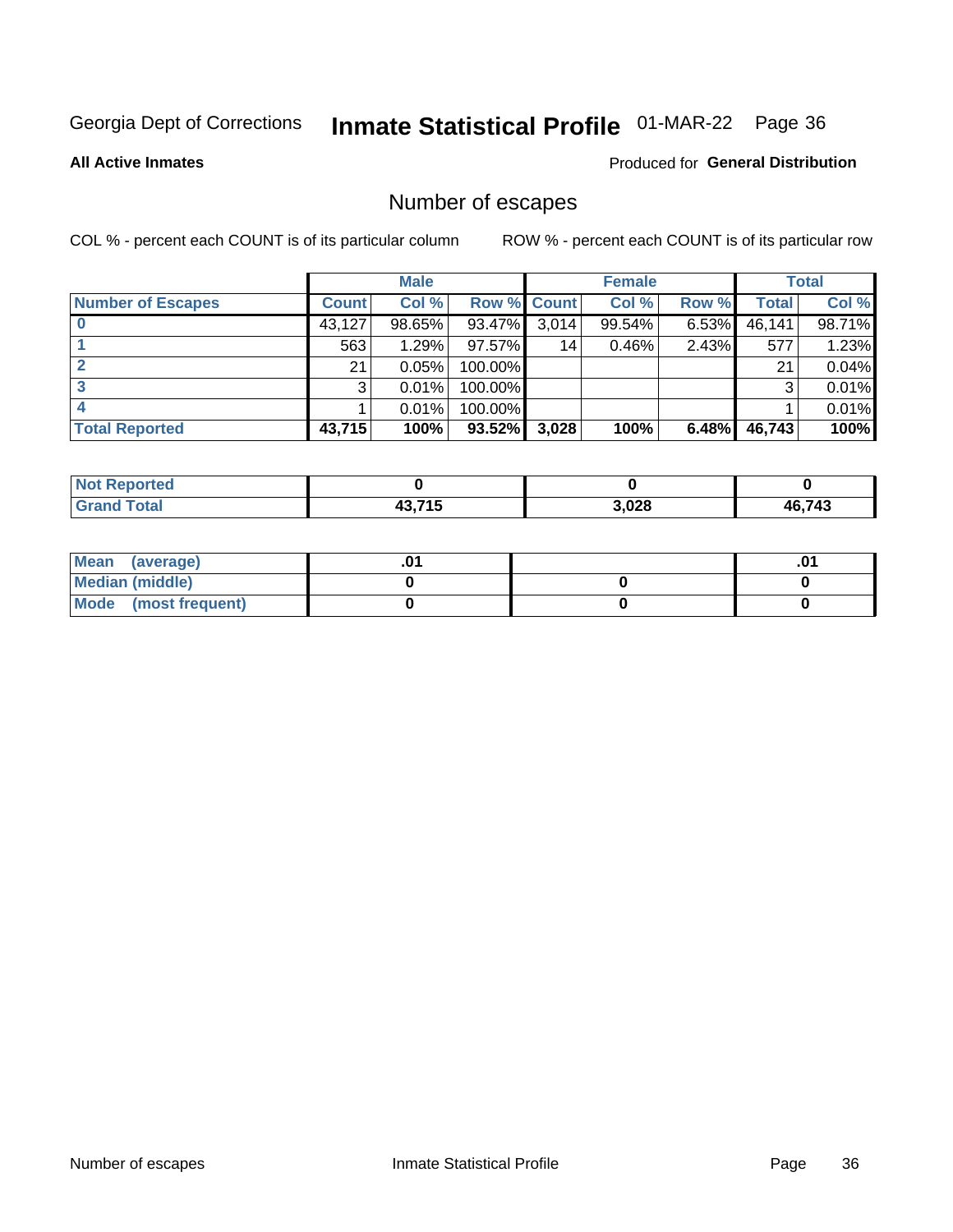# Inmate Statistical Profile 01-MAR-22 Page 37

**All Active Inmates** 

#### Produced for General Distribution

# Split sentences - Probation to follow

COL % - percent each COUNT is of its particular column

|                            |              | <b>Male</b> |                    |     | <b>Female</b> |       |                   | <b>Total</b> |
|----------------------------|--------------|-------------|--------------------|-----|---------------|-------|-------------------|--------------|
| <b>Probation to follow</b> | <b>Count</b> | Col%        | <b>Row % Count</b> |     | Col %         | Row % | Total             | Col %        |
| <b>Yes</b>                 | 32.494       | 74.33%      | 93.43% 2.286       |     | 75.50%        |       | 6.57% 34,780      | 74.41%       |
| <b>No</b>                  | 11.221       | 25.67%      | 93.80%             | 742 | 24.50%        |       | $6.20\%$   11,963 | 25.59%       |
| <b>Total Reported</b>      | 43,715       | 100%        | $93.52\%$ 3,028    |     | 100%          | 6.48% | 46.743            | 100%         |

| . .    | 19 74 E | .028 | 6 743 |
|--------|---------|------|-------|
| ______ |         | __   | Дŀ    |
|        |         |      |       |

| <b>Mode</b><br>reauent)<br>Yes<br>v.c<br>0٥<br>.<br>. .<br>$\sim$ |
|-------------------------------------------------------------------|
|-------------------------------------------------------------------|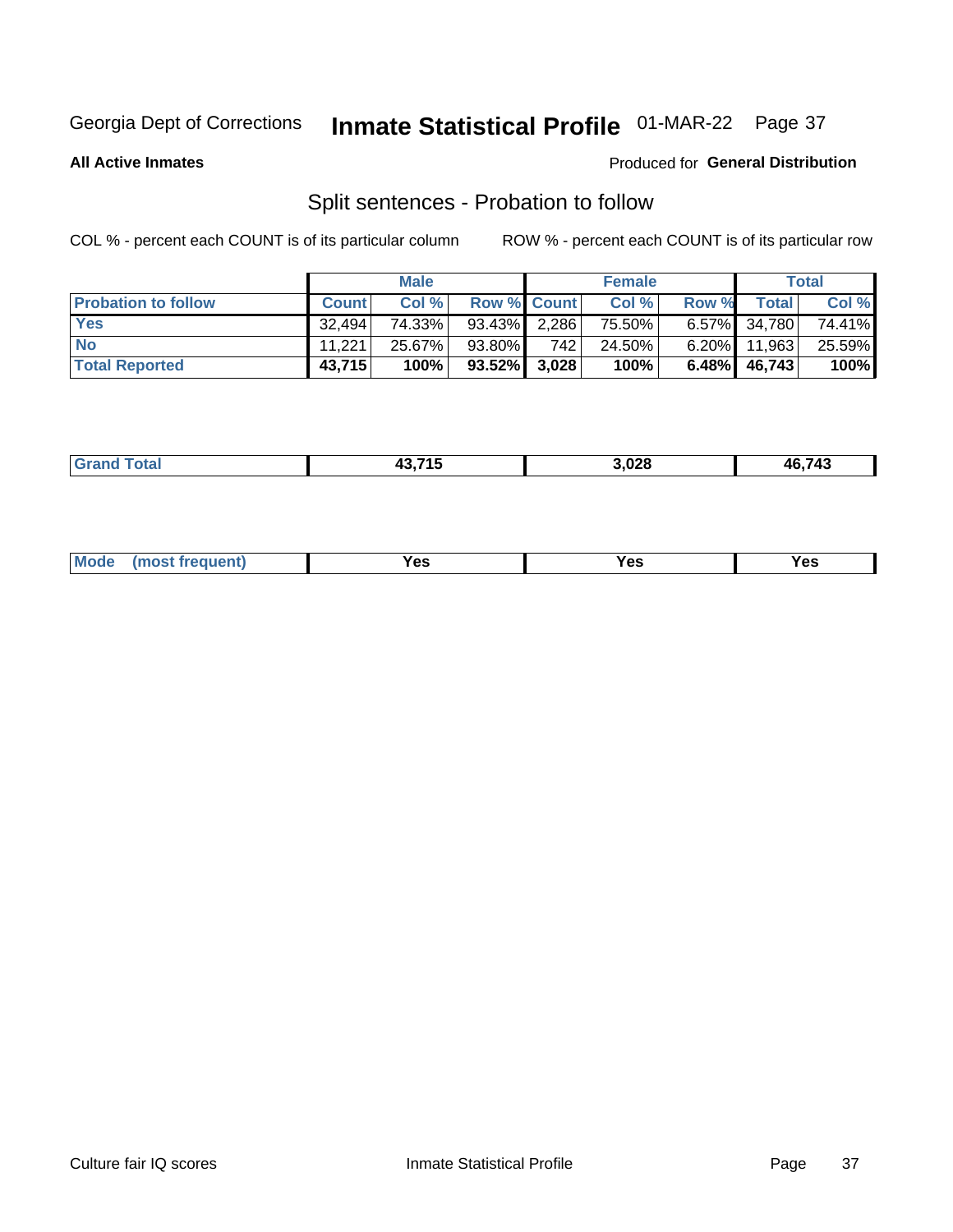# Inmate Statistical Profile 01-MAR-22 Page 38

**All Active Inmates** 

#### Produced for General Distribution

## Probable future release type of still active inmates

COL % - percent each COUNT is of its particular column

|                                         |              | <b>Male</b> |                    |       | <b>Female</b> |          | <b>Total</b> |        |
|-----------------------------------------|--------------|-------------|--------------------|-------|---------------|----------|--------------|--------|
| <b>Probable Future Release Type</b>     | <b>Count</b> | Col %       | <b>Row % Count</b> |       | Col %         | Row %    | <b>Total</b> | Col %  |
| <b>Paroled with probation to follow</b> | 17.726       | 41.46%      | 92.40% 1,457       |       | 49.22%        | 7.60%    | 19,183       | 41.96% |
| Paroled w/o probation to follow         | 5,003        | 11.70%      | 91.88%             | 442   | 14.93%        | 8.12%    | 5,445        | 11.91% |
| <b>Maxout with probation to follow</b>  | 12.742       | 29.80%      | 94.47%             | 746 l | 25.20%        | 5.53%    | 13,488       | 29.50% |
| <b>Maxout w/o probation to follow</b>   | 1,676        | $3.92\%$    | $94.32\%$          | 101   | 3.41%         | 5.68%    | 1,777        | 3.89%  |
| Life, LWOP or death sentence            | 5,612        | 13.12%      | 96.33%             | 214   | 7.23%         | $3.67\%$ | 5,826        | 12.74% |
| <b>Total Reported</b>                   | 42,759       | 100%        | $93.53\%$   2,960  |       | 100%          | 6.47%    | 45,719       | 100%   |

| eleased      |                   |       |            |
|--------------|-------------------|-------|------------|
| <b>cotal</b> | 10 7EN<br>74,1 JJ | 2,960 | ,719<br>45 |

| Mode (most frequent) | <b>PAR with PROB follow</b> | <b>PAR with PROB follow</b> | <b>PAR with PROB</b><br>follow |
|----------------------|-----------------------------|-----------------------------|--------------------------------|
|                      |                             |                             |                                |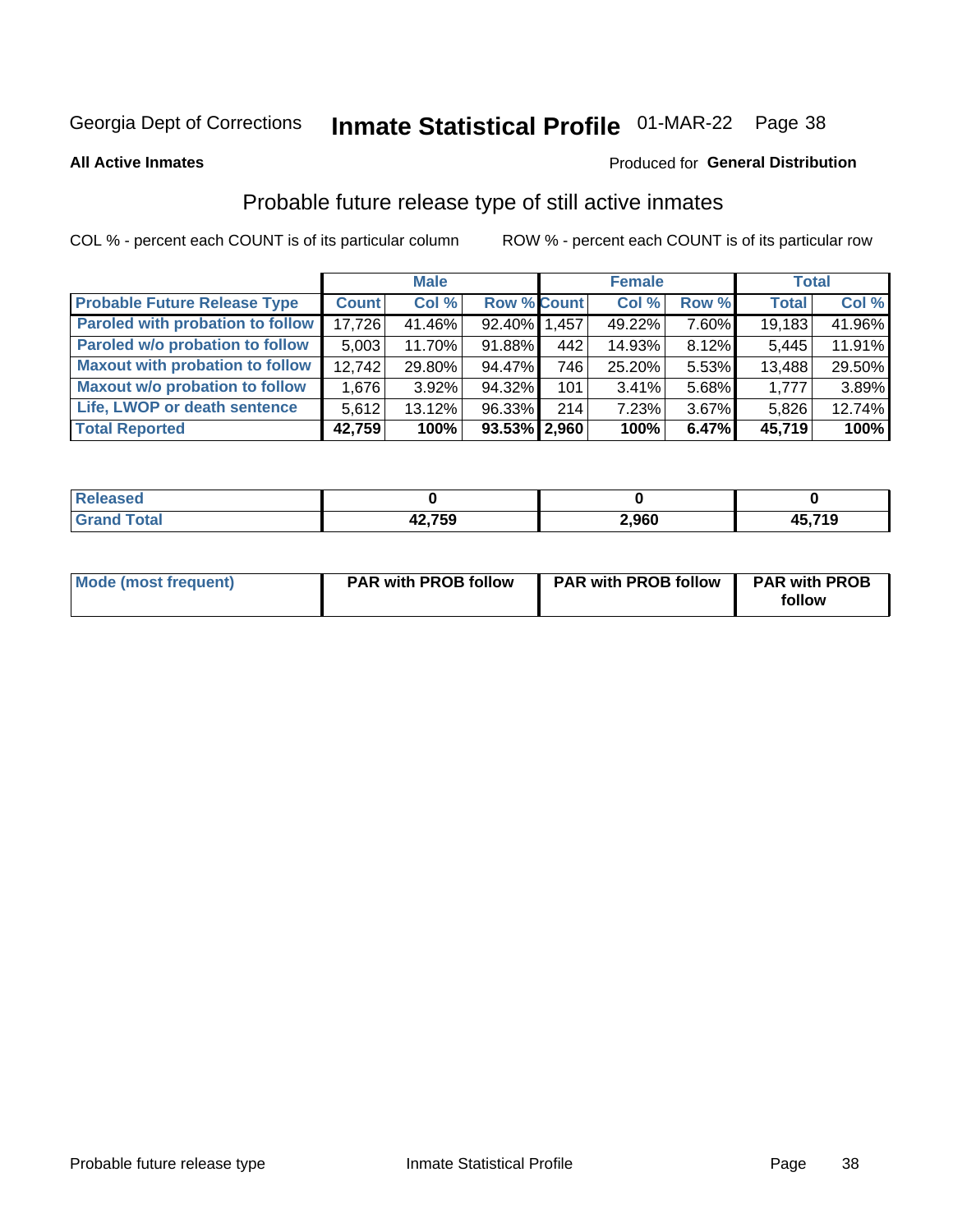### **All Active Inmates**

### Produced for General Distribution

## Time served in current (or last) institution

COL % - percent each COUNT is of its particular column

|                            | <b>Male</b>  |        |        | <b>Female</b> |        |        | <b>Total</b> |        |
|----------------------------|--------------|--------|--------|---------------|--------|--------|--------------|--------|
| <b>Time In Institution</b> | <b>Count</b> | Col %  | Row %  | <b>Count</b>  | Col %  | Row %  | <b>Total</b> | Col %  |
| 0 to 3 months              | 9,082        | 20.78% | 92.65% | 720           | 23.78% | 7.35%  | 9,802        | 20.97% |
| 3.01 to 6 months           | 6,397        | 14.63% | 89.83% | 724           | 23.91% | 10.17% | 7,121        | 15.23% |
| 6.01 to 9 months           | 4,520        | 10.34% | 93.87% | 295           | 9.74%  | 6.13%  | 4,815        | 10.30% |
| 9.01 to 12 months          | 1,972        | 4.51%  | 95.64% | 90            | 2.97%  | 4.36%  | 2,062        | 4.41%  |
| 12.01 to 18 months         | 2,766        | 6.33%  | 95.25% | 138           | 4.56%  | 4.75%  | 2,904        | 6.21%  |
| <b>18.01 to 24 months</b>  | 1,896        | 4.34%  | 94.61% | 108           | 3.57%  | 5.39%  | 2,004        | 4.29%  |
| 2.01 to 3 years            | 5,934        | 13.57% | 95.62% | 272           | 8.98%  | 4.38%  | 6,206        | 13.28% |
| $3.01$ to 4 years          | 3,666        | 8.39%  | 95.05% | 191           | 6.31%  | 4.95%  | 3,857        | 8.25%  |
| 4.01 to 5 years            | 2,172        | 4.97%  | 94.76% | 120           | 3.96%  | 5.24%  | 2,292        | 4.90%  |
| 5.01 to 6 years            | 1,338        | 3.06%  | 95.23% | 67            | 2.21%  | 4.77%  | 1,405        | 3.01%  |
| 6.01 to 7 years            | 1,172        | 2.68%  | 95.05% | 61            | 2.01%  | 4.95%  | 1,233        | 2.64%  |
| 7.01 to 8 years            | 767          | 1.75%  | 94.81% | 42            | 1.39%  | 5.19%  | 809          | 1.73%  |
| $8.01$ to 9 years          | 463          | 1.06%  | 92.97% | 35            | 1.16%  | 7.03%  | 498          | 1.07%  |
| 9.01 to 10 years           | 317          | 0.73%  | 89.55% | 37            | 1.22%  | 10.45% | 354          | 0.76%  |
| Over 10 years              | 1,253        | 2.87%  | 90.73% | 128           | 4.23%  | 9.27%  | 1,381        | 2.95%  |
| <b>Total Reported</b>      | 43,715       | 100%   | 93.52% | 3,028         | 100%   | 6.48%  | 46,743       | 100%   |

| <b>Not</b><br><b>Reported</b> |                       |      |               |
|-------------------------------|-----------------------|------|---------------|
| Total                         | 19 74 E<br>15<br>49,7 | ,028 | <b>AG 743</b> |

| <b>Mean</b><br>(average) | 34 months | 25 months           | 33 months |
|--------------------------|-----------|---------------------|-----------|
| Median (middle)          | 12 months | <sup>7</sup> months | 11 months |
| Mode<br>(most frequent)  | 0 months  | months              | ∖ months  |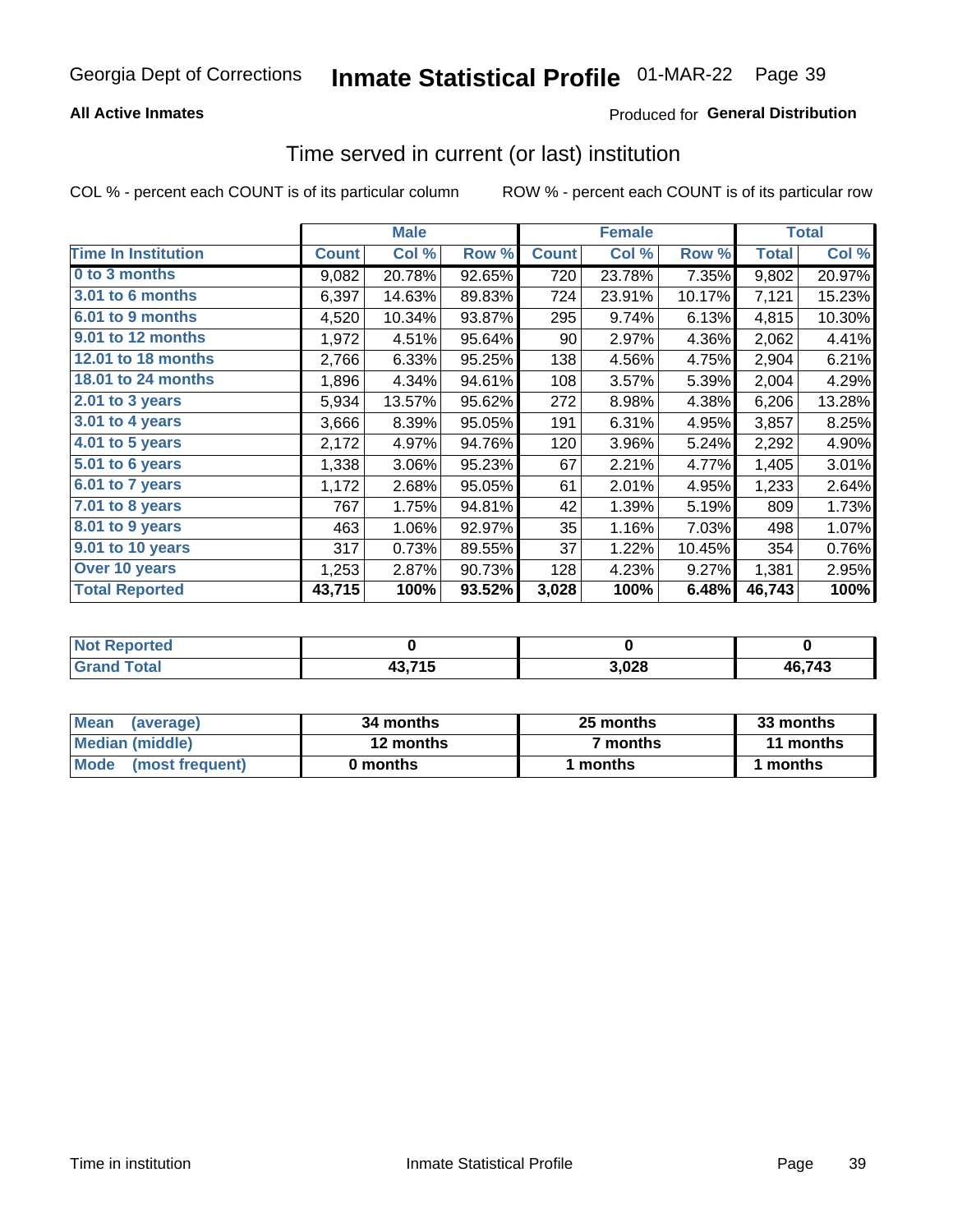# Inmate Statistical Profile 01-MAR-22 Page 40

**All Active Inmates** 

#### Produced for General Distribution

### Highest grade level attained

COL % - percent each COUNT is of its particular column

|                              |                 | <b>Male</b> |         |              | <b>Female</b> |         |                 | <b>Total</b> |
|------------------------------|-----------------|-------------|---------|--------------|---------------|---------|-----------------|--------------|
| <b>Grade Level</b>           | <b>Count</b>    | Col %       | Row %   | <b>Count</b> | Col %         | Row %   | <b>Total</b>    | Col %        |
| No school at all             | $\overline{10}$ | 0.03%       | 100.00% |              |               |         | $\overline{10}$ | 0.03%        |
| <b>Grade 1</b>               | 13              | 0.04%       | 100.00% |              |               |         | 13              | 0.04%        |
| <b>Grade 2</b>               | 23              | 0.08%       | 100.00% |              |               |         | 23              | 0.07%        |
| Grade 3                      | 44              | 0.15%       | 97.78%  | 1            | 0.06%         | 2.22%   | 45              | 0.15%        |
| <b>Grade 4</b>               | 57              | 0.20%       | 95.00%  | 3            | 0.19%         | 5.00%   | 60              | 0.20%        |
| Grade 5                      | 76              | 0.26%       | 95.00%  | 4            | 0.26%         | 5.00%   | 80              | 0.26%        |
| Grade 6                      | 251             | 0.86%       | 96.91%  | 8            | 0.51%         | 3.09%   | 259             | 0.84%        |
| Grade 7                      | 517             | 1.78%       | 95.56%  | 24           | 1.54%         | 4.44%   | 541             | 1.76%        |
| Grade 8                      | 1,903           | 6.54%       | 95.29%  | 94           | 6.01%         | 4.71%   | 1,997           | 6.51%        |
| Grade 9                      | 3,581           | 12.30%      | 96.50%  | 130          | 8.32%         | 3.50%   | 3,711           | 12.10%       |
| Grade 10                     | 4,821           | 16.56%      | 96.65%  | 167          | 10.68%        | 3.35%   | 4,988           | 16.26%       |
| Grade 11                     | 4,685           | 16.09%      | 95.79%  | 206          | 13.18%        | 4.21%   | 4,891           | 15.94%       |
| <b>Grade 12 or GED</b>       | 10,482          | 36.00%      | 94.30%  | 634          | 40.56%        | 5.70%   | 11,116          | 36.23%       |
| <b>Some tech school</b>      | 194             | 0.67%       | 83.26%  | 39           | 2.50%         | 16.74%  | 233             | 0.76%        |
| <b>Completed tech school</b> | 205             | 0.70%       | 85.06%  | 36           | 2.30%         | 14.94%  | 241             | 0.79%        |
| College, 1 year              | 825             | 2.83%       | 92.59%  | 66           | 4.22%         | 7.41%   | 891             | 2.90%        |
| College, 2 year              | 866             | 2.97%       | 90.87%  | 87           | 5.57%         | 9.13%   | 953             | 3.11%        |
| College, 3 year              | 217             | 0.75%       | 87.15%  | 32           | 2.05%         | 12.85%  | 249             | 0.81%        |
| <b>Bachelor's degree</b>     | 270             | 0.93%       | 92.15%  | 23           | 1.47%         | 7.85%   | 293             | 0.95%        |
| <b>Master's degree</b>       | 57              | 0.20%       | 90.48%  | 6            | 0.38%         | 9.52%   | 63              | 0.21%        |
| Ph.D. degree                 | 4               | 0.01%       | 80.00%  | $\mathbf{1}$ | 0.06%         | 20.00%  | 5               | 0.02%        |
| Law degree                   | 10              | 0.03%       | 90.91%  | $\mathbf{1}$ | 0.06%         | 9.09%   | 11              | 0.04%        |
| <b>Some medical school</b>   |                 |             |         | 1            | 0.06%         | 100.00% | 1               | 0.01%        |
| <b>Medical degree</b>        | $\,6$           | 0.02%       | 100.00% |              |               |         | $\,6$           | 0.02%        |
|                              | $\mathbf 1$     | 0.01%       | 100.00% |              |               |         | $\mathbf{1}$    | 0.01%        |
| <b>Total Reported</b>        | 29,118          | 100%        | 94.91%  | 1,563        | 100%          | 5.09%   | 30,681          | 100.0%       |

| 4.597   | ,465  | .062 |
|---------|-------|------|
| 49 74 E | 3.028 | 713  |
| ю       | ,uzo  | 4F   |

| ∣Mean<br>(average)   | 10.86           | 11.40           | 10.89           |  |
|----------------------|-----------------|-----------------|-----------------|--|
| Median (middle)      | Grade 11        | Grade 12 or GED | Grade 11        |  |
| Mode (most frequent) | Grade 12 or GED | Grade 12 or GED | Grade 12 or GED |  |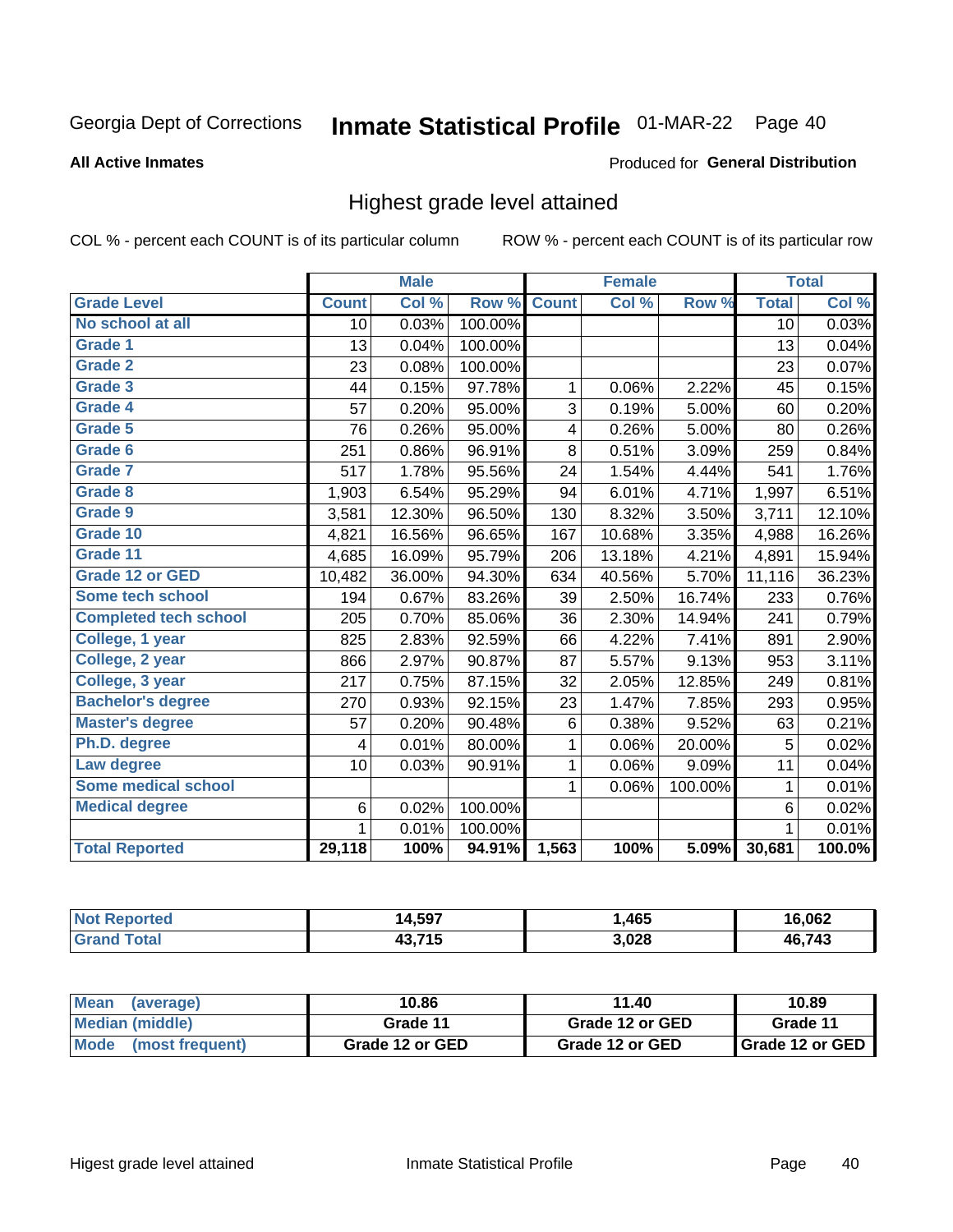# Inmate Statistical Profile 01-MAR-22 Page 41

**All Active Inmates** 

### **Produced for General Distribution**

### Culture fair IQ scores

COL % - percent each COUNT is of its particular column

|                       |              | <b>Male</b> |             |       | <b>Female</b>             |        |              | <b>Total</b> |
|-----------------------|--------------|-------------|-------------|-------|---------------------------|--------|--------------|--------------|
| <b>IQ Scores</b>      | <b>Count</b> | Col %       | Row % Count |       | $\overline{\text{Col}}$ % | Row %  | <b>Total</b> | Col %        |
| $60 - 69$             | 900          | 2.39%       | 93.75%      | 60    | 2.28%                     | 6.25%  | 960          | 2.39%        |
| $70 - 79$             | 2,587        | 6.88%       | 93.46%      | 181   | 6.87%                     | 6.54%  | 2,768        | 6.88%        |
| $80 - 89$             | 5,496        | 14.62%      | 89.16%      | 668   | 25.34%                    | 10.84% | 6,164        | 15.33%       |
| $90 - 99$             | 10,362       | 27.57%      | 91.16%      | 1,005 | 38.13%                    | 8.84%  | 11,367       | 28.26%       |
| $100 - 109$           | 10,345       | 27.53%      | 96.06%      | 424   | 16.08%                    | 3.94%  | 10,769       | 26.78%       |
| $110 - 119$           | 6,471        | 17.22%      | 97.38%      | 174   | 6.60%                     | 2.62%  | 6,645        | 16.52%       |
| $120 - 129$           | 1,363        | 3.63%       | 94.26%      | 83    | 3.15%                     | 5.74%  | 1,446        | 3.60%        |
| $130 - 139$           | 58           | 0.15%       | 66.67%      | 29    | 1.10%                     | 33.33% | 87           | 0.22%        |
| 140 & Up              |              | 0.01%       | 7.69%       | 12    | 0.46%                     | 92.31% | 13           | 0.03%        |
| <b>Total Reported</b> | 37,583       | 100%        | 93.45%      | 2,636 | 100.0%                    | 6.55%  | 40,219       | 100.0%       |

| <b>Not Reported</b>         | 5,490  | 256   | 5,746  |
|-----------------------------|--------|-------|--------|
| <b>Not Valid (under 60)</b> | 642    | 136   | 778    |
| <b>Grand Total</b>          | 43,715 | 3,028 | 46,743 |

| <b>Mean</b><br>(average) | 98  | 95 | 98 |
|--------------------------|-----|----|----|
| Median (middle)          | 99  | 94 | 99 |
| Mode<br>(most frequent)  | 103 | 92 | 99 |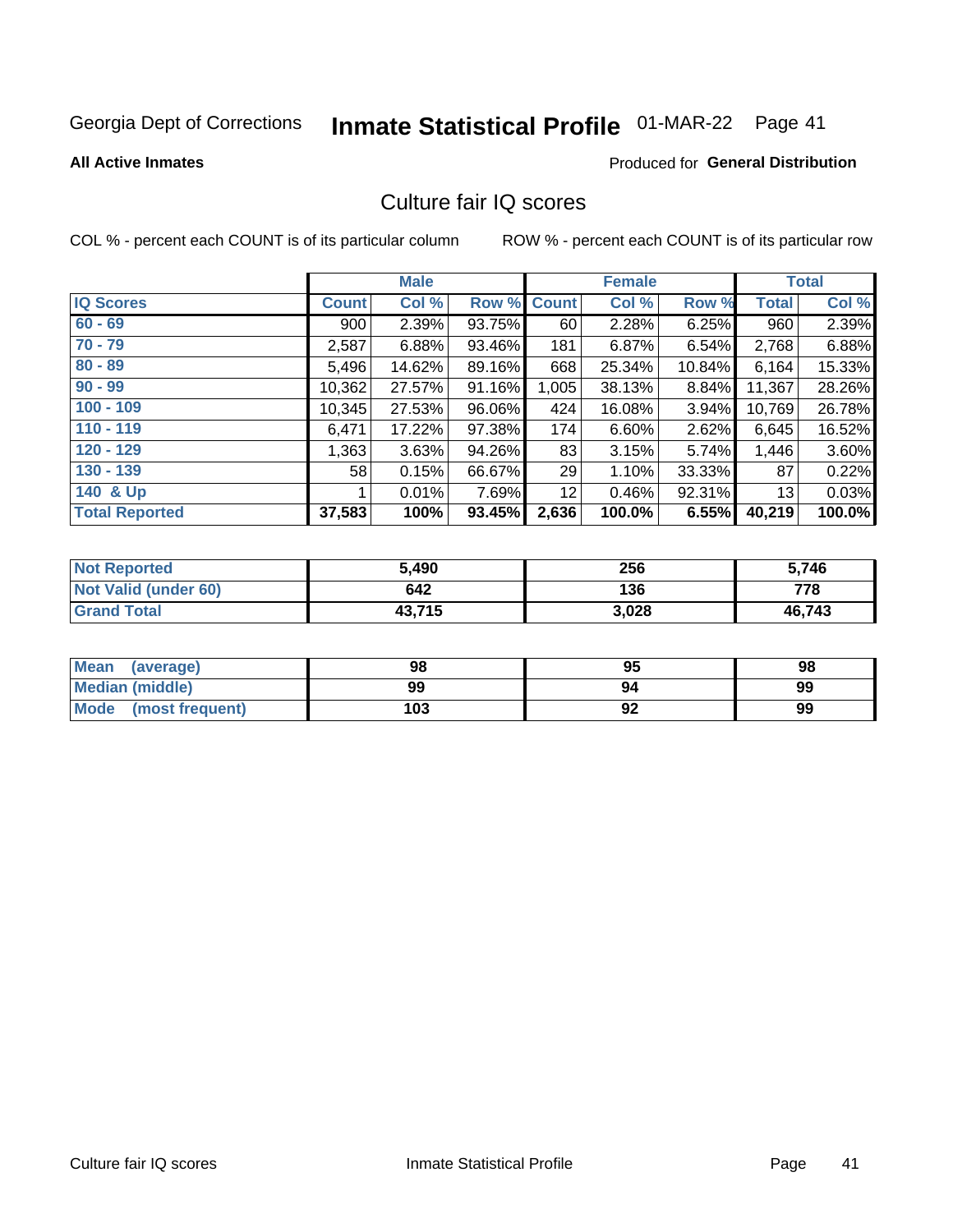# Inmate Statistical Profile 01-MAR-22 Page 42

**All Active Inmates** 

### Produced for General Distribution

## Wide Range Achievement Test (WRAT) reading score

COL % - percent each COUNT is of its particular column

|                           |              | <b>Male</b> |        |              | <b>Female</b> |        |              | <b>Total</b> |
|---------------------------|--------------|-------------|--------|--------------|---------------|--------|--------------|--------------|
| <b>WRAT Reading Score</b> | <b>Count</b> | Col %       | Row %  | <b>Count</b> | Col %         | Row %  | <b>Total</b> | Col %        |
| 0.1 to 0.9                | 730          | 1.83%       | 99.18% | 6            | 0.22%         | 0.82%  | 736          | 1.73%        |
| 1.0 to 1.9                | 748          | 1.88%       | 99.07% | 7            | 0.25%         | 0.93%  | 755          | 1.77%        |
| 2.0 to 2.9                | 1,372        | 3.44%       | 98.00% | 28           | 1.01%         | 2.00%  | 1,400        | 3.29%        |
| 3.0 to 3.9                | 2,443        | 6.13%       | 96.14% | 98           | 3.54%         | 3.86%  | 2,541        | 5.96%        |
| 4.0 to 4.9                | 2,785        | 6.99%       | 93.99% | 178          | 6.43%         | 6.01%  | 2,963        | 6.95%        |
| 5.0 to 5.9                | 3,307        | 8.30%       | 95.44% | 158          | 5.70%         | 4.56%  | 3,465        | 8.13%        |
| 6.0 to 6.9                | 3,490        | 8.76%       | 94.63% | 198          | 7.15%         | 5.37%  | 3,688        | 8.66%        |
| 7.0 to 7.9                | 1,960        | 4.92%       | 95.33% | 96           | 3.47%         | 4.67%  | 2,056        | 4.83%        |
| 8.0 to 8.9                | 3,417        | 8.58%       | 95.08% | 177          | 6.39%         | 4.92%  | 3,594        | 8.44%        |
| 9.0 to 9.9                | 1,683        | 4.22%       | 93.76% | 112          | 4.04%         | 6.24%  | 1,795        | 4.21%        |
| 10.0 to 10.9              | 2,518        | 6.32%       | 92.37% | 208          | 7.51%         | 7.63%  | 2,726        | 6.40%        |
| 11.0 to 11.9              | 2,604        | 6.54%       | 89.61% | 302          | 10.90%        | 10.39% | 2,906        | 6.82%        |
| 12.0 to 12.9              | 12,334       | 30.96%      | 91.51% | 1,144        | 41.30%        | 8.49%  | 13,478       | 31.63%       |
| 13                        | 446          | 1.12%       | 88.49% | 58           | 2.09%         | 11.51% | 504          | 1.18%        |
| <b>Total Reported</b>     | 39,837       | 100%        | 93.50% | 2,770        | 100%          | 6.50%  | 42,607       | 100%         |

| ortea<br>NO | 3.878  | 258   | ,136   |
|-------------|--------|-------|--------|
|             | 43,715 | 3,028 | 46,743 |

| Mean<br>(average)    | 8.67 | 10   | 8.76 |
|----------------------|------|------|------|
| Median (middle)      | 8.9  | 11.6 | 9.2  |
| Mode (most frequent) | 12.9 | 12.9 | 12.9 |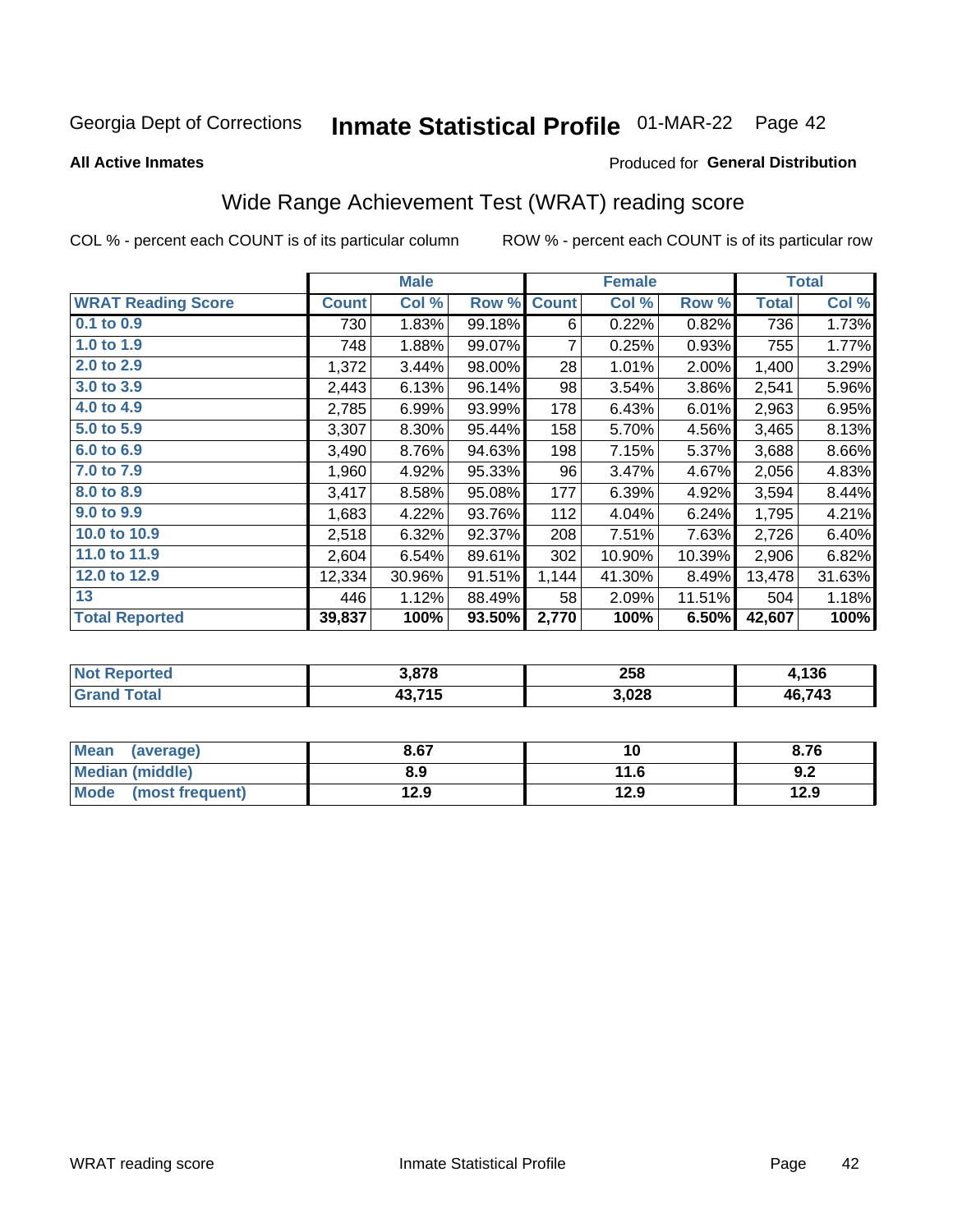# Inmate Statistical Profile 01-MAR-22 Page 43

**All Active Inmates** 

#### Produced for General Distribution

## Wide Range Achievement Test (WRAT) math score

COL % - percent each COUNT is of its particular column

|                              |              | <b>Male</b> |        |              | <b>Female</b> |        |              | <b>Total</b> |
|------------------------------|--------------|-------------|--------|--------------|---------------|--------|--------------|--------------|
| <b>WRAT Mathematic Score</b> | <b>Count</b> | Col %       | Row %  | <b>Count</b> | Col %         | Row %  | <b>Total</b> | Col %        |
| $0.1$ to $0.9$               | 212          | 0.53%       | 99.53% | 1            | 0.04%         | 0.47%  | 213          | 0.50%        |
| 1.0 to 1.9                   | 421          | 1.06%       | 97.00% | 13           | 0.47%         | 3.00%  | 434          | 1.02%        |
| 2.0 to 2.9                   | 1,103        | 2.77%       | 96.33% | 42           | 1.52%         | 3.67%  | 1,145        | 2.69%        |
| 3.0 to 3.9                   | 2,966        | 7.44%       | 97.25% | 84           | 3.03%         | 2.75%  | 3,050        | 7.16%        |
| 4.0 to 4.9                   | 5,298        | 13.30%      | 93.99% | 339          | 12.23%        | 6.01%  | 5,637        | 13.23%       |
| 5.0 to 5.9                   | 6,747        | 16.93%      | 93.10% | 500          | 18.04%        | 6.90%  | 7,247        | 17.00%       |
| 6.0 to 6.9                   | 7,104        | 17.83%      | 92.34% | 589          | 21.26%        | 7.66%  | 7,693        | 18.05%       |
| 7.0 to 7.9                   | 3,173        | 7.96%       | 94.01% | 202          | 7.29%         | 5.99%  | 3,375        | 7.92%        |
| 8.0 to 8.9                   | 3,393        | 8.51%       | 91.04% | 334          | 12.05%        | 8.96%  | 3,727        | 8.74%        |
| 9.0 to 9.9                   | 2,269        | 5.69%       | 93.61% | 155          | 5.59%         | 6.39%  | 2,424        | 5.69%        |
| 10.0 to 10.9                 | 1,110        | 2.79%       | 98.84% | 13           | 0.47%         | 1.16%  | 1,123        | 2.63%        |
| 11.0 to 11.9                 | 859          | 2.16%       | 88.56% | 111          | 4.01%         | 11.44% | 970          | 2.28%        |
| 12.0 to 12.9                 | 5,142        | 12.90%      | 93.25% | 372          | 13.42%        | 6.75%  | 5,514        | 12.94%       |
| 13                           | 52           | 0.13%       | 76.47% | 16           | 0.58%         | 23.53% | 68           | 0.16%        |
| <b>Total Reported</b>        | 39,849       | 100%        | 93.50% | 2,771        | 100%          | 6.50%  | 42,620       | 100.0%       |

| Reported<br>' N∩t | 3,866  | 257   | 100<br>1. IZJ |
|-------------------|--------|-------|---------------|
| <b>cotal</b>      | 43.715 | 3,028 | 6,743<br>4F   |

| <b>Mean</b><br>(average) | 7.02 | 7.44 | 7.05 |
|--------------------------|------|------|------|
| Median (middle)          | כ.ס  | 6.9  | ხ.მ  |
| Mode<br>(most frequent)  | 12.9 | 12.9 | 12.9 |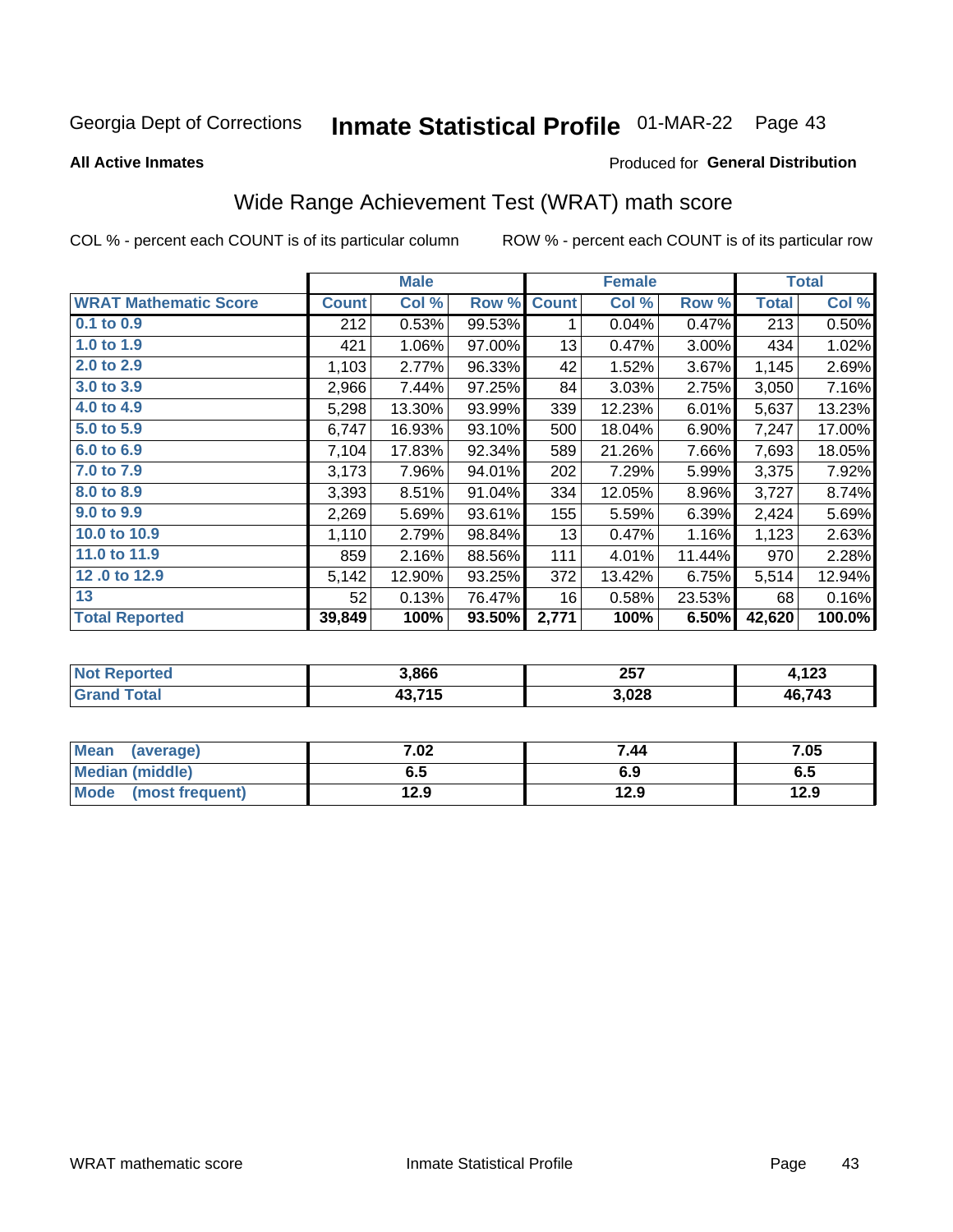#### **Inmate Statistical Profile 01-MAR-22** Page 44

#### **All Active Inmates**

### Produced for General Distribution

### Wide Range Achievement Test (WRAT) spelling score

COL % - percent each COUNT is of its particular column

|                            |              | <b>Male</b> |        |              | <b>Female</b> |        |                  | <b>Total</b> |
|----------------------------|--------------|-------------|--------|--------------|---------------|--------|------------------|--------------|
| <b>WRAT Spelling Score</b> | <b>Count</b> | Col %       | Row %  | <b>Count</b> | Col %         | Row %  | <b>Total</b>     | Col %        |
| 0.1 to 0.9                 | 784          | 1.97%       | 99.12% | 7            | 0.25%         | 0.88%  | $\overline{791}$ | 1.86%        |
| 1.0 to 1.9                 | 1,145        | 2.87%       | 98.96% | 12           | 0.43%         | 1.04%  | 1,157            | 2.71%        |
| 2.0 to 2.9                 | 2,244        | 5.63%       | 98.68% | 30           | 1.08%         | 1.32%  | 2,274            | 5.33%        |
| 3.0 to 3.9                 | 3,302        | 8.28%       | 98.10% | 64           | 2.31%         | 1.90%  | 3,366            | 7.90%        |
| 4.0 to 4.9                 | 2,893        | 7.26%       | 96.85% | 94           | 3.39%         | 3.15%  | 2,987            | 7.01%        |
| 5.0 to 5.9                 | 3,191        | 8.01%       | 94.69% | 179          | 6.46%         | 5.31%  | 3,370            | 7.91%        |
| 6.0 to 6.9                 | 3,716        | 9.32%       | 95.06% | 193          | 6.96%         | 4.94%  | 3,909            | 9.17%        |
| 7.0 to 7.9                 | 3,491        | 8.76%       | 94.30% | 211          | 7.61%         | 5.70%  | 3,702            | 8.68%        |
| 8.0 to 8.9                 | 3,545        | 8.89%       | 94.53% | 205          | 7.40%         | 5.47%  | 3,750            | 8.80%        |
| 9.0 to 9.9                 | 2,006        | 5.03%       | 94.05% | 127          | 4.58%         | 5.95%  | 2,133            | 5.00%        |
| 10.0 to 10.9               | 1,962        | 4.92%       | 93.25% | 142          | 5.12%         | 6.75%  | 2,104            | 4.94%        |
| 11.0 to 11.9               | 2,449        | 6.14%       | 89.84% | 277          | 10.00%        | 10.16% | 2,726            | 6.40%        |
| 12.0 to 12.9               | 8,921        | 22.38%      | 88.16% | 1,198        | 43.23%        | 11.84% | 10,119           | 23.74%       |
| 13                         | 207          | 0.52%       | 86.61% | 32           | 1.15%         | 13.39% | 239              | 0.56%        |
| <b>Total Reported</b>      | 39,856       | 100%        | 93.50% | 2,771        | 100%          | 6.50%  | 42,627           | 100.0%       |

| ortea<br>NO | 3,859  | 257<br>___ | ,116   |
|-------------|--------|------------|--------|
| int         | 43,715 | 3,028      | 46,743 |

| <b>Mean</b><br>(average) | 7.83 | 10.07 | 7.97 |
|--------------------------|------|-------|------|
| Median (middle)          | .    | 11.3  | .    |
| Mode (most frequent)     | 12.9 | 12.9  | 12.9 |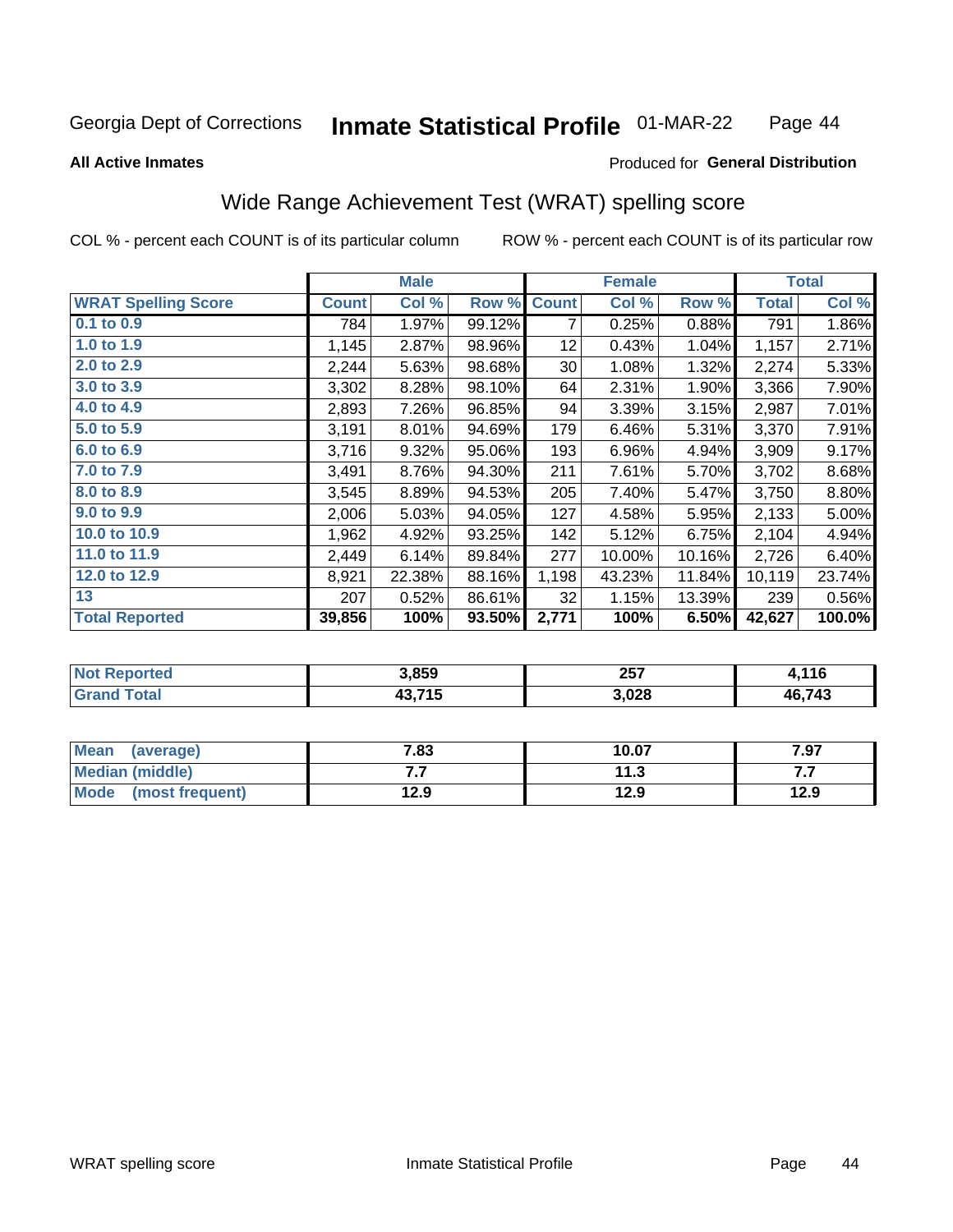# Inmate Statistical Profile 01-MAR-22 Page 45

**All Active Inmates** 

#### **Produced for General Distribution**

### Current / last mental health treatment level

COL % - percent each COUNT is of its particular column

|                                    |              | <b>Male</b> |         |              | <b>Female</b> |        |              | <b>Total</b> |
|------------------------------------|--------------|-------------|---------|--------------|---------------|--------|--------------|--------------|
| <b>Mental Health Treatment Lev</b> | <b>Count</b> | Col %       | Row %   | <b>Count</b> | Col %         | Row %  | <b>Total</b> | Col %        |
| 1 No problem at current time       | 7,440        | 46.03%      | 92.77%  | 580          | 22.86%        | 7.23%  | 8,020        | 42.89%       |
| 2 Receiving outpatient             | 7,093        | 43.89%      | 78.81%  | 1,907        | 75.17%        | 21.19% | 9,000        | 48.13%       |
| <b>Treatment</b>                   |              |             |         |              |               |        |              |              |
| 3 Inpatient, moderate              | 1,277        | 7.90%       | 96.89%  | 41           | 1.62%         | 3.11%  | 1,318        | 7.05%        |
| <b>Treatment</b>                   |              |             |         |              |               |        |              |              |
| 4 Inpatient, intensive             | 321          | 1.99%       | 97.27%  | 9            | 0.35%         | 2.73%  | 330          | 1.76%        |
| Treatment                          |              |             |         |              |               |        |              |              |
| <b>5 Undergoing crisis</b>         | 30           | 0.19%       | 100.00% |              |               |        | 30           | 0.16%        |
| <b>Stabilization</b>               |              |             |         |              |               |        |              |              |
| <b>6 Hospital for criminally</b>   |              | 0.01%       | 100.00% |              |               |        |              | 0.01%        |
| <b>Tinsane</b>                     |              |             |         |              |               |        |              |              |
| <b>Total Evaluated</b>             | 16,162       | 100%        | 86.43%  | 2,537        | 100%          | 13.57% | 18,699       | 100%         |

| Never had MH evaluation | 27,553                 | 491   | 28,044 |
|-------------------------|------------------------|-------|--------|
| $\tau$ otal             | 19 71 E<br>40.,<br>. . | 3,028 | 46,743 |

| <b>Median (middle)</b>         | <b>Receiving outpatient</b><br>treatment | <b>Receiving outpatient</b><br>treatment | <b>Receiving</b><br>outpatient<br>treatment |  |
|--------------------------------|------------------------------------------|------------------------------------------|---------------------------------------------|--|
| <b>Mode</b><br>(most frequent) | No problem at current time               | <b>Receiving outpatient</b><br>treatment | Receiving<br>outpatient<br>treatment        |  |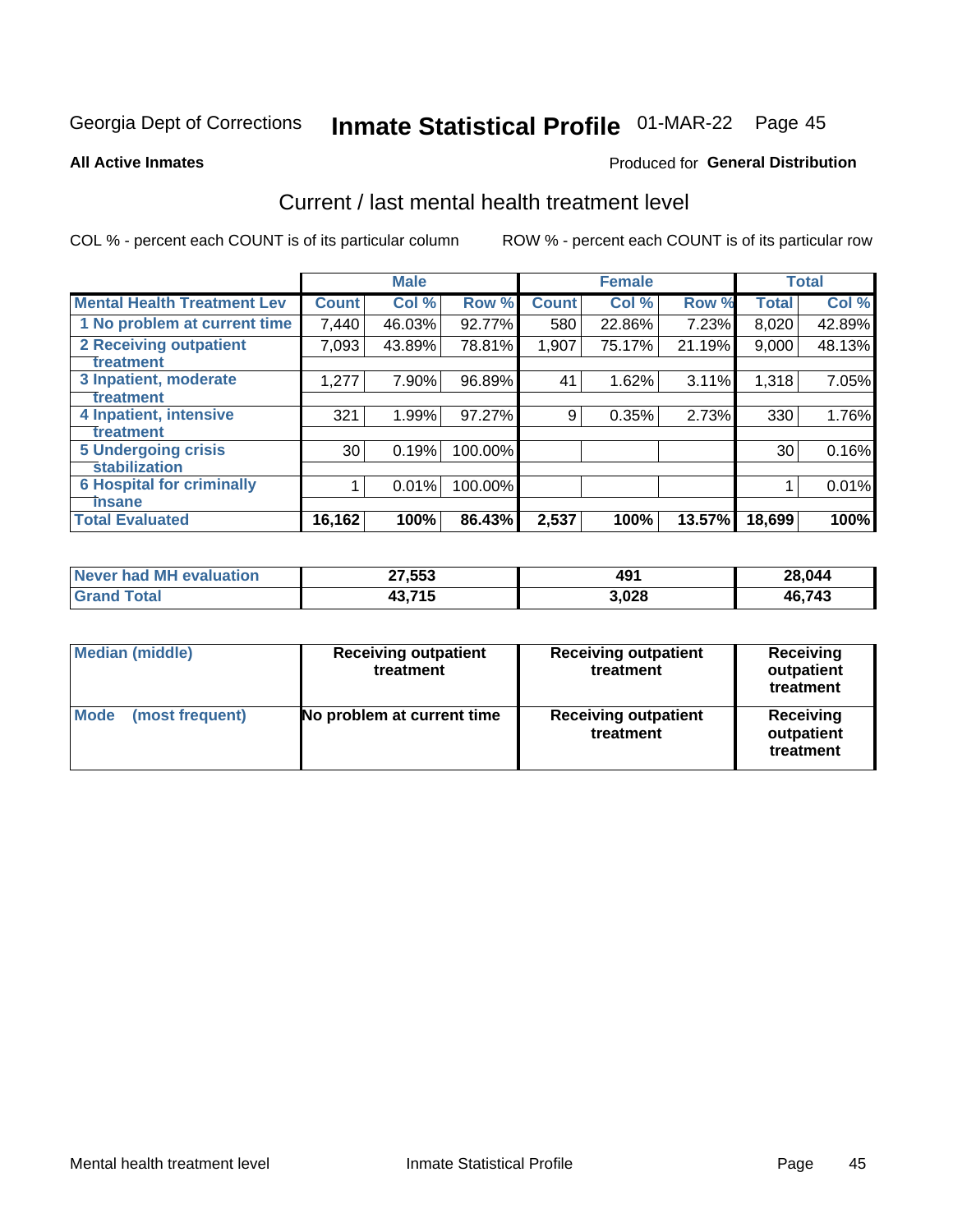#### **All Active Inmates**

### Produced for General Distribution

## PULHESDWIT medical scale - 'P' overall condition ('P'hysical)

COL % - percent each COUNT is of its particular column

|                                  |              | <b>Male</b> |        |              | <b>Female</b> |         |              | <b>Total</b> |
|----------------------------------|--------------|-------------|--------|--------------|---------------|---------|--------------|--------------|
| 'P' Overall Condition            | <b>Count</b> | Col %       | Row %  | <b>Count</b> | Col %         | Row %   | <b>Total</b> | Col %        |
| 1 No medical illness             | 29,077       | 72.62%      | 93.66% | .968         | 67.35%        | 6.34%   | 31,045       | 72.26%       |
| 2 Well-controlled chronic        | 10,121       | 25.28%      | 91.96% | 885          | 30.29%        | 8.04%   | 11,006       | 25.62%       |
| <b>illness</b>                   |              |             |        |              |               |         |              |              |
| 3 Poorly-controlled chronic      | 773          | 1.93%       | 93.58% | 53           | 1.81%         | 6.42%   | 826          | 1.92%        |
| <b>illness</b>                   |              |             |        |              |               |         |              |              |
| 4 Significant problems requiring | 64           | 0.16%       | 94.12% | 4            | 0.14%         | 5.88%   | 68           | 0.16%        |
| special housing                  |              |             |        |              |               |         |              |              |
| 5 Terminal illness, < 6 months   | 5            | 0.01%       | 83.33% |              | 0.03%         | 16.67%  | 6            | 0.01%        |
| to live                          |              |             |        |              |               |         |              |              |
| 6 Inmate is pregnant             |              |             |        | 11           | 0.38%         | 100.00% | 11           | 0.03%        |
| <b>Total Reported</b>            | 40,040       | 100%        | 93.20% | 2,922        | 100%          | 6.80%   | 42,962       | 100%         |

| тео | 075   | 1 N C<br>ט י | <b>2 704</b> |
|-----|-------|--------------|--------------|
|     | - - - | .028         | 46,743       |

| Mode<br>(most frequent) |  | <sup>1</sup> No medical illness | 1 No medical illness | 1 No medical<br>illness |
|-------------------------|--|---------------------------------|----------------------|-------------------------|
|-------------------------|--|---------------------------------|----------------------|-------------------------|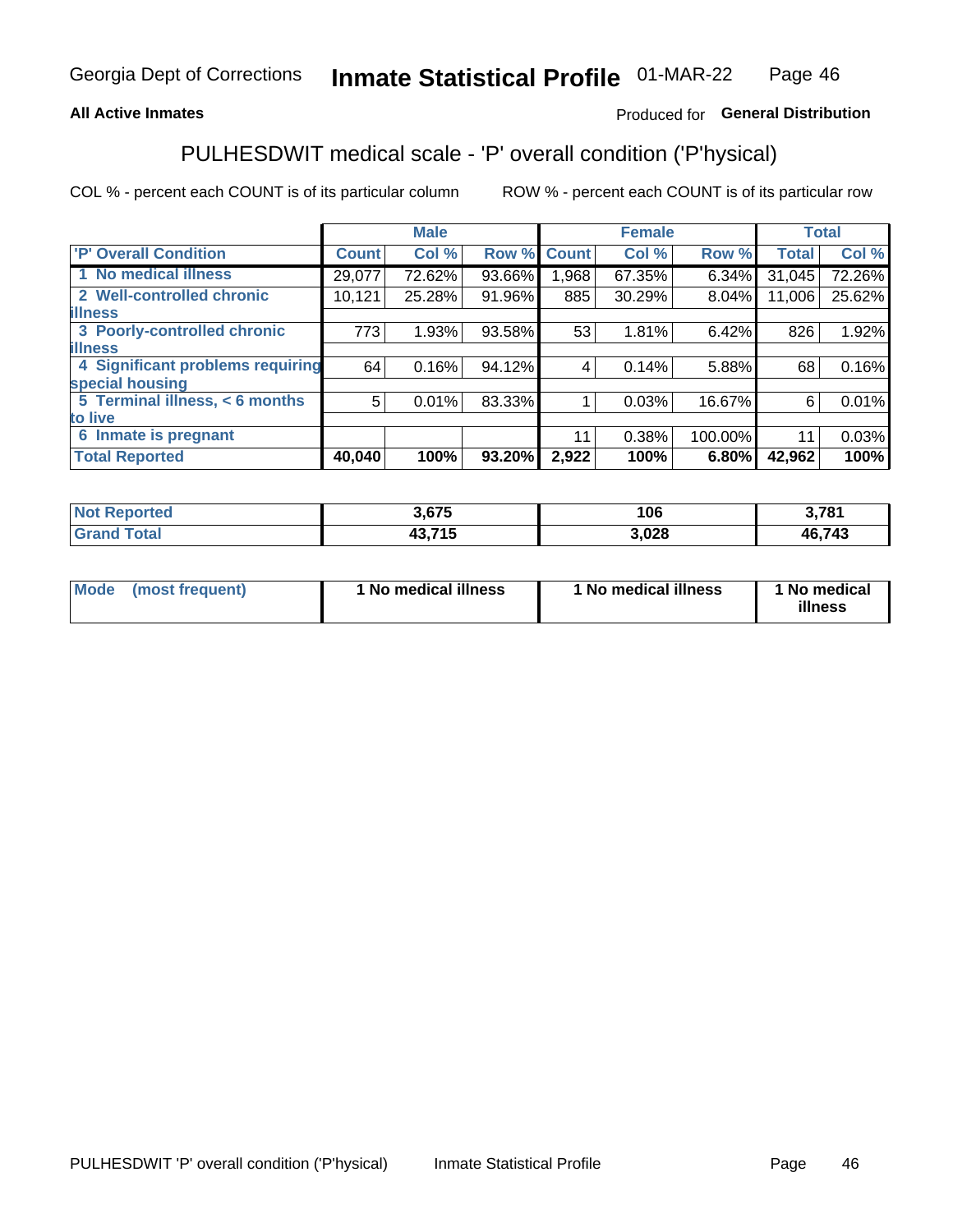#### **All Active Inmates**

### Produced for General Distribution

## PULHESDWIT medical scale - 'U' upper body

COL % - percent each COUNT is of its particular column

|                              |              | <b>Male</b> |         |              | <b>Female</b> |        |              | <b>Total</b> |
|------------------------------|--------------|-------------|---------|--------------|---------------|--------|--------------|--------------|
| <b>U' Upper Body</b>         | <b>Count</b> | Col %       | Row %   | <b>Count</b> | Col %         | Row %  | <b>Total</b> | Col %        |
| 1 Upper bones, joints,       | 37,909       | 95.26%      | 93.18%  | 2,776        | 95.07%        | 6.82%  | 40,685       | 95.24%       |
| muscles all OK               |              |             |         |              |               |        |              |              |
| 2 One or both arms minimally | 1,694        | 4.26%       | 93.18%  | 124          | 4.25%         | 6.82%  | 1,818        | 4.26%        |
| limited                      |              |             |         |              |               |        |              |              |
| 3 One or both arms           | 167          | 0.42%       | 90.76%  | 17           | 0.58%         | 9.24%  | 184          | 0.43%        |
| <b>moderately limited</b>    |              |             |         |              |               |        |              |              |
| 4 One arm disabled,          | 26           | 0.07%       | 89.66%  | 3            | 0.10%         | 10.34% | 29           | 0.07%        |
| paralyzed, or amputated      |              |             |         |              |               |        |              |              |
| 5 Both arms disabled,        |              | 0.01%       | 100.00% |              |               |        |              | 0.01%        |
| paralyzed, or amputated      |              |             |         |              |               |        |              |              |
| <b>Total Reported</b>        | 39,797       | 100%        | 93.16%  | 2,920        | 100%          | 6.84%  | 42,717       | 100.0%       |

| <b>Not Reported</b> | 3,918  | 108   | 4,026  |
|---------------------|--------|-------|--------|
| <b>Grand Total</b>  | 43,715 | 3,028 | 46,743 |

| Mode | (most frequent) | 1 Upper bones, joints,<br>muscles all OK | 1 Upper bones, joints,<br>muscles all OK | 1 Upper bones,<br>joints, muscles all<br>ΟK |
|------|-----------------|------------------------------------------|------------------------------------------|---------------------------------------------|
|------|-----------------|------------------------------------------|------------------------------------------|---------------------------------------------|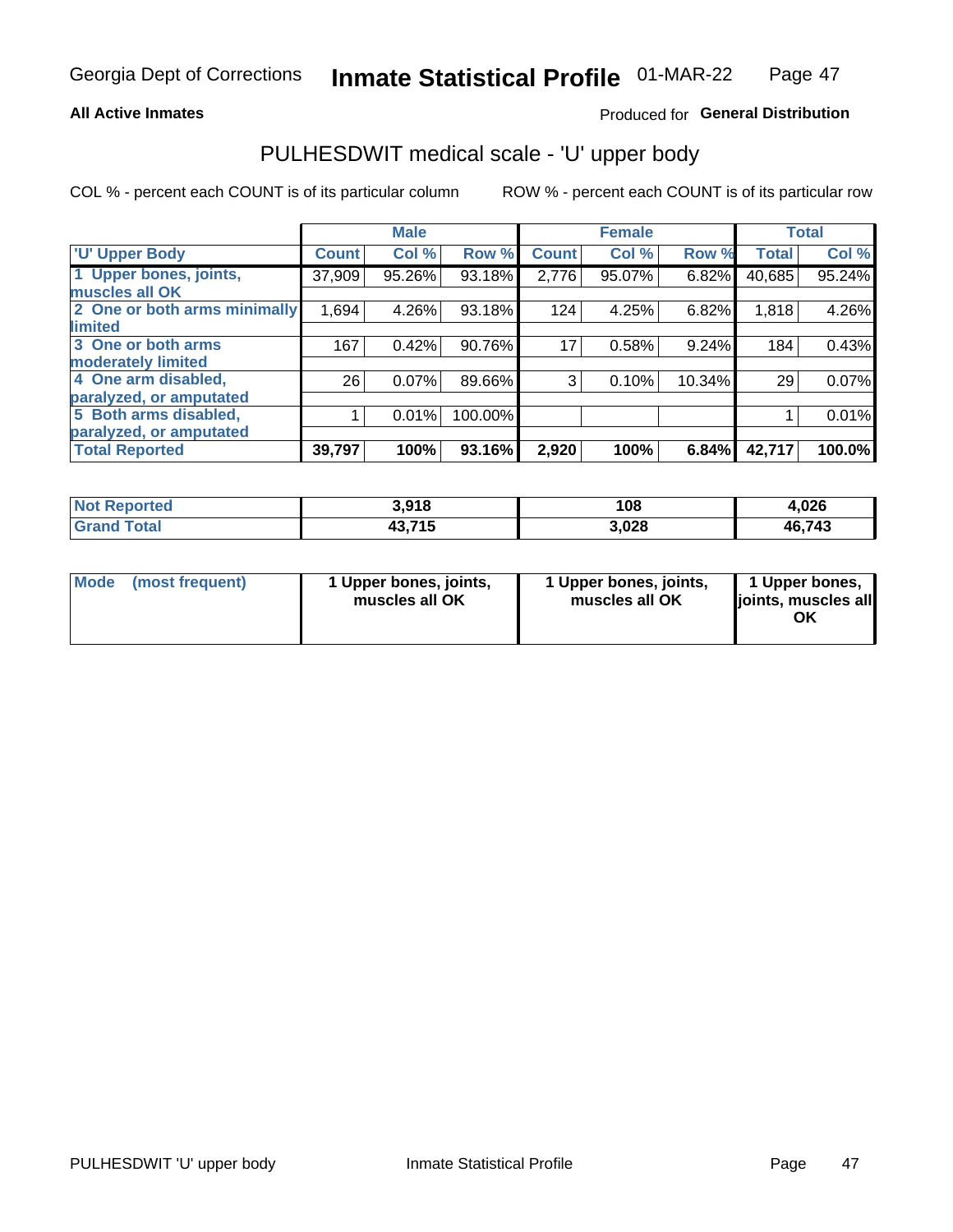#### **All Active Inmates**

### Produced for General Distribution

### PULHESDWIT medical scale - 'L' lower body

COL % - percent each COUNT is of its particular column

|                                |              | <b>Male</b> |         |              | <b>Female</b> |       |                 | <b>Total</b> |
|--------------------------------|--------------|-------------|---------|--------------|---------------|-------|-----------------|--------------|
| 'L' Lower Body                 | <b>Count</b> | Col %       | Row %   | <b>Count</b> | Col %         | Row % | <b>Total</b>    | Col %        |
| 1 Lower bones, joints,         | 35,985       | 90.42%      | 93.13%  | 2,654        | 90.92%        | 6.87% | 38,639          | 90.45%       |
| muscles all OK                 |              |             |         |              |               |       |                 |              |
| 2 One or both legs minimally   | 3,173        | 7.97%       | 93.35%  | 226          | 7.74%         | 6.65% | 3,399           | 7.96%        |
| limited                        |              |             |         |              |               |       |                 |              |
| 3 One or both legs             | 524          | 1.32%       | 93.91%  | 34           | 1.16%         | 6.09% | 558             | 1.31%        |
| moderately limited             |              |             |         |              |               |       |                 |              |
| 4 One leg disabled, paralyzed, | 103          | 0.26%       | 95.37%  | 5            | 0.17%         | 4.63% | 108             | 0.25%        |
| or amputated                   |              |             |         |              |               |       |                 |              |
| 5 Both legs disabled,          | 13           | 0.03%       | 100.00% |              |               |       | 13 <sub>1</sub> | 0.03%        |
| paralyzed, or amputated        |              |             |         |              |               |       |                 |              |
| <b>Total Reported</b>          | 39,798       | 100%        | 93.17%  | 2,919        | 100%          | 6.83% | 42,717          | 100%         |

| <b>Not Reported</b> | 2 Q17<br><b>U.JI.</b> | 109   | 4,026  |
|---------------------|-----------------------|-------|--------|
| <b>Grand Total</b>  | 43,715                | 3,028 | 46,743 |

| Mode | (most frequent) | 1 Lower bones, joints,<br>muscles all OK | I Lower bones, joints,<br>muscles all OK | 1 Lower bones,<br>joints, muscles all<br>ΟK |
|------|-----------------|------------------------------------------|------------------------------------------|---------------------------------------------|
|------|-----------------|------------------------------------------|------------------------------------------|---------------------------------------------|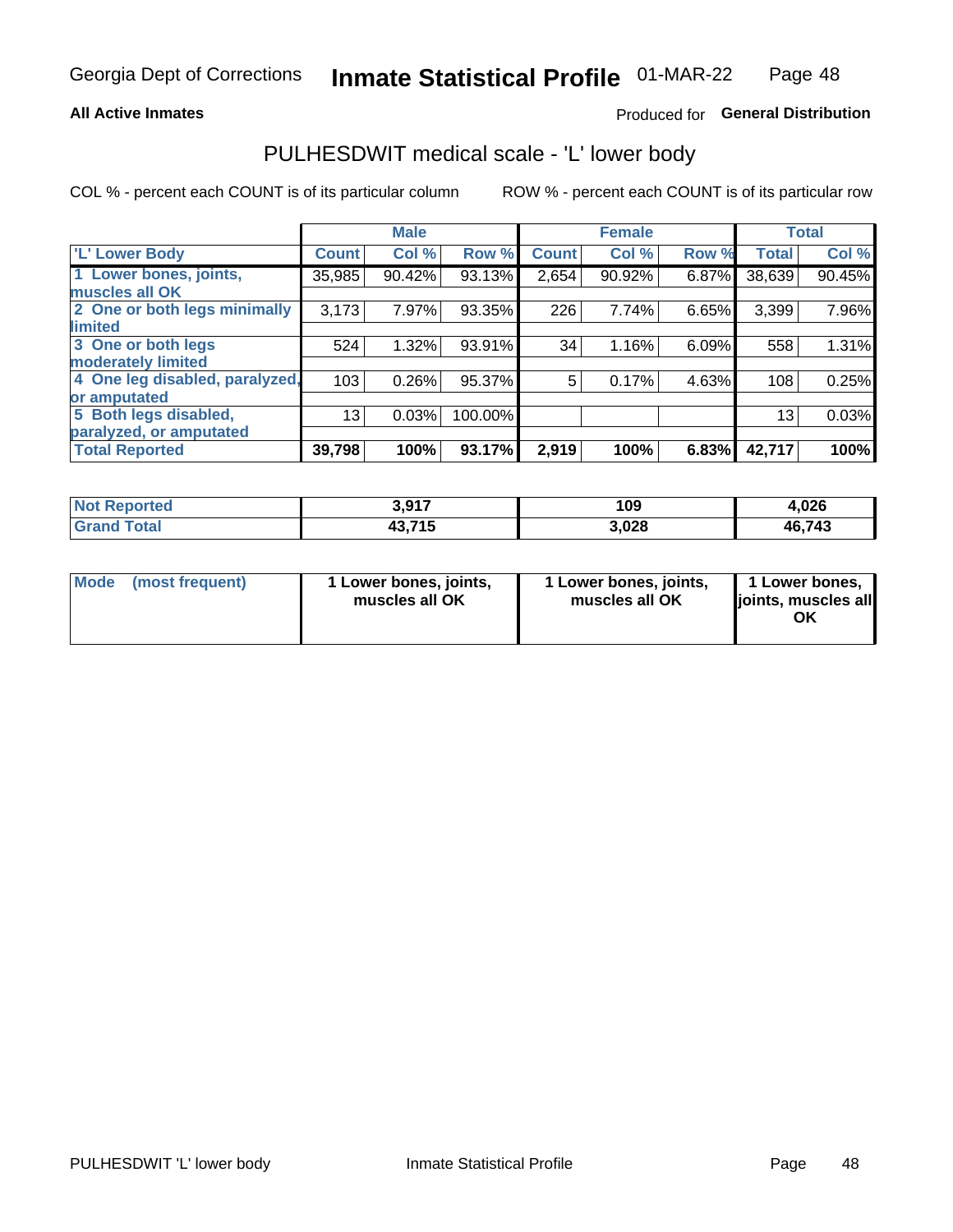#### **All Active Inmates**

### Produced for General Distribution

### PULHESDWIT medical scale - 'H' hearing

COL % - percent each COUNT is of its particular column

|                                |              | <b>Male</b> |             |       | <b>Female</b> |          | <b>Total</b> |        |
|--------------------------------|--------------|-------------|-------------|-------|---------------|----------|--------------|--------|
| <b>'H' Hearing</b>             | <b>Count</b> | Col %       | Row % Count |       | Col %         | Row %    | <b>Total</b> | Col %  |
| 1 Normal hearing both ears     | 39,162       | 98.46%      | 93.17%      | 2,872 | 98.36%        | 6.83%    | 42,034       | 98.45% |
| 2 Some loss in one ear with    | 468          | 1.18%       | 92.49%      | 38    | 1.30%         | 7.51%    | 506          | 1.19%  |
| other OK, or mild loss in both |              |             |             |       |               |          |              |        |
| 3 Total loss in one ear with   | 101          | 0.25%       | 94.39%      | 6     | 0.21%         | $5.61\%$ | 107          | 0.25%  |
| mild loss in other             |              |             |             |       |               |          |              |        |
| 4 Severe loss in both ears     | 28           | 0.07%       | 93.33%      | 2     | $0.07\%$      | 6.67%    | 30           | 0.07%  |
| 5 Total loss in both ears,     | 16           | 0.04%       | 88.89%      | 2     | 0.07%         | 11.11%   | 18           | 0.04%  |
| requiring special housing      |              |             |             |       |               |          |              |        |
| <b>Total Reported</b>          | 39,775       | 100%        | 93.16%      | 2,920 | 100%          | 6.84%    | 42,695       | 100%   |

| <b>Not Reported</b> | 3,940           | 108   | 048،   |
|---------------------|-----------------|-------|--------|
| Total<br>Grand      | 12 71 L<br>TV.I | 3,028 | 46,743 |

| Mode (most frequent) | 1 Normal hearing both ears 11 Normal hearing both ears 1 Normal hearing | both ears |
|----------------------|-------------------------------------------------------------------------|-----------|
|                      |                                                                         |           |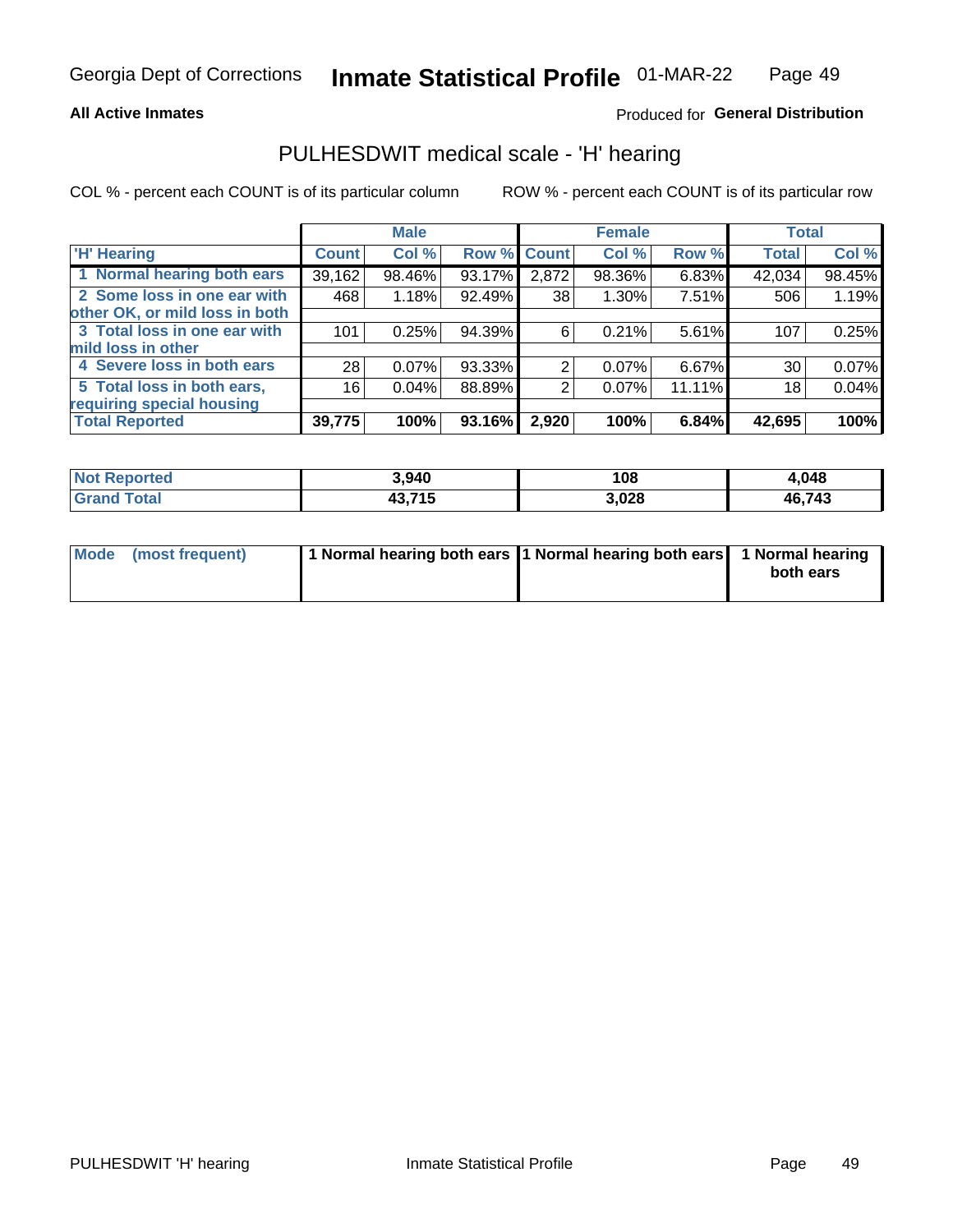#### **All Active Inmates**

### Produced for General Distribution

### PULHESDWIT medical scale - 'E' vision

COL % - percent each COUNT is of its particular column

|                                 |              | <b>Male</b> |         |              | <b>Female</b> |        |              | <b>Total</b> |
|---------------------------------|--------------|-------------|---------|--------------|---------------|--------|--------------|--------------|
| <b>E' Vision</b>                | <b>Count</b> | Col %       | Row %   | <b>Count</b> | Col %         | Row %  | <b>Total</b> | Col %        |
| 1 Correctable to 20/40 in both  | 29,655       | 75.02%      | 95.29%  | .467         | 50.45%        | 4.71%  | 31,122       | 73.34%       |
| eyes                            |              |             |         |              |               |        |              |              |
| 2 Correctable to 20/70 in one   | 8,685        | 21.97%      | 88.57%  | 1,121        | 38.55%        | 11.43% | 9,806        | 23.11%       |
| eye, may be blind in other      |              |             |         |              |               |        |              |              |
| 3 Correctable to 20/200 in one  | 1,031        | 2.61%       | 80.42%  | 251          | 8.63%         | 19.58% | 1,282        | 3.02%        |
| eye, may be blind in other      |              |             |         |              |               |        |              |              |
| 4 One eye not correctable to    | 142          | $0.36\%$    | 67.30%  | 69           | 2.37%         | 32.70% | 211          | 0.50%        |
| 20/200, other may be blind      |              |             |         |              |               |        |              |              |
| 5 Blind in both eyes, requiring | 16           | 0.04%       | 100.00% |              |               |        | 16           | 0.04%        |
| special housing                 |              |             |         |              |               |        |              |              |
| <b>Total Reported</b>           | 39,529       | 100%        | 93.15%  | 2,908        | 100%          | 6.85%  | 42,437       | 100.0%       |

| <b>Not Reported</b> | Ⅰ,186          | 120   | 4,306  |
|---------------------|----------------|-------|--------|
| Total               | 43,715<br>49,7 | 3,028 | 46,743 |

| Mode (most frequent) | 1 Correctable to 20/40 in both | 1 Correctable to 20/40 in   1 Correctable to |                    |
|----------------------|--------------------------------|----------------------------------------------|--------------------|
|                      | eves                           | both eves                                    | 20/40 in both eyes |
|                      |                                |                                              |                    |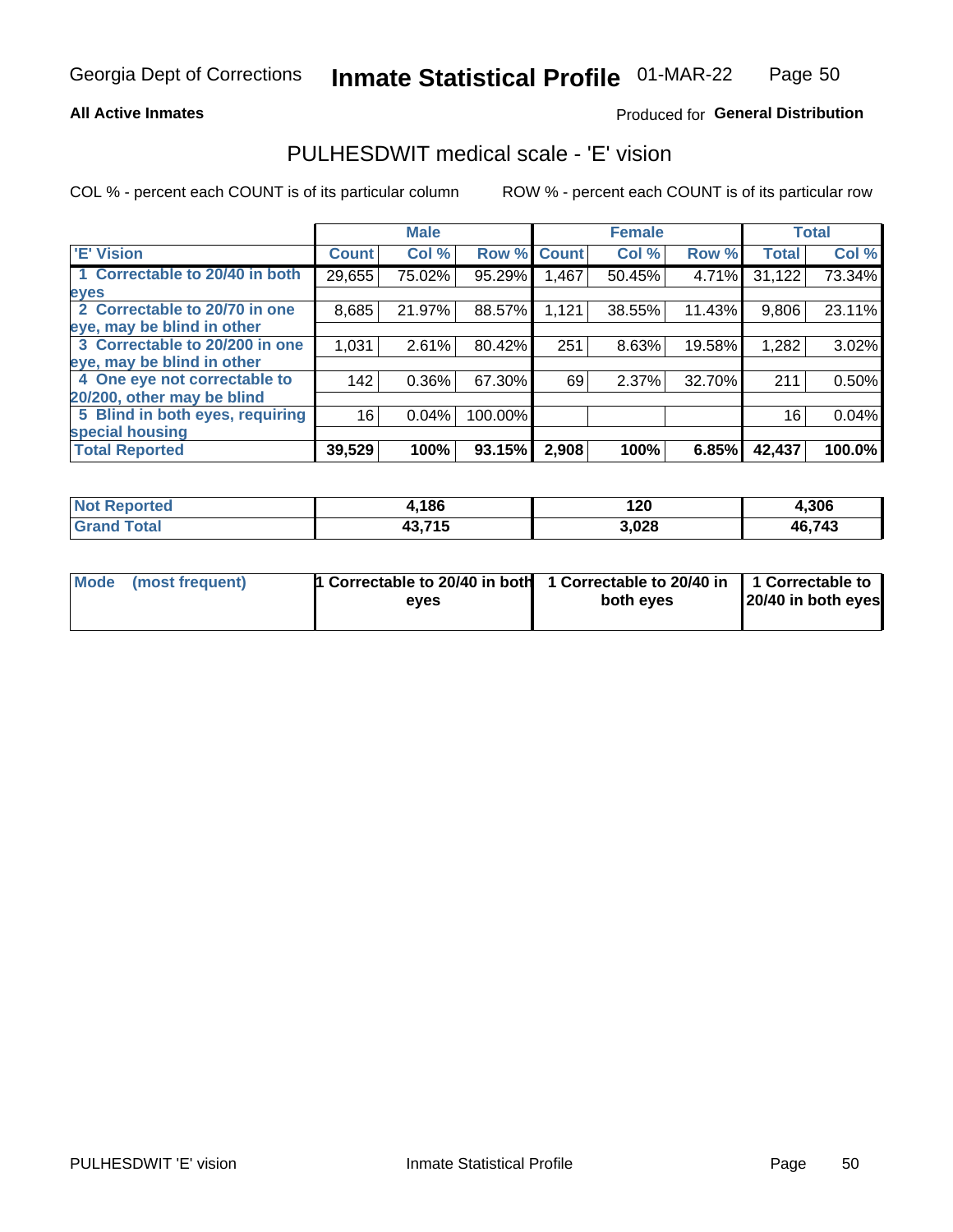#### **All Active Inmates**

### Produced for General Distribution

## PULHESDWIT medical scale - 'S' pSychiatric

COL % - percent each COUNT is of its particular column

|                                        |              | <b>Male</b> |         |              | <b>Female</b> |        |              | <b>Total</b> |
|----------------------------------------|--------------|-------------|---------|--------------|---------------|--------|--------------|--------------|
| 'S' pSychiatric                        | <b>Count</b> | Col %       | Row %   | <b>Count</b> | Col %         | Row %  | <b>Total</b> | Col %        |
| 1 No impairment or disorders           | 34,992       | 88.85%      | 97.50%  | 898          | 32.22%        | 2.50%  | 35,890       | 85.11%       |
| 2 Stable, or in remission, or          | 3,724        | $9.46\%$    | 66.57%  | 1,870        | 67.10%        | 33.43% | 5,594        | 13.27%       |
| mild impairment or retardation         |              |             |         |              |               |        |              |              |
| 3 Requires moderate inpatient          | 532          | 1.35%       | 97.26%  | 15           | 0.54%         | 2.74%  | 547          | 1.30%        |
| treatment                              |              |             |         |              |               |        |              |              |
| 4 Requires intensive inpatient         | 127          | 0.32%       | 96.95%  | 4            | 0.14%         | 3.05%  | 131          | 0.31%        |
| treatment                              |              |             |         |              |               |        |              |              |
| <b>5 Requires Crisis Stabilization</b> |              | 0.02%       | 100.00% |              |               |        |              | 0.02%        |
| Unit (CSU) inpatient care              |              |             |         |              |               |        |              |              |
| <b>6 Severe disorders require</b>      |              | 0.01%       | 100.00% |              |               |        |              | 0.01%        |
| psychiatric hospitalization            |              |             |         |              |               |        |              |              |
| <b>Total Reported</b>                  | 39,383       | 100%        | 93.39%  | 2,787        | 100%          | 6.61%  | 42,170       | 100.0%       |

| <b>Not Reported</b>   | 4,332  | 241   | 4,573  |
|-----------------------|--------|-------|--------|
| Total<br><b>Grand</b> | 43,715 | 3,028 | 46,743 |

| Mode | (most frequent) | 1 No impairment or disorders 2 Stable, or in remission, 1 No impairment or |                       |           |
|------|-----------------|----------------------------------------------------------------------------|-----------------------|-----------|
|      |                 |                                                                            | or mild impairment or | disorders |
|      |                 |                                                                            | retardation           |           |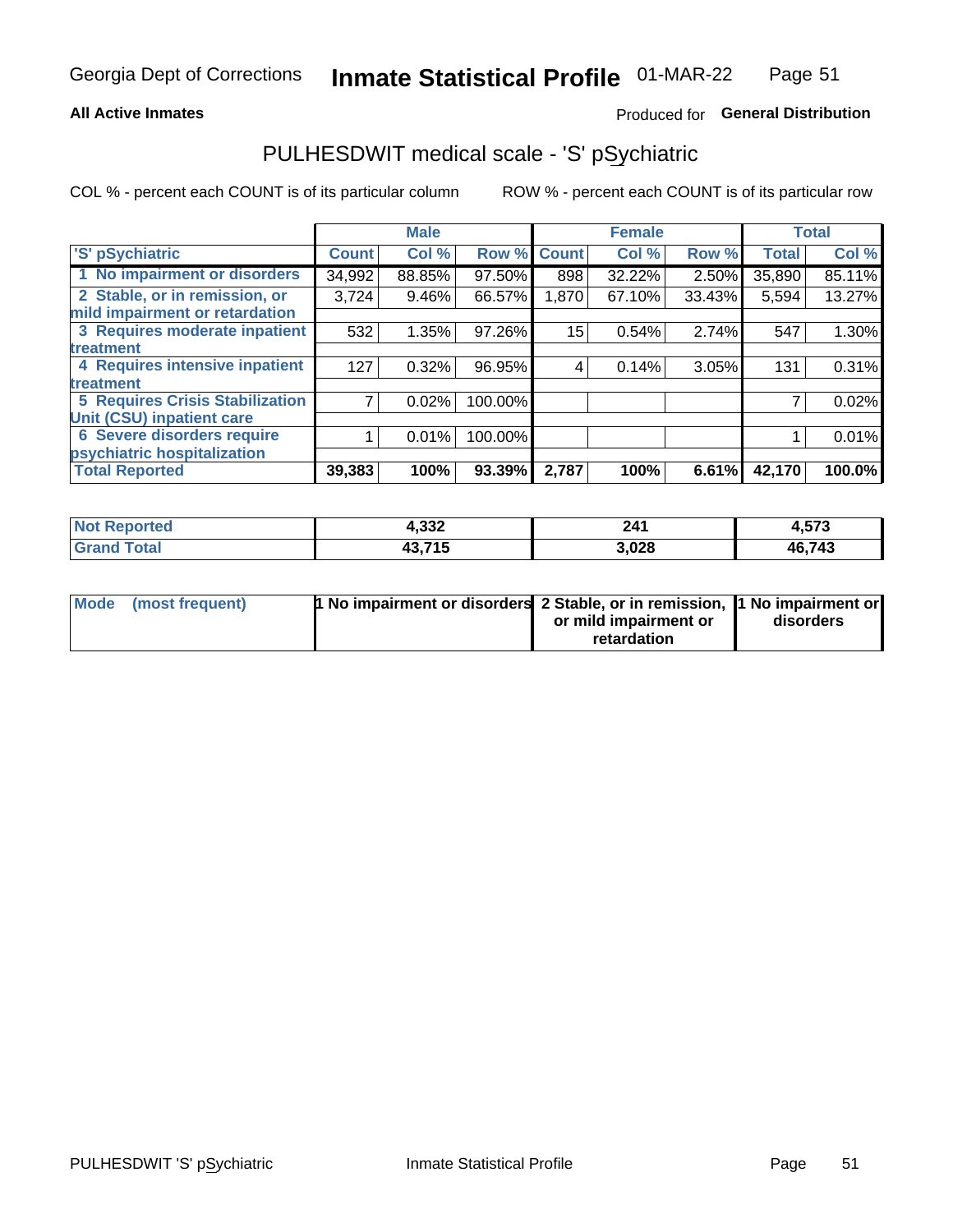#### **All Active Inmates**

### Produced for General Distribution

### PULHESDWIT medical scale - 'D' dental

COL % - percent each COUNT is of its particular column

|                                 |              | <b>Male</b> |         |              | <b>Female</b> |          |              | <b>Total</b> |
|---------------------------------|--------------|-------------|---------|--------------|---------------|----------|--------------|--------------|
| <b>D'</b> Dental                | <b>Count</b> | Col %       | Row %   | <b>Count</b> | Col %         | Row %    | <b>Total</b> | Col %        |
| 1 Minimal routine dental health | 21,689       | 58.02%      | 89.35%  | 2,584        | 91.79%        | 10.65%   | 24,273       | 60.38%       |
| <b>needs</b>                    |              |             |         |              |               |          |              |              |
| 2 Moderate cavities and/or gum  | 13,829       | 36.99%      | 98.70%  | 182          | 6.47%         | 1.30%    | 14,011       | 34.85%       |
| disease                         |              |             |         |              |               |          |              |              |
| 3 Extensive gum disease         | 1,850        | 4.95%       | 97.47%  | 48           | 1.71%         | 2.53%    | 1,898        | 4.72%        |
| and/or widespread decay         |              |             |         |              |               |          |              |              |
| 4 Urgent need for dental        | 16           | 0.04%       | 94.12%  |              | 0.04%         | 5.88%    | 17           | 0.04%        |
| <b>services</b>                 |              |             |         |              |               |          |              |              |
| 5 Life-threatening disease or   |              | 0.01%       | 100.00% |              |               |          |              | 0.01%        |
| extreme pain or infection       |              |             |         |              |               |          |              |              |
| <b>Total Reported</b>           | 37,385       | 100%        | 93.00%  | 2,815        | 100%          | $7.00\%$ | 40,200       | 100%         |

| <b>Not Reported</b>             | 6,330  | 242<br>4 I J | 6.543  |
|---------------------------------|--------|--------------|--------|
| <b>Total</b><br><b>'Grand</b> . | 43,715 | 3,028        | 46,743 |

| 1 Minimal routine dental<br>Mode<br>(most frequent)<br>health needs | 1 Minimal routine dental 1 Minimal routine<br>health needs | dental health<br>needs |
|---------------------------------------------------------------------|------------------------------------------------------------|------------------------|
|---------------------------------------------------------------------|------------------------------------------------------------|------------------------|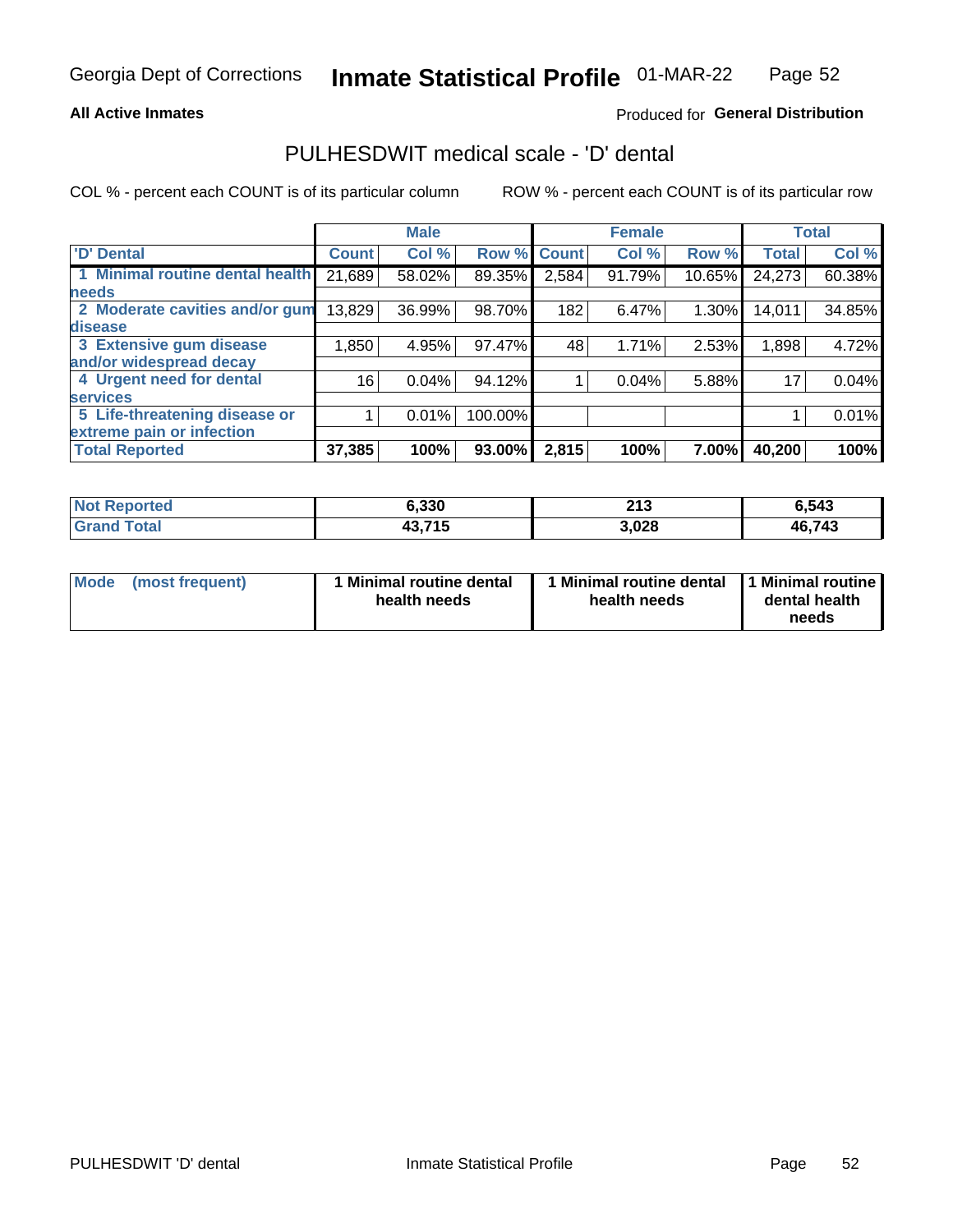#### **All Active Inmates**

### Produced for General Distribution

### PULHESDWIT medical scale - 'W' work ability

COL % - percent each COUNT is of its particular column

|                                 |                    | <b>Male</b> |        |             | <b>Female</b> |        |              | <b>Total</b> |
|---------------------------------|--------------------|-------------|--------|-------------|---------------|--------|--------------|--------------|
| 'W' work ability                | Count <sup>1</sup> | Col %       |        | Row % Count | Col %         | Row %  | <b>Total</b> | Col %        |
| 1 Unrestricted work or activity | 33,959             | 85.38%      | 93.09% | 2,519       | 86.24%        | 6.91%  | 36,478       | 85.44%       |
| 2 Minor restrictions on type of | 4,643              | 11.67%      | 93.18% | 340         | 11.64%        | 6.82%  | 4,983        | 11.67%       |
| <b>work</b>                     |                    |             |        |             |               |        |              |              |
| 3 Moderate restrictions on type | 806                | 2.03%       | 95.61% | 37          | 1.27%         | 4.39%  | 843          | 1.97%        |
| lof work                        |                    |             |        |             |               |        |              |              |
| 4 Major restrictions on type of | 268                | 0.67%       | 95.71% | 12          | 0.41%         | 4.29%  | 280          | 0.66%        |
| <b>work</b>                     |                    |             |        |             |               |        |              |              |
| 5 Cannot work under any         | 98                 | 0.25%       | 88.29% | 13          | 0.45%         | 11.71% | 111          | 0.26%        |
| <b>circumstances</b>            |                    |             |        |             |               |        |              |              |
| <b>Total Reported</b>           | 39,774             | 100%        | 93.16% | 2,921       | 100%          | 6.84%  | 42,695       | 100%         |

| <b>Not Reported</b>     | 3,941                      | 107   | 4,048  |
|-------------------------|----------------------------|-------|--------|
| <b>Total</b><br>'Grand. | .715<br>$\sqrt{2}$<br>43.7 | 3,028 | 46,743 |

| Mode            | 1 Unrestricted work or | 1 Unrestricted work or | 1 Unrestricted   |
|-----------------|------------------------|------------------------|------------------|
| (most frequent) | activity               | activity               | work or activity |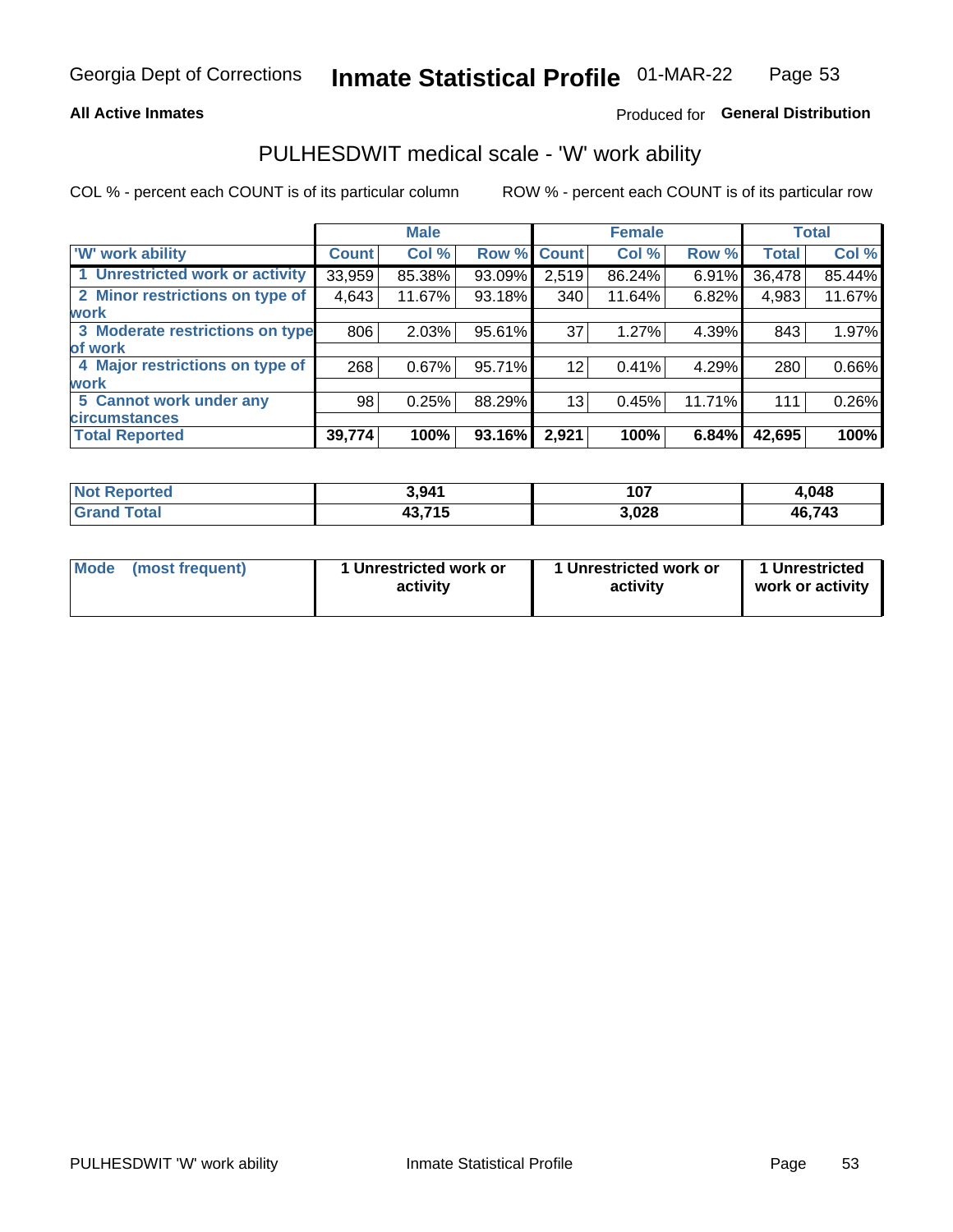#### **All Active Inmates**

### Produced for General Distribution

## PULHESDWIT medical scale - 'I' impairment

COL % - percent each COUNT is of its particular column

|                                                      |              | <b>Male</b> |        |             | <b>Female</b> |       |              | <b>Total</b> |
|------------------------------------------------------|--------------|-------------|--------|-------------|---------------|-------|--------------|--------------|
| <b>T' Impairment</b>                                 | <b>Count</b> | Col %       |        | Row % Count | Col %         | Row % | <b>Total</b> | Col %        |
| 1 No impairments or<br>disabilities                  | 39,403       | 99.06%      | 93.14% | 2,902       | 99.45%        | 6.86% | 42,305       | 99.08%       |
| 2 Wheelchair-bound but<br>otherwise OK               | 228          | 0.57%       | 96.61% | 8           | 0.27%         | 3.39% | 236          | 0.55%        |
| <b>3 Needs low-level Assisted</b>                    | 45           | 0.11%       | 95.74% | 2           | 0.07%         | 4.26% | 47           | 0.11%        |
| Living (level I)<br>4 Needs moderate Assisted        | 21           | 0.05%       | 95.45% |             | 0.03%         | 4.55% | 22           | 0.05%        |
| Living (level II)<br><b>5 Needs maximal Assisted</b> | 81           | 0.20%       | 94.19% | 5           | 0.17%         | 5.81% | 86           | 0.20%        |
| <b>Living (level III)</b><br><b>Total Reported</b>   | 39,778       | 100%        | 93.17% | 2,918       | 100%          | 6.83% | 42,696       | 100%         |

| Not F<br>Reported            | 3,937         | 110   | 4,047  |
|------------------------------|---------------|-------|--------|
| <b>Total</b><br><b>Grand</b> | 43.715<br>יט+ | 3,028 | 46,743 |

| Mode | (most frequent) | 1 No impairments or<br>disabilities | 1 No impairments or<br>disabilities | 1 No impairments<br>or disabilities |
|------|-----------------|-------------------------------------|-------------------------------------|-------------------------------------|
|------|-----------------|-------------------------------------|-------------------------------------|-------------------------------------|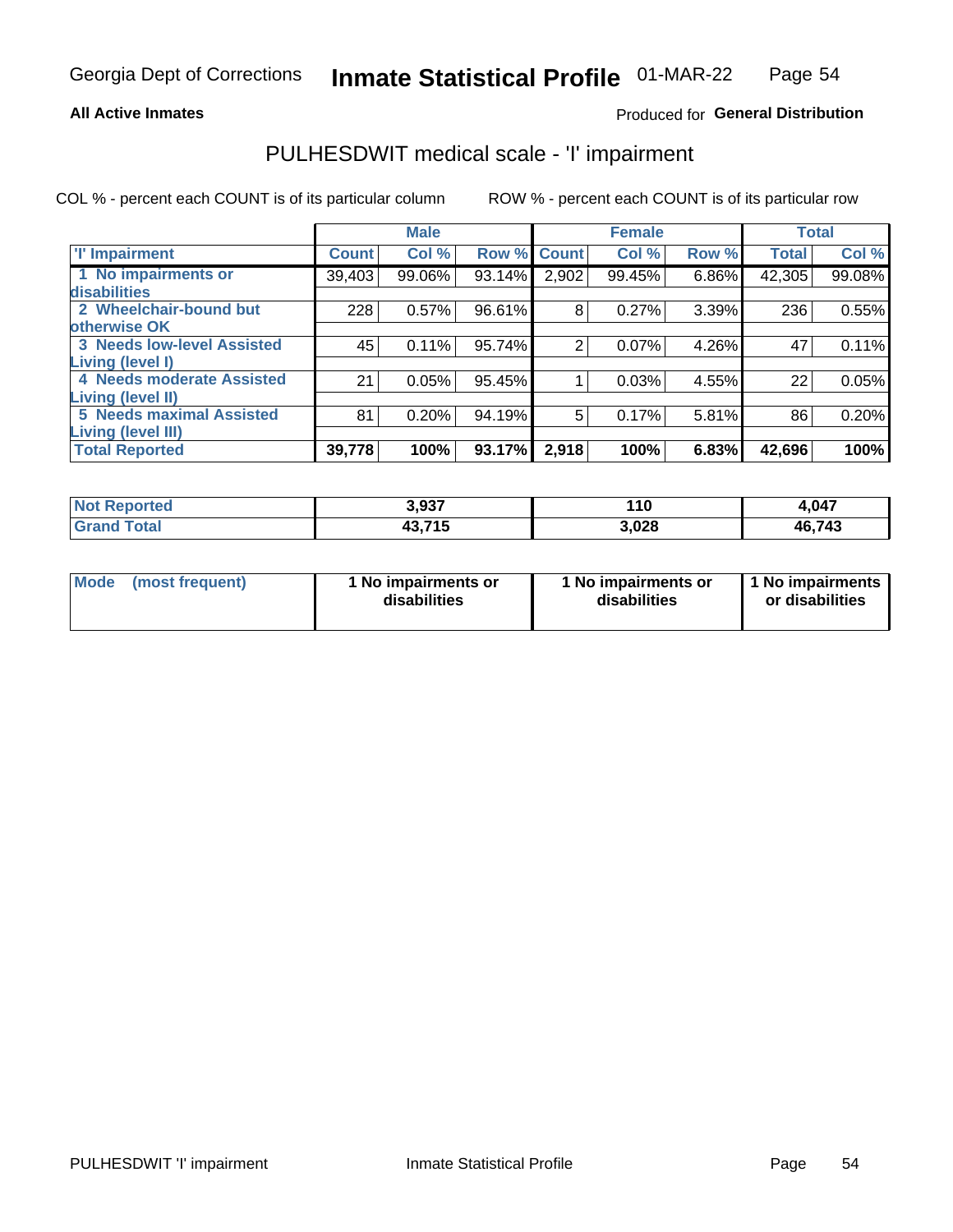#### **All Active Inmates**

### Produced fo General Distribution

### PULHESDWIT medical scale - 'T' transportability

COL % - percent each COUNT is of its particular column

|                              |              | <b>Male</b> |        |              | <b>Female</b> |        | <b>Total</b> |        |
|------------------------------|--------------|-------------|--------|--------------|---------------|--------|--------------|--------|
| <b>T' Transportability</b>   | <b>Count</b> | Col %       | Row %  | <b>Count</b> | Col %         | Row %  | <b>Total</b> | Col %  |
| 1 Can be transported in any  | 39,673       | 99.15%      | 93.19% | 2,899        | 99.55%        | 6.81%  | 42,572       | 99.18% |
| ordinary approved vehicle    |              |             |        |              |               |        |              |        |
| 2 Wheelchair-bound, not      | 104          | 0.26%       | 99.05% |              | 0.03%         | 0.95%  | 105          | 0.24%  |
| needing special vehicle      |              |             |        |              |               |        |              |        |
| 3 Wheelchair-bound, requires | 22           | 0.05%       | 88.00% | 3            | 0.10%         | 12.00% | 25           | 0.06%  |
| special vehicle              |              |             |        |              |               |        |              |        |
| 4 Needs specially-equipped   | 4            | 0.01%       | 66.67% | 2            | 0.07%         | 33.33% | 6            | 0.01%  |
| medical vehicle              |              |             |        |              |               |        |              |        |
| 5 Requires ambulance         | 210          | 0.52%       | 96.77% | 7            | 0.24%         | 3.23%  | 217          | 0.51%  |
| transport                    |              |             |        |              |               |        |              |        |
| <b>Total Reported</b>        | 40,013       | 100%        | 93.22% | 2,912        | 100%          | 6.78%  | 42,925       | 100%   |

| Not i<br>Reported | 3,702            | 116   | 3,818  |
|-------------------|------------------|-------|--------|
| <b>Total</b>      | 43.715<br>- 10.1 | 3,028 | 46,743 |

|  | Mode (most frequent) | 1 Can be transported in any 1 Can be transported in any<br>ordinary approved vehicle   ordinary approved vehicle   transported in any |  | 1 Can be<br>  ordinary approved  <br>vehicle |
|--|----------------------|---------------------------------------------------------------------------------------------------------------------------------------|--|----------------------------------------------|
|--|----------------------|---------------------------------------------------------------------------------------------------------------------------------------|--|----------------------------------------------|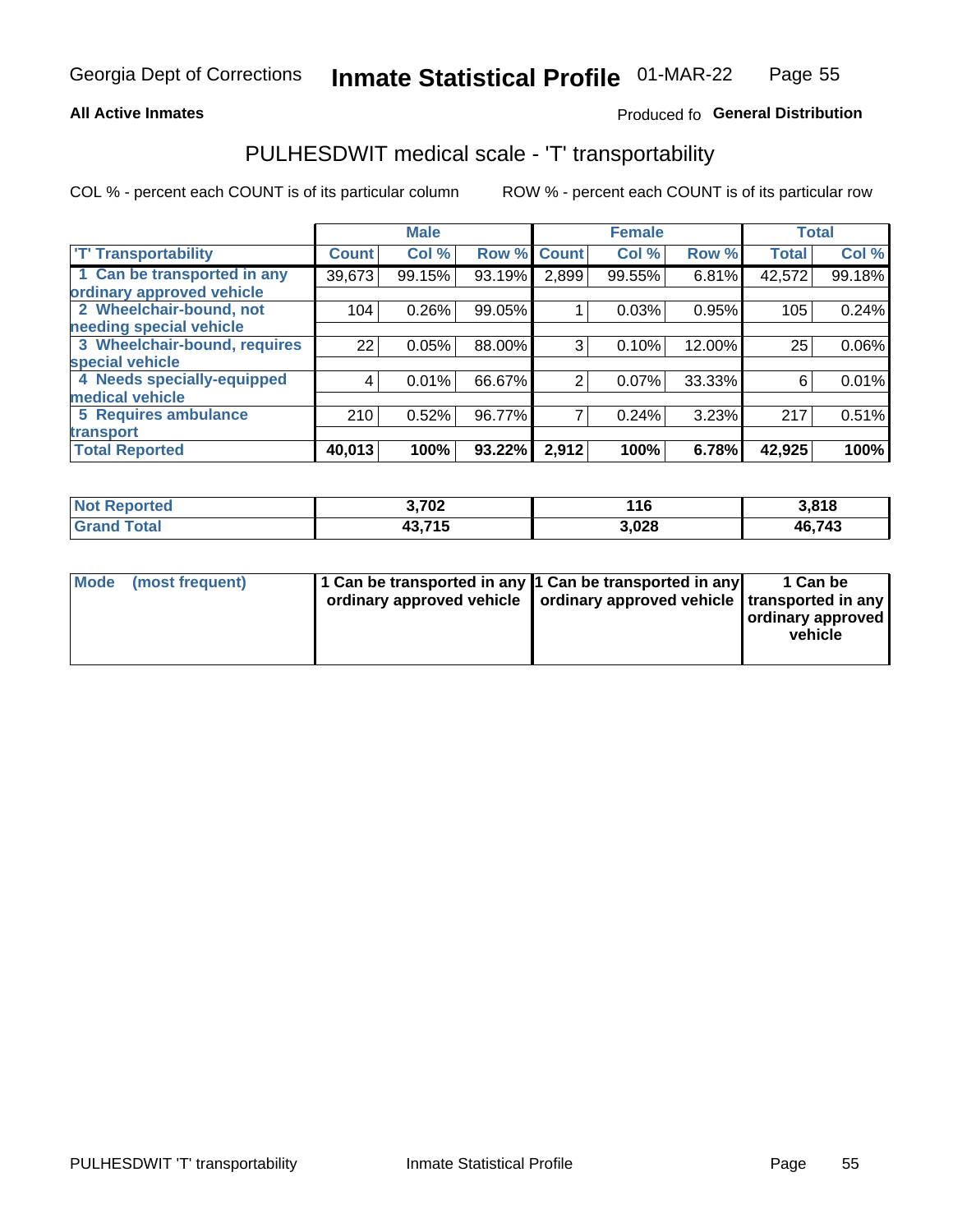# Inmate Statistical Profile 01-MAR-22 Page 56

**All Active Inmates** 

#### **Produced for General Distribution**

### Number of prior Georgia incarcerations

COL % - percent each COUNT is of its particular column

|                                       |              | <b>Male</b> |             |       | <b>Female</b> |       |        | <b>Total</b> |
|---------------------------------------|--------------|-------------|-------------|-------|---------------|-------|--------|--------------|
| <b>Num of Prior GA Incarcerations</b> | <b>Count</b> | Col %       | Row % Count |       | Col %         | Row % | Total  | Col %        |
|                                       | 24,562       | 56.19%      | 91.81%      | 2,191 | 72.36%        | 8.19% | 26,753 | 57.23%       |
|                                       | 7,888        | 18.04%      | 94.77%      | 435   | 14.37%        | 5.23% | 8,323  | 17.81%       |
| $\overline{2}$                        | 4,632        | 10.60%      | 95.96%      | 195   | 6.44%         | 4.04% | 4,827  | 10.33%       |
| 3                                     | 2,827        | 6.47%       | 97.05%      | 86    | 2.84%         | 2.95% | 2,913  | 6.23%        |
| $\boldsymbol{4}$                      | 1,572        | 3.60%       | 97.16%      | 46    | 1.52%         | 2.84% | 1,618  | 3.46%        |
| 5                                     | 975          | 2.23%       | 97.40%      | 26    | 0.86%         | 2.60% | 1,001  | 2.14%        |
| <b>More Than 5</b>                    | 1,259        | 2.88%       | 96.25%      | 49    | 1.62%         | 3.75% | 1,308  | 2.80%        |
| <b>Total Reported</b>                 | 43,715       | 100%        | 93.52%      | 3,028 | 100.0%        | 6.48% | 46,743 | 100%         |

| <b>Not</b><br>Reported        |        |       |        |
|-------------------------------|--------|-------|--------|
| <b>Total</b><br><b>Scranu</b> | 12.71E | 3,028 | 46,743 |

| Mean (average)       | .05 | .58 | 1.02 |
|----------------------|-----|-----|------|
| Median (middle)      |     |     |      |
| Mode (most frequent) |     |     |      |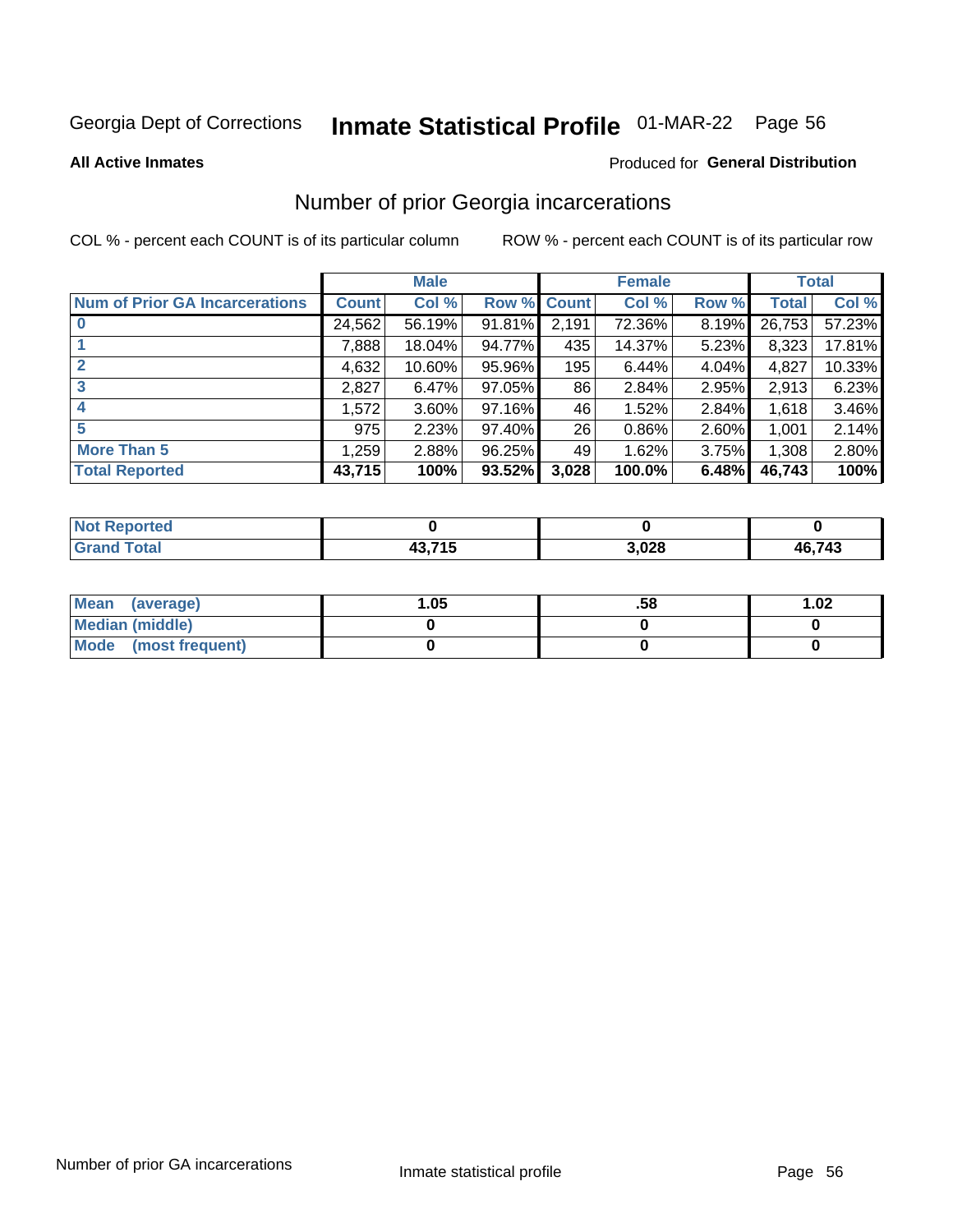## Inmate Statistical Profile 01-MAR-22 Page 57

#### **All Active Inmates**

### Produced for General Distribution

### Prison sentence in years

COL % - percent each COUNT is of its particular column

ROW % - percent each COUNT is of its particular row

|                                 |              | <b>Male</b> |        |              | <b>Female</b> |        |              | <b>Total</b> |
|---------------------------------|--------------|-------------|--------|--------------|---------------|--------|--------------|--------------|
| <b>Prison Sentence In Years</b> | <b>Count</b> | Col %       | Row %  | <b>Count</b> | Col %         | Row %  | <b>Total</b> | Col %        |
| $0 - 1$                         | 444          | 1.02%       | 92.89% | 34           | 1.12%         | 7.11%  | 478          | 1.02%        |
| $1.1 - 2$                       | 559          | 1.28%       | 92.09% | 48           | 1.59%         | 7.91%  | 607          | 1.30%        |
| $2.1 - 3$                       | 860          | 1.97%       | 89.96% | 96           | 3.17%         | 10.04% | 956          | 2.05%        |
| $3.1 - 4$                       | 766          | 1.75%       | 93.19% | 56           | 1.85%         | 6.81%  | 822          | 1.76%        |
| $4.1 - 5$                       | 1,352        | 3.09%       | 91.35% | 128          | 4.23%         | 8.65%  | 1,480        | 3.17%        |
| $5.1 - 6$                       | 829          | 1.90%       | 91.30% | 79           | 2.61%         | 8.70%  | 908          | 1.94%        |
| $6.1 - 7$                       | 794          | 1.82%       | 92.11% | 68           | 2.25%         | 7.89%  | 862          | 1.84%        |
| $7.1 - 8$                       | 928          | 2.12%       | 90.80% | 94           | 3.10%         | 9.20%  | 1,022        | 2.19%        |
| $8.1 - 9$                       | 989          | 2.26%       | 94.82% | 54           | 1.78%         | 5.18%  | 1,043        | 2.23%        |
| $9.1 - 10$                      | 2,446        | 5.60%       | 90.76% | 249          | 8.22%         | 9.24%  | 2,695        | 5.77%        |
| $10.1 - 12$                     | 1,612        | 3.69%       | 91.54% | 149          | 4.92%         | 8.46%  | 1,761        | 3.77%        |
| $12.1 - 15$                     | 3,793        | 8.68%       | 92.63% | 302          | 9.97%         | 7.37%  | 4,095        | 8.76%        |
| $15.1 - 20$                     | 8,155        | 18.65%      | 93.20% | 595          | 19.65%        | 6.80%  | 8,750        | 18.72%       |
| 20.1 - Over                     | 11,302       | 25.85%      | 94.58% | 648          | 21.40%        | 5.42%  | 11,950       | 25.57%       |
| <b>Life</b>                     | 7,176        | 16.42%      | 95.12% | 368          | 12.15%        | 4.88%  | 7,544        | 16.14%       |
| <b>Life Without Parole</b>      | 1,651        | 3.78%       | 96.61% | 58           | 1.92%         | 3.39%  | 1,709        | 3.66%        |
| <b>Death</b>                    | 37           | 0.08%       | 97.37% |              | 0.03%         | 2.63%  | 38           | 0.08%        |
| <b>Youthful Offenders</b>       | 22           | 0.05%       | 95.65% |              | 0.03%         | 4.35%  | 23           | 0.05%        |
| <b>Total Reported</b>           | 43,715       | 100%        | 93.52% | 3,028        | 100%          | 6.48%  | 46,743       | 100.0%       |

| <b>Not Reported</b> |         |       |        |
|---------------------|---------|-------|--------|
| 'otal<br>Crr        | 19 74 E | 3,028 | 46,743 |

#### **Determinate (numeric) sentences only**

| <b>Mean</b> | מה מה<br>20.3U | $\overline{\phantom{a}}$<br>26<br><u>л</u><br>20.TU | 26.30 |
|-------------|----------------|-----------------------------------------------------|-------|
|             |                |                                                     |       |

All sentences (including determinate), with life, life without parole, and death sentences figured at 45 years

| <b>Me</b> | 38.06 | 40<br>77<br>_____ | . .<br>38.<br>.<br>. .<br>$ -$ |
|-----------|-------|-------------------|--------------------------------|
|           |       |                   |                                |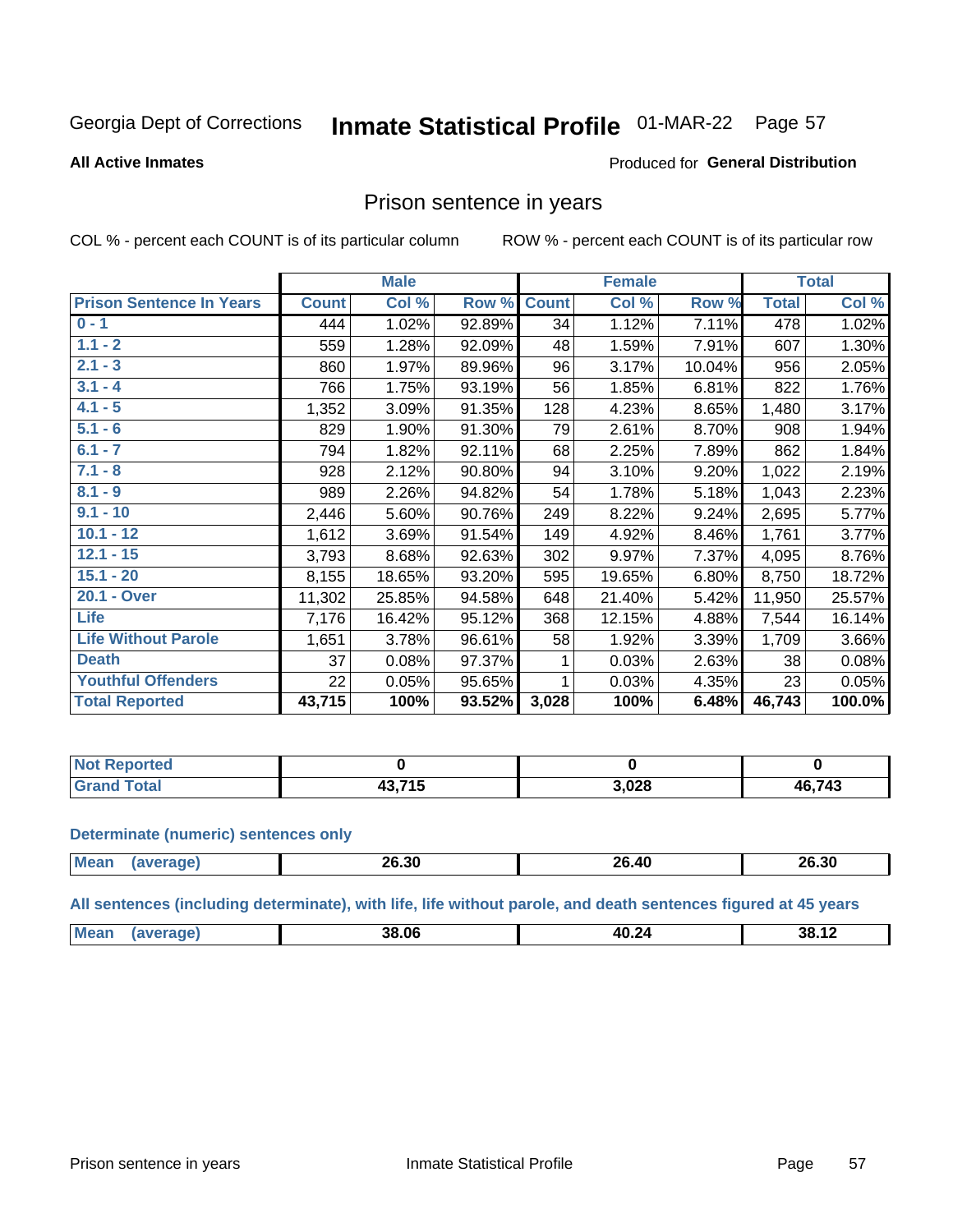## Inmate Statistical Profile 01-MAR-22 Page 58

#### **All Active Inmates**

#### **Produced for General Distribution**

### Primary offense, broken out into felonies vs misdemeanors

COL % - percent each COUNT is of its particular column

|                                  |              | <b>Male</b> |             |       | <b>Female</b> |       | Total  |        |
|----------------------------------|--------------|-------------|-------------|-------|---------------|-------|--------|--------|
| <b>Felonies and Misdemeanors</b> | <b>Count</b> | Col %       | Row % Count |       | Col %         | Row % | Total  | Col%   |
| <b>Felonies</b>                  | 43.462       | 99.75%      | $93.51\%$   | 3,017 | 99.87%        | 6.49% | 46.479 | 99.76% |
| <b>Misdemeanors</b>              | 110          | .25%        | 96.49%      |       | .13%          | 3.51% | 114    | .24%   |
| <b>Total Reported</b>            | 43,572       | 100%        | $93.52\%$   | 3,021 | 100%          | 6.48% | 46,593 | 100%   |

| 'ted<br><b>Not</b><br>eno | - - -<br>−∾ |                               | 50     |
|---------------------------|-------------|-------------------------------|--------|
| <b>Total</b><br>.Grar     | $\cdots -$  | $\lambda$ $\lambda$ $\lambda$ | 46,743 |

| M      | .    | nes | onies |
|--------|------|-----|-------|
| nuenti | ____ | .   | .     |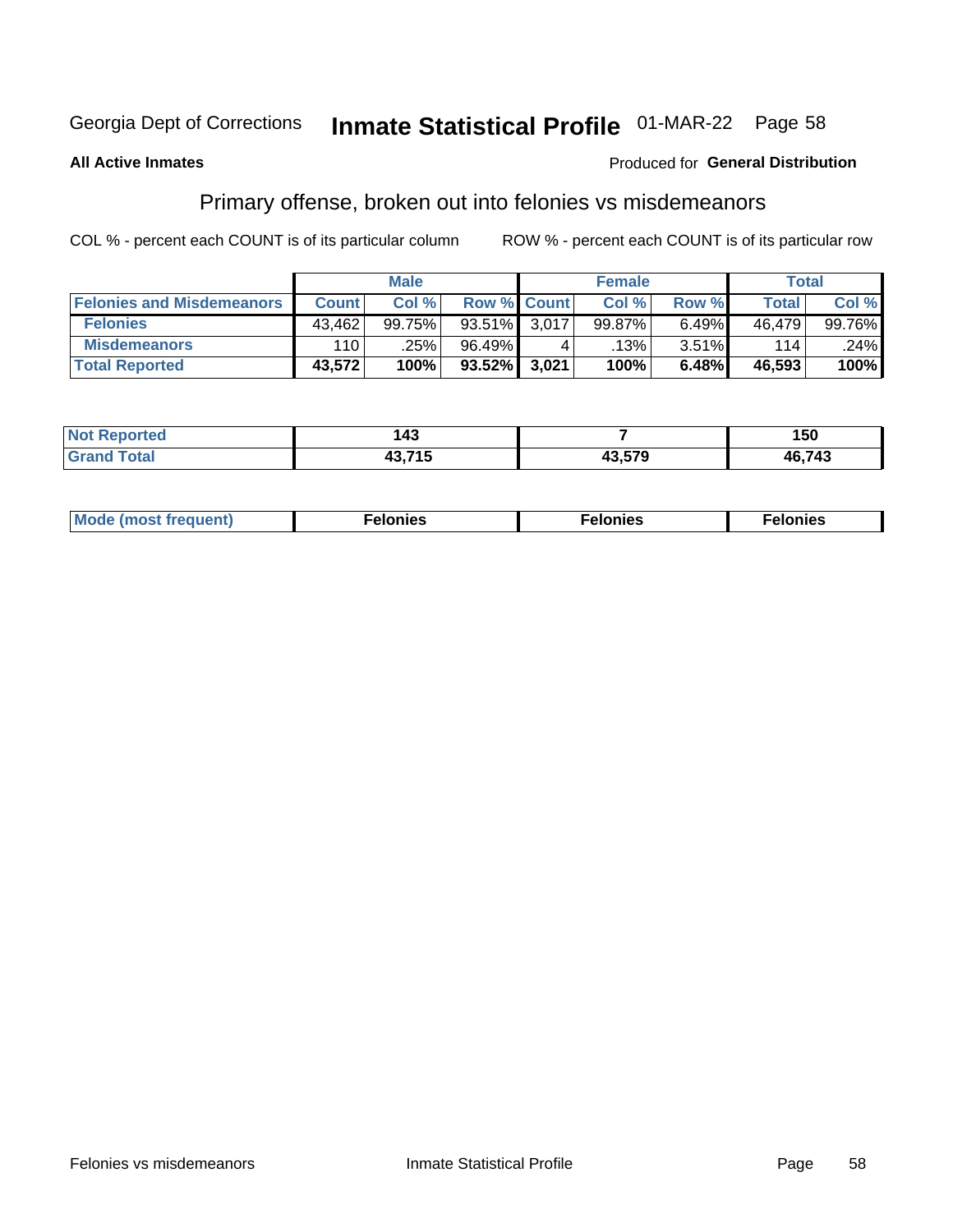## Inmate Statistical Profile 01-MAR-22 Page 59

#### **All Active Inmates**

#### Produced for General Distribution

### Primary offense, broken out into six broad crime categories

COL % - percent each COUNT is of its particular column

|                                 |              | <b>Male</b> |        |             | <b>Female</b> |          |              | <b>Total</b> |  |
|---------------------------------|--------------|-------------|--------|-------------|---------------|----------|--------------|--------------|--|
| <b>Crime Categories</b>         | <b>Count</b> | Col %       |        | Row % Count | Col %         | Row %    | <b>Total</b> | Col %        |  |
| <b>Violent</b>                  | 24,291       | 55.70%      | 94.00% | 1,550       | 51.21%        | $6.00\%$ | 25,841       | 55.41%       |  |
| <b>Sex Crime</b><br>2           | 8,009        | 18.36%      | 98.39% | 131         | 4.33%         | 1.61%    | 8,140        | 17.45%       |  |
| $\mathbf{3}$<br><b>Property</b> | 5,100        | 11.69%      | 91.07% | 500         | 16.52%        | 8.93%    | 5,600        | 12.01%       |  |
| <b>Drug</b><br>4                | 3,935        | 9.02%       | 85.66% | 659         | 21.77%        | 14.34%   | 4,594        | 9.85%        |  |
| <b>Habit/DUI</b><br>5           | 751          | $.17\%$     | 87.21% | 11          | .36%          | 12.79%   | 86           | .18%         |  |
| <b>Other</b><br>6               | 2,201        | 5.05%       | 92.60% | 176         | 5.81%         | 7.40%    | 2,377        | 5.10%        |  |
| <b>Total Reported</b>           | 43,611       | 100%        | 93.51% | 3,027       | 100%          | 6.49%    | 46,638       | 100%         |  |

| <b>Not Reported</b>    | 104            |       | 105    |
|------------------------|----------------|-------|--------|
| <b>Total</b><br>'Grano | 43,715<br>49.7 | 3,028 | 46,743 |

| M | - --<br>1010111 | .<br><b>VIOIGIIL</b> | 1.91311 |
|---|-----------------|----------------------|---------|
|   |                 |                      |         |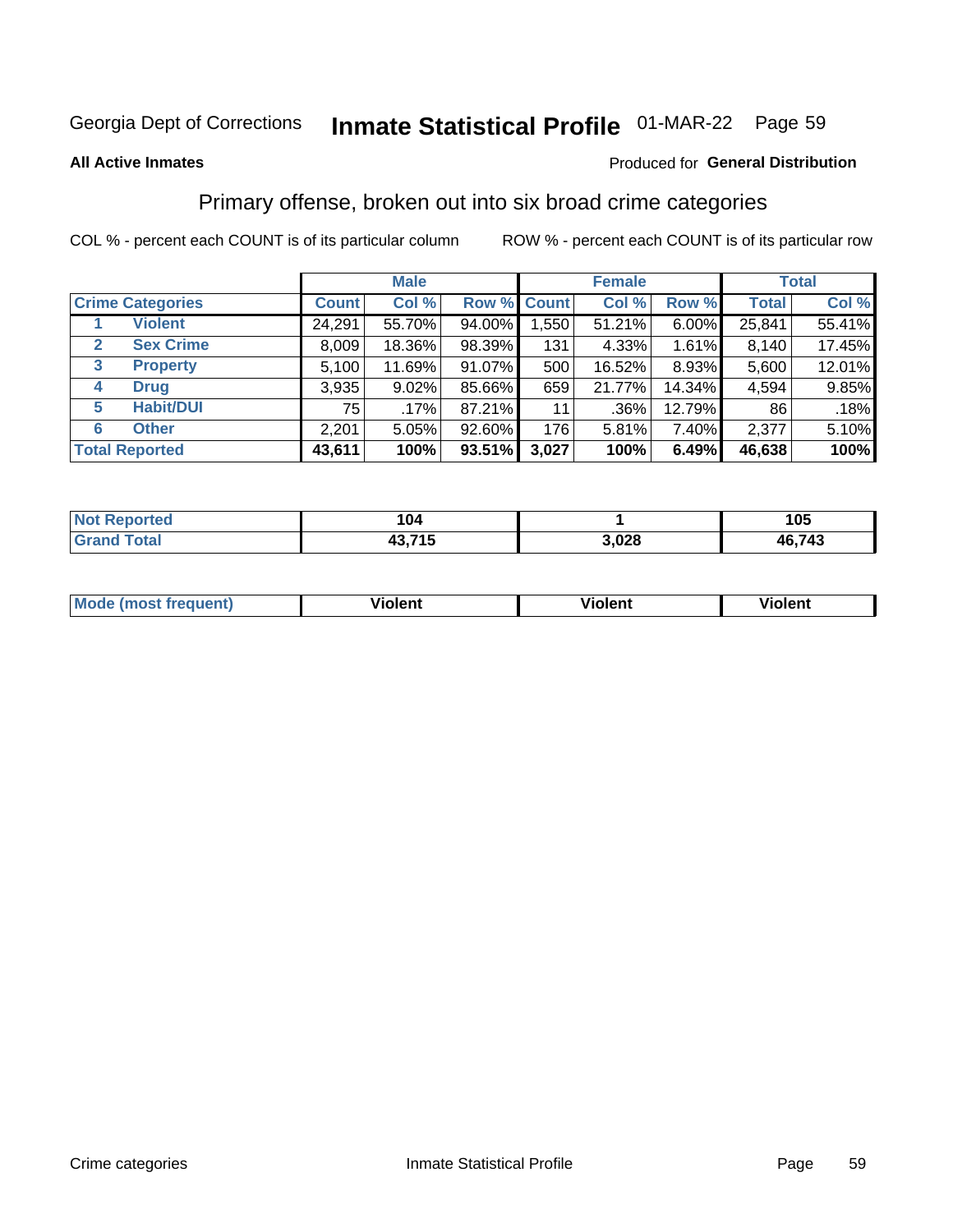# Inmate Statistical Profile 01-MAR-22 Page 60

**All Active Inmates** 

### **Produced for General Distribution**

### Primary offense, detailed offense code

COL % - percent each COUNT is of its particular column

|                                            |                | <b>Male</b> |         |                | <b>Female</b> |         |                  | <b>Total</b> |
|--------------------------------------------|----------------|-------------|---------|----------------|---------------|---------|------------------|--------------|
| <b>Primary Offense</b>                     | <b>Count</b>   | Col %       | Row %   | <b>Count</b>   | Col %         | Row %   | <b>Total</b>     | Col %        |
| <b>Abuse Neglect Elder/Disab (2812)</b>    | 20             | .05%        | 71.43%  | 8              | .26%          | 28.57%  | 28               | .06%         |
| Agg Aslt W Intnt To Rape (2095)            | 69             | .16%        | 100.00% |                |               |         | 69               | .15%         |
| <b>Agg Sex Battery Atmpt (2099)</b>        | 3              | .01%        | 100.00% |                |               |         | 3                | .01%         |
| <b>Aggrav Assault (1302)</b>               | 4,780          | 10.96%      | 94.90%  | 257            | 8.49%         | 5.10%   | 5,037            | 10.80%       |
| <b>Aggrav Assault Peace Ofcr</b>           | 377            | .86%        | 95.20%  | 19             | .63%          | 4.80%   | 396              | .85%         |
| (1314)                                     |                |             |         |                |               |         |                  |              |
| <b>Aggrav Battery (1305)</b>               | 1,186          | 2.72%       | 93.09%  | 88             | 2.91%         | 6.91%   | 1,274            | 2.73%        |
| <b>Aggrav Battery Peace Ofcr</b><br>(1315) | 23             | .05%        | 92.00%  | $\overline{2}$ | .07%          | 8.00%   | 25               | .05%         |
| <b>Aggrav Ch Molest Atmpt (2096)</b>       | $\overline{4}$ | .01%        | 100.00% |                |               |         | 4                | .01%         |
| <b>Aggrav Child Molestation (2021)</b>     | 1,270          | 2.91%       | 98.22%  | 23             | .76%          | 1.78%   | 1,293            | 2.77%        |
| <b>Aggrav Cruelty To Animals</b><br>(2972) | 15             | .03%        | 88.24%  | $\overline{2}$ | .07%          | 11.76%  | 17               | .04%         |
| <b>Aggrav Sexual Battery (2009)</b>        | 241            | .55%        | 99.18%  | $\overline{2}$ | .07%          | .82%    | 243              | .52%         |
| <b>Aggrav Sodomy (2003)</b>                | 221            | .51%        | 98.66%  | $\overline{3}$ | .10%          | 1.34%   | 224              | .48%         |
| <b>Aggrav Stalking (1321)</b>              | 301            | .69%        | 96.78%  | 10             | .33%          | 3.22%   | 311              | .67%         |
| <b>Aggravated Assault On 65+</b><br>(1304) | 3              | .01%        | 100.00% |                |               |         | 3                | .01%         |
| <b>Alter Id (1506)</b>                     | 1              | .01%        | 100.00% |                |               |         | 1                | .01%         |
| <b>Armed Robbery (1902)</b>                | 5,026          | 11.52%      | 96.36%  | 190            | 6.28%         | 3.64%   | 5,216            | 11.18%       |
| Arson 1st Degree (1401)                    | 58             | .13%        | 86.57%  | 9              | .30%          | 13.43%  | 67               | .14%         |
| <b>Arson 2nd Degree (1402)</b>             | 8              | .02%        | 100.00% |                |               |         | 8                | .02%         |
| <b>Arson 3rd Degree (1403)</b>             | $\overline{2}$ | .01%        | 66.67%  | 1              | .03%          | 33.33%  | 3                | .01%         |
| <b>Arson Misc (1400)</b>                   |                |             |         | 1              | .03%          | 100.00% | 1                | .01%         |
| <b>Atmpt Aggrav Assault (1303)</b>         | 4              | .01%        | 80.00%  | 1              | .03%          | 20.00%  | 5                | .01%         |
| <b>Atmpt Aggrav Sodomy (2093)</b>          | 4              | .01%        | 100.00% |                |               |         | 4                | .01%         |
| <b>Atmpt Armed Robbery (1992)</b>          | 61             | .14%        | 95.31%  | 3              | .10%          | 4.69%   | 64               | .14%         |
| <b>Atmpt Burglary (1690)</b>               | $\,8\,$        | .02%        | 80.00%  | $\overline{2}$ | .07%          | 20.00%  | 10               | .02%         |
| <b>Atmpt Child Molestation (2094)</b>      | 28             | .06%        | 96.55%  | 1              | .03%          | 3.45%   | 29               | .06%         |
| <b>Atmpt Cruelty To Children (2802)</b>    | 1              | .01%        | 100.00% |                |               |         | 1                | .01%         |
| <b>Atmpt Finan Ident Frd (7014)</b>        | 1              | .01%        | 100.00% |                |               |         | 1                | .01%         |
| <b>Atmpt Forgery (1790)</b>                |                |             |         | 1              | .03%          | 100.00% | $\mathbf{1}$     | .01%         |
| <b>Atmpt Kidnap (1390)</b>                 | $\overline{2}$ | .01%        | 66.67%  | 1              | .03%          | 33.33%  | $\overline{3}$   | .01%         |
| <b>Atmpt Murder (1190)</b>                 | 158            | .36%        | 93.49%  | 11             | .36%          | 6.51%   | 169              | .36%         |
| Atmpt Rape (2091)                          | 39             | .09%        | 97.50%  | 1              | .03%          | 2.50%   | 40               | .09%         |
| <b>Atmpt Robbery (1991)</b>                | 11             | .03%        | 91.67%  | 1              | .03%          | 8.33%   | 12               | .03%         |
| <b>Atmpt Sodomy (2092)</b>                 | 1              | .01%        | 100.00% |                |               |         | 1                | .01%         |
| <b>Atmpt Theft By Taking (1812)</b>        | $\overline{c}$ | .01%        | 100.00% |                |               |         | $\overline{c}$   | .01%         |
| <b>Atmpt Viol Substance Act (4090)</b>     | 8 <sup>1</sup> | .02%        | 88.89%  | $\mathbf{1}$   | .03%          | 11.11%  | $\boldsymbol{9}$ | .02%         |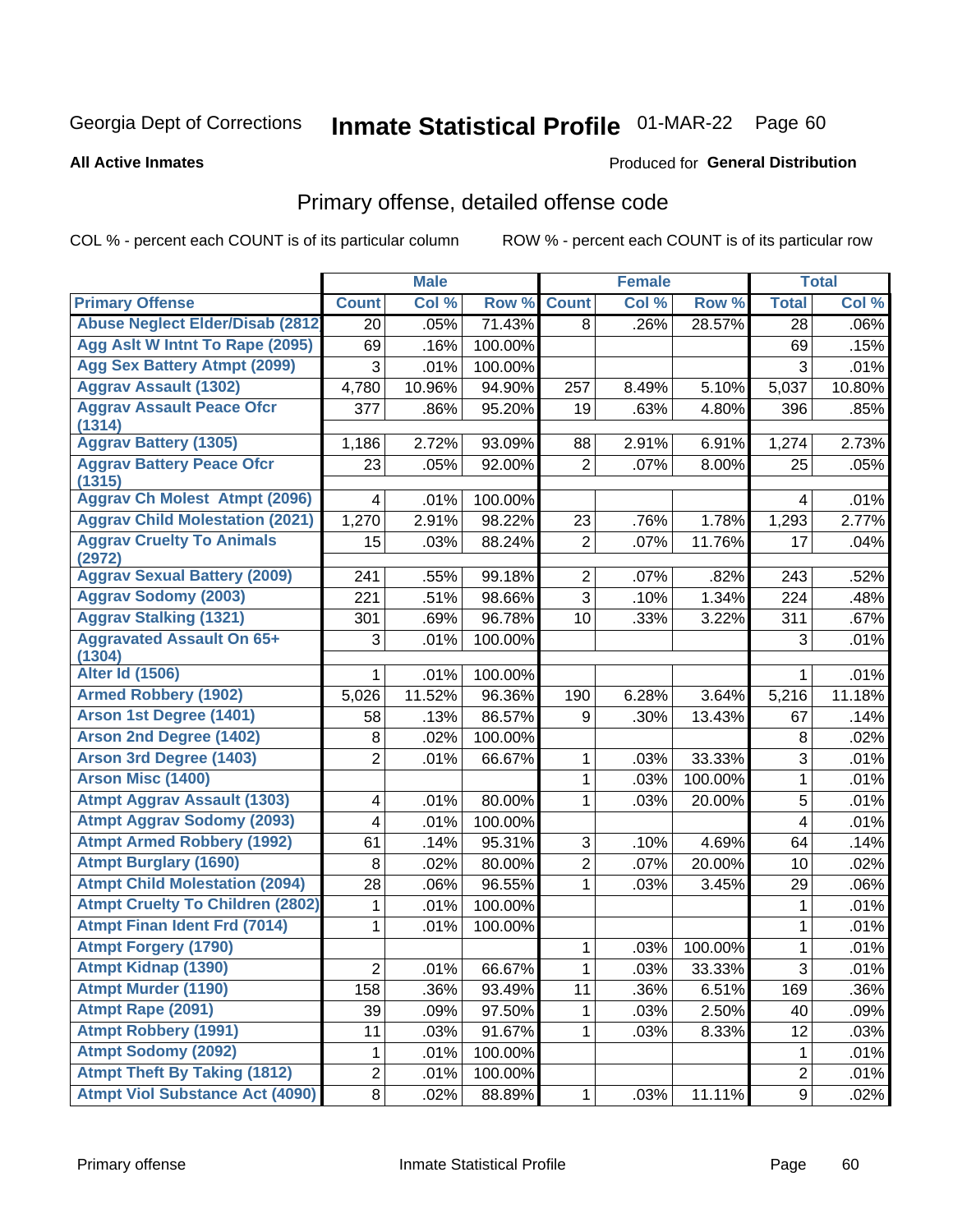# Inmate Statistical Profile 01-MAR-22 Page 61

#### **All Active Inmates**

### **Produced for General Distribution**

### Primary offense, detailed offense code

COL % - percent each COUNT is of its particular column

|                                            |                | <b>Male</b> |            | <b>Female</b>  |       |        |                  | <b>Total</b> |
|--------------------------------------------|----------------|-------------|------------|----------------|-------|--------|------------------|--------------|
| <b>Primary Offense</b>                     | <b>Count</b>   | Col %       | Row %      | <b>Count</b>   | Col % | Row %  | <b>Total</b>     | Col %        |
| <b>Att/Consprcy Commt C/S/Of</b>           | 23             | .05%        | 92.00%     | $\overline{2}$ | .07%  | 8.00%  | $\overline{25}$  | .05%         |
| (4134)                                     |                |             |            |                |       |        |                  |              |
| <b>Bad Checks (1704)</b>                   | 1              | .01%        | 100.00%    |                |       |        | 1                | .01%         |
| <b>Bestiality (2004)</b>                   | 1              | .01%        | 100.00%    |                |       |        | 1                | .01%         |
| <b>Bigamy (2007)</b>                       | 3              | .01%        | 100.00%    |                |       |        | 3                | .01%         |
| <b>Bribery Govt Officer (2301)</b>         | 3              | .01%        | 100.00%    |                |       |        | $\overline{3}$   | .01%         |
| Burg 1st Aft 6/30/12 (1611)                | 1,594          | 3.66%       | 94.21%     | 98             | 3.24% | 5.79%  | 1,692            | 3.63%        |
| Burg 2nd Aft 6/30/12 (1612)                | 583            | 1.34%       | 96.52%     | 21             | .69%  | 3.48%  | 604              | 1.30%        |
| <b>Burg Bef 7/1/12 (1601)</b>              | 1,064          | 2.44%       | 98.43%     | 17             | .56%  | 1.57%  | 1,081            | 2.32%        |
| <b>Burglary Smash And Grab (7044)</b>      | 21             | .05%        | 100.00%    |                |       |        | 21               | .05%         |
| <b>Carjacking Attempted (1912)</b>         | 1              | .01%        | 100.00%    |                |       |        | 1                | .01%         |
| <b>Child Molestation (2019)</b>            | 2,347          | 5.38%       | 97.79%     | 53             | 1.75% | 2.21%  | 2,400            | 5.15%        |
| <b>Cnspire Traffic Cntrl Sub (4130)</b>    | 3              | .01%        | 100.00%    |                |       |        | 3                | .01%         |
| <b>Computer Pornography (1760)</b>         | 122            | .28%        | 99.19%     | 1              | .03%  | .81%   | 123              | .26%         |
| <b>Computer Theft (1761)</b>               | $\overline{2}$ | .01%        | 100.00%    |                |       |        | $\overline{2}$   | .01%         |
| <b>Conceal Death Of Another (1125)</b>     | 14             | .03%        | 93.33%     | 1              | .03%  | 6.67%  | 15               | .03%         |
| <b>Conspiracy (9901)</b>                   | 21             | .05%        | 84.00%     | 4              | .13%  | 16.00% | 25               | .05%         |
| Crim Use W/Alt Id Mark (7010)              | 1              | .01%        | 100.00%    |                |       |        | $\mathbf 1$      | .01%         |
| <b>Crml Atmpt Felony (7027)</b>            | 32             | .07%        | 94.12%     | 2              | .07%  | 5.88%  | 34               | .07%         |
| Crmnl Atmpt (9905)                         | 1              | .01%        | 100.00%    |                |       |        | $\mathbf 1$      | .01%         |
| Crmnl Damage 1st Degree (1501)             | 20             | .05%        | 100.00%    |                |       |        | 20               | .04%         |
| <b>Crmnl Damage 2nd Degree</b><br>(1502)   | 70             | .16%        | 89.74%     | 8              | .26%  | 10.26% | 78               | .17%         |
| <b>Crmnl Interfere Govt Prop (2613)</b>    | 21             | .05%        | 95.45%     | 1              | .03%  | 4.55%  | 22               | .05%         |
| <b>Crmnl Solicitation (9910)</b>           | 3              | .01%        | 100.00%    |                |       |        | $\mathbf{3}$     | .01%         |
| <b>Cruelty To Children (2801)</b>          | 238            | .55%        | 77.52%     | 69             | 2.28% | 22.48% | 307              | .66%         |
| <b>Cruelty To Elder Person (2811)</b>      | 9              | .02%        | 60.00%     | 6              | .20%  | 40.00% | 15               | .03%         |
| <b>Damage Destroy Secr Prop</b><br>(1504)  | 1              | .01%        | 100.00%    |                |       |        | 1                | .01%         |
| <b>Distributing Obscene Mat (2101)</b>     | 1              | .01%        | 100.00%    |                |       |        | 1                | .01%         |
| Dogfighting (2718)                         | $\overline{2}$ | .01%        | 100.00%    |                |       |        | $\boldsymbol{2}$ | .01%         |
| Drv W/ Improp Veh Reg (7013)               | 4              | .01%        | 100.00%    |                |       |        | 4                | .01%         |
| <b>Drv W/Susp License (7011)</b>           | 4              | .01%        | $100.00\%$ |                |       |        | 4                | $.01\%$      |
| <b>Drvng Habtl Violator (5004)</b>         | $\,6$          | .01%        | 100.00%    |                |       |        | $6\phantom{1}$   | .01%         |
| <b>Eavesdrop &amp; Surveillance (3001)</b> | 1              | .01%        | 100.00%    |                |       |        | 1                | .01%         |
| <b>Entering Vehicle (1880)</b>             | 62             | .14%        | 96.88%     | $\overline{2}$ | .07%  | 3.13%  | 64               | .14%         |
| <b>Entice Child Attempted (2090)</b>       | 1              | .01%        | 100.00%    |                |       |        | 1                | .01%         |
| <b>Enticing Child-Indec Purp (2020)</b>    | 66             | .15%        | 92.96%     | 5              | .17%  | 7.04%  | 71               | .15%         |
| <b>Escape (2501)</b>                       | 17             | .04%        | 94.44%     | $\mathbf 1$    | .03%  | 5.56%  | 18               | .04%         |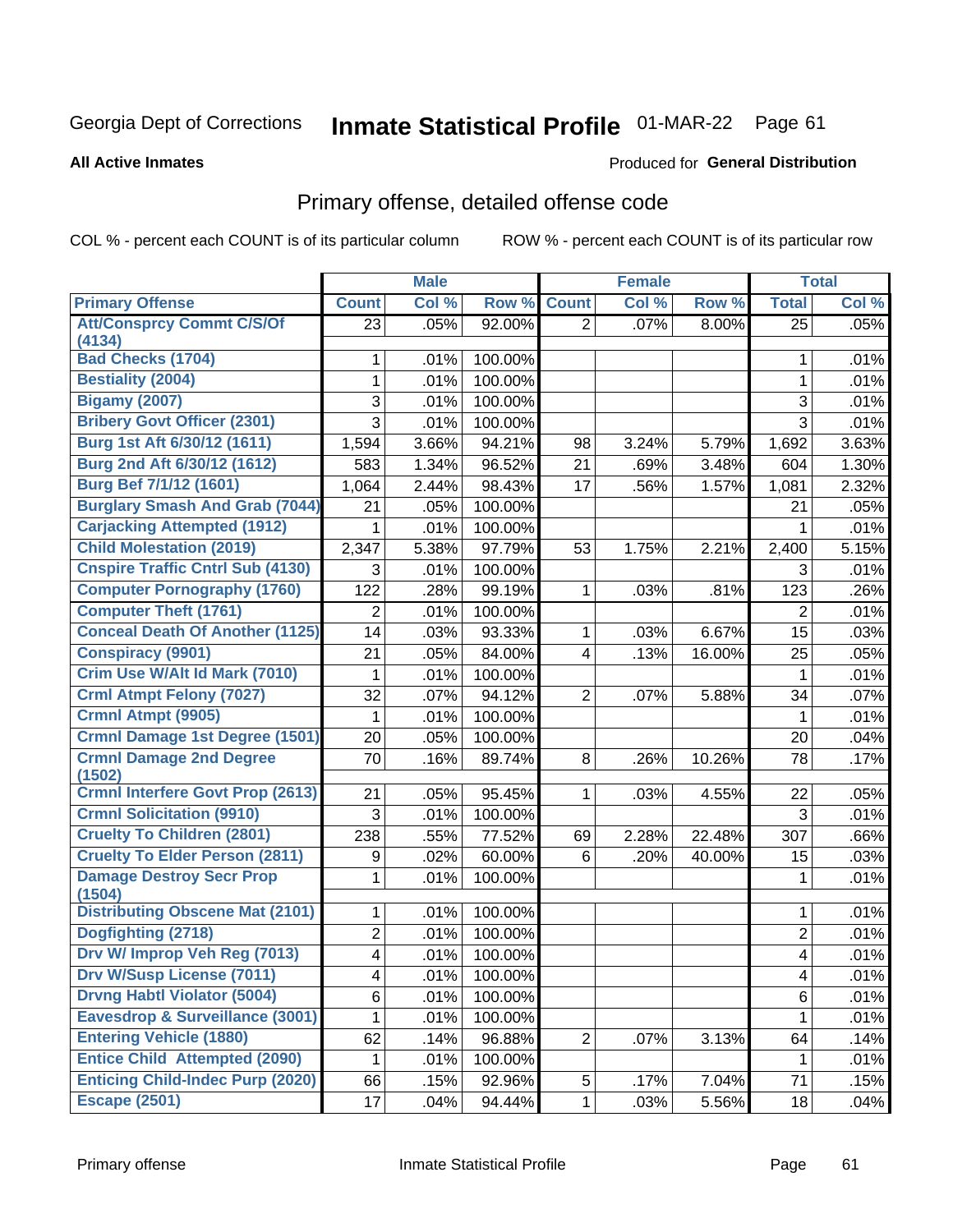# Inmate Statistical Profile 01-MAR-22 Page 62

**All Active Inmates** 

#### **Produced for General Distribution**

## Primary offense, detailed offense code

COL % - percent each COUNT is of its particular column

|                                            |                         | <b>Male</b> |         | <b>Female</b>           |       |                     | <b>Total</b>    |       |
|--------------------------------------------|-------------------------|-------------|---------|-------------------------|-------|---------------------|-----------------|-------|
| <b>Primary Offense</b>                     | <b>Count</b>            | Col %       | Row %   | <b>Count</b>            | Col % | Row %               | <b>Total</b>    | Col % |
| <b>Exhib Sex Shows To Minors</b>           | 1.                      | .01%        | 100.00% |                         |       |                     | 1               | .01%  |
| (2112)                                     |                         |             |         |                         |       |                     |                 |       |
| <b>Exploit Disabled/Elder (7022)</b>       | 17                      | .04%        | 56.67%  | 13                      | .43%  | 43.33%              | 30              | .06%  |
| <b>False Certificates (2311)</b>           | 1                       | .01%        | 100.00% |                         |       |                     | 1               | .01%  |
| <b>False Imprisonment (1308)</b>           | 169                     | .39%        | 98.26%  | 3                       | .10%  | $\overline{1.74\%}$ | 172             | .37%  |
| <b>False Statements Govt (2408)</b>        | 9                       | .02%        | 75.00%  | $\overline{3}$          | .10%  | 25.00%              | 12              | .03%  |
| <b>False Swearing (2402)</b>               | 1                       | .01%        | 100.00% |                         |       |                     | 1               | .01%  |
| <b>False Swearng Writtn Stmt</b><br>(2205) |                         |             |         | 1                       | .03%  | 100.00%             | $\mathbf{1}$    | .01%  |
| <b>Family Violence Battery (1301)</b>      | 141                     | .32%        | 99.30%  | $\mathbf{1}$            | .03%  | .70%                | 142             | .30%  |
| Feticide (1121)                            | 2                       | .01%        | 100.00% |                         |       |                     | $\overline{2}$  | .01%  |
| <b>Feticide By Vehicle (1118)</b>          | 7                       | .02%        | 100.00% |                         |       |                     | $\overline{7}$  | .02%  |
| <b>Financial Identity Fraud (1756)</b>     | 45                      | .10%        | 75.00%  | 15                      | .50%  | 25.00%              | 60              | .13%  |
| <b>Fleeing/Eluding Police (2316)</b>       | 444                     | 1.02%       | 94.07%  | 28                      | .93%  | 5.93%               | 472             | 1.01% |
| Forg 1st Aft 6/30/12 (1711)                | 77                      | .18%        | 77.00%  | 23                      | .76%  | 23.00%              | 100             | .21%  |
| Forg 1st Bef 7/1/12 (1701)                 | 51                      | .12%        | 75.00%  | 17                      | .56%  | 25.00%              | 68              | .15%  |
| Forg 2nd Aft 6/30/12 (1712)                | 33                      | .08%        | 82.50%  | $\overline{7}$          | .23%  | 17.50%              | 40              | .09%  |
| Forg 3rd Aft 6/30/12 (1713)                | 33                      | .08%        | 73.33%  | 12                      | .40%  | 26.67%              | 45              | .10%  |
| Forg 4th Aft 6/30/12 (1714)                | 11                      | .03%        | 84.62%  | $\overline{2}$          | .07%  | 15.38%              | 13              | .03%  |
| <b>Forgery Credit Card (1752)</b>          | 1                       | .01%        | 100.00% |                         |       |                     | 1               | .01%  |
| <b>Fraudulent Credit Card (1753)</b>       | 38                      | .09%        | 77.55%  | 11                      | .36%  | 22.45%              | 49              | .11%  |
| <b>Gang Participation (9914)</b>           | 47                      | .11%        | 100.00% |                         |       |                     | 47              | .10%  |
| <b>Guard Line W/Weapon/Drugs</b><br>(2963) | 16                      | .04%        | 69.57%  | $\overline{7}$          | .23%  | 30.43%              | 23              | .05%  |
| <b>Habit Traf Viol/Impaired (5005)</b>     | $\overline{2}$          | .01%        | 50.00%  | $\overline{2}$          | .07%  | 50.00%              | 4               | .01%  |
| <b>Habit Traf Viol/Other (5006)</b>        | $\overline{\mathbf{4}}$ | .01%        | 66.67%  | $\overline{2}$          | .07%  | 33.33%              | $6\phantom{1}6$ | .01%  |
| <b>Hijacking Motor Vehicle (1911)</b>      | 45                      | .10%        | 95.74%  | $\overline{2}$          | .07%  | 4.26%               | 47              | .10%  |
| <b>Hindering Appreh Or Pun (2503)</b>      | 4                       | .01%        | 57.14%  | 3                       | .10%  | 42.86%              | $\overline{7}$  | .02%  |
| Hit-Run W/Injury/Fatality (5007)           | 38                      | .09%        | 90.48%  | $\overline{\mathbf{4}}$ | .13%  | 9.52%               | 42              | .09%  |
| Hom Vehicle 2nd Degree (7041)              | $\overline{2}$          | .01%        | 100.00% |                         |       |                     | $\overline{2}$  | .01%  |
| Home Invasion 1st Degree (7007)            | 20                      | .05%        | 90.91%  | $\overline{2}$          | .07%  | 9.09%               | 22              | .05%  |
| <b>Home Invasion 2nd Degree</b><br>(7008)  | $\overline{2}$          | .01%        | 100.00% |                         |       |                     | $\overline{2}$  | .01%  |
| <b>Homicide By Vessel (1124)</b>           | 45                      | .10%        | 83.33%  | 9 <sup>1</sup>          | .30%  | 16.67%              | 54              | .12%  |
| <b>Illegal Attm To Obt Drugs (4011)</b>    | $\overline{\mathbf{c}}$ | .01%        | 66.67%  | 1                       | .03%  | 33.33%              | 3               | .01%  |
| <b>Illegal Poss/Manf Liquor (4010)</b>     | 1                       | .01%        | 100.00% |                         |       |                     | 1               | .01%  |
| <b>Impersonating Officer (2405)</b>        | 3                       | .01%        | 100.00% |                         |       |                     | 3               | .01%  |
| <b>Impersonation (2404)</b>                | $\overline{2}$          | .01%        | 66.67%  | $\mathbf{1}$            | .03%  | 33.33%              | 3               | .01%  |
| <b>Incest (2006)</b>                       | 232                     | .53%        | 96.67%  | 8 <sup>1</sup>          | .26%  | 3.33%               | 240             | .51%  |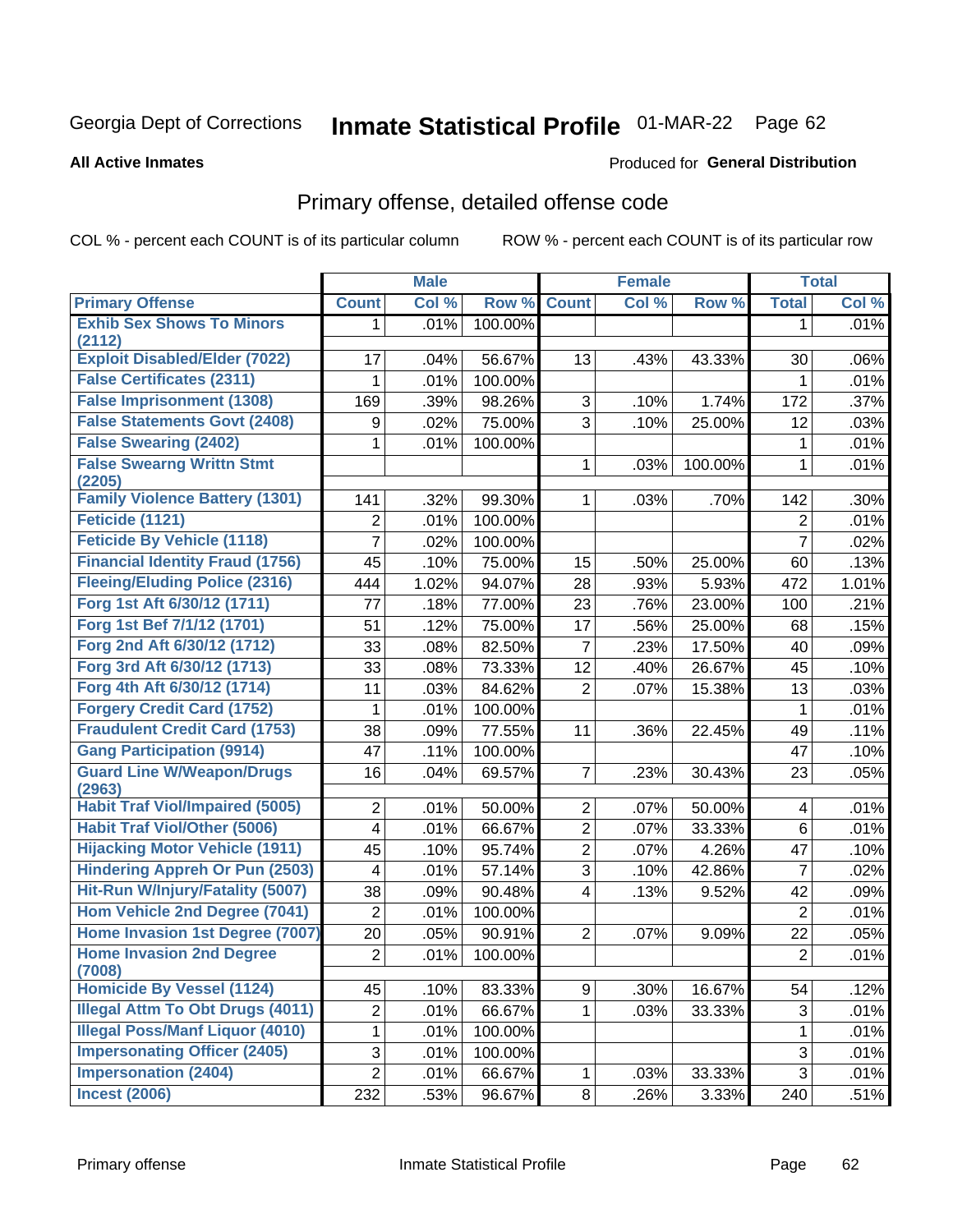# Inmate Statistical Profile 01-MAR-22 Page 63

#### **All Active Inmates**

#### **Produced for General Distribution**

## Primary offense, detailed offense code

COL % - percent each COUNT is of its particular column

|                                         |                | <b>Male</b> |         |                | <b>Female</b> |        |                         | <b>Total</b> |
|-----------------------------------------|----------------|-------------|---------|----------------|---------------|--------|-------------------------|--------------|
| <b>Primary Offense</b>                  | <b>Count</b>   | Col %       | Row %   | <b>Count</b>   | Col %         | Row %  | <b>Total</b>            | Col %        |
| <b>Incest Atmpt (2098)</b>              | 1.             | .01%        | 100.00% |                |               |        | 1                       | .01%         |
| <b>Inciting To Insurrection (2203)</b>  | 2              | .01%        | 66.67%  | 1              | .03%          | 33.33% | 3                       | .01%         |
| <b>Influencing Witness (2313)</b>       | 4              | .01%        | 80.00%  | $\mathbf{1}$   | .03%          | 20.00% | 5                       | .01%         |
| <b>Injury By Vehicle (1318)</b>         | 74             | .17%        | 83.15%  | 15             | .50%          | 16.85% | 89                      | .19%         |
| <b>Insurance Fraud (7023)</b>           | 2              | .01%        | 100.00% |                |               |        | $\overline{2}$          | .01%         |
| <b>Insurrection (2202)</b>              | 6              | .01%        | 75.00%  | $\overline{2}$ | .07%          | 25.00% | 8                       | .02%         |
| <b>Interfere Electronic Dvce (2614)</b> | $\overline{2}$ | .01%        | 100.00% |                |               |        | $\overline{2}$          | .01%         |
| <b>Interference With Custody (1312)</b> | 15             | .03%        | 93.75%  | $\mathbf{1}$   | .03%          | 6.25%  | 16                      | .03%         |
| <b>Involuntary Manslaughter (1103)</b>  | 148            | .34%        | 87.57%  | 21             | .69%          | 12.43% | 169                     | .36%         |
| Kidnapping (1311)                       | 1,351          | 3.10%       | 96.92%  | 43             | 1.42%         | 3.08%  | 1,394                   | 2.99%        |
| <b>Livestock Theft (1817)</b>           | 6              | .01%        | 100.00% |                |               |        | 6                       | .01%         |
| <b>Lottery Violation (2730)</b>         | 2              | .01%        | 100.00% |                |               |        | $\overline{2}$          | .01%         |
| <b>Machine Gun Activities (2906)</b>    | $\mathbf{1}$   | .01%        | 100.00% |                |               |        | $\mathbf{1}$            | .01%         |
| Manf Methamph 200-399 Gm                | 4              | .01%        | 100.00% |                |               |        | $\overline{\mathbf{4}}$ | .01%         |
| (4144)<br>Manf Methamph 28-199 Gm       |                |             |         |                |               |        |                         |              |
| (4143)                                  | $\overline{7}$ | .02%        | 77.78%  | $\overline{2}$ | $.07\%$       | 22.22% | 9                       | .02%         |
| <b>Manf Methamph Unspec Amt</b>         | 51             | .12%        | 94.44%  | 3              | .10%          | 5.56%  | 54                      | .12%         |
| (4147)                                  |                |             |         |                |               |        |                         |              |
| <b>Manufac Marijuana (7012)</b>         | 11             | .03%        | 100.00% |                |               |        | 11                      | .02%         |
| <b>Manufact Meth Near Child (2803)</b>  | 7              | .02%        | 77.78%  | $\overline{2}$ | .07%          | 22.22% | 9                       | .02%         |
| <b>Misc Assault/Battery (1300)</b>      | 9              | .02%        | 100.00% |                |               |        | 9                       | .02%         |
| <b>Misc Correctionl Inst Off (6200)</b> | 4              | .01%        | 100.00% |                |               |        | 4                       | .01%         |
| <b>Misc Drugs Trafficking (4100)</b>    | 3              | .01%        | 100.00% |                |               |        | 3                       | .01%         |
| <b>Misc Forgery (1700)</b>              | 3              | .01%        | 100.00% |                |               |        | 3                       | .01%         |
| <b>Misc Fraud (1799)</b>                | 6              | .01%        | 66.67%  | 3              | .10%          | 33.33% | 9                       | .02%         |
| <b>Misc Homicide Offense (1100)</b>     | 5              | .01%        | 100.00% |                |               |        | 5                       | .01%         |
| <b>Misc Mrals/Pblic H/Safty (6000)</b>  | $\overline{2}$ | .01%        | 100.00% |                |               |        | $\overline{2}$          | .01%         |
| <b>Misc Obscenity (2100)</b>            | 15             | .03%        | 100.00% |                |               |        | 15                      | .03%         |
| <b>Misc Sexual Offense (2000)</b>       | 23             | .05%        | 95.83%  | $\mathbf 1$    | .03%          | 4.17%  | 24                      | .05%         |
| <b>Murder (1101)</b>                    | 6,217          | 14.26%      | 93.52%  | 431            | 14.24%        | 6.48%  | 6,648                   | 14.25%       |
| <b>Murder Conspire To Commit</b>        | 14             | .03%        | 93.33%  | $\mathbf{1}$   | .03%          | 6.67%  | 15                      | .03%         |
| (1191)<br>Mutiny In Penal Inst (2507)   |                |             |         |                |               |        |                         |              |
| Necrophilia (2022)                      | 13             | .03%        | 100.00% |                |               |        | 13                      | .03%         |
| <b>Obstr Of Law Enf Officer (2314)</b>  | 1              | .01%        | 100.00% |                |               |        | 1                       | .01%         |
| <b>Pandering By Compulsion (2017)</b>   | 288            | .66%        | 89.44%  | 34             | 1.12%         | 10.56% | 322                     | .69%         |
| Party To A Crime (9911)                 | $\overline{c}$ | .01%        | 100.00% |                |               |        | $\overline{2}$          | .01%         |
|                                         | 1              | .01%        | 100.00% |                |               |        | $\mathbf{1}$            | .01%         |
| Peeping Tom (3002)                      | $\overline{7}$ | .02%        | 100.00% |                |               |        | $\overline{7}$          | .02%         |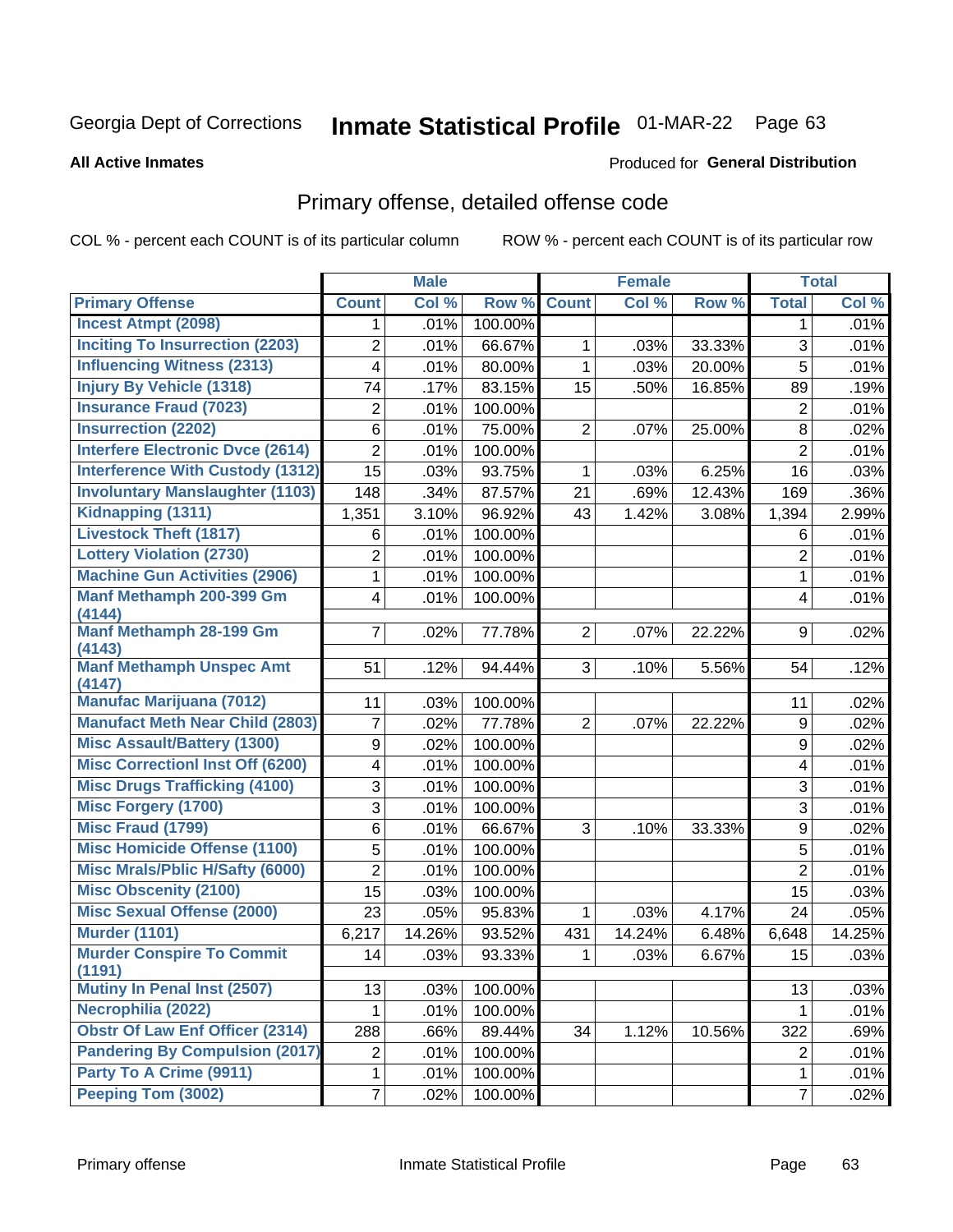# Inmate Statistical Profile 01-MAR-22 Page 64

#### **All Active Inmates**

#### **Produced for General Distribution**

## Primary offense, detailed offense code

COL % - percent each COUNT is of its particular column

|                                            |                | <b>Male</b> |         |                | <b>Female</b> |         |                | <b>Total</b> |
|--------------------------------------------|----------------|-------------|---------|----------------|---------------|---------|----------------|--------------|
| <b>Primary Offense</b>                     | <b>Count</b>   | Col %       | Row %   | <b>Count</b>   | Col %         | Row %   | <b>Total</b>   | Col %        |
| <b>Pimping A Minor Under 18 (2016)</b>     | $\overline{7}$ | .02%        | 70.00%  | $\overline{3}$ | .10%          | 30.00%  | 10             | .02%         |
| Poss Alprazolam (7003)                     | 5              | .01%        | 71.43%  | $\overline{2}$ | .07%          | 28.57%  | $\overline{7}$ | .02%         |
| Poss By Inm Proh Items (7015)              | 14             | .03%        | 87.50%  | $\overline{2}$ | .07%          | 12.50%  | 16             | .03%         |
| <b>Poss Contraband Articles (5171)</b>     | $\overline{2}$ | .01%        | 100.00% |                |               |         | $\overline{2}$ | .01%         |
| <b>Poss Dep Stim Cntrf Drugs</b>           | 40             | .09%        | 72.73%  | 15             | .50%          | 27.27%  | 55             | .12%         |
| (4007)                                     |                |             |         |                |               |         |                |              |
| Poss Drug Related Matrl (4016)             | 10             | .02%        | 66.67%  | 5              | .17%          | 33.33%  | 15             | .03%         |
| Poss Firearm 1st Offender (2913)           | 116            | .27%        | 95.08%  | $6\phantom{a}$ | .20%          | 4.92%   | 122            | .26%         |
| <b>Poss Firearm Convct Felon</b>           | 950            | 2.18%       | 95.67%  | 43             | 1.42%         | 4.33%   | 993            | 2.13%        |
| (2914)<br>Poss Hydrocodone (7004)          | 14             | .03%        | 87.50%  | $\overline{2}$ | .07%          | 12.50%  | 16             | .03%         |
| <b>Poss Knife During Crime (2911)</b>      |                |             | 100.00% |                |               |         |                | .01%         |
| Poss Mda/Extsy (4033)                      | 4              | .01%        |         |                |               |         | 4              |              |
|                                            | 1              | .01%        | 100.00% |                |               |         | 1              | .01%         |
| Poss Methamphetamine (4031)                | 393            | .90%        | 76.76%  | 119            | 3.93%         | 23.24%  | 512            | 1.10%        |
| <b>Poss Narcotics Opiates (4006)</b>       | 31             | .07%        | 77.50%  | 9              | .30%          | 22.50%  | 40             | .09%         |
| <b>Poss Of Certain Weapons (2912)</b>      | 16             | .04%        | 94.12%  | 1              | .03%          | 5.88%   | 17             | .04%         |
| <b>Poss Of Cocaine (4022)</b>              | 160            | .37%        | 88.40%  | 21             | .69%          | 11.60%  | 181            | .39%         |
| <b>Poss Of Firearm Dur Crime</b><br>(2910) | 921            | 2.11%       | 94.36%  | 55             | 1.82%         | 5.64%   | 976            | 2.09%        |
| <b>Poss Of Lsd (4008)</b>                  | 1              | .01%        | 100.00% |                |               |         | 1              | .01%         |
| Poss Of Marijuana (4009)                   | 37             | .08%        | 84.09%  | 7              | .23%          | 15.91%  | 44             | .09%         |
| Poss Schedule I Drug (7034)                | 22             | .05%        | 75.86%  | $\overline{7}$ | .23%          | 24.14%  | 29             | .06%         |
| <b>Poss Tools Commit Crime (1602)</b>      | 9              | .02%        | 100.00% |                |               |         | 9              | .02%         |
| Poss W Int Dis Other Drug (4053)           | 83             | .19%        | 84.69%  | 15             | .50%          | 15.31%  | 98             | .21%         |
| <b>Poss W Int Dist Cocaine (4050)</b>      | 176            | .40%        | 97.24%  | 5              | .17%          | 2.76%   | 181            | .39%         |
| Poss W Int Dist Marijuana (4051)           | 380            | .87%        | 91.79%  | 34             | 1.12%         | 8.21%   | 414            | .89%         |
| Poss W Int Dist Meth (4052)                | 481            | 1.10%       | 79.64%  | 123            | 4.06%         | 20.36%  | 604            | 1.30%        |
| Poss Within 1000 Hous Pjt (7009)           | 5              | .01%        | 100.00% |                |               |         | 5              | .01%         |
| <b>Poss Wpn Drugs By Prisnr</b>            | 28             | .06%        | 87.50%  | $\overline{4}$ | .13%          | 12.50%  | 32             | .07%         |
| (2965)                                     |                |             |         |                |               |         |                |              |
| <b>Public Asst Fraud (7029)</b>            |                |             |         | 1              | .03%          | 100.00% | 1              | .01%         |
| <b>Racketeering (3404)</b>                 | 114            | .26%        | 74.51%  | 39             | 1.29%         | 25.49%  | 153            | .33%         |
| <b>Rape (2001)</b>                         | 1,838          | 4.21%       | 99.62%  | 7              | .23%          | .38%    | 1,845          | 3.96%        |
| <b>Reck Cond Infected Person</b><br>(1317) | 3              | .01%        | 75.00%  | 1              | .03%          | 25.00%  | 4              | .01%         |
| <b>Recv Gds Srvs Fraud Obtnd</b><br>(1755) | $\mathbf{1}$   | .01%        | 100.00% |                |               |         | 1              | .01%         |
| <b>Remov/Atmpt Wpn Pub Offl</b><br>(7021)  | 1              | .01%        | 100.00% |                |               |         | 1              | .01%         |
| <b>Removal Baggage Cargo Etc</b><br>(2761) | 1              | $.01\%$     | 100.00% |                |               |         | 1              | .01%         |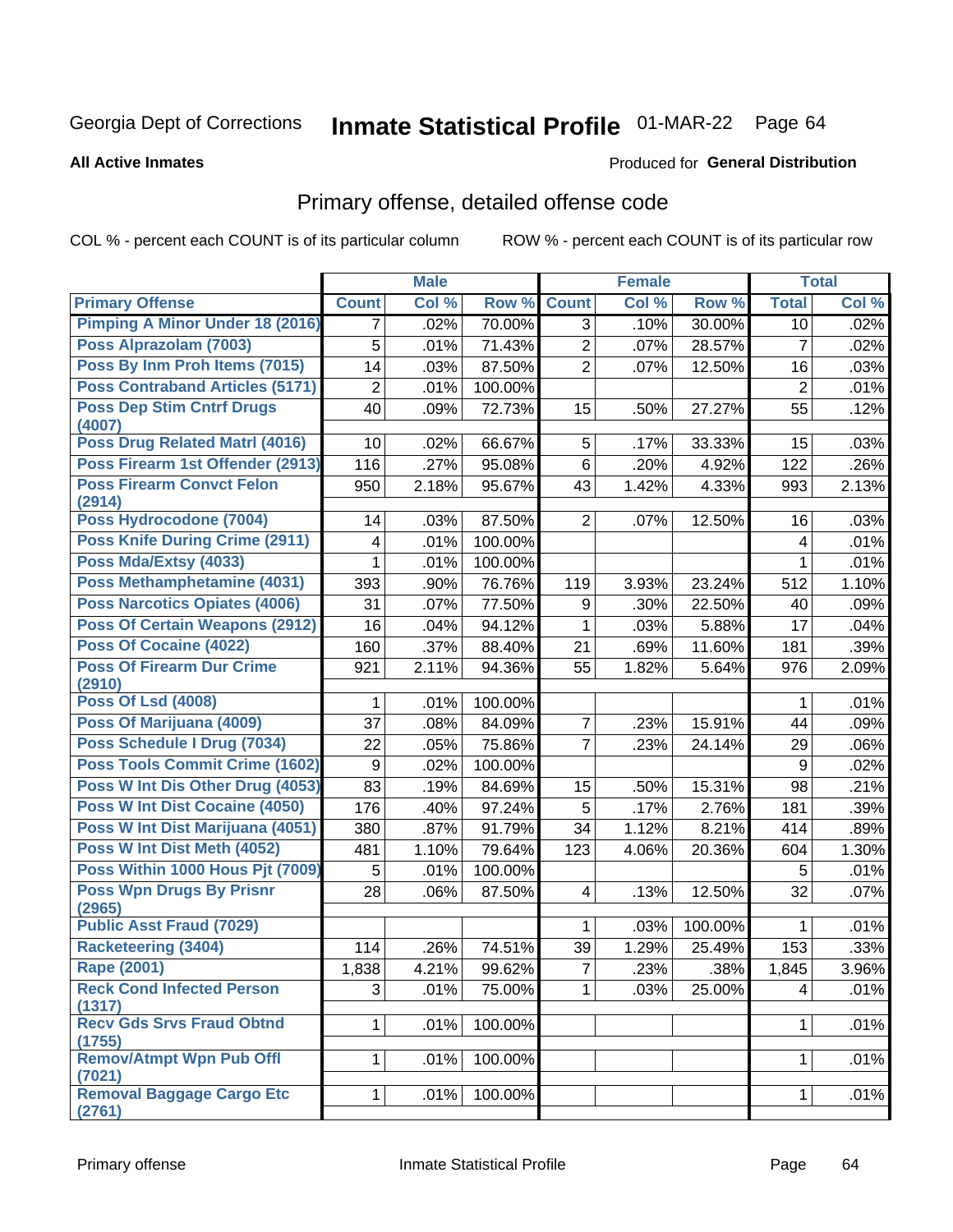# Inmate Statistical Profile 01-MAR-22 Page 65

#### **All Active Inmates**

#### **Produced for General Distribution**

## Primary offense, detailed offense code

COL % - percent each COUNT is of its particular column

|                                                                                                                                                    |                    | <b>Male</b>                  |                                        |                | <b>Female</b> |                 |                    | <b>Total</b>                 |
|----------------------------------------------------------------------------------------------------------------------------------------------------|--------------------|------------------------------|----------------------------------------|----------------|---------------|-----------------|--------------------|------------------------------|
| <b>Primary Offense</b>                                                                                                                             | <b>Count</b>       | Col %                        | Row %                                  | <b>Count</b>   | Col %         | Row %           | <b>Total</b>       | Col %                        |
| <b>Robbery (1901)</b>                                                                                                                              | 680                | 1.56%                        | 94.18%                                 | 42             | 1.39%         | 5.82%           | $\overline{722}$   | 1.55%                        |
| <b>Robbery By Force (1903)</b>                                                                                                                     | 156                | .36%                         | 96.89%                                 | 5              | .17%          | 3.11%           | 161                | .35%                         |
| <b>Robbery By Intimidation (1904)</b>                                                                                                              | 219                | .50%                         | 91.25%                                 | 21             | .69%          | 8.75%           | 240                | .51%                         |
| <b>Robbery By Sudden Snatch</b>                                                                                                                    | 108                | .25%                         | 94.74%                                 | 6              | .20%          | 5.26%           | 114                | .24%                         |
| (1905)                                                                                                                                             |                    |                              |                                        |                |               |                 |                    |                              |
| <b>S/D Cocaine (4021)</b>                                                                                                                          | 201                | .46%                         | 96.17%                                 | 8              | .26%          | 3.83%           | 209                | .45%                         |
| S/D Cont Sub Public (4017)                                                                                                                         | 14                 | .03%                         | 100.00%                                |                |               |                 | 14                 | .03%                         |
| S/D Cont Sub School (4018)                                                                                                                         | 13                 | .03%                         | 92.86%                                 | 1              | .03%          | 7.14%           | 14                 | .03%                         |
| S/D Dep Stim Cntrf Drugs (4002)                                                                                                                    | 29                 | .07%                         | 90.63%                                 | 3              | .10%          | 9.38%           | 32                 | .07%                         |
| <b>S/D Narcotics Opiates (4001)</b>                                                                                                                | 9                  | .02%                         | 100.00%                                |                |               |                 | 9                  | .02%                         |
| S/D Of Marijuana (4004)                                                                                                                            | 95                 | .22%                         | 92.23%                                 | 8              | .26%          | 7.77%           | 103                | .22%                         |
| Sale Mda/Extsy (4034)                                                                                                                              | $\overline{2}$     | .01%                         | 100.00%                                |                |               |                 | $\overline{2}$     | .01%                         |
| Sale Methamphetamine (4032)                                                                                                                        | 196                | .45%                         | 83.76%                                 | 38             | 1.26%         | 16.24%          | 234                | .50%                         |
| <b>Sex Exploitation Child (2843)</b>                                                                                                               | 253                | .58%                         | 99.61%                                 | 1              | .03%          | .39%            | 254                | .54%                         |
| <b>Sex Offender Fail Registr (2026)</b>                                                                                                            | 429                | .98%                         | 98.17%                                 | 8              | .26%          | 1.83%           | 437                | .94%                         |
| <b>Sex Offender Fail To Move (2028)</b>                                                                                                            | 3                  | .01%                         | 100.00%                                |                |               |                 | 3                  | .01%                         |
| Sexl/Asslt/Agn/Pers/Cstdy (2023)                                                                                                                   | 16                 | .04%                         | 94.12%                                 | 1              | .03%          | 5.88%           | 17                 | .04%                         |
| <b>Sexual Battery (2011)</b>                                                                                                                       | 116                | .27%                         | 98.31%                                 | $\overline{2}$ | .07%          | 1.69%           | 118                | .25%                         |
| <b>Simple Battery (1316)</b>                                                                                                                       | 13                 | .03%                         | 81.25%                                 | 3              | .10%          | 18.75%          | 16                 | .03%                         |
| <b>Sodomy (2002)</b>                                                                                                                               | 14                 | .03%                         | 100.00%                                |                |               |                 | 14                 | .03%                         |
| <b>Solicit Sodomy From Minor</b><br>(2025)                                                                                                         | 3                  | .01%                         | 100.00%                                |                |               |                 | 3                  | .01%                         |
| <b>Solicit/Accepting Bribe (2712)</b>                                                                                                              |                    |                              |                                        | 1              | .03%          | 100.00%         | 1                  | .01%                         |
| <b>Stalking (1320)</b>                                                                                                                             | 4                  | .01%                         | 100.00%                                |                |               |                 | $\overline{4}$     | .01%                         |
| <b>Statutory Rape (2018)</b>                                                                                                                       | 630                | 1.44%                        | 98.44%                                 | 10             | .33%          | 1.56%           | 640                | 1.37%                        |
| <b>Tampering With Evidence (2315)</b>                                                                                                              | 14                 | .03%                         | 93.33%                                 | 1              | .03%          | 6.67%           | 15                 | .03%                         |
| <b>Telecommunications Fraud</b><br>(1759)                                                                                                          | $\overline{2}$     | .01%                         | 100.00%                                |                |               |                 | $\overline{2}$     | .01%                         |
| <b>Terrorist Threats &amp; Acts (1307)</b>                                                                                                         | 278                | .64%                         | 93.60%                                 | 19             | .63%          | 6.40%           | 297                | .64%                         |
| <b>Theft Bring Prop In State (1815)</b>                                                                                                            | 10                 | .02%                         | 76.92%                                 | 3              | .10%          | 23.08%          | 13                 | .03%                         |
| <b>Theft By Conversion (1808)</b>                                                                                                                  | 11                 | .03%                         | 78.57%                                 | 3              | .10%          | 21.43%          | 14                 | .03%                         |
| <b>Theft By Deception (1803)</b>                                                                                                                   | 20                 | .05%                         | 86.96%                                 | 3              | .10%          | 13.04%          | 23                 | .05%                         |
| Theft By Rec Stolen Prop (1806)                                                                                                                    | 335                | .77%                         | 92.54%                                 | 27             | .89%          | 7.46%           | 362                | .78%                         |
| <b>Theft By Shoplifting (1821)</b>                                                                                                                 | 250                | .57%                         | 74.63%                                 | 85             | 2.81%         | 25.37%          | 335                | .72%                         |
| <b>Theft By Taking (1802)</b>                                                                                                                      | 445                | 1.02%                        | 84.60%                                 | 81             | 2.68%         | 15.40%          | 526                | 1.13%                        |
|                                                                                                                                                    |                    |                              |                                        |                |               |                 |                    |                              |
|                                                                                                                                                    |                    |                              |                                        |                |               |                 |                    |                              |
|                                                                                                                                                    |                    |                              |                                        |                |               |                 |                    |                              |
|                                                                                                                                                    |                    |                              |                                        |                |               |                 |                    |                              |
| <b>Theft Credit Card (1751)</b><br><b>Theft Motorveh Or Part (1813)</b><br><b>Theft Of Lost Property (1805)</b><br><b>Theft Of Services (1807)</b> | 11<br>15<br>4<br>1 | .03%<br>.03%<br>.01%<br>.01% | 64.71%<br>93.75%<br>100.00%<br>100.00% | 6<br>1         | .20%<br>.03%  | 35.29%<br>6.25% | 17<br>16<br>4<br>1 | .04%<br>.03%<br>.01%<br>.01% |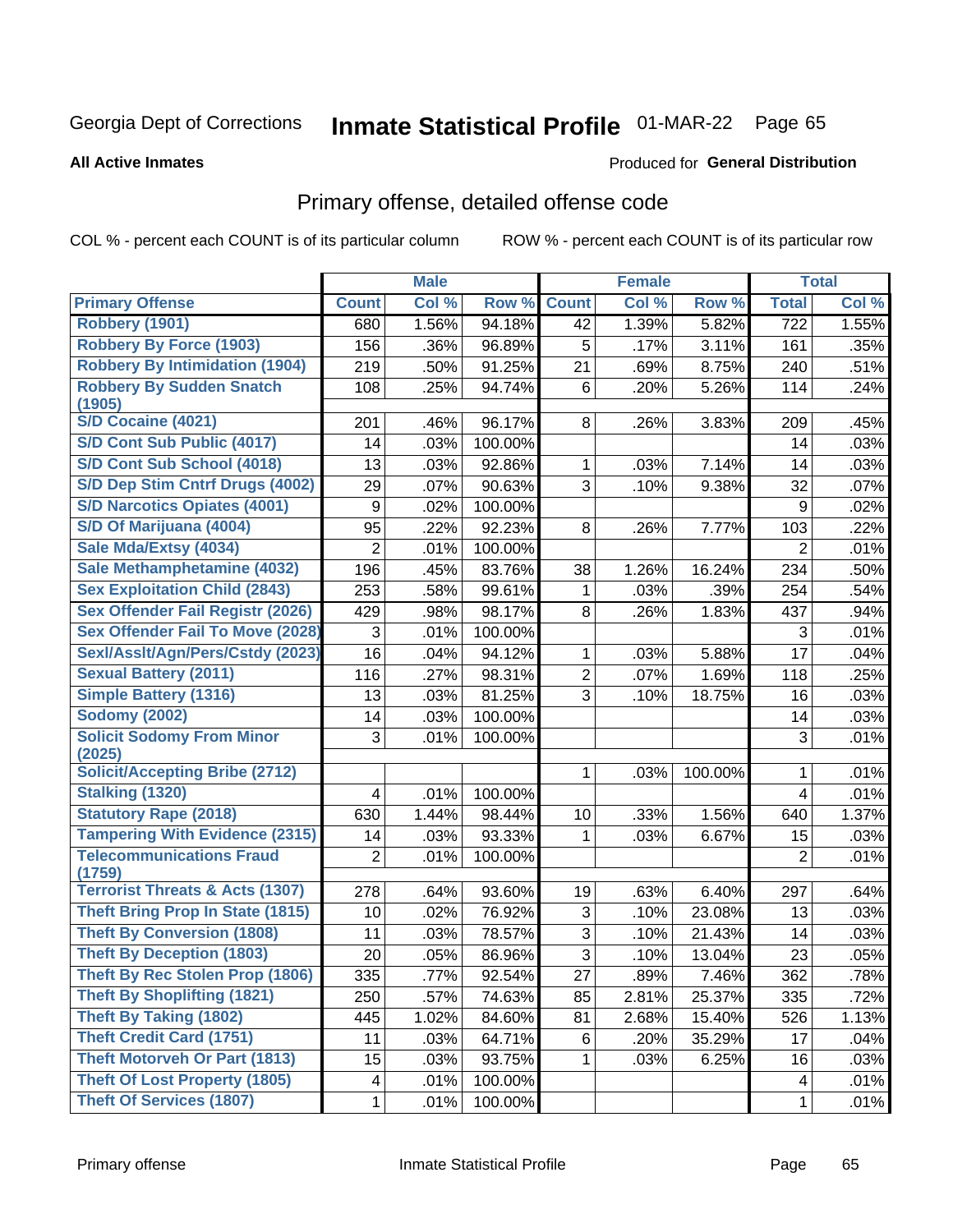# Inmate Statistical Profile 01-MAR-22 Page 66

**All Active Inmates** 

#### **Produced for General Distribution**

## Primary offense, detailed offense code

COL % - percent each COUNT is of its particular column

|                                               |                         | <b>Male</b> |         |                | <b>Female</b> |         |                | <b>Total</b> |
|-----------------------------------------------|-------------------------|-------------|---------|----------------|---------------|---------|----------------|--------------|
| <b>Primary Offense</b>                        | <b>Count</b>            | Col %       | Row %   | <b>Count</b>   | Col %         | Row %   | <b>Total</b>   | Col %        |
| <b>Theft Recv Prop Out State (1816)</b>       | $\overline{3}$          | .01%        | 100.00% |                |               |         | $\overline{3}$ | .01%         |
| Traf Amphtmine 200-399 Gm<br>(4127)           | $\overline{7}$          | .02%        | 77.78%  | $\overline{2}$ | .07%          | 22.22%  | 9              | .02%         |
| <b>Traf Amphtmine 28-199 Gm</b><br>(4126)     | $\overline{7}$          | .02%        | 77.78%  | $\overline{2}$ | .07%          | 22.22%  | 9              | .02%         |
| Traf Amphtmine 400+ Gm (4128)                 | $\overline{\mathbf{4}}$ | .01%        | 100.00% |                |               |         | 4              | .01%         |
| <b>Traf Cocaine 201-400 Gm (4102)</b>         | 78                      | .18%        | 91.76%  | $\overline{7}$ | .23%          | 8.24%   | 85             | .18%         |
| <b>Traf Cocaine 401+ Gm (4103)</b>            | 81                      | .19%        | 96.43%  | 3              | .10%          | 3.57%   | 84             | .18%         |
| Traf Cocaine Less 200 Gm (4101)               | 126                     | .29%        | 96.18%  | 5              | .17%          | 3.82%   | 131            | .28%         |
| <b>Traf Marijna 10-2000 Lb (4121)</b>         | 29                      | .07%        | 90.63%  | 3              | .10%          | 9.38%   | 32             | .07%         |
| Traf Mda/Extsy 200-399gm<br>(4151)            | 3                       | .01%        | 100.00% |                |               |         | 3              | .01%         |
| <b>Traf Mda/Extsy 28-199gm (4150)</b>         | 14                      | .03%        | 100.00% |                |               |         | 14             | .03%         |
| Traf Mda/Extsy 400+Gm (4152)                  | $\overline{2}$          | .01%        | 100.00% |                |               |         | $\overline{2}$ | .01%         |
| Traf Methamph 200-399 Gm                      | 159                     | .36%        | 87.36%  | 23             | .76%          | 12.64%  | 182            | .39%         |
| (4141)                                        |                         |             |         |                |               |         |                |              |
| <b>Traf Methamph 28-199 Gm</b><br>(4140)      | 458                     | 1.05%       | 80.35%  | 112            | 3.70%         | 19.65%  | 570            | 1.22%        |
| Traf Methamph 400+ Gm (4142)                  | 111                     | .25%        | 86.05%  | 18             | .59%          | 13.95%  | 129            | .28%         |
| <b>Traf Methamph Unspec Amt</b>               | 78                      | .18%        | 82.11%  | 17             | .56%          | 17.89%  | 95             | .20%         |
| (4146)<br><b>Traf Methaqualone&lt; 400 Gm</b> | 3                       | .01%        | 100.00% |                |               |         | 3              | .01%         |
| (4124)                                        |                         |             |         |                |               |         |                |              |
| <b>Traf Narcotic 15-28 Gm (4112)</b>          | 46                      | .11%        | 93.88%  | 3              | .10%          | 6.12%   | 49             | .11%         |
| Traf Narcotic 29+ Gm (4113)                   | 35                      | .08%        | 94.59%  | $\overline{2}$ | .07%          | 5.41%   | 37             | .08%         |
| Traf Narcotic Less 14 Gm (4111)               | 55                      | .13%        | 88.71%  | $\overline{7}$ | .23%          | 11.29%  | 62             | .13%         |
| <b>Traffick Labor Servitude (1330)</b>        | 1                       | .01%        | 100.00% |                |               |         | $\mathbf 1$    | .01%         |
| <b>Traffick Sexual Servitude (1331)</b>       | 23                      | .05%        | 92.00%  | $\overline{2}$ | .07%          | 8.00%   | 25             | .05%         |
| <b>Unauth Dist Contrild Sub (4135)</b>        | 1                       | .01%        | 100.00% |                |               |         | $\mathbf 1$    | .01%         |
| <b>Unknown Offense (9999)</b>                 | $\overline{7}$          | .02%        | 87.50%  | 1              | .03%          | 12.50%  | 8              | .02%         |
| Uniwfl Mfg/Del/Dist N-C S (4014)              | $\overline{5}$          | .01%        | 100.00% |                |               |         | 5              | .01%         |
| <b>Use Comm Facity Vio C Sub</b><br>(4133)    | 6                       | .01%        | 66.67%  | 3              | .10%          | 33.33%  | 9              | .02%         |
| <b>Vehicular Homicide (1123)</b>              | 293                     | .67%        | 80.49%  | 71             | 2.35%         | 19.51%  | 364            | .78%         |
| <b>Viol Dngrous Drgs Act (4013)</b>           | 110                     | .25%        | 85.27%  | 19             | .63%          | 14.73%  | 129            | .28%         |
| <b>Viol Motor Vehicle Laws (5001)</b>         | 20                      | .05%        | 86.96%  | 3              | .10%          | 13.04%  | 23             | .05%         |
| <b>Viol Oath Public Offcr (2302)</b>          |                         |             |         | $\overline{2}$ | .07%          | 100.00% | $\overline{2}$ | .01%         |
| <b>Violatn Othr States Law (8001)</b>         | 27                      | .06%        | 84.38%  | 5              | .17%          | 15.63%  | 32             | .07%         |
| <b>Vol Manslaughter Of Fetus</b><br>(1119)    | $\overline{c}$          | .01%        | 100.00% |                |               |         | $\overline{2}$ | .01%         |
| <b>Voluntary Manslaughter (1102)</b>          | 1,092                   | 2.50%       | 89.14%  | 133            | 4.39%         | 10.86%  | 1,225          | 2.63%        |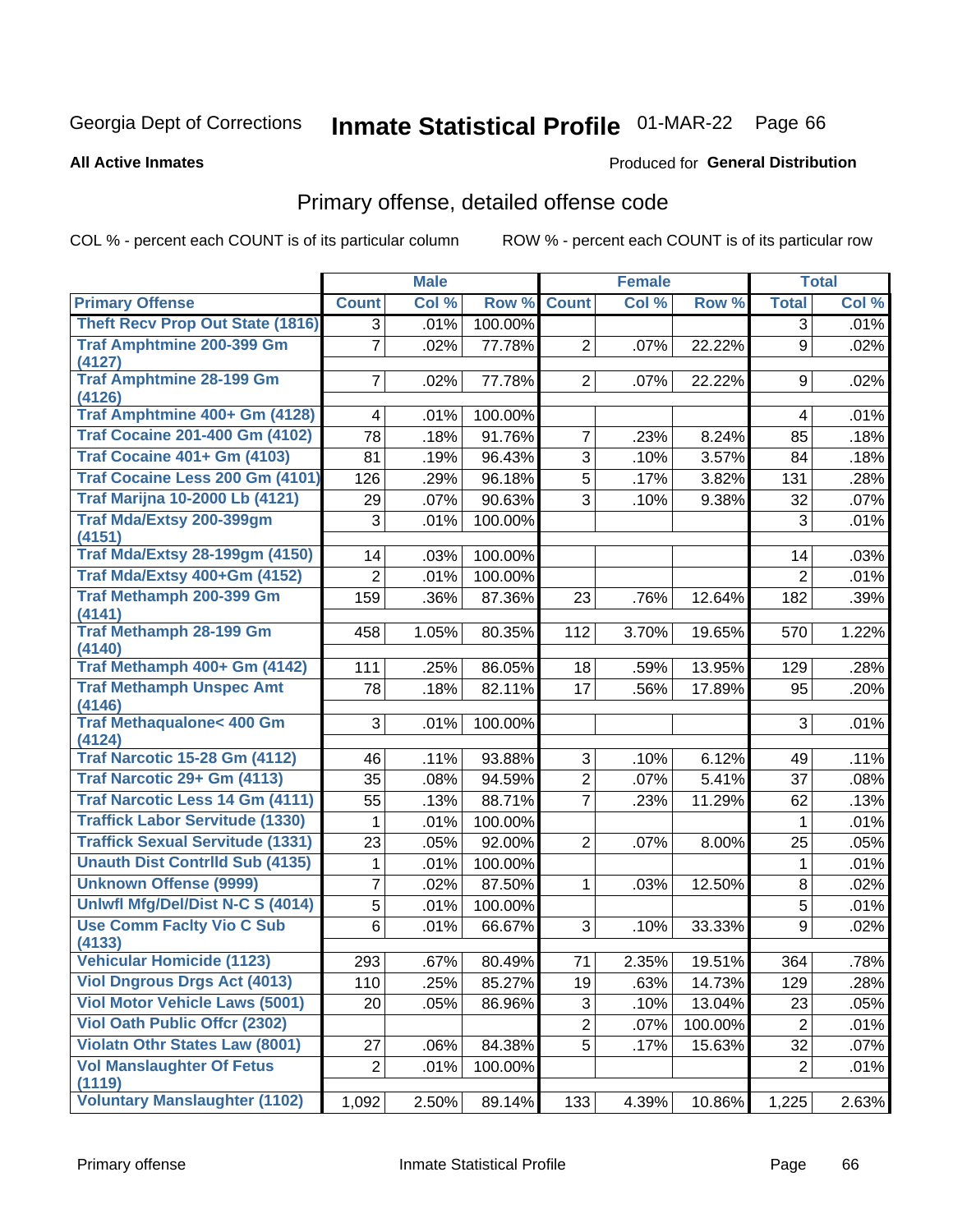# Inmate Statistical Profile 01-MAR-22 Page 67

**All Active Inmates** 

#### **Produced for General Distribution**

## Primary offense, detailed offense code

COL % - percent each COUNT is of its particular column

|                                         |                | <b>Male</b> |         |              | <b>Female</b> |         |                | <b>Total</b> |
|-----------------------------------------|----------------|-------------|---------|--------------|---------------|---------|----------------|--------------|
| <b>Primary Offense</b>                  | <b>Count</b>   | Col %       | Row %   | <b>Count</b> | Col %         | Row %   | <b>Total</b>   | Col %        |
| <b>Abandonment Of Dep Child (11)</b>    | $\overline{3}$ | .01%        | 100.00% |              |               |         | $\overline{3}$ | .01%         |
| <b>Abusive Language (63)</b>            | 1              | .01%        | 100.00% |              |               |         | 1              | .01%         |
| <b>Assault &amp; Battery (21)</b>       | 4              | .01%        | 100.00% |              |               |         | 4              | .01%         |
| <b>Bad Checks (52)</b>                  | $\overline{2}$ | .01%        | 66.67%  | 1            | .03%          | 33.33%  | 3              | .01%         |
| <b>Burglary (45)</b>                    | 9              | .02%        | 100.00% |              |               |         | 9              | .02%         |
| <b>Cheating &amp; Swindling (51)</b>    |                | .01%        | 100.00% |              |               |         | 1              | .01%         |
| <b>Cpwl &amp; Concealed Weapon (93)</b> | 6              | .01%        | 100.00% |              |               |         | 6              | .01%         |
| <b>Crmnl Attempt (98)</b>               | 1              | .01%        | 100.00% |              |               |         | 1              | .01%         |
| <b>Cruelty To Children (37)</b>         | 1              | .01%        | 100.00% |              |               |         | 1              | .01%         |
| <b>Dui</b> (72)                         | 5              | .01%        | 100.00% |              |               |         | 5              | .01%         |
| Escape (92)                             | 3              | .01%        | 100.00% |              |               |         | 3              | .01%         |
| Forgery (55)                            | 3              | .01%        | 100.00% |              |               |         | 3              | .01%         |
| Lottery (54)                            | 1              | .01%        | 100.00% |              |               |         | $\mathbf{1}$   | .01%         |
| <b>Other Misdemeanor (99)</b>           | 18             | .04%        | 94.74%  | 1            | .03%          | 5.26%   | 19             | .04%         |
| <b>Pointing Gun At Another (96)</b>     | 1              | .01%        | 100.00% |              |               |         | 1              | .01%         |
| <b>Poss Ntp Whiskey (64)</b>            | 3              | .01%        | 100.00% |              |               |         | 3              | .01%         |
| <b>Prostitution (81)</b>                |                |             |         | 1            | .03%          | 100.00% | 1              | .01%         |
| <b>Public Drunkenness (61)</b>          | $\overline{4}$ | .01%        | 100.00% |              |               |         | 4              | .01%         |
| <b>Shoplifting (94)</b>                 |                |             |         | 1            | .03%          | 100.00% | 1              | .01%         |
| <b>Simple Assault (24)</b>              | 1              | .01%        | 100.00% |              |               |         | 1              | .01%         |
| <b>Simple Battery (25)</b>              | $\overline{2}$ | .01%        | 100.00% |              |               |         | $\overline{2}$ | .01%         |
| <b>Terroristic Threats (78)</b>         | 1              | .01%        | 100.00% |              |               |         | 1              | .01%         |
| <b>Theft By Taking - Larceny (41)</b>   | 36             | .08%        | 100.00% |              |               |         | 36             | .08%         |
| Viol Motor Veh Law (71)                 | $\overline{2}$ | .01%        | 100.00% |              |               |         | $\overline{2}$ | .01%         |
| <b>Wife Beating (28)</b>                | $\overline{2}$ | .01%        | 100.00% |              |               |         | $\overline{2}$ | .01%         |
| <b>Total Rported</b>                    | 43,611         | 101%        | 93.51%  | 3,027        | 100%          | 6.49%   | 46,638         | 101%         |

| 'N<br>prted<br>. | 104   |       | 105        |
|------------------|-------|-------|------------|
| $-1$             | 0.74E | 3,028 | ,743<br>46 |

| Mode (most frequent)<br>1101 Murder |  | 1101 Murder | 1101 Murder |
|-------------------------------------|--|-------------|-------------|
|                                     |  |             |             |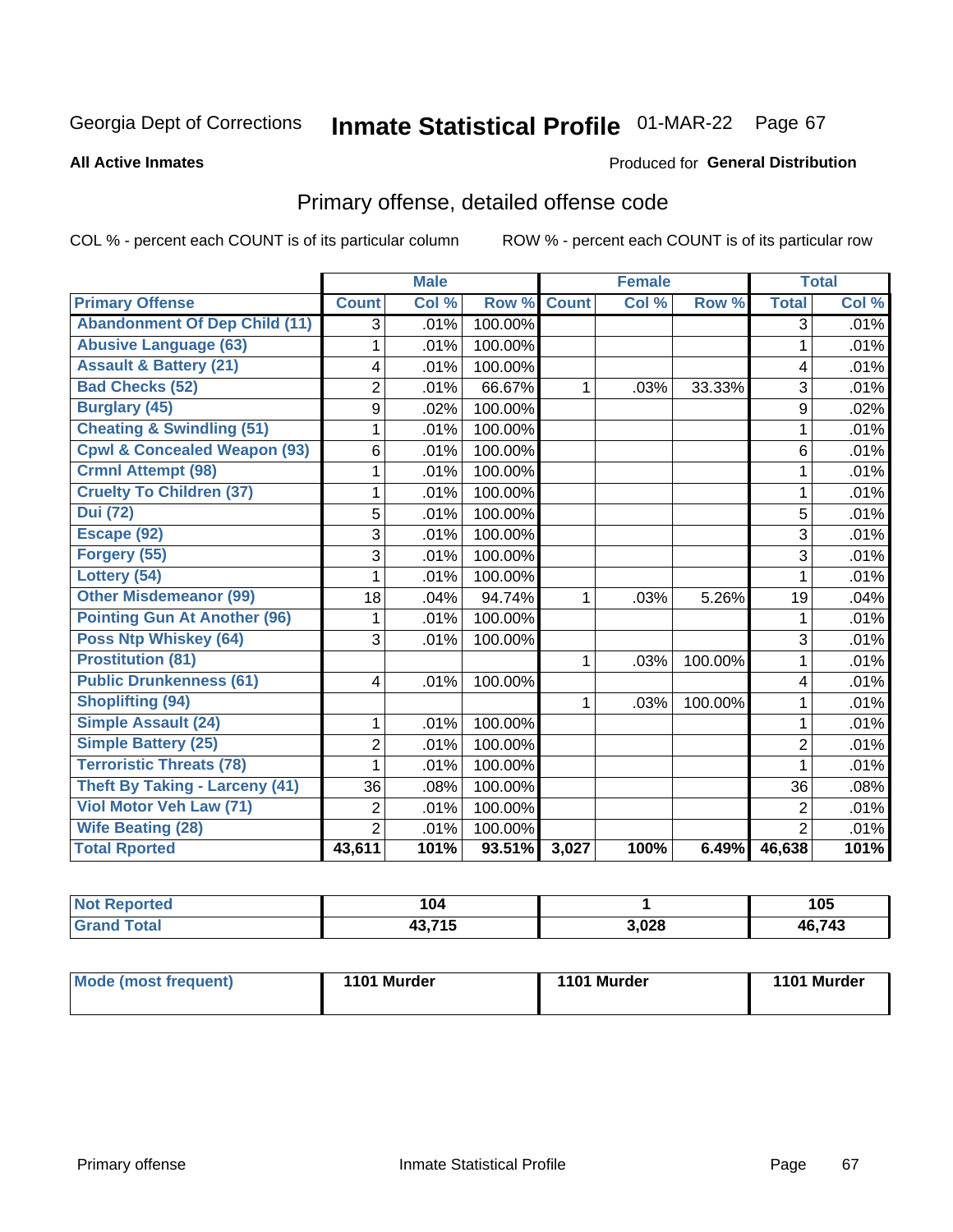# Inmate Statistical Profile 01-MAR-22 Page 68

**Produced for General Distribution** 

#### **All Active Inmates**

## County of conviction of primary offense

COL % - percent each COUNT is of its particular column

|     |                             |              | <b>Male</b> |         |                           | <b>Female</b> |        |              | <b>Total</b> |
|-----|-----------------------------|--------------|-------------|---------|---------------------------|---------------|--------|--------------|--------------|
|     | <b>County of Conviction</b> | <b>Count</b> | Col %       | Row %   | <b>Count</b>              | Col %         | Row %  | <b>Total</b> | Col %        |
| 000 | <b>Unknown</b>              | 184          | .42%        | 93.88%  | $\overline{12}$           | .40%          | 6.12%  | 196          | .42%         |
| 001 | <b>Appling County</b>       | 111          | .25%        | 99.11%  | 1                         | .03%          | .89%   | 112          | .24%         |
| 002 | <b>Atkinson County</b>      | 38           | .09%        | 95.00%  | $\overline{2}$            | .07%          | 5.00%  | 40           | .09%         |
| 003 | <b>Bacon County</b>         | 69           | .16%        | 93.24%  | 5                         | .17%          | 6.76%  | 74           | .16%         |
| 004 | <b>Baker County</b>         | 16           | .04%        | 88.89%  | $\overline{2}$            | .07%          | 11.11% | 18           | .04%         |
| 005 | <b>Baldwin County</b>       | 282          | .65%        | 92.76%  | 22                        | .73%          | 7.24%  | 304          | .65%         |
| 006 | <b>Banks County</b>         | 54           | .12%        | 83.08%  | 11                        | .36%          | 16.92% | 65           | .14%         |
| 007 | <b>Barrow County</b>        | 337          | .77%        | 90.84%  | 34                        | 1.12%         | 9.16%  | 371          | .79%         |
| 008 | <b>Bartow County</b>        | 588          | 1.35%       | 89.91%  | 66                        | 2.18%         | 10.09% | 654          | 1.40%        |
| 009 | <b>Ben Hill County</b>      | 243          | .56%        | 93.82%  | 16                        | .53%          | 6.18%  | 259          | .55%         |
| 010 | <b>Berrien County</b>       | 95           | .22%        | 94.06%  | 6                         | .20%          | 5.94%  | 101          | .22%         |
| 011 | <b>Bibb County</b>          | 943          | 2.16%       | 95.35%  | 46                        | 1.52%         | 4.65%  | 989          | 2.12%        |
| 012 | <b>Bleckley County</b>      | 60           | .14%        | 93.75%  | 4                         | .13%          | 6.25%  | 64           | .14%         |
| 013 | <b>Brantley County</b>      | 85           | .19%        | 91.40%  | 8                         | .26%          | 8.60%  | 93           | .20%         |
| 014 | <b>Brooks County</b>        | 42           | .10%        | 97.67%  | $\mathbf{1}$              | .03%          | 2.33%  | 43           | .09%         |
| 015 | <b>Bryan County</b>         | 44           | .10%        | 93.62%  | 3                         | .10%          | 6.38%  | 47           | .10%         |
| 016 | <b>Bulloch County</b>       | 428          | .98%        | 93.25%  | 31                        | 1.02%         | 6.75%  | 459          | .98%         |
| 017 | <b>Burke County</b>         | 191          | .44%        | 96.95%  | 6                         | .20%          | 3.05%  | 197          | .42%         |
| 018 | <b>Butts County</b>         | 123          | .28%        | 91.11%  | 12                        | .40%          | 8.89%  | 135          | .29%         |
| 019 | <b>Calhoun County</b>       | 24           | .05%        | 88.89%  | $\ensuremath{\mathsf{3}}$ | .10%          | 11.11% | 27           | .06%         |
| 020 | <b>Camden County</b>        | 168          | .38%        | 94.38%  | 10                        | .33%          | 5.62%  | 178          | .38%         |
| 021 | <b>Candler County</b>       | 93           | .21%        | 93.94%  | 6                         | .20%          | 6.06%  | 99           | .21%         |
| 022 | <b>Carroll County</b>       | 563          | 1.29%       | 93.37%  | 40                        | 1.32%         | 6.63%  | 603          | 1.29%        |
| 023 | <b>Catoosa County</b>       | 338          | .77%        | 94.15%  | 21                        | .69%          | 5.85%  | 359          | .77%         |
| 024 | <b>Charlton County</b>      | 54           | .12%        | 90.00%  | 6                         | .20%          | 10.00% | 60           | .13%         |
| 025 | <b>Chatham County</b>       | 1,516        | 3.47%       | 96.62%  | 53                        | 1.75%         | 3.38%  | 1,569        | 3.36%        |
| 026 | <b>Chattahoochee County</b> | 13           | .03%        | 100.00% |                           |               |        | 13           | .03%         |
| 027 | <b>Chattooga County</b>     | 171          | .39%        | 90.00%  | 19                        | .63%          | 10.00% | 190          | .41%         |
| 028 | <b>Cherokee County</b>      | 481          | 1.10%       | 93.04%  | 36                        | 1.19%         | 6.96%  | 517          | 1.11%        |
| 029 | <b>Clarke County</b>        | 456          | 1.04%       | 93.83%  | 30                        | .99%          | 6.17%  | 486          | 1.04%        |
| 030 | <b>Clay County</b>          | 14           | .03%        | 82.35%  | 3                         | .10%          | 17.65% | 17           | .04%         |
| 031 | <b>Clayton County</b>       | 1,102        | 2.52%       | 93.39%  | 78                        | 2.58%         | 6.61%  | 1,180        | 2.52%        |
| 032 | <b>Clinch County</b>        | 39           | .09%        | 95.12%  | $\overline{2}$            | .07%          | 4.88%  | 41           | .09%         |
| 033 | <b>Cobb County</b>          | 2,083        | 4.76%       | 94.04%  | 132                       | 4.36%         | 5.96%  | 2,215        | 4.74%        |
| 034 | <b>Coffee County</b>        | 293          | .67%        | 93.31%  | 21                        | .69%          | 6.69%  | 314          | .67%         |
| 035 | <b>Colquitt County</b>      | 223          | .51%        | 93.31%  | 16                        | .53%          | 6.69%  | 239          | .51%         |
| 036 | <b>Columbia County</b>      | 327          | .75%        | 90.58%  | 34                        | 1.12%         | 9.42%  | 361          | .77%         |
| 037 | <b>Cook County</b>          | 115          | .26%        | 93.50%  | 8                         | .26%          | 6.50%  | 123          | .26%         |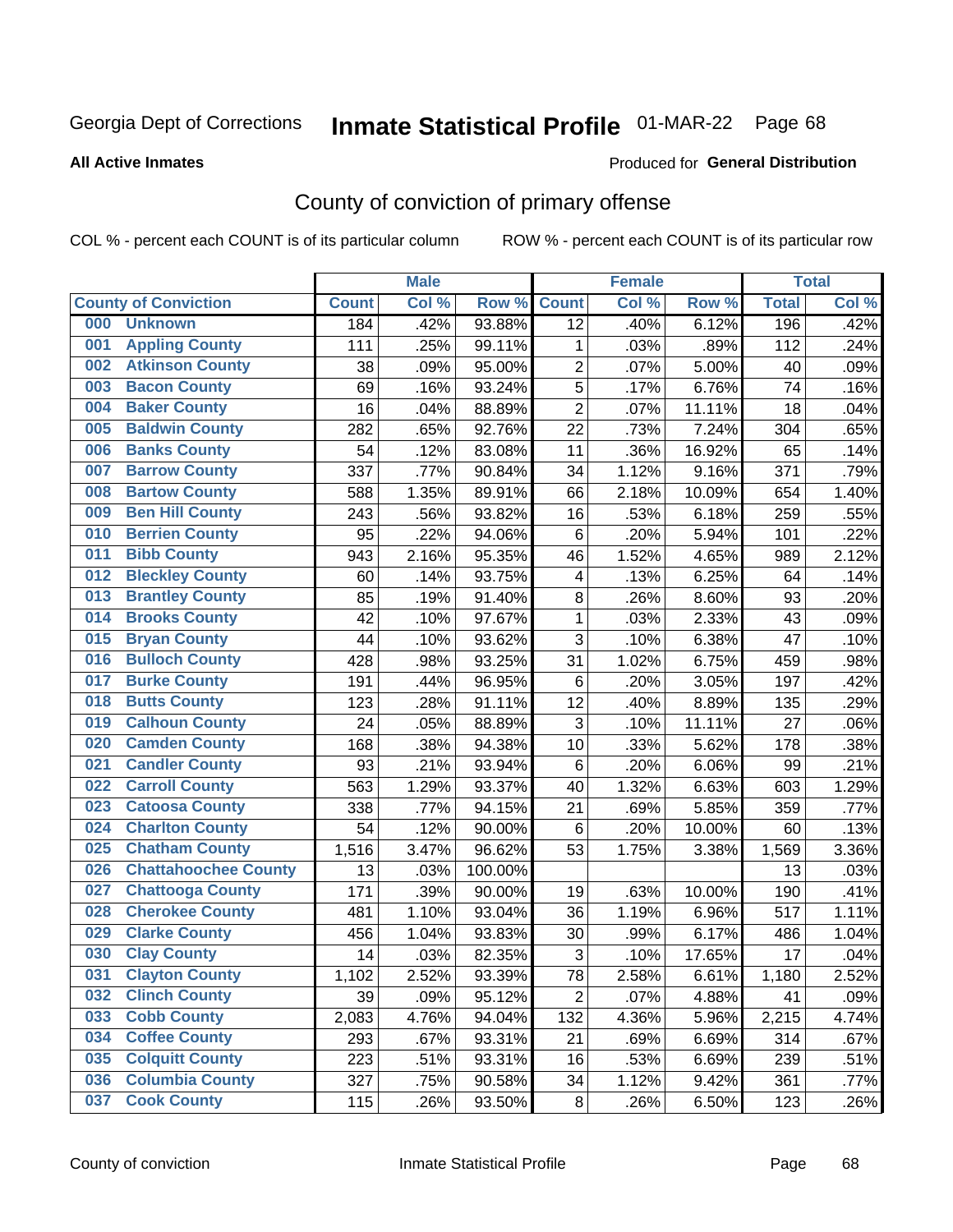## Inmate Statistical Profile 01-MAR-22 Page 69

**Produced for General Distribution** 

#### **All Active Inmates**

## County of conviction of primary offense

COL % - percent each COUNT is of its particular column

|                             |                         |              | <b>Male</b> |         |                | <b>Female</b> |        |              | <b>Total</b> |
|-----------------------------|-------------------------|--------------|-------------|---------|----------------|---------------|--------|--------------|--------------|
| <b>County of Conviction</b> |                         | <b>Count</b> | Col %       | Row %   | <b>Count</b>   | Col %         | Row %  | <b>Total</b> | Col %        |
| 038                         | <b>Coweta County</b>    | 530          | 1.21%       | 94.47%  | 31             | 1.02%         | 5.53%  | 561          | 1.20%        |
| 039                         | <b>Crawford County</b>  | 21           | .05%        | 100.00% |                |               |        | 21           | .04%         |
| 040                         | <b>Crisp County</b>     | 338          | .77%        | 93.37%  | 24             | .79%          | 6.63%  | 362          | .77%         |
| 041                         | <b>Dade County</b>      | 83           | .19%        | 92.22%  | $\overline{7}$ | .23%          | 7.78%  | 90           | .19%         |
| 042                         | <b>Dawson County</b>    | 97           | .22%        | 92.38%  | 8              | .26%          | 7.62%  | 105          | .22%         |
| 043                         | <b>Decatur County</b>   | 224          | .51%        | 94.12%  | 14             | .46%          | 5.88%  | 238          | .51%         |
| 044                         | <b>Dekalb County</b>    | 2,319        | 5.30%       | 95.55%  | 108            | 3.57%         | 4.45%  | 2,427        | 5.19%        |
| 045                         | <b>Dodge County</b>     | 107          | .24%        | 86.99%  | 16             | .53%          | 13.01% | 123          | .26%         |
| 046                         | <b>Dooly County</b>     | 122          | .28%        | 93.13%  | 9              | .30%          | 6.87%  | 131          | .28%         |
| 047                         | <b>Dougherty County</b> | 715          | 1.64%       | 95.33%  | 35             | 1.16%         | 4.67%  | 750          | 1.60%        |
| 048                         | <b>Douglas County</b>   | 882          | 2.02%       | 91.88%  | 78             | 2.58%         | 8.13%  | 960          | 2.05%        |
| 049                         | <b>Early County</b>     | 81           | .19%        | 97.59%  | $\overline{2}$ | .07%          | 2.41%  | 83           | .18%         |
| 050                         | <b>Echols County</b>    | 13           | .03%        | 100.00% |                |               |        | 13           | .03%         |
| 051                         | <b>Effingham County</b> | 212          | .48%        | 90.21%  | 23             | .76%          | 9.79%  | 235          | .50%         |
| 052                         | <b>Elbert County</b>    | 123          | .28%        | 96.09%  | 5              | .17%          | 3.91%  | 128          | .27%         |
| 053                         | <b>Emanuel County</b>   | 160          | .37%        | 93.57%  | 11             | .36%          | 6.43%  | 171          | .37%         |
| 054                         | <b>Evans County</b>     | 75           | .17%        | 96.15%  | $\mathfrak{S}$ | .10%          | 3.85%  | 78           | .17%         |
| 055                         | <b>Fannin County</b>    | 97           | .22%        | 88.18%  | 13             | .43%          | 11.82% | 110          | .24%         |
| 056                         | <b>Fayette County</b>   | 306          | .70%        | 95.33%  | 15             | .50%          | 4.67%  | 321          | .69%         |
| 057                         | <b>Floyd County</b>     | 850          | 1.94%       | 90.43%  | 90             | 2.97%         | 9.57%  | 940          | 2.01%        |
| 058                         | <b>Forsyth County</b>   | 346          | .79%        | 91.05%  | 34             | 1.12%         | 8.95%  | 380          | .81%         |
| 059                         | <b>Franklin County</b>  | 141          | .32%        | 88.13%  | 19             | .63%          | 11.88% | 160          | .34%         |
| 060                         | <b>Fulton County</b>    | 4,167        | 9.53%       | 96.44%  | 154            | 5.09%         | 3.56%  | 4,321        | 9.24%        |
| 061                         | <b>Gilmer County</b>    | 96           | .22%        | 93.20%  | $\overline{7}$ | .23%          | 6.80%  | 103          | .22%         |
| 062                         | <b>Glascock County</b>  | 10           | .02%        | 100.00% |                |               |        | 10           | .02%         |
| 063                         | <b>Glynn County</b>     | 464          | 1.06%       | 95.47%  | 22             | .73%          | 4.53%  | 486          | 1.04%        |
| 064                         | <b>Gordon County</b>    | 348          | .80%        | 91.10%  | 34             | 1.12%         | 8.90%  | 382          | .82%         |
| 065                         | <b>Grady County</b>     | 156          | .36%        | 93.98%  | 10             | .33%          | 6.02%  | 166          | .36%         |
| 066                         | <b>Greene County</b>    | 98           | .22%        | 93.33%  | $\overline{7}$ | .23%          | 6.67%  | 105          | .22%         |
| 067                         | <b>Gwinnett County</b>  | 2,237        | 5.12%       | 94.07%  | 141            | 4.66%         | 5.93%  | 2,378        | 5.09%        |
| 068                         | <b>Habersham County</b> | 103          | .24%        | 88.79%  | 13             | .43%          | 11.21% | 116          | .25%         |
| 069                         | <b>Hall County</b>      | 623          | 1.43%       | 92.43%  | 51             | 1.68%         | 7.57%  | 674          | 1.44%        |
| 070                         | <b>Hancock County</b>   | 42           | .10%        | 95.45%  | $\overline{2}$ | .07%          | 4.55%  | 44           | .09%         |
| 071                         | <b>Haralson County</b>  | 117          | .27%        | 91.41%  | 11             | .36%          | 8.59%  | 128          | .27%         |
| 072                         | <b>Harris County</b>    | 87           | .20%        | 93.55%  | 6              | .20%          | 6.45%  | 93           | .20%         |
| 073                         | <b>Hart County</b>      | 159          | .36%        | 91.38%  | 15             | .50%          | 8.62%  | 174          | .37%         |
| 074                         | <b>Heard County</b>     | 42           | .10%        | 95.45%  | $\overline{2}$ | .07%          | 4.55%  | 44           | .09%         |
| 075                         | <b>Henry County</b>     | 593          | 1.36%       | 93.09%  | 44             | 1.45%         | 6.91%  | 637          | 1.36%        |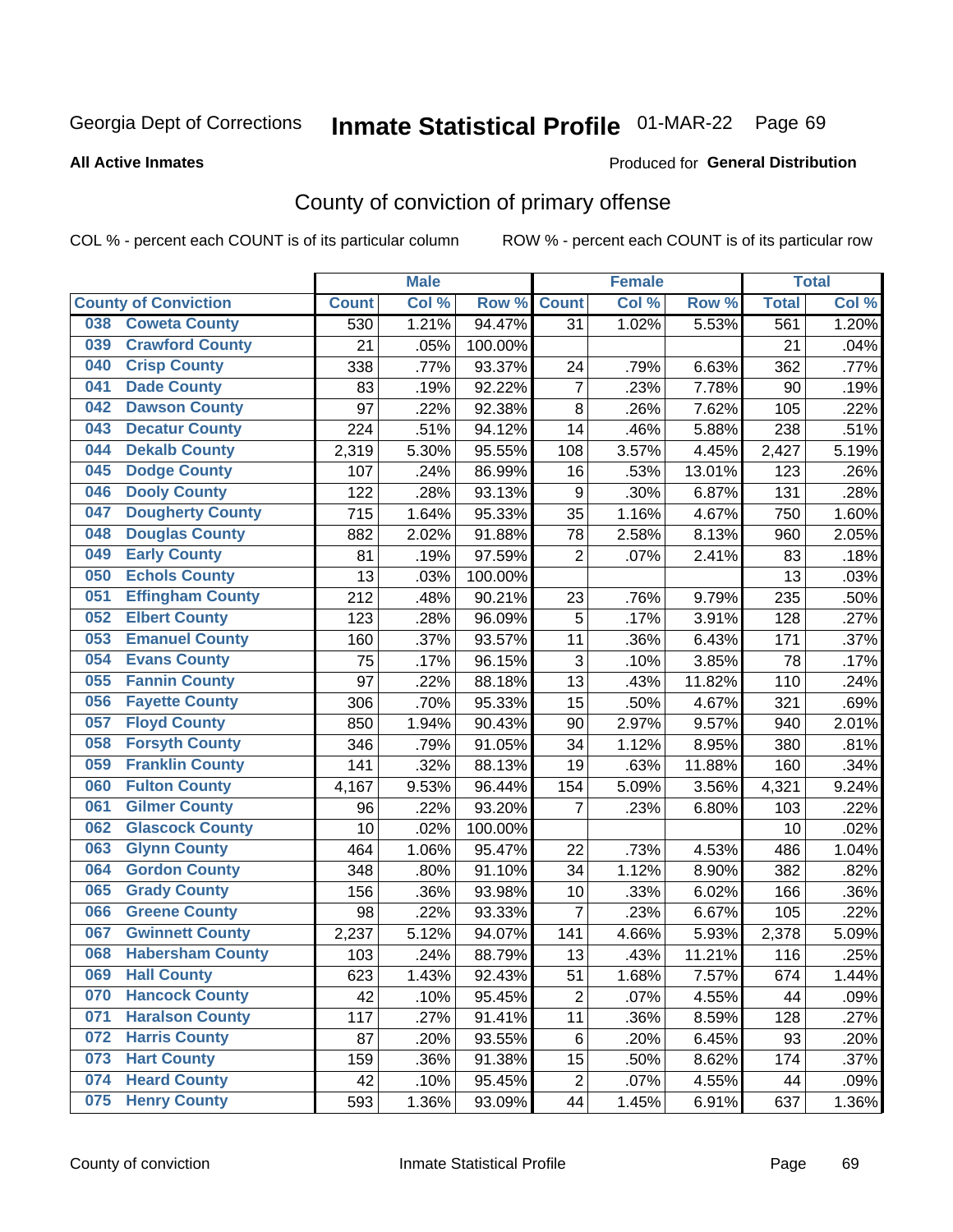# Inmate Statistical Profile 01-MAR-22 Page 70

#### **All Active Inmates**

#### **Produced for General Distribution**

## County of conviction of primary offense

COL % - percent each COUNT is of its particular column

|                                 |              | <b>Male</b> |         |                         | <b>Female</b> |        |                  | <b>Total</b> |
|---------------------------------|--------------|-------------|---------|-------------------------|---------------|--------|------------------|--------------|
| <b>County of Conviction</b>     | <b>Count</b> | Col %       | Row %   | <b>Count</b>            | Col %         | Row %  | <b>Total</b>     | Col %        |
| <b>Houston County</b><br>076    | 693          | 1.59%       | 92.03%  | 60                      | 1.98%         | 7.97%  | $\overline{753}$ | 1.61%        |
| <b>Irwin County</b><br>077      | 58           | .13%        | 98.31%  | 1                       | .03%          | 1.69%  | 59               | .13%         |
| <b>Jackson County</b><br>078    | 238          | .54%        | 91.19%  | 23                      | .76%          | 8.81%  | 261              | .56%         |
| <b>Jasper County</b><br>079     | 51           | .12%        | 96.23%  | $\overline{2}$          | .07%          | 3.77%  | 53               | .11%         |
| <b>Jeff Davis County</b><br>080 | 80           | .18%        | 94.12%  | $\overline{5}$          | .17%          | 5.88%  | 85               | .18%         |
| 081<br><b>Jefferson County</b>  | 135          | .31%        | 92.47%  | 11                      | .36%          | 7.53%  | 146              | .31%         |
| <b>Jenkins County</b><br>082    | 61           | .14%        | 95.31%  | 3                       | .10%          | 4.69%  | 64               | .14%         |
| <b>Johnson County</b><br>083    | 36           | .08%        | 97.30%  | 1                       | .03%          | 2.70%  | 37               | .08%         |
| <b>Jones County</b><br>084      | 162          | .37%        | 88.04%  | 22                      | .73%          | 11.96% | 184              | .39%         |
| <b>Lamar County</b><br>085      | 77           | .18%        | 86.52%  | 12                      | .40%          | 13.48% | 89               | .19%         |
| <b>Lanier County</b><br>086     | 50           | .11%        | 94.34%  | 3                       | .10%          | 5.66%  | 53               | .11%         |
| <b>Laurens County</b><br>087    | 244          | .56%        | 91.39%  | 23                      | .76%          | 8.61%  | 267              | .57%         |
| <b>Lee County</b><br>088        | 66           | .15%        | 91.67%  | 6                       | .20%          | 8.33%  | 72               | .15%         |
| <b>Liberty County</b><br>089    | 190          | .43%        | 92.68%  | 15                      | .50%          | 7.32%  | 205              | .44%         |
| <b>Lincoln County</b><br>090    | 35           | .08%        | 89.74%  | $\overline{\mathbf{4}}$ | .13%          | 10.26% | 39               | .08%         |
| <b>Long County</b><br>091       | 67           | .15%        | 94.37%  | 4                       | .13%          | 5.63%  | 71               | .15%         |
| <b>Lowndes County</b><br>092    | 427          | .98%        | 95.53%  | 20                      | .66%          | 4.47%  | 447              | .96%         |
| <b>Lumpkin County</b><br>093    | 70           | .16%        | 92.11%  | 6                       | .20%          | 7.89%  | 76               | .16%         |
| <b>Macon County</b><br>094      | 42           | .10%        | 91.30%  | 4                       | .13%          | 8.70%  | 46               | .10%         |
| <b>Madison County</b><br>095    | 143          | .33%        | 90.51%  | 15                      | .50%          | 9.49%  | 158              | .34%         |
| <b>Marion County</b><br>096     | 23           | .05%        | 95.83%  | 1                       | .03%          | 4.17%  | 24               | .05%         |
| <b>Mcduffie County</b><br>097   | 159          | .36%        | 93.53%  | 11                      | .36%          | 6.47%  | 170              | .36%         |
| <b>Mcintosh County</b><br>098   | 55           | .13%        | 93.22%  | 4                       | .13%          | 6.78%  | 59               | .13%         |
| <b>Meriwether County</b><br>099 | 151          | .35%        | 92.64%  | 12                      | .40%          | 7.36%  | 163              | .35%         |
| <b>Miller County</b><br>100     | 28           | .06%        | 100.00% |                         |               |        | 28               | .06%         |
| <b>Mitchell County</b><br>101   | 138          | .32%        | 93.24%  | 10                      | .33%          | 6.76%  | 148              | .32%         |
| <b>Monroe County</b><br>102     | 160          | .37%        | 90.40%  | 17                      | .56%          | 9.60%  | 177              | .38%         |
| <b>Montgomery County</b><br>103 | 23           | .05%        | 95.83%  | 1                       | .03%          | 4.17%  | 24               | .05%         |
| <b>Morgan County</b><br>104     | 147          | .34%        | 91.88%  | 13                      | .43%          | 8.13%  | 160              | .34%         |
| <b>Murray County</b><br>105     | 234          | .54%        | 89.66%  | 27                      | .89%          | 10.34% | 261              | .56%         |
| <b>Muscogee County</b><br>106   | 952          | 2.18%       | 94.82%  | 52                      | 1.72%         | 5.18%  | 1,004            | 2.15%        |
| 107<br><b>Newton County</b>     | 639          | 1.46%       | 91.81%  | 57                      | 1.88%         | 8.19%  | 696              | 1.49%        |
| <b>Oconee County</b><br>108     | 46           | .11%        | 100.00% |                         |               |        | 46               | .10%         |
| 109<br><b>Oglethorpe County</b> | 60           | .14%        | 98.36%  | 1                       | .03%          | 1.64%  | 61               | .13%         |
| <b>Paulding County</b><br>110   | 227          | .52%        | 93.80%  | 15                      | .50%          | 6.20%  | 242              | .52%         |
| <b>Peach County</b><br>111      | 59           | .13%        | 95.16%  | 3                       | .10%          | 4.84%  | 62               | .13%         |
| <b>Pickens County</b><br>112    | 100          | .23%        | 90.09%  | 11                      | .36%          | 9.91%  | 111              | .24%         |
| <b>Pierce County</b><br>113     | 103          | .24%        | 92.79%  | 8                       | .26%          | 7.21%  | 111              | .24%         |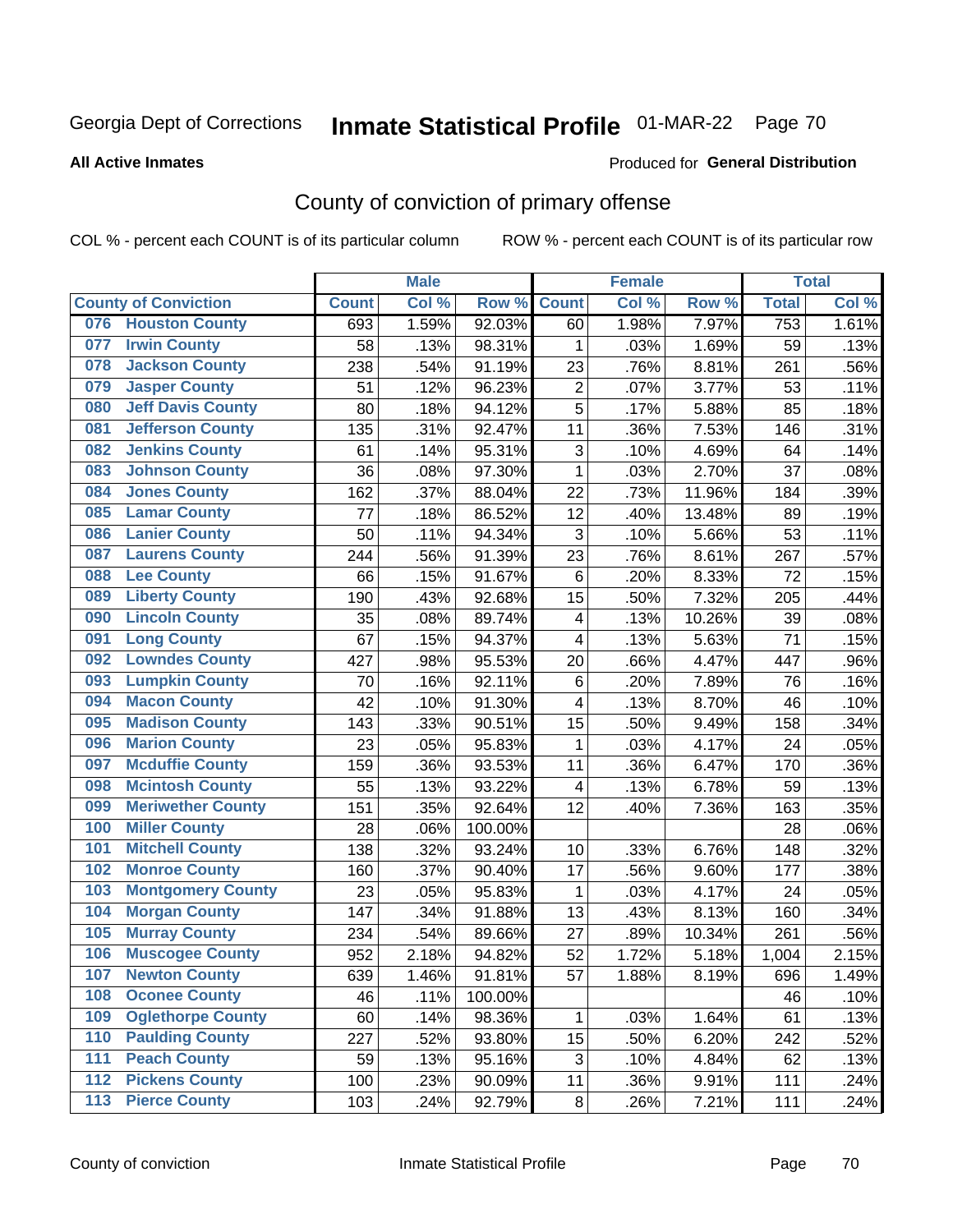# Inmate Statistical Profile 01-MAR-22 Page 71

**All Active Inmates** 

#### Produced for General Distribution

## County of conviction of primary offense

COL % - percent each COUNT is of its particular column

|                                          |              | <b>Male</b> |         |                         | <b>Female</b> |        |                  | <b>Total</b> |
|------------------------------------------|--------------|-------------|---------|-------------------------|---------------|--------|------------------|--------------|
| <b>County of Conviction</b>              | <b>Count</b> | Col %       | Row %   | <b>Count</b>            | Col %         | Row %  | <b>Total</b>     | Col %        |
| <b>Pike County</b><br>114                | 47           | .11%        | 92.16%  | $\overline{4}$          | .13%          | 7.84%  | $\overline{51}$  | .11%         |
| <b>Polk County</b><br>$\overline{115}$   | 189          | .43%        | 90.00%  | 21                      | .69%          | 10.00% | 210              | .45%         |
| <b>Pulaski County</b><br>116             | 29           | .07%        | 82.86%  | 6                       | .20%          | 17.14% | 35               | .07%         |
| <b>Putnam County</b><br>117              | 154          | .35%        | 92.77%  | 12                      | .40%          | 7.23%  | 166              | .36%         |
| <b>Quitman County</b><br>118             | 10           | .02%        | 100.00% |                         |               |        | 10               | .02%         |
| <b>Rabun County</b><br>119               | 57           | .13%        | 85.07%  | 10                      | .33%          | 14.93% | 67               | .14%         |
| <b>Randolph County</b><br>120            | 46           | .11%        | 97.87%  | 1                       | .03%          | 2.13%  | 47               | .10%         |
| <b>Richmond County</b><br>121            | 1,549        | 3.54%       | 94.91%  | 83                      | 2.74%         | 5.09%  | 1,632            | 3.49%        |
| <b>Rockdale County</b><br>122            | 413          | .94%        | 93.65%  | 28                      | .92%          | 6.35%  | 441              | .94%         |
| <b>Schley County</b><br>123              | 18           | .04%        | 100.00% |                         |               |        | 18               | .04%         |
| <b>Screven County</b><br>124             | 98           | .22%        | 95.15%  | $\mathbf 5$             | .17%          | 4.85%  | 103              | .22%         |
| <b>Seminole County</b><br>125            | 62           | .14%        | 88.57%  | 8                       | .26%          | 11.43% | 70               | .15%         |
| <b>Spalding County</b><br>126            | 419          | .96%        | 91.68%  | 38                      | 1.25%         | 8.32%  | 457              | .98%         |
| <b>Stephens County</b><br>127            | 111          | .25%        | 95.69%  | 5                       | .17%          | 4.31%  | 116              | .25%         |
| <b>Stewart County</b><br>128             | 17           | .04%        | 85.00%  | 3                       | .10%          | 15.00% | 20               | .04%         |
| <b>Sumter County</b><br>129              | 188          | .43%        | 96.41%  | $\overline{7}$          | .23%          | 3.59%  | 195              | .42%         |
| <b>Talbot County</b><br>130              | 22           | .05%        | 95.65%  | 1                       | .03%          | 4.35%  | 23               | .05%         |
| <b>Taliaferro County</b><br>131          | 16           | .04%        | 100.00% |                         |               |        | 16               | .03%         |
| <b>Tattnall County</b><br>132            | 151          | .35%        | 89.35%  | 18                      | .59%          | 10.65% | 169              | .36%         |
| <b>Taylor County</b><br>133              | 42           | .10%        | 93.33%  | 3                       | .10%          | 6.67%  | 45               | .10%         |
| <b>Telfair County</b><br>134             | 95           | .22%        | 93.14%  | $\overline{7}$          | .23%          | 6.86%  | $10\overline{2}$ | .22%         |
| <b>Terrell County</b><br>135             | 71           | .16%        | 97.26%  | $\boldsymbol{2}$        | .07%          | 2.74%  | 73               | .16%         |
| <b>Thomas County</b><br>136              | 201          | .46%        | 96.63%  | $\overline{7}$          | .23%          | 3.37%  | 208              | .44%         |
| <b>Tift County</b><br>137                | 306          | .70%        | 96.84%  | 10                      | .33%          | 3.16%  | 316              | .68%         |
| <b>Toombs County</b><br>138              | 279          | .64%        | 91.78%  | 25                      | .83%          | 8.22%  | 304              | .65%         |
| <b>Towns County</b><br>139               | 47           | .11%        | 81.03%  | 11                      | .36%          | 18.97% | 58               | .12%         |
| <b>Treutlen County</b><br>140            | 62           | .14%        | 100.00% |                         |               |        | 62               | .13%         |
| <b>Troup County</b><br>141               | 542          | 1.24%       | 93.45%  | 38                      | 1.25%         | 6.55%  | 580              | 1.24%        |
| <b>Turner County</b><br>142              | 54           | .12%        | 93.10%  | $\overline{\mathbf{4}}$ | .13%          | 6.90%  | 58               | .12%         |
| <b>Twiggs County</b><br>$\overline{143}$ | 34           | .08%        | 89.47%  | $\overline{\mathbf{4}}$ | .13%          | 10.53% | 38               | .08%         |
| <b>Union County</b><br>144               | 87           | .20%        | 82.86%  | 18                      | .59%          | 17.14% | 105              | .22%         |
| 145<br><b>Upson County</b>               | 171          | .39%        | 96.07%  | $\overline{7}$          | .23%          | 3.93%  | 178              | .38%         |
| <b>Walker County</b><br>146              | 396          | .91%        | 90.83%  | 40                      | 1.32%         | 9.17%  | 436              | .93%         |
| <b>Walton County</b><br>147              | 599          | 1.37%       | 90.62%  | 62                      | 2.05%         | 9.38%  | 661              | 1.41%        |
| <b>Ware County</b><br>148                | 229          | .52%        | 92.34%  | 19                      | .63%          | 7.66%  | 248              | .53%         |
| <b>Warren County</b><br>149              | 26           | .06%        | 89.66%  | 3                       | .10%          | 10.34% | 29               | .06%         |
| <b>Washington County</b><br>150          | 171          | .39%        | 90.96%  | 17                      | .56%          | 9.04%  | 188              | .40%         |
| <b>Wayne County</b><br>151               | 182          | .42%        | 89.22%  | 22                      | .73%          | 10.78% | 204              | .44%         |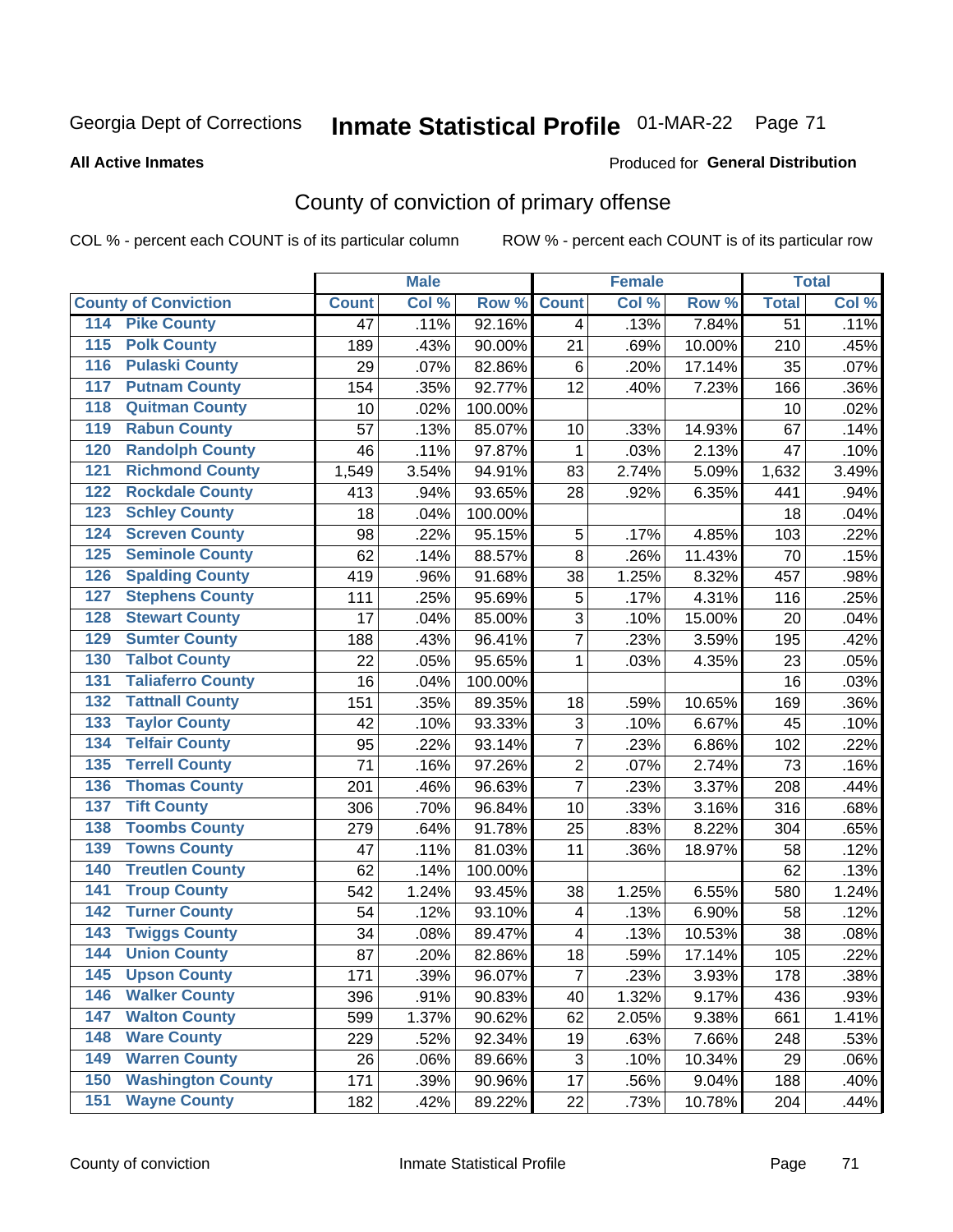# Inmate Statistical Profile 01-MAR-22 Page 72

**All Active Inmates** 

#### **Produced for General Distribution**

## County of conviction of primary offense

COL % - percent each COUNT is of its particular column

|                                |              | <b>Male</b> |             |       | <b>Female</b> |        |              | <b>Total</b> |
|--------------------------------|--------------|-------------|-------------|-------|---------------|--------|--------------|--------------|
| <b>County of Conviction</b>    | <b>Count</b> | Col %       | Row % Count |       | Col %         | Row %  | <b>Total</b> | Col %        |
| <b>Webster County</b><br>152   | 5            | .01%        | 71.43%      | 2     | $.07\%$       | 28.57% |              | .01%         |
| <b>Wheeler County</b><br>153   | 17           | $.04\%$     | 85.00%      | 3     | .10%          | 15.00% | 20           | .04%         |
| <b>White County</b><br>154     | 77           | .18%        | 93.90%      | 5     | .17%          | 6.10%  | 82           | .18%         |
| <b>Whitfield County</b><br>155 | 733          | 1.68%       | 88.42%      | 96    | 3.17%         | 11.58% | 829          | 1.77%        |
| <b>Wilcox County</b><br>156    | 50           | $.11\%$     | 90.91%      | 5     | .17%          | 9.09%  | 55           | .12%         |
| <b>Wilkes County</b><br>157    | 61           | .14%        | 96.83%      | 2     | $.07\%$       | 3.17%  | 63           | .13%         |
| <b>Wilkinson County</b><br>158 | 41           | .09%        | 97.62%      |       | .03%          | 2.38%  | 42           | .09%         |
| <b>Worth County</b><br>159     | 122          | .28%        | 91.04%      | 12    | .40%          | 8.96%  | 134          | .29%         |
| <b>Total Rported</b>           | 43,715       | 100%        | 93.52%      | 3,028 | 100%          | 6.48%  | 46,743       | 100%         |

| <b>Not Reported</b> |        |       |        |
|---------------------|--------|-------|--------|
| <b>Grand Total</b>  | 43,715 | 3,028 | 46,743 |

| <b>Mode (most frequent)</b> | <b>Fulton County</b> | <b>Fulton County</b> | <b>Fulton County</b> |
|-----------------------------|----------------------|----------------------|----------------------|
|                             |                      |                      |                      |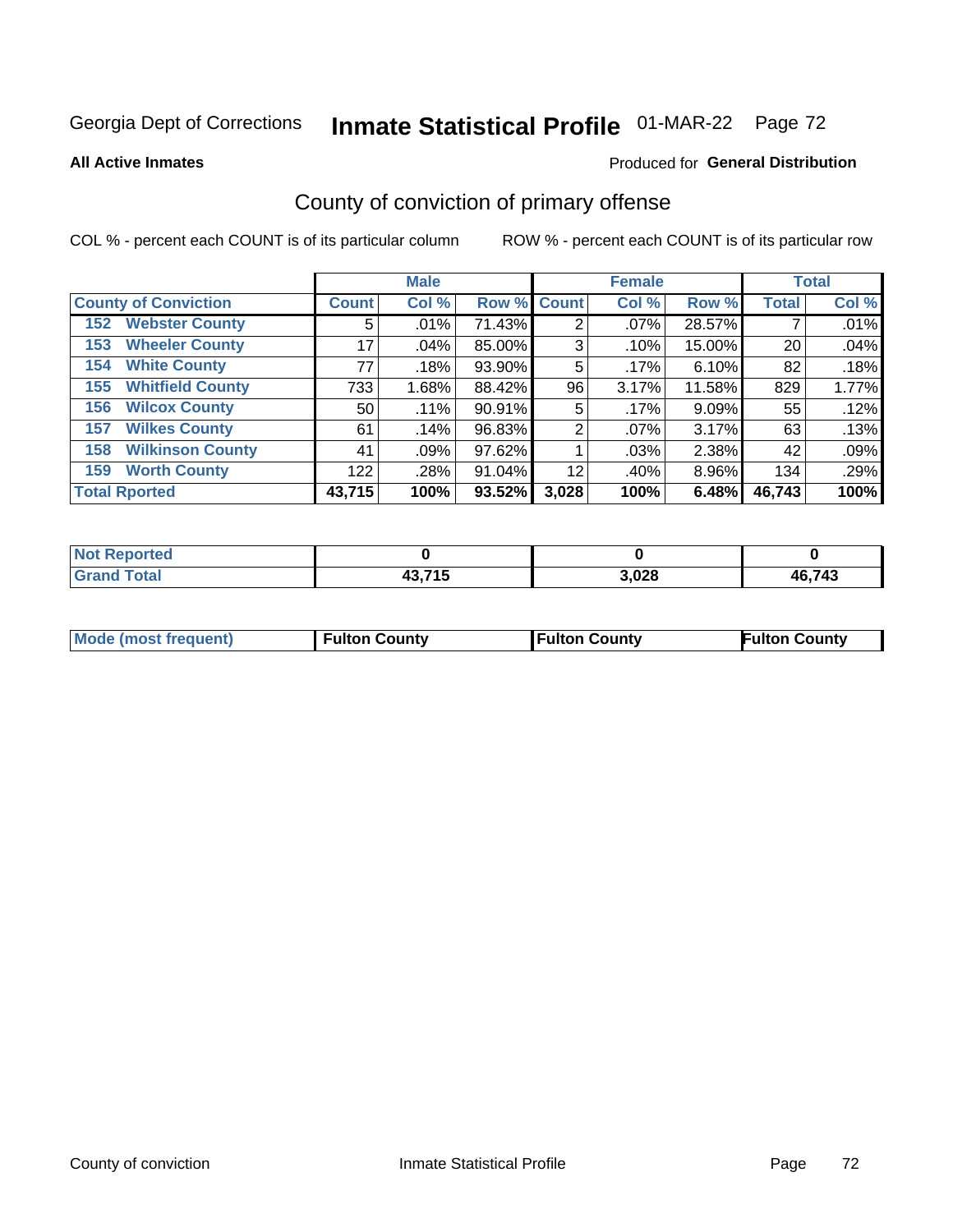### **Georgia Dept of Corrections All Active Inmates**

# Inmate Statistical Profile 01-MAR-22 Page 73

Produced for General Distribution

## Circuit of conviction of primary offense

COL % - percent each COUNT is of its particular column ROW % - percent each COUNT is of its particular row

|                         |                                 | <b>Male</b>      |       |        | <b>Female</b> |       |        | <b>Total</b> |       |
|-------------------------|---------------------------------|------------------|-------|--------|---------------|-------|--------|--------------|-------|
|                         | <b>Circuit of Conviction</b>    | <b>Count</b>     | Col % | Row %  | <b>Count</b>  | Col % | Row %  | <b>Total</b> | Col % |
| 1                       | <b>Alapaha Circuit</b>          | $\overline{337}$ | .77%  | 94.13% | 21            | .70%  | 5.87%  | 358          | .77%  |
| $\overline{2}$          | <b>Alcovy Circuit</b>           | 1,238            | 2.84% | 91.23% | 119           | 3.95% | 8.77%  | 1,357        | 2.92% |
| $\overline{\mathbf{3}}$ | <b>Atlanta Circuit</b>          | 4,167            | 9.57% | 96.44% | 154           | 5.11% | 3.56%  | 4,321        | 9.28% |
| 4                       | <b>Atlantic Circuit</b>         | 582              | 1.34% | 92.53% | 47            | 1.56% | 7.47%  | 629          | 1.35% |
| $\overline{5}$          | <b>Augusta Circuit</b>          | 2,067            | 4.75% | 94.38% | 123           | 4.08% | 5.62%  | 2,190        | 4.70% |
| $\overline{\bf{6}}$     | <b>Blue Ridge Circuit</b>       | 481              | 1.10% | 93.04% | 36            | 1.19% | 6.96%  | 517          | 1.11% |
| 7                       | <b>Brunswick Circuit</b>        | 1,005            | 2.31% | 94.37% | 60            | 1.99% | 5.63%  | 1,065        | 2.29% |
| $\overline{\mathbf{8}}$ | <b>Chattahoochee Circuit</b>    | 1,139            | 2.62% | 94.76% | 63            | 2.09% | 5.24%  | 1,202        | 2.58% |
| $\overline{9}$          | <b>Cherokee Circuit</b>         | 936              | 2.15% | 90.35% | 100           | 3.32% | 9.65%  | 1,036        | 2.23% |
| 10                      | <b>Clayton Circuit</b>          | 1,102            | 2.53% | 93.39% | 78            | 2.59% | 6.61%  | 1,180        | 2.54% |
| $\overline{11}$         | <b>Cobb Circuit</b>             | 2,083            | 4.79% | 94.04% | 132           | 4.38% | 5.96%  | 2,215        | 4.76% |
| $\overline{12}$         | <b>Conasauga Circuit</b>        | 967              | 2.22% | 88.72% | 123           | 4.08% | 11.28% | 1,090        | 2.34% |
| 13                      | <b>Cordele Circuit</b>          | 753              | 1.73% | 93.31% | 54            | 1.79% | 6.69%  | 807          | 1.73% |
| $\overline{14}$         | <b>Coweta Circuit</b>           | 1,828            | 4.20% | 93.70% | 123           | 4.08% | 6.30%  | 1,951        | 4.19% |
| 15                      | <b>Dougherty Circuit</b>        | 715              | 1.64% | 95.33% | 35            | 1.16% | 4.67%  | 750          | 1.61% |
| 16                      | <b>Dublin Circuit</b>           | 376              | .86%  | 93.07% | 28            | .93%  | 6.93%  | 404          | .87%  |
| 17                      | <b>Eastern Circuit</b>          | 1,516            | 3.48% | 96.62% | 53            | 1.76% | 3.38%  | 1,569        | 3.37% |
| $\overline{18}$         | <b>Flint Circuit</b>            | 593              | 1.36% | 93.09% | 44            | 1.46% | 6.91%  | 637          | 1.37% |
| 19                      | <b>Griffin Circuit</b>          | 943              | 2.17% | 93.64% | 64            | 2.12% | 6.36%  | 1,007        | 2.16% |
| $\overline{20}$         | <b>Gwinnett Circuit</b>         | 2,237            | 5.14% | 94.07% | 141           | 4.68% | 5.93%  | 2,378        | 5.11% |
| $\overline{21}$         | <b>Houston Circuit</b>          | 693              | 1.59% | 92.03% | 60            | 1.99% | 7.97%  | 753          | 1.62% |
| $\overline{22}$         | <b>Lookout Mountain Circuit</b> | 988              | 2.27% | 91.91% | 87            | 2.88% | 8.09%  | 1,075        | 2.31% |
| 23                      | <b>Macon Circuit</b>            | 1,023            | 2.35% | 95.43% | 49            | 1.62% | 4.57%  | 1,072        | 2.30% |
| $\overline{24}$         | <b>Middle Circuit</b>           | 838              | 1.93% | 92.29% | 70            | 2.32% | 7.71%  | 908          | 1.95% |
| $\overline{25}$         | <b>Mountain Circuit</b>         | 271              | .62%  | 90.64% | 28            | .93%  | 9.36%  | 299          | .64%  |
| 26                      | <b>Northeastern Circuit</b>     | 720              | 1.65% | 92.43% | 59            | 1.96% | 7.57%  | 779          | 1.67% |
| $\overline{27}$         | <b>Northern Circuit</b>         | 626              | 1.44% | 91.92% | 55            | 1.82% | 8.08%  | 681          | 1.46% |
| 28                      | <b>Ocmulgee Circuit</b>         | 977              | 2.24% | 92.34% | 81            | 2.69% | 7.66%  | 1,058        | 2.27% |
| 29                      | <b>Oconee Circuit</b>           | 331              | .76%  | 89.95% | 37            | 1.23% | 10.05% | 368          | .79%  |
| 30                      | <b>Ogeechee Circuit</b>         | 799              | 1.84% | 92.80% | 62            | 2.06% | 7.20%  | 861          | 1.85% |
| $\overline{31}$         | <b>Pataula Circuit</b>          | 312              | .72%  | 95.12% | 16            | .53%  | 4.88%  | 328          | .70%  |
| 32                      | <b>Piedmont Circuit</b>         | 629              | 1.44% | 90.24% | 68            | 2.25% | 9.76%  | 697          | 1.50% |
| 33                      | <b>Rome Circuit</b>             | 850              | 1.95% | 90.43% | 90            | 2.98% | 9.57%  | 940          | 2.02% |
| 34                      | <b>South Georgia Circuit</b>    | 558              | 1.28% | 93.47% | 39            | 1.29% | 6.53%  | 597          | 1.28% |
| 35                      | <b>Southern Circuit</b>         | 906              | 2.08% | 95.37% | 44            | 1.46% | 4.63%  | 950          | 2.04% |
| 36                      | <b>Southwestern Circuit</b>     | 336              | .77%  | 93.85% | 22            | .73%  | 6.15%  | 358          | .77%  |
| 37                      | <b>Stone Mountain Circuit</b>   | 2,319            | 5.33% | 95.55% | 108           | 3.58% | 4.45%  | 2,427        | 5.21% |
| 38                      | <b>Tallapoosa Circuit</b>       | 306              | .70%  | 90.53% | 32            | 1.06% | 9.47%  | 338          | .73%  |
| 39                      | <b>Tifton Circuit</b>           | 540              | 1.24% | 95.24% | 27            | .90%  | 4.76%  | 567          | 1.22% |
| 40                      | <b>Toombs Circuit</b>           | 307              | .71%  | 93.88% | 20            | .66%  | 6.12%  | 327          | .70%  |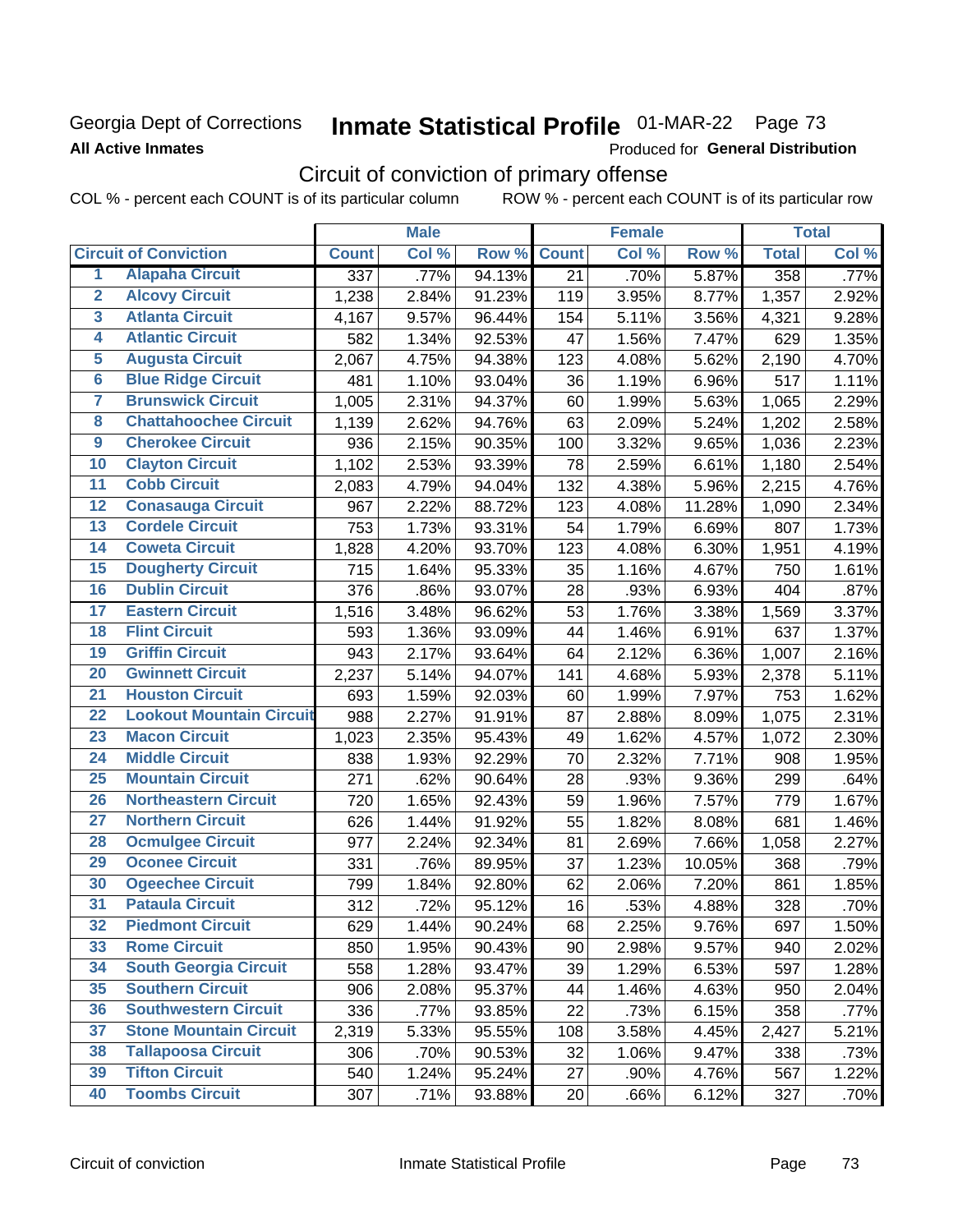### Georgia Dept of Corrections **All Active Inmates**

# Inmate Statistical Profile 01-MAR-22 Page 74

Produced for General Distribution

## Circuit of conviction of primary offense

|                                        | <b>Male</b>  |         |        | <b>Female</b> |       | <b>Total</b> |        |       |
|----------------------------------------|--------------|---------|--------|---------------|-------|--------------|--------|-------|
| <b>Circuit of Conviction</b>           | <b>Count</b> | Col %   | Row %  | <b>Count</b>  | Col % | Row %        | Total  | Col % |
| <b>Waycross Circuit</b><br>41          | 833          | 1.91%   | 92.56% | 67            | 2.22% | 7.44%        | 900    | 1.93% |
| <b>Western Circuit</b><br>42           | 502          | 1.15%   | 94.36% | 30            | .99%  | 5.64%        | 532    | 1.14% |
| <b>Rockdale Circuit</b><br>43          | 413          | .95%    | 93.65% | 28            | .93%  | 6.35%        | 441    | .95%  |
| <b>Douglas Circuit</b><br>44           | 882          | 2.03%   | 91.88% | 78            | 2.59% | 8.13%        | 960    | 2.06% |
| <b>Appalachian Circuit</b><br>45       | 293          | $.67\%$ | 90.43% | 31            | 1.03% | 9.57%        | 324    | .70%  |
| <b>Enotah Circuit</b><br>46            | 281          | .65%    | 87.54% | 40            | 1.33% | 12.46%       | 321    | .69%  |
| <b>Bell-Forsyth J.C.</b><br>47         | 346          | .79%    | 91.05% | 34            | 1.13% | 8.95%        | 380    | .82%  |
| <b>Towaliga Judicial Circuit</b><br>48 | 360          | .83%    | 89.78% | 41            | 1.36% | 10.22%       | 401    | .86%  |
| <b>Paulding Circuit</b><br>49          | 227          | .52%    | 93.80% | 15            | .50%  | 6.20%        | 242    | .52%  |
| <b>Total Rported</b>                   | 43,531       | 100%    | 93.52% | 3,016         | 100%  | 6.48%        | 46,547 | 100%  |
| <b>Not Reported</b>                    |              | 184     |        |               | 12    |              |        | 196   |
| <b>Crond Total</b>                     |              | 12.715  |        |               | פרח כ |              |        | ACZA2 |

| TOTANU TULAT                | 90.I IJ | J.VŁU   | 70.17J  |
|-----------------------------|---------|---------|---------|
|                             |         |         |         |
| <b>Mode (most frequent)</b> | Atlanta | Atlanta | Atlanta |
|                             |         |         |         |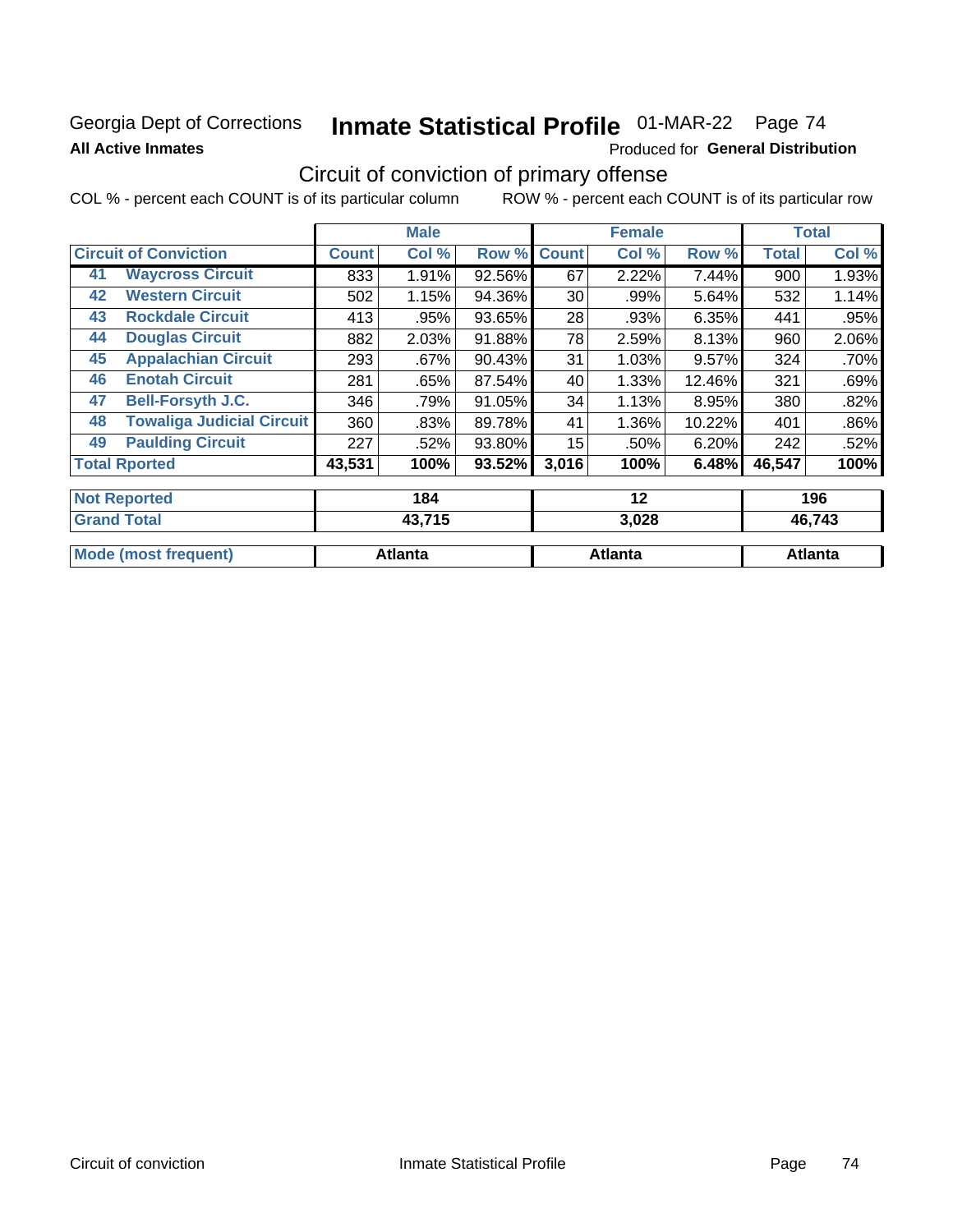#### **All Active Inmates**

### Produced for **General Distribution**

## Years served (jail + prison) in this incarceration

|                       |              | <b>Male</b> |        |                  | <b>Female</b> |                  |              | <b>Total</b> |
|-----------------------|--------------|-------------|--------|------------------|---------------|------------------|--------------|--------------|
| <b>Years Served</b>   | <b>Count</b> | Col %       | Row %  | <b>Count</b>     | Col %         | Row <sub>%</sub> | <b>Total</b> | Col%         |
| Less than one year    | 7,865        | 18.00%      | 91.53% | 728              | 24.04%        | 8.47%            | 8,593        | 18.39%       |
| 1 to 1.99 years       | 3,172        | 7.26%       | 92.34% | 263              | 8.69%         | 7.66%            | 3,435        | 7.35%        |
| 2 to 2.99 years       | 4,838        | 11.07%      | 91.51% | 449              | 14.83%        | 8.49%            | 5,287        | 11.32%       |
| 3 to 3.99 years       | 3,804        | 8.71%       | 91.82% | 339              | 11.20%        | 8.18%            | 4,143        | 8.87%        |
| 4 to 4.99 years       | 3,332        | 7.63%       | 92.56% | 268              | 8.85%         | 7.44%            | 3,600        | 7.70%        |
| 5 to 5.99 years       | 2,533        | 5.80%       | 94.30% | 153              | 5.05%         | 5.70%            | 2,686        | 5.75%        |
| 6 to 6.99 years       | 2,169        | 4.96%       | 94.10% | 136              | 4.49%         | 5.90%            | 2,305        | 4.93%        |
| 7 to 7.99 years       | 1,881        | 4.30%       | 94.38% | 112              | 3.70%         | 5.62%            | 1,993        | 4.27%        |
| 8 to 8.99 years       | 1,653        | 3.78%       | 94.84% | 90               | 2.97%         | 5.16%            | 1,743        | 3.73%        |
| 9 to 9.99 years       | 1,344        | 3.08%       | 94.45% | 79               | 2.61%         | 5.55%            | 1,423        | 3.05%        |
| 10 to 10.99 years     | 1,204        | 2.76%       | 96.09% | 49               | 1.62%         | 3.91%            | 1,253        | 2.68%        |
| 11 to 11.99 years     | 989          | 2.26%       | 95.19% | 50               | 1.65%         | 4.81%            | 1,039        | 2.22%        |
| 12 to 12.99 years     | 840          | 1.92%       | 95.67% | 38               | 1.25%         | 4.33%            | 878          | 1.88%        |
| 13 to 13.99 years     | 739          | 1.69%       | 96.35% | 28               | 0.92%         | 3.65%            | 767          | 1.64%        |
| 14 to 14.99 years     | 820          | 1.88%       | 96.13% | 33               | 1.09%         | 3.87%            | 853          | 1.83%        |
| 15 to 15.99 years     | 580          | 1.33%       | 96.35% | 22               | 0.73%         | 3.65%            | 602          | 1.29%        |
| 16 to 16.99 years     | 541          | 1.24%       | 94.91% | 29               | 0.96%         | 5.09%            | 570          | 1.22%        |
| 17 to 17.99 years     | 431          | 0.99%       | 96.21% | 17               | 0.56%         | 3.79%            | 448          | 0.96%        |
| 18 to 18.99 years     | 460          | 1.05%       | 95.83% | 20               | 0.66%         | 4.17%            | 480          | 1.03%        |
| 19 to 19.99 years     | 433          | 0.99%       | 94.54% | 25               | 0.83%         | 5.46%            | 458          | 0.98%        |
| 20 to 20.99 years     | 352          | 0.81%       | 98.05% | 7                | 0.23%         | 1.95%            | 359          | 0.77%        |
| 21 to 21.99 years     | 323          | 0.74%       | 97.29% | $\boldsymbol{9}$ | 0.30%         | 2.71%            | 332          | 0.71%        |
| 22 to 22.99 years     | 311          | 0.71%       | 94.82% | 17               | 0.56%         | 5.18%            | 328          | 0.70%        |
| 23 to 23.99 years     | 289          | 0.66%       | 95.07% | 15               | 0.50%         | 4.93%            | 304          | 0.65%        |
| 24 to 24.99 years     | 324          | 0.74%       | 97.01% | 10               | 0.33%         | 2.99%            | 334          | 0.71%        |
| 25 to 25.99 years     | 307          | 0.70%       | 97.15% | 9                | 0.30%         | 2.85%            | 316          | 0.68%        |
| 26 to 26.99 years     | 272          | 0.62%       | 98.19% | $\overline{5}$   | 0.17%         | 1.81%            | 277          | 0.59%        |
| 27 to 27.99 years     | 251          | 0.57%       | 98.43% | 4                | 0.13%         | 1.57%            | 255          | 0.55%        |
| 28 to 28.99 years     | 203          | 0.46%       | 96.67% | 7                | 0.23%         | 3.33%            | 210          | 0.45%        |
| 29 to 29.99 years     | 159          | 0.36%       | 98.76% | $\overline{2}$   | 0.07%         | 1.24%            | 161          | 0.34%        |
| Thirty + years        | 1,277        | 2.92%       | 98.84% | 15               | 0.50%         | 1.16%            | 1,292        | 2.77%        |
| <b>Total Reported</b> | 43,696       | 100%        | 93.52% | 3,028            | 100%          | 6.48%            | 46,724       | 100.0%       |

| <b>Not</b><br><b>Reported</b> | 4 A<br>u |       | 19     |
|-------------------------------|----------|-------|--------|
| <b>Grand Total</b>            | 43,715   | 3,028 | 46,743 |
|                               |          |       |        |

| Mean<br>(average)      | 7.95               | 5.06               | 7.76          |
|------------------------|--------------------|--------------------|---------------|
| <b>Median (middle)</b> | 4.62               | J.Z                | 4.48          |
| Mode (most frequent)   | Less than one year | Less than one year | Less than one |
|                        |                    |                    | vear          |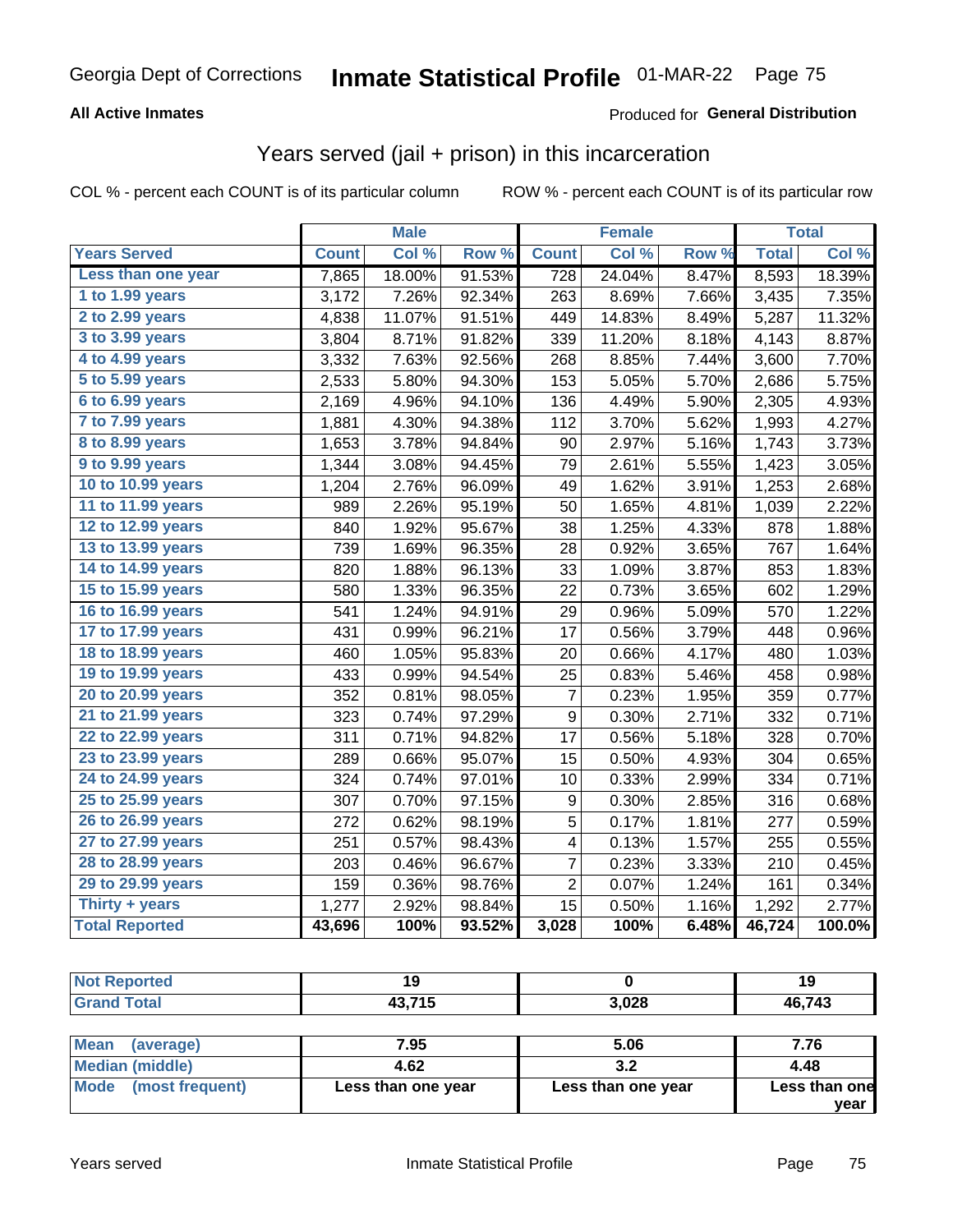#### **All Active Inmates**

Produced for **General Distribution**

## Results of most recent HIV tests

|                         | <b>Male</b>  |        |           |                 | <b>Female</b> | Total |              |        |
|-------------------------|--------------|--------|-----------|-----------------|---------------|-------|--------------|--------|
| <b>HIV Test Results</b> | <b>Count</b> | Col%   | Row %I    | <b>Count</b>    | Col %         | Row % | <b>Total</b> | Col %  |
| <b>Positive</b>         | 498          | 1.25%  | $92.74\%$ | 39 <sup>1</sup> | $1.46\%$      | 7.26% | 537          | 1.27%  |
| <b>Negative</b>         | 39,274       | 98.74% | 93.72%    | 2,632           | $98.54\%$     | 6.28% | 41,906       | 98.73% |
| Indeterminate           | ີ            | 0.01%  | 100.00%   |                 |               |       | ົ            | 0.01%  |
| <b>Total Reported</b>   | 39,775       | 100%   | 93.71%    | 2,671           | 100%          | 6.29% | 42,446       | 100.0% |

| <b>Not Reported</b> | 3,940          | 357   | 4,297  |
|---------------------|----------------|-------|--------|
| Total<br>Grand      | 43.715<br>. טד | 3,028 | 46,743 |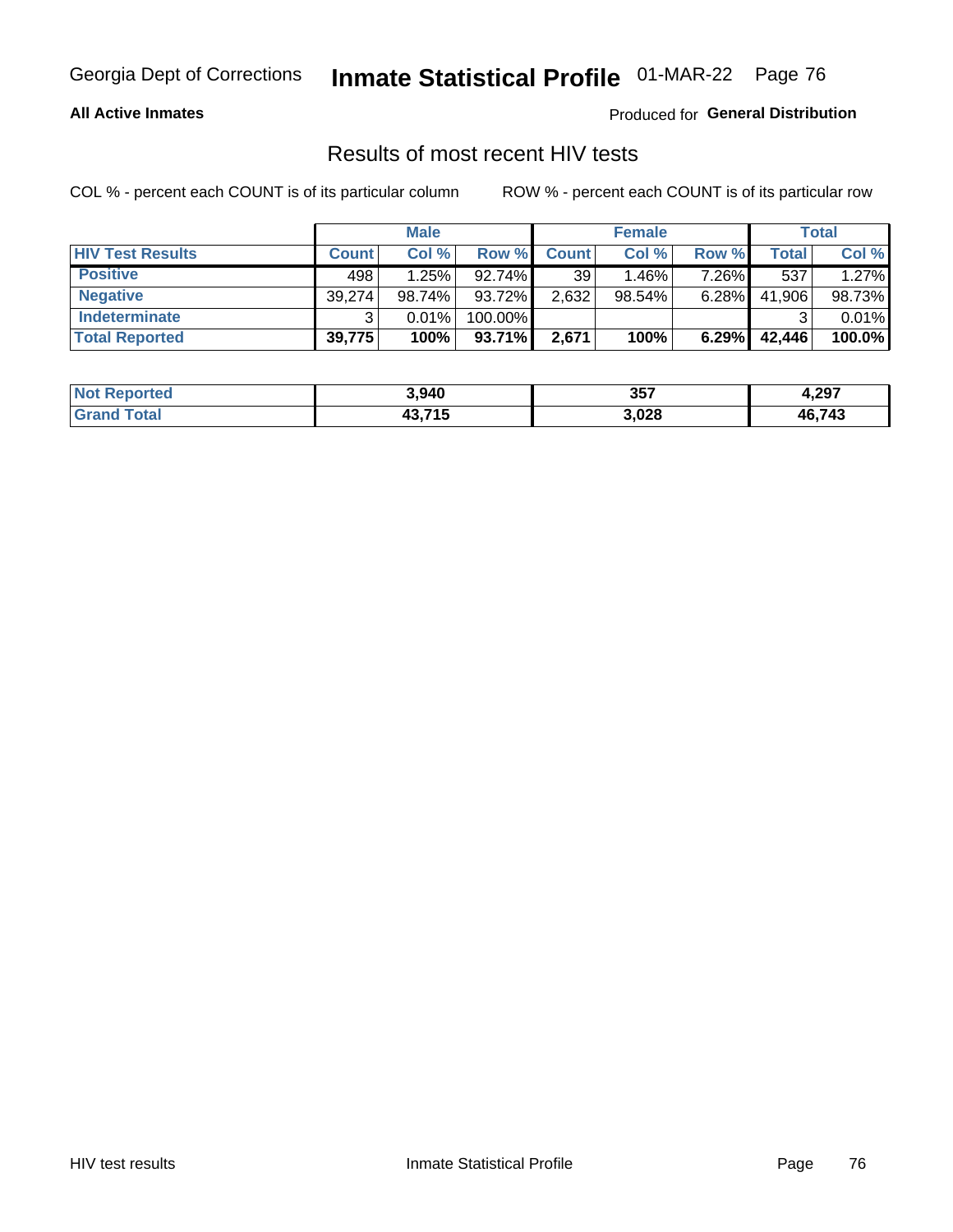#### **All Active Inmates**

#### Produced for **General Distribution**

### Results of most recent tuberculosis test

|                                  | <b>Male</b>  |          |           |              | <b>Female</b> | Total    |              |        |
|----------------------------------|--------------|----------|-----------|--------------|---------------|----------|--------------|--------|
| <b>Tuberculosis Test Results</b> | <b>Count</b> | Col%     | Row %     | <b>Count</b> | Col %         | Row %    | <b>Total</b> | Col %  |
| <b>Positive on current test</b>  | 4.634        | 11.33%   | $97.97\%$ | 96           | $3.36\%$      | $2.03\%$ | 4,730        | 10.81% |
| <b>Positive on previous test</b> | ົ            | $0.01\%$ | 100.00%   |              |               |          |              | 0.01%  |
| <b>Negative</b>                  | 36.273       | 88.67%   | 92.93%    | 2,759        | $96.64\%$     | $7.07\%$ | 39,032       | 89.19% |
| <b>Total Reported</b>            | 40,909       | 100%     | $93.48\%$ | 2,855        | 100%          | 6.52%    | 43,764       | 100.0% |

| <b>Not Reported</b> | 2,806          | ィラヘ<br>. | 2,979  |
|---------------------|----------------|----------|--------|
| Total<br>Grand      | 43.715<br>70.1 | 3,028    | 46,743 |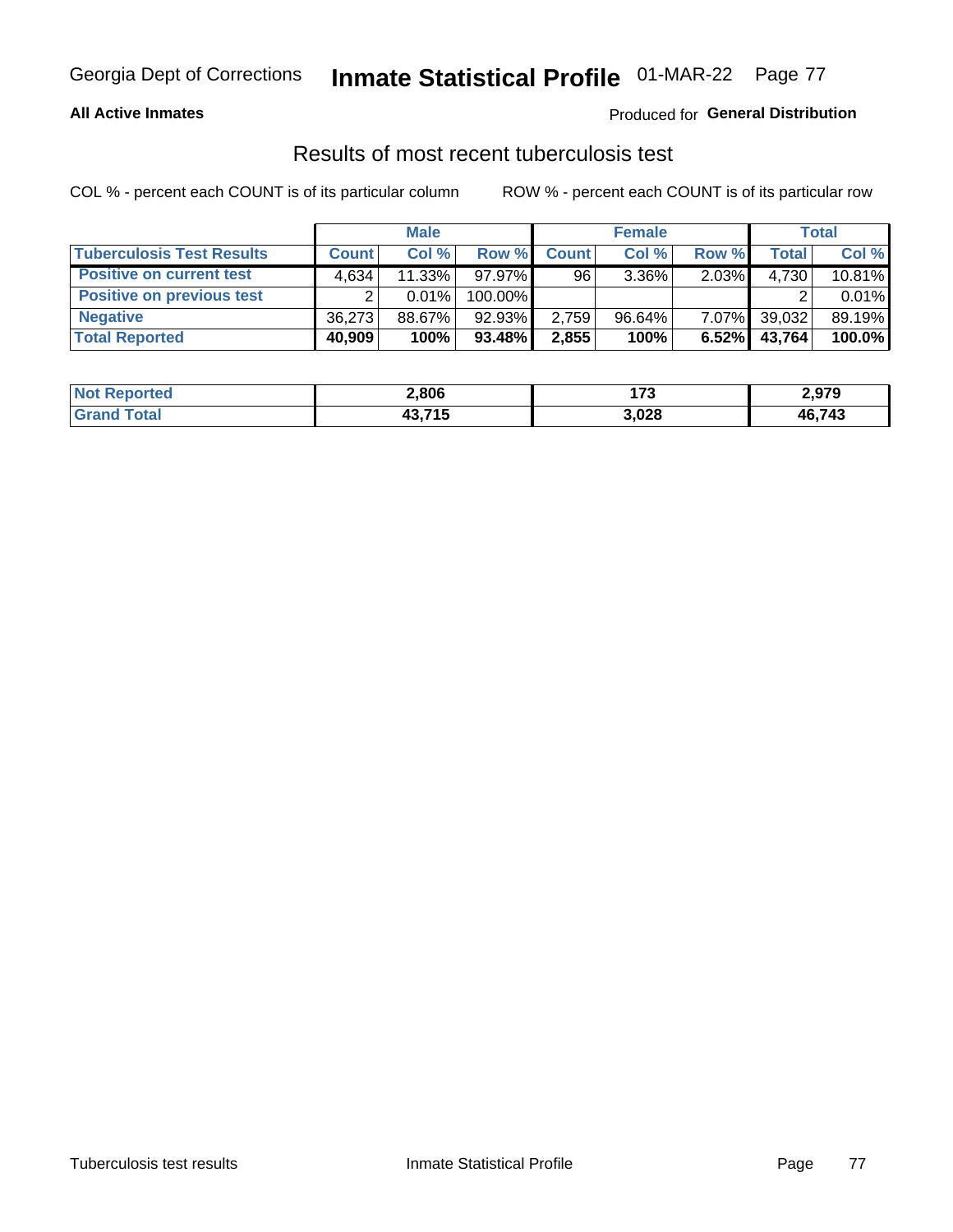#### **All Active Inmates**

Produced for **General Distribution**

### Results of most recent syphilis test

|                                 | <b>Male</b>  |           |           |              | <b>Female</b> | Total    |       |        |
|---------------------------------|--------------|-----------|-----------|--------------|---------------|----------|-------|--------|
| <b>Syphilis Test Results</b>    | <b>Count</b> | Col%      | Row %     | <b>Count</b> | Col %         | Row %I   | Total | Col %  |
| <b>Positive on current test</b> | 122          | 1.42%     | $94.57\%$ |              | $2.34\%$      | $5.43\%$ | 129   | .45%   |
| <b>Negative</b>                 | 8.498        | $98.58\%$ | 96.68%    | 292          | $97.66\%$     | $3.32\%$ | 8,790 | 98.55% |
| <b>Total Reported</b>           | 8,620        | 100%      | 96.65%    | 299          | 100%          | $3.35\%$ | 8,919 | 100%   |

| <b>Not Reported</b> | 35,095 | 2,729 | 37,824 |
|---------------------|--------|-------|--------|
| <b>Grand Total</b>  | 13,715 | 3,028 | 46,743 |